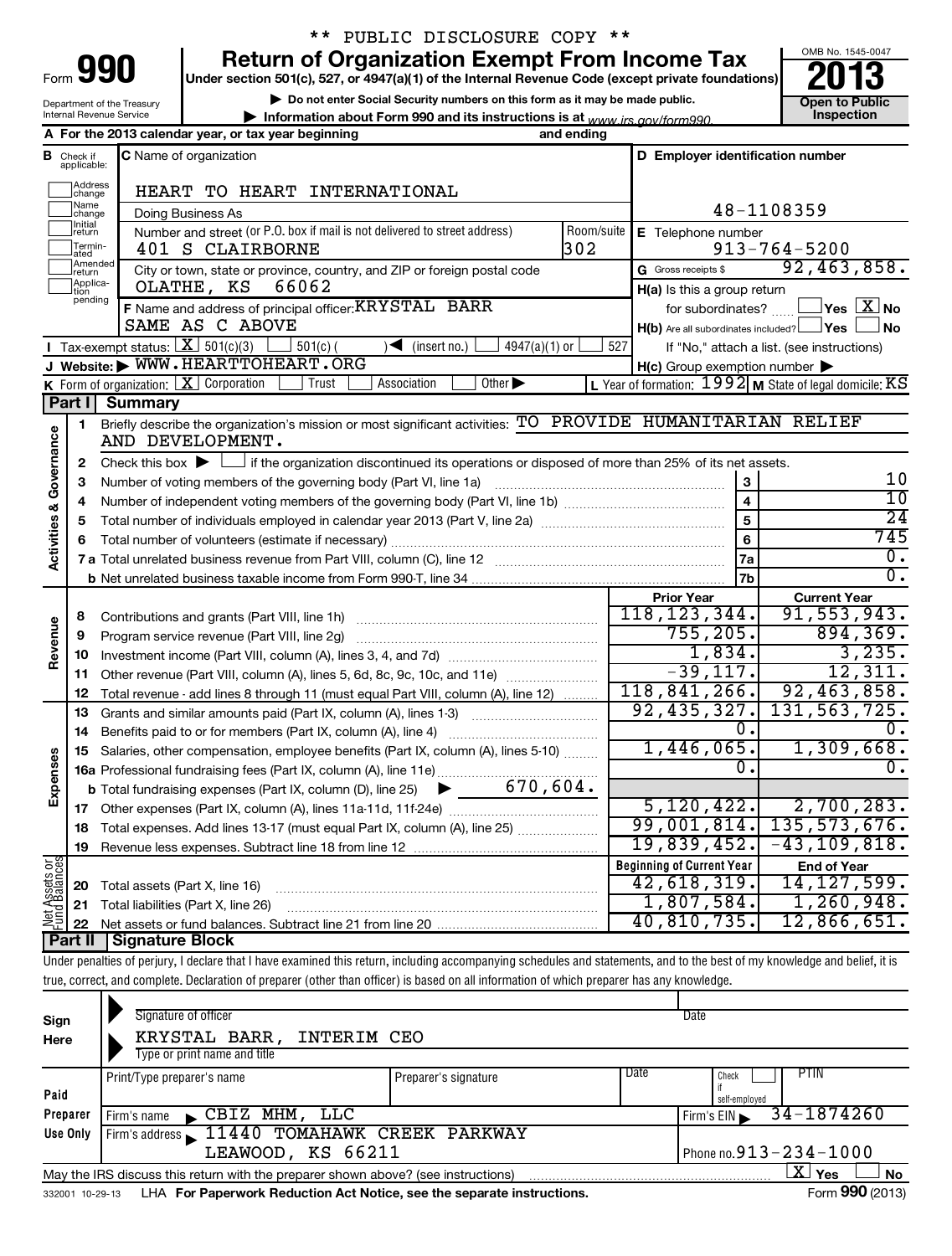| Part III   Statement of Program Service Accomplishments<br>Briefly describe the organization's mission:<br>1<br>HEART TO HEART INTERNATIONAL IS IMPROVING GLOBAL HEALTH THROUGH<br>HUMANITARIAN INITIATIVES THAT CONNECT PEOPLE AND RESOURCES TO A WORLD<br>IN NEED.<br>Did the organization undertake any significant program services during the year which were not listed on<br>$\mathbf{2}$<br>the prior Form 990 or 990-EZ?<br>If "Yes," describe these new services on Schedule O.<br>Did the organization cease conducting, or make significant changes in how it conducts, any program services?<br>3<br>If "Yes," describe these changes on Schedule O.<br>Describe the organization's program service accomplishments for each of its three largest program services, as measured by expenses.<br>4<br>Section 501(c)(3) and 501(c)(4) organizations are required to report the amount of grants and allocations to others, the total expenses, and<br>revenue, if any, for each program service reported.<br>$128, 655, 260.$ (Revenue \$<br>130, 887, 954. including grants of \$<br>) (Expenses \$<br>4a<br>(Code:<br>INTERNATIONAL DELIVERY AND DISTRIBUTION OF HUMANITARIAN AID FOR THE<br>BENEFIT OF PEOPLE IN DEVELOPING COUNTRIES.<br><b>ACTIVITIES INCLUDE</b><br>DISTRIBUTION OF MEDICAL AID, SHIPMENTS OF RELIEF SUPPLIES, AND<br>COMPREHENSIVE MEDICAL-EDUCATION INITIATIVES.<br>3, 246, 751.<br>$2,908,465.$ (Revenue \$)<br>including grants of \$<br>4b<br>) (Expenses \$<br>(Code:<br>DOMESTIC DELIVERY AND DISTRIBUTION OF HUMANITARIAN AID FOR THE BENEFIT<br>OF DISADVANTAGED PEOPLE<br>IN THE UNITED<br>STATES.<br><b>ACTIVITIES INCLUDE</b><br>DISTRIBUTION OF MATERIAL SUPPORT TO DIRECT-SERVICE AGENCIES,<br>OF RELIEF SUPPLIES FOR DISASTER VICTIMS, AND ONGOING MEDICAL SERVICE TO | $ {\mathsf Y}\mathsf{es}\ \boxed{{\mathsf X}}$ No<br>$Yes$ $\boxed{\text{X}}$ No |
|------------------------------------------------------------------------------------------------------------------------------------------------------------------------------------------------------------------------------------------------------------------------------------------------------------------------------------------------------------------------------------------------------------------------------------------------------------------------------------------------------------------------------------------------------------------------------------------------------------------------------------------------------------------------------------------------------------------------------------------------------------------------------------------------------------------------------------------------------------------------------------------------------------------------------------------------------------------------------------------------------------------------------------------------------------------------------------------------------------------------------------------------------------------------------------------------------------------------------------------------------------------------------------------------------------------------------------------------------------------------------------------------------------------------------------------------------------------------------------------------------------------------------------------------------------------------------------------------------------------------------------------------------------------------------------------------------------------------------------------------------------------------------------------------------------------------|----------------------------------------------------------------------------------|
|                                                                                                                                                                                                                                                                                                                                                                                                                                                                                                                                                                                                                                                                                                                                                                                                                                                                                                                                                                                                                                                                                                                                                                                                                                                                                                                                                                                                                                                                                                                                                                                                                                                                                                                                                                                                                        |                                                                                  |
|                                                                                                                                                                                                                                                                                                                                                                                                                                                                                                                                                                                                                                                                                                                                                                                                                                                                                                                                                                                                                                                                                                                                                                                                                                                                                                                                                                                                                                                                                                                                                                                                                                                                                                                                                                                                                        |                                                                                  |
|                                                                                                                                                                                                                                                                                                                                                                                                                                                                                                                                                                                                                                                                                                                                                                                                                                                                                                                                                                                                                                                                                                                                                                                                                                                                                                                                                                                                                                                                                                                                                                                                                                                                                                                                                                                                                        |                                                                                  |
|                                                                                                                                                                                                                                                                                                                                                                                                                                                                                                                                                                                                                                                                                                                                                                                                                                                                                                                                                                                                                                                                                                                                                                                                                                                                                                                                                                                                                                                                                                                                                                                                                                                                                                                                                                                                                        |                                                                                  |
|                                                                                                                                                                                                                                                                                                                                                                                                                                                                                                                                                                                                                                                                                                                                                                                                                                                                                                                                                                                                                                                                                                                                                                                                                                                                                                                                                                                                                                                                                                                                                                                                                                                                                                                                                                                                                        |                                                                                  |
|                                                                                                                                                                                                                                                                                                                                                                                                                                                                                                                                                                                                                                                                                                                                                                                                                                                                                                                                                                                                                                                                                                                                                                                                                                                                                                                                                                                                                                                                                                                                                                                                                                                                                                                                                                                                                        |                                                                                  |
|                                                                                                                                                                                                                                                                                                                                                                                                                                                                                                                                                                                                                                                                                                                                                                                                                                                                                                                                                                                                                                                                                                                                                                                                                                                                                                                                                                                                                                                                                                                                                                                                                                                                                                                                                                                                                        |                                                                                  |
|                                                                                                                                                                                                                                                                                                                                                                                                                                                                                                                                                                                                                                                                                                                                                                                                                                                                                                                                                                                                                                                                                                                                                                                                                                                                                                                                                                                                                                                                                                                                                                                                                                                                                                                                                                                                                        |                                                                                  |
|                                                                                                                                                                                                                                                                                                                                                                                                                                                                                                                                                                                                                                                                                                                                                                                                                                                                                                                                                                                                                                                                                                                                                                                                                                                                                                                                                                                                                                                                                                                                                                                                                                                                                                                                                                                                                        |                                                                                  |
|                                                                                                                                                                                                                                                                                                                                                                                                                                                                                                                                                                                                                                                                                                                                                                                                                                                                                                                                                                                                                                                                                                                                                                                                                                                                                                                                                                                                                                                                                                                                                                                                                                                                                                                                                                                                                        |                                                                                  |
|                                                                                                                                                                                                                                                                                                                                                                                                                                                                                                                                                                                                                                                                                                                                                                                                                                                                                                                                                                                                                                                                                                                                                                                                                                                                                                                                                                                                                                                                                                                                                                                                                                                                                                                                                                                                                        |                                                                                  |
|                                                                                                                                                                                                                                                                                                                                                                                                                                                                                                                                                                                                                                                                                                                                                                                                                                                                                                                                                                                                                                                                                                                                                                                                                                                                                                                                                                                                                                                                                                                                                                                                                                                                                                                                                                                                                        |                                                                                  |
|                                                                                                                                                                                                                                                                                                                                                                                                                                                                                                                                                                                                                                                                                                                                                                                                                                                                                                                                                                                                                                                                                                                                                                                                                                                                                                                                                                                                                                                                                                                                                                                                                                                                                                                                                                                                                        |                                                                                  |
|                                                                                                                                                                                                                                                                                                                                                                                                                                                                                                                                                                                                                                                                                                                                                                                                                                                                                                                                                                                                                                                                                                                                                                                                                                                                                                                                                                                                                                                                                                                                                                                                                                                                                                                                                                                                                        |                                                                                  |
|                                                                                                                                                                                                                                                                                                                                                                                                                                                                                                                                                                                                                                                                                                                                                                                                                                                                                                                                                                                                                                                                                                                                                                                                                                                                                                                                                                                                                                                                                                                                                                                                                                                                                                                                                                                                                        |                                                                                  |
|                                                                                                                                                                                                                                                                                                                                                                                                                                                                                                                                                                                                                                                                                                                                                                                                                                                                                                                                                                                                                                                                                                                                                                                                                                                                                                                                                                                                                                                                                                                                                                                                                                                                                                                                                                                                                        |                                                                                  |
|                                                                                                                                                                                                                                                                                                                                                                                                                                                                                                                                                                                                                                                                                                                                                                                                                                                                                                                                                                                                                                                                                                                                                                                                                                                                                                                                                                                                                                                                                                                                                                                                                                                                                                                                                                                                                        |                                                                                  |
|                                                                                                                                                                                                                                                                                                                                                                                                                                                                                                                                                                                                                                                                                                                                                                                                                                                                                                                                                                                                                                                                                                                                                                                                                                                                                                                                                                                                                                                                                                                                                                                                                                                                                                                                                                                                                        |                                                                                  |
|                                                                                                                                                                                                                                                                                                                                                                                                                                                                                                                                                                                                                                                                                                                                                                                                                                                                                                                                                                                                                                                                                                                                                                                                                                                                                                                                                                                                                                                                                                                                                                                                                                                                                                                                                                                                                        |                                                                                  |
|                                                                                                                                                                                                                                                                                                                                                                                                                                                                                                                                                                                                                                                                                                                                                                                                                                                                                                                                                                                                                                                                                                                                                                                                                                                                                                                                                                                                                                                                                                                                                                                                                                                                                                                                                                                                                        |                                                                                  |
|                                                                                                                                                                                                                                                                                                                                                                                                                                                                                                                                                                                                                                                                                                                                                                                                                                                                                                                                                                                                                                                                                                                                                                                                                                                                                                                                                                                                                                                                                                                                                                                                                                                                                                                                                                                                                        | 894,472.                                                                         |
|                                                                                                                                                                                                                                                                                                                                                                                                                                                                                                                                                                                                                                                                                                                                                                                                                                                                                                                                                                                                                                                                                                                                                                                                                                                                                                                                                                                                                                                                                                                                                                                                                                                                                                                                                                                                                        |                                                                                  |
|                                                                                                                                                                                                                                                                                                                                                                                                                                                                                                                                                                                                                                                                                                                                                                                                                                                                                                                                                                                                                                                                                                                                                                                                                                                                                                                                                                                                                                                                                                                                                                                                                                                                                                                                                                                                                        | <b>SHIPMENTS</b>                                                                 |
|                                                                                                                                                                                                                                                                                                                                                                                                                                                                                                                                                                                                                                                                                                                                                                                                                                                                                                                                                                                                                                                                                                                                                                                                                                                                                                                                                                                                                                                                                                                                                                                                                                                                                                                                                                                                                        |                                                                                  |
| DISASTER ZONES.                                                                                                                                                                                                                                                                                                                                                                                                                                                                                                                                                                                                                                                                                                                                                                                                                                                                                                                                                                                                                                                                                                                                                                                                                                                                                                                                                                                                                                                                                                                                                                                                                                                                                                                                                                                                        |                                                                                  |
|                                                                                                                                                                                                                                                                                                                                                                                                                                                                                                                                                                                                                                                                                                                                                                                                                                                                                                                                                                                                                                                                                                                                                                                                                                                                                                                                                                                                                                                                                                                                                                                                                                                                                                                                                                                                                        |                                                                                  |
|                                                                                                                                                                                                                                                                                                                                                                                                                                                                                                                                                                                                                                                                                                                                                                                                                                                                                                                                                                                                                                                                                                                                                                                                                                                                                                                                                                                                                                                                                                                                                                                                                                                                                                                                                                                                                        |                                                                                  |
|                                                                                                                                                                                                                                                                                                                                                                                                                                                                                                                                                                                                                                                                                                                                                                                                                                                                                                                                                                                                                                                                                                                                                                                                                                                                                                                                                                                                                                                                                                                                                                                                                                                                                                                                                                                                                        |                                                                                  |
|                                                                                                                                                                                                                                                                                                                                                                                                                                                                                                                                                                                                                                                                                                                                                                                                                                                                                                                                                                                                                                                                                                                                                                                                                                                                                                                                                                                                                                                                                                                                                                                                                                                                                                                                                                                                                        |                                                                                  |
|                                                                                                                                                                                                                                                                                                                                                                                                                                                                                                                                                                                                                                                                                                                                                                                                                                                                                                                                                                                                                                                                                                                                                                                                                                                                                                                                                                                                                                                                                                                                                                                                                                                                                                                                                                                                                        |                                                                                  |
| 4с<br>) (Revenue \$<br>(Code:<br>(Expenses \$<br>including grants of $$$                                                                                                                                                                                                                                                                                                                                                                                                                                                                                                                                                                                                                                                                                                                                                                                                                                                                                                                                                                                                                                                                                                                                                                                                                                                                                                                                                                                                                                                                                                                                                                                                                                                                                                                                               |                                                                                  |
|                                                                                                                                                                                                                                                                                                                                                                                                                                                                                                                                                                                                                                                                                                                                                                                                                                                                                                                                                                                                                                                                                                                                                                                                                                                                                                                                                                                                                                                                                                                                                                                                                                                                                                                                                                                                                        |                                                                                  |
|                                                                                                                                                                                                                                                                                                                                                                                                                                                                                                                                                                                                                                                                                                                                                                                                                                                                                                                                                                                                                                                                                                                                                                                                                                                                                                                                                                                                                                                                                                                                                                                                                                                                                                                                                                                                                        |                                                                                  |
|                                                                                                                                                                                                                                                                                                                                                                                                                                                                                                                                                                                                                                                                                                                                                                                                                                                                                                                                                                                                                                                                                                                                                                                                                                                                                                                                                                                                                                                                                                                                                                                                                                                                                                                                                                                                                        |                                                                                  |
|                                                                                                                                                                                                                                                                                                                                                                                                                                                                                                                                                                                                                                                                                                                                                                                                                                                                                                                                                                                                                                                                                                                                                                                                                                                                                                                                                                                                                                                                                                                                                                                                                                                                                                                                                                                                                        |                                                                                  |
|                                                                                                                                                                                                                                                                                                                                                                                                                                                                                                                                                                                                                                                                                                                                                                                                                                                                                                                                                                                                                                                                                                                                                                                                                                                                                                                                                                                                                                                                                                                                                                                                                                                                                                                                                                                                                        |                                                                                  |
|                                                                                                                                                                                                                                                                                                                                                                                                                                                                                                                                                                                                                                                                                                                                                                                                                                                                                                                                                                                                                                                                                                                                                                                                                                                                                                                                                                                                                                                                                                                                                                                                                                                                                                                                                                                                                        |                                                                                  |
|                                                                                                                                                                                                                                                                                                                                                                                                                                                                                                                                                                                                                                                                                                                                                                                                                                                                                                                                                                                                                                                                                                                                                                                                                                                                                                                                                                                                                                                                                                                                                                                                                                                                                                                                                                                                                        |                                                                                  |
|                                                                                                                                                                                                                                                                                                                                                                                                                                                                                                                                                                                                                                                                                                                                                                                                                                                                                                                                                                                                                                                                                                                                                                                                                                                                                                                                                                                                                                                                                                                                                                                                                                                                                                                                                                                                                        |                                                                                  |
| Other program services (Describe in Schedule O.)<br>4d                                                                                                                                                                                                                                                                                                                                                                                                                                                                                                                                                                                                                                                                                                                                                                                                                                                                                                                                                                                                                                                                                                                                                                                                                                                                                                                                                                                                                                                                                                                                                                                                                                                                                                                                                                 |                                                                                  |
| (Expenses \$<br>including grants of \$<br>(Revenue \$<br>134, 134, 705.<br>4e Total program service expenses                                                                                                                                                                                                                                                                                                                                                                                                                                                                                                                                                                                                                                                                                                                                                                                                                                                                                                                                                                                                                                                                                                                                                                                                                                                                                                                                                                                                                                                                                                                                                                                                                                                                                                           |                                                                                  |
|                                                                                                                                                                                                                                                                                                                                                                                                                                                                                                                                                                                                                                                                                                                                                                                                                                                                                                                                                                                                                                                                                                                                                                                                                                                                                                                                                                                                                                                                                                                                                                                                                                                                                                                                                                                                                        |                                                                                  |
| 332002<br>10-29-13<br>2                                                                                                                                                                                                                                                                                                                                                                                                                                                                                                                                                                                                                                                                                                                                                                                                                                                                                                                                                                                                                                                                                                                                                                                                                                                                                                                                                                                                                                                                                                                                                                                                                                                                                                                                                                                                | Form 990 (2013)                                                                  |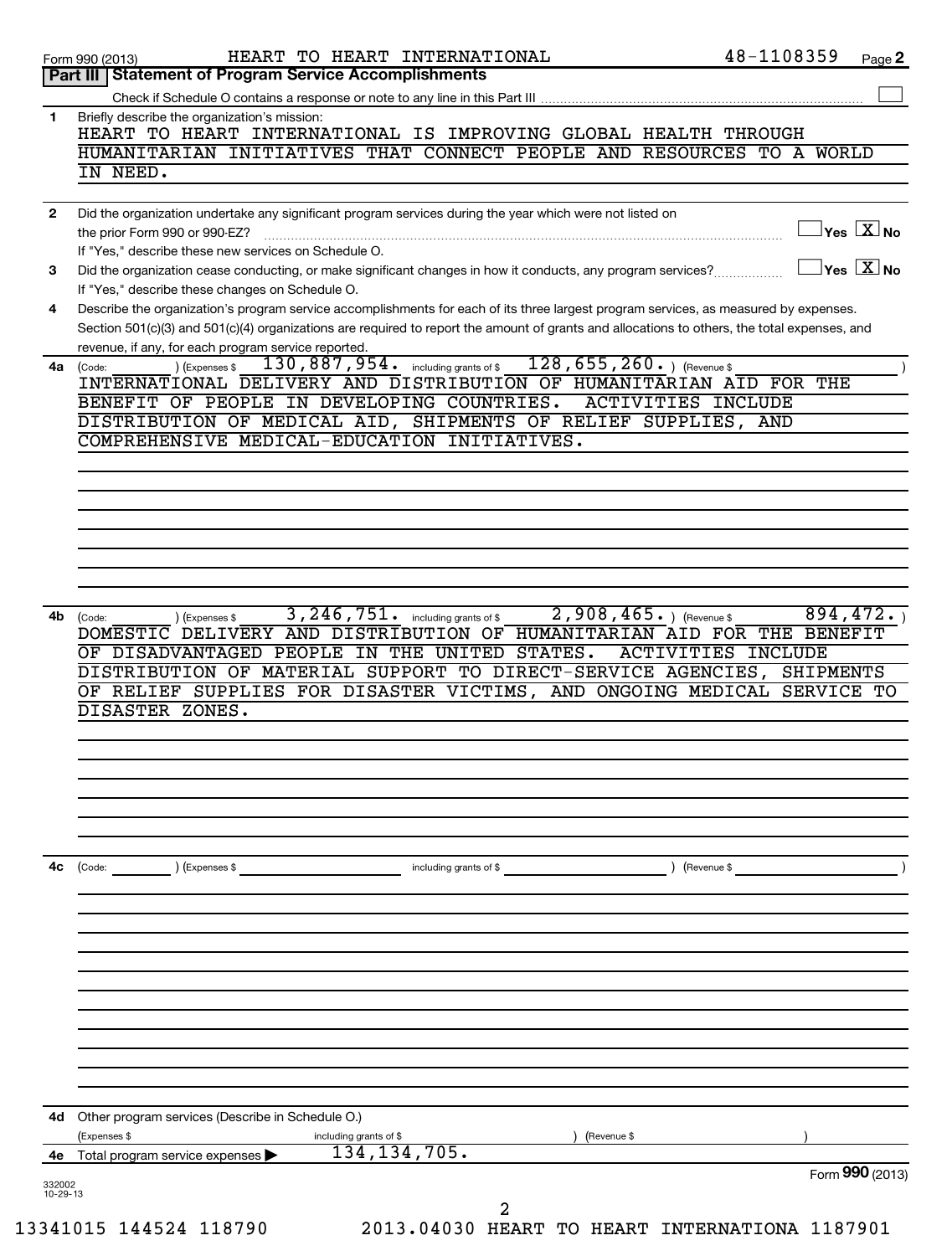Form 990 (2013) Page HEART TO HEART INTERNATIONAL 48-1108359

**3**

|     | <b>Part IV   Checklist of Required Schedules</b>                                                                                                                                                                                                                                                                                                                   |                 |     |                         |
|-----|--------------------------------------------------------------------------------------------------------------------------------------------------------------------------------------------------------------------------------------------------------------------------------------------------------------------------------------------------------------------|-----------------|-----|-------------------------|
|     |                                                                                                                                                                                                                                                                                                                                                                    |                 | Yes | No                      |
| 1.  | Is the organization described in section 501(c)(3) or 4947(a)(1) (other than a private foundation)?                                                                                                                                                                                                                                                                |                 |     |                         |
|     |                                                                                                                                                                                                                                                                                                                                                                    | $\mathbf{1}$    | х   |                         |
| 2   |                                                                                                                                                                                                                                                                                                                                                                    | $\mathbf{2}$    | x   |                         |
| 3   | Did the organization engage in direct or indirect political campaign activities on behalf of or in opposition to candidates for                                                                                                                                                                                                                                    |                 |     |                         |
|     |                                                                                                                                                                                                                                                                                                                                                                    | 3               |     | x                       |
| 4   | Section 501(c)(3) organizations. Did the organization engage in lobbying activities, or have a section 501(h) election in effect                                                                                                                                                                                                                                   |                 |     |                         |
|     |                                                                                                                                                                                                                                                                                                                                                                    | 4               |     | x                       |
| 5   | Is the organization a section 501(c)(4), 501(c)(5), or 501(c)(6) organization that receives membership dues, assessments, or                                                                                                                                                                                                                                       |                 |     |                         |
|     |                                                                                                                                                                                                                                                                                                                                                                    | 5               |     | x                       |
| 6   | Did the organization maintain any donor advised funds or any similar funds or accounts for which donors have the right to                                                                                                                                                                                                                                          |                 |     |                         |
|     | provide advice on the distribution or investment of amounts in such funds or accounts? If "Yes," complete Schedule D, Part I                                                                                                                                                                                                                                       | 6               |     | x                       |
| 7   | Did the organization receive or hold a conservation easement, including easements to preserve open space,                                                                                                                                                                                                                                                          |                 |     |                         |
|     | the environment, historic land areas, or historic structures? If "Yes," complete Schedule D, Part II                                                                                                                                                                                                                                                               | $\overline{7}$  |     | x                       |
| 8   | Did the organization maintain collections of works of art, historical treasures, or other similar assets? If "Yes," complete<br>Schedule D, Part III <b>Marting Community</b> Contract and Technical Community Contract of Technical Community Contract and Community Community Contract and Community Community Community Community Community Community Community | 8               |     | x                       |
| 9   | Did the organization report an amount in Part X, line 21, for escrow or custodial account liability; serve as a custodian for                                                                                                                                                                                                                                      |                 |     |                         |
|     | amounts not listed in Part X; or provide credit counseling, debt management, credit repair, or debt negotiation services?                                                                                                                                                                                                                                          |                 |     |                         |
|     | If "Yes," complete Schedule D, Part IV                                                                                                                                                                                                                                                                                                                             | 9               |     | x                       |
| 10  | Did the organization, directly or through a related organization, hold assets in temporarily restricted endowments, permanent                                                                                                                                                                                                                                      |                 |     |                         |
|     |                                                                                                                                                                                                                                                                                                                                                                    | 10              | х   |                         |
|     | If the organization's answer to any of the following questions is "Yes," then complete Schedule D, Parts VI, VII, VIII, IX, or X                                                                                                                                                                                                                                   |                 |     |                         |
| 11  |                                                                                                                                                                                                                                                                                                                                                                    |                 |     |                         |
|     | as applicable.                                                                                                                                                                                                                                                                                                                                                     |                 |     |                         |
|     | a Did the organization report an amount for land, buildings, and equipment in Part X, line 10? If "Yes," complete Schedule D,<br>Part VI                                                                                                                                                                                                                           | 11a             | Х   |                         |
|     | <b>b</b> Did the organization report an amount for investments - other securities in Part X, line 12 that is 5% or more of its total                                                                                                                                                                                                                               |                 |     |                         |
|     |                                                                                                                                                                                                                                                                                                                                                                    | 11b             |     | x                       |
|     | c Did the organization report an amount for investments - program related in Part X, line 13 that is 5% or more of its total                                                                                                                                                                                                                                       |                 |     |                         |
|     |                                                                                                                                                                                                                                                                                                                                                                    | 11c             |     | x                       |
|     | d Did the organization report an amount for other assets in Part X, line 15 that is 5% or more of its total assets reported in                                                                                                                                                                                                                                     |                 |     |                         |
|     |                                                                                                                                                                                                                                                                                                                                                                    | 11d             |     | х                       |
|     |                                                                                                                                                                                                                                                                                                                                                                    | 11e             |     | $\overline{\textbf{x}}$ |
| f   | Did the organization's separate or consolidated financial statements for the tax year include a footnote that addresses                                                                                                                                                                                                                                            |                 |     |                         |
|     | the organization's liability for uncertain tax positions under FIN 48 (ASC 740)? If "Yes," complete Schedule D, Part X                                                                                                                                                                                                                                             | 11f             | х   |                         |
|     | 12a Did the organization obtain separate, independent audited financial statements for the tax year? If "Yes," complete                                                                                                                                                                                                                                            |                 |     |                         |
|     | Schedule D, Parts XI and XII                                                                                                                                                                                                                                                                                                                                       |                 | х   |                         |
|     | <b>b</b> Was the organization included in consolidated, independent audited financial statements for the tax year?                                                                                                                                                                                                                                                 | 12a             |     |                         |
|     |                                                                                                                                                                                                                                                                                                                                                                    |                 |     | х                       |
|     | If "Yes," and if the organization answered "No" to line 12a, then completing Schedule D, Parts XI and XII is optional <i>manimary</i>                                                                                                                                                                                                                              | 12b             |     | $\overline{\textbf{x}}$ |
| 13  |                                                                                                                                                                                                                                                                                                                                                                    | 13              | x   |                         |
| 14a |                                                                                                                                                                                                                                                                                                                                                                    | 14a             |     |                         |
| b   | Did the organization have aggregate revenues or expenses of more than \$10,000 from grantmaking, fundraising, business,                                                                                                                                                                                                                                            |                 |     |                         |
|     | investment, and program service activities outside the United States, or aggregate foreign investments valued at \$100,000                                                                                                                                                                                                                                         | 14b             | х   |                         |
| 15  | Did the organization report on Part IX, column (A), line 3, more than \$5,000 of grants or other assistance to or for any                                                                                                                                                                                                                                          |                 |     |                         |
|     |                                                                                                                                                                                                                                                                                                                                                                    | 15              | х   |                         |
| 16  | Did the organization report on Part IX, column (A), line 3, more than \$5,000 of aggregate grants or other assistance to                                                                                                                                                                                                                                           |                 |     |                         |
|     |                                                                                                                                                                                                                                                                                                                                                                    | 16              |     | x                       |
| 17  | Did the organization report a total of more than \$15,000 of expenses for professional fundraising services on Part IX,                                                                                                                                                                                                                                            |                 |     |                         |
|     |                                                                                                                                                                                                                                                                                                                                                                    | 17              |     | х                       |
| 18  | Did the organization report more than \$15,000 total of fundraising event gross income and contributions on Part VIII, lines                                                                                                                                                                                                                                       |                 |     |                         |
|     |                                                                                                                                                                                                                                                                                                                                                                    | 18              |     | х                       |
| 19  | Did the organization report more than \$15,000 of gross income from gaming activities on Part VIII, line 9a? If "Yes,"                                                                                                                                                                                                                                             |                 |     |                         |
|     |                                                                                                                                                                                                                                                                                                                                                                    | 19              |     | х                       |
|     |                                                                                                                                                                                                                                                                                                                                                                    | <b>20a</b>      |     | $\overline{\textbf{x}}$ |
|     |                                                                                                                                                                                                                                                                                                                                                                    | 20 <sub>b</sub> |     |                         |
|     |                                                                                                                                                                                                                                                                                                                                                                    |                 |     |                         |

Form (2013) **990**

3

332003 10-29-13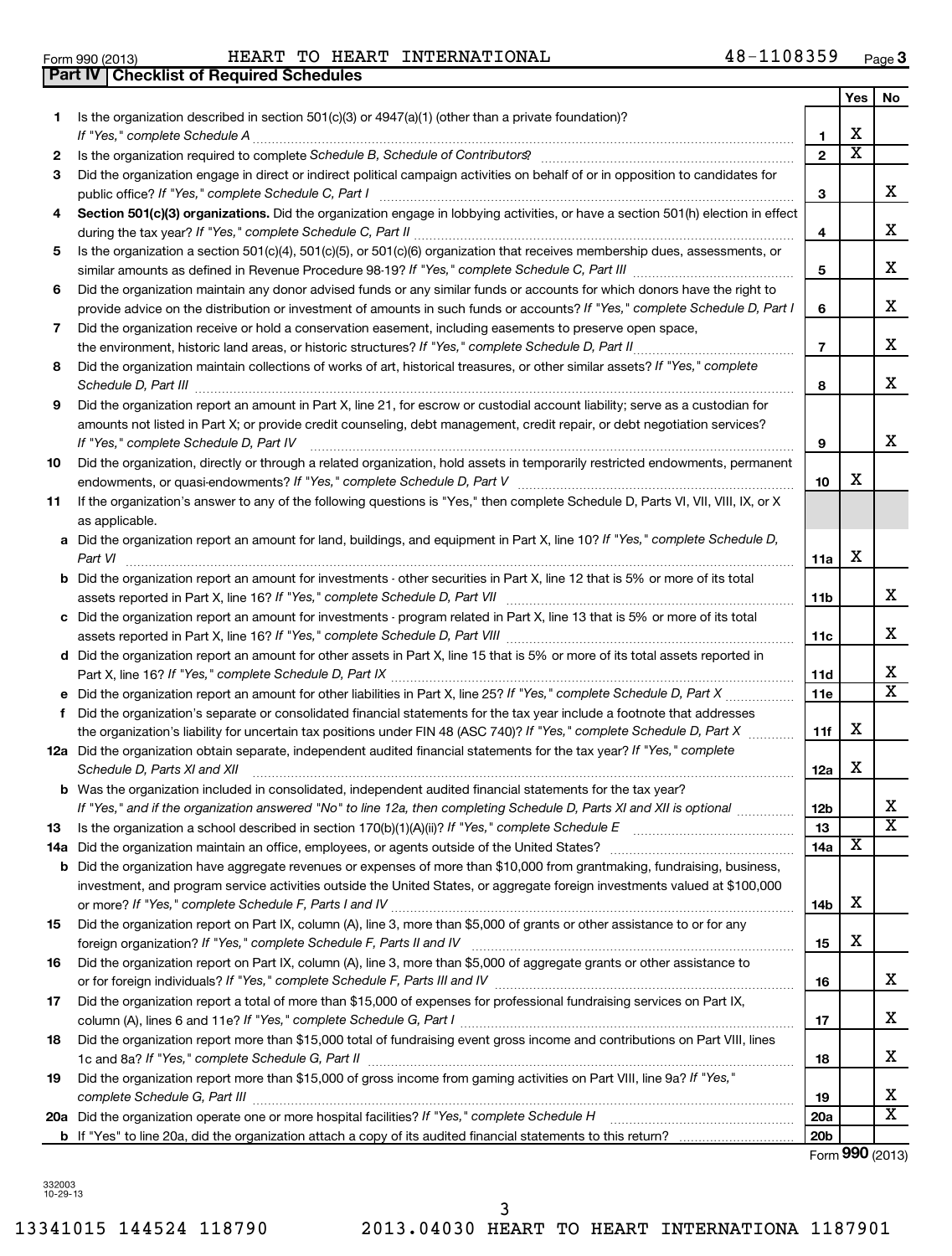13341015 144524 118790 2013.04030 HEART TO HEART INTERNATIONA 1187901 4

|    | Schedule J                                                                                                                          | 23              |                         | X.                           |
|----|-------------------------------------------------------------------------------------------------------------------------------------|-----------------|-------------------------|------------------------------|
|    | 24a Did the organization have a tax-exempt bond issue with an outstanding principal amount of more than \$100,000 as of the         |                 |                         |                              |
|    | last day of the year, that was issued after December 31, 2002? If "Yes," answer lines 24b through 24d and complete                  |                 |                         |                              |
|    | Schedule K. If "No", go to line 25a                                                                                                 | 24a             |                         | x                            |
|    |                                                                                                                                     | 24b             |                         |                              |
|    | c Did the organization maintain an escrow account other than a refunding escrow at any time during the year to defease              |                 |                         |                              |
|    |                                                                                                                                     | 24c             |                         |                              |
|    |                                                                                                                                     | 24d             |                         |                              |
|    | 25a Section 501(c)(3) and 501(c)(4) organizations. Did the organization engage in an excess benefit transaction with a              |                 |                         |                              |
|    | disqualified person during the year? If "Yes," complete Schedule L, Part I                                                          | 25a             |                         | x                            |
|    | b Is the organization aware that it engaged in an excess benefit transaction with a disqualified person in a prior year, and        |                 |                         |                              |
|    | that the transaction has not been reported on any of the organization's prior Forms 990 or 990-EZ? If "Yes," complete               |                 |                         |                              |
|    | Schedule L, Part I                                                                                                                  | 25b             |                         | x                            |
| 26 | Did the organization report any amount on Part X, line 5, 6, or 22 for receivables from or payables to any current or               |                 |                         |                              |
|    | former officers, directors, trustees, key employees, highest compensated employees, or disqualified persons? If so,                 |                 |                         |                              |
|    | complete Schedule L, Part II                                                                                                        | 26              |                         | x                            |
| 27 | Did the organization provide a grant or other assistance to an officer, director, trustee, key employee, substantial                |                 |                         |                              |
|    | contributor or employee thereof, a grant selection committee member, or to a 35% controlled entity or family member                 |                 |                         |                              |
|    |                                                                                                                                     | 27              |                         | x                            |
| 28 | Was the organization a party to a business transaction with one of the following parties (see Schedule L, Part IV                   |                 |                         |                              |
|    | instructions for applicable filing thresholds, conditions, and exceptions):                                                         |                 |                         |                              |
|    | a A current or former officer, director, trustee, or key employee? If "Yes," complete Schedule L, Part IV                           | 28a             |                         | x<br>$\overline{\texttt{x}}$ |
|    | <b>b</b> A family member of a current or former officer, director, trustee, or key employee? If "Yes," complete Schedule L, Part IV | 28 <sub>b</sub> |                         |                              |
|    | c An entity of which a current or former officer, director, trustee, or key employee (or a family member thereof) was an officer,   |                 |                         | х                            |
|    | director, trustee, or direct or indirect owner? If "Yes," complete Schedule L, Part IV                                              | 28c<br>29       | $\overline{\textbf{x}}$ |                              |
| 29 | Did the organization receive contributions of art, historical treasures, or other similar assets, or qualified conservation         |                 |                         |                              |
| 30 |                                                                                                                                     | 30              |                         | х                            |
| 31 | Did the organization liquidate, terminate, or dissolve and cease operations?                                                        |                 |                         |                              |
|    | If "Yes," complete Schedule N, Part I                                                                                               | 31              |                         | x                            |
| 32 | Did the organization sell, exchange, dispose of, or transfer more than 25% of its net assets? If "Yes," complete                    |                 |                         |                              |
|    | Schedule N, Part II                                                                                                                 | 32              |                         | x                            |
| 33 | Did the organization own 100% of an entity disregarded as separate from the organization under Regulations                          |                 |                         |                              |
|    |                                                                                                                                     | 33              |                         | х                            |
| 34 | Was the organization related to any tax-exempt or taxable entity? If "Yes," complete Schedule R, Part II, III, or IV, and           |                 |                         |                              |
|    | Part V, line 1                                                                                                                      | 34              |                         | x<br>x                       |
|    |                                                                                                                                     | 35a             |                         |                              |
|    | If "Yes" to line 35a, did the organization receive any payment from or engage in any transaction with a controlled entity           |                 |                         |                              |
|    | Section 501(c)(3) organizations. Did the organization make any transfers to an exempt non-charitable related organization?          | 35 <sub>b</sub> |                         |                              |
| 36 |                                                                                                                                     | 36              |                         | x                            |
|    | Did the organization conduct more than 5% of its activities through an entity that is not a related organization                    |                 |                         |                              |
| 37 |                                                                                                                                     | 37              |                         | x                            |
| 38 | Did the organization complete Schedule O and provide explanations in Schedule O for Part VI, lines 11b and 19?                      |                 |                         |                              |
|    |                                                                                                                                     | 38              | х                       |                              |
|    |                                                                                                                                     |                 |                         | Form 990 (2013)              |

Form 990 (2013) Page HEART TO HEART INTERNATIONAL 48-1108359

Did the organization report more than \$5,000 of grants or other assistance to any domestic organization or

**23** Did the organization answer "Yes" to Part VII, Section A, line 3, 4, or 5 about compensation of the organization's current

and former officers, directors, trustees, key employees, and highest compensated employees? If "Yes," complete

*If "Yes," complete Schedule I, Parts I and II* government on Part IX, column (A), line 1? ~~~~~~~~~~~~~~~~~~

Did the organization report more than \$5,000 of grants or other assistance to individuals in the United States on Part IX,

*If "Yes," complete Schedule I, Parts I and III* column (A), line 2? ~~~~~~~~~~~~~~~~~~~~~~~~~~~~~~

**21**

**22**

**23**

**Yes No**

X

X

X

**21**

**22**

| וכו טבע ווווט |                                                       | .♡ |  |
|---------------|-------------------------------------------------------|----|--|
|               | Part IV   Checklist of Required Schedules (continued) |    |  |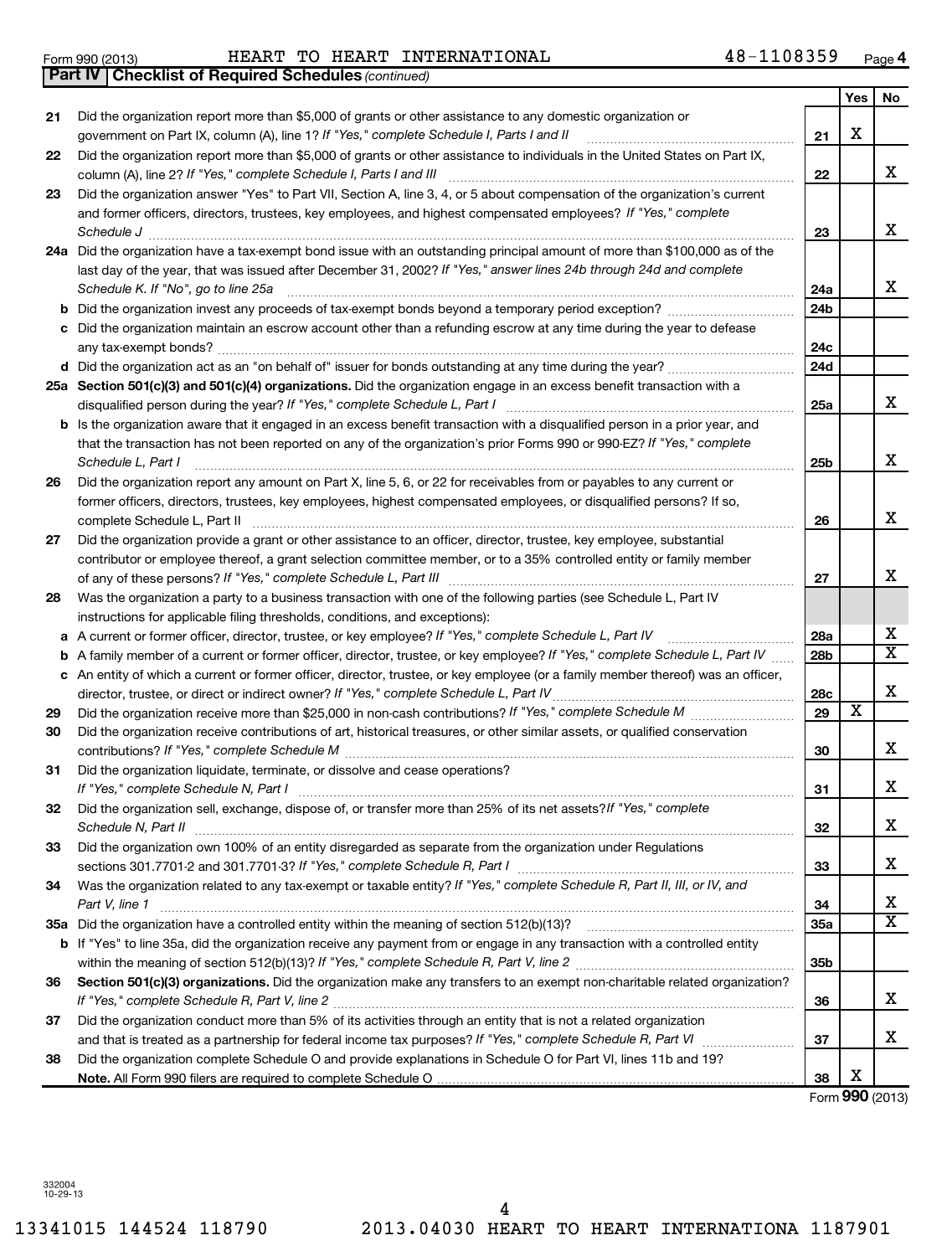| <b>Part V</b> | <b>Statements Regarding Other IRS Filings and Tax Compliance</b>                                                                                                                                      |                |     |                       |  |
|---------------|-------------------------------------------------------------------------------------------------------------------------------------------------------------------------------------------------------|----------------|-----|-----------------------|--|
|               | Check if Schedule O contains a response or note to any line in this Part V                                                                                                                            |                |     |                       |  |
|               | 81                                                                                                                                                                                                    |                | Yes | No                    |  |
|               | 1a<br>$\overline{0}$<br>1 <sub>b</sub>                                                                                                                                                                |                |     |                       |  |
| b             | Enter the number of Forms W-2G included in line 1a. Enter -0- if not applicable<br>Did the organization comply with backup withholding rules for reportable payments to vendors and reportable gaming |                |     |                       |  |
|               |                                                                                                                                                                                                       |                |     |                       |  |
|               | 2a Enter the number of employees reported on Form W-3, Transmittal of Wage and Tax Statements,                                                                                                        | 1c             |     |                       |  |
|               | 1                                                                                                                                                                                                     |                |     |                       |  |
|               | filed for the calendar year ending with or within the year covered by this return <i>manumumumum</i><br>2a                                                                                            | 2 <sub>b</sub> | X   |                       |  |
|               |                                                                                                                                                                                                       |                |     |                       |  |
|               | 3a Did the organization have unrelated business gross income of \$1,000 or more during the year?                                                                                                      | За             |     | x                     |  |
|               | <b>b</b> If "Yes," has it filed a Form 990-T for this year? If "No," to line 3b, provide an explanation in Schedule O                                                                                 | 3 <sub>b</sub> |     |                       |  |
|               | 4a At any time during the calendar year, did the organization have an interest in, or a signature or other authority over, a                                                                          |                |     |                       |  |
|               | financial account in a foreign country (such as a bank account, securities account, or other financial account)?                                                                                      | 4a             | х   |                       |  |
|               | <b>b</b> If "Yes," enter the name of the foreign country: $\blacktriangleright$ HAITI                                                                                                                 |                |     |                       |  |
|               | See instructions for filing requirements for Form TD F 90-22.1, Report of Foreign Bank and Financial Accounts.                                                                                        |                |     |                       |  |
|               |                                                                                                                                                                                                       | 5a             |     | х                     |  |
| b             |                                                                                                                                                                                                       | 5 <sub>b</sub> |     | $\overline{\text{x}}$ |  |
|               |                                                                                                                                                                                                       |                |     |                       |  |
|               | 6a Does the organization have annual gross receipts that are normally greater than \$100,000, and did the organization solicit                                                                        |                |     |                       |  |
|               |                                                                                                                                                                                                       | 6a             |     | X                     |  |
|               | <b>b</b> If "Yes," did the organization include with every solicitation an express statement that such contributions or gifts                                                                         |                |     |                       |  |
|               |                                                                                                                                                                                                       | 6b             |     |                       |  |
| 7             | Organizations that may receive deductible contributions under section 170(c).                                                                                                                         |                |     |                       |  |
| a             | Did the organization receive a payment in excess of \$75 made partly as a contribution and partly for goods and services provided to the payor?                                                       | 7a             | х   |                       |  |
|               |                                                                                                                                                                                                       |                |     |                       |  |
|               | c Did the organization sell, exchange, or otherwise dispose of tangible personal property for which it was required                                                                                   |                |     |                       |  |
|               |                                                                                                                                                                                                       | 7c             |     | х                     |  |
|               | 7d                                                                                                                                                                                                    |                |     |                       |  |
| е             |                                                                                                                                                                                                       | 7е             |     |                       |  |
|               |                                                                                                                                                                                                       | 7f             |     |                       |  |
| a             | If the organization received a contribution of qualified intellectual property, did the organization file Form 8899 as required?                                                                      | 7g             |     |                       |  |
| h.            | If the organization received a contribution of cars, boats, airplanes, or other vehicles, did the organization file a Form 1098-C?                                                                    | 7h             |     |                       |  |
| 8             | Sponsoring organizations maintaining donor advised funds and section $509(a)(3)$ supporting organizations. Did the supporting                                                                         |                |     |                       |  |
|               | organization, or a donor advised fund maintained by a sponsoring organization, have excess business holdings at any time during the year?                                                             | 8              |     |                       |  |
| 9             | Sponsoring organizations maintaining donor advised funds.                                                                                                                                             |                |     |                       |  |
|               |                                                                                                                                                                                                       | эа             |     |                       |  |
|               |                                                                                                                                                                                                       | 9b             |     |                       |  |
| 10            | Section 501(c)(7) organizations. Enter:                                                                                                                                                               |                |     |                       |  |
| а             | 10a                                                                                                                                                                                                   |                |     |                       |  |
| b             | 10 <sub>b</sub><br>Gross receipts, included on Form 990, Part VIII, line 12, for public use of club facilities                                                                                        |                |     |                       |  |
| 11            | Section 501(c)(12) organizations. Enter:                                                                                                                                                              |                |     |                       |  |
| а             | 11a                                                                                                                                                                                                   |                |     |                       |  |
|               | <b>b</b> Gross income from other sources (Do not net amounts due or paid to other sources against                                                                                                     |                |     |                       |  |
|               | 11b                                                                                                                                                                                                   |                |     |                       |  |
|               | 12a Section 4947(a)(1) non-exempt charitable trusts. Is the organization filing Form 990 in lieu of Form 1041?                                                                                        | 12a            |     |                       |  |
|               | <b>b</b> If "Yes," enter the amount of tax-exempt interest received or accrued during the year<br>12b                                                                                                 |                |     |                       |  |
| 13            | Section 501(c)(29) qualified nonprofit health insurance issuers.                                                                                                                                      |                |     |                       |  |
|               | a Is the organization licensed to issue qualified health plans in more than one state?                                                                                                                | 13a            |     |                       |  |
|               | Note. See the instructions for additional information the organization must report on Schedule O.                                                                                                     |                |     |                       |  |
|               | <b>b</b> Enter the amount of reserves the organization is required to maintain by the states in which the                                                                                             |                |     |                       |  |
|               | 13 <sub>b</sub>                                                                                                                                                                                       |                |     |                       |  |
|               | 13 <sub>c</sub>                                                                                                                                                                                       |                |     | х                     |  |
|               | 14a Did the organization receive any payments for indoor tanning services during the tax year?                                                                                                        | 14a            |     |                       |  |
|               |                                                                                                                                                                                                       | 14b            |     |                       |  |

332005 10-29-13

# **5**

| ۱٦١ |  |  |  |
|-----|--|--|--|
|     |  |  |  |

Form 990 (2013) Page HEART TO HEART INTERNATIONAL 48-1108359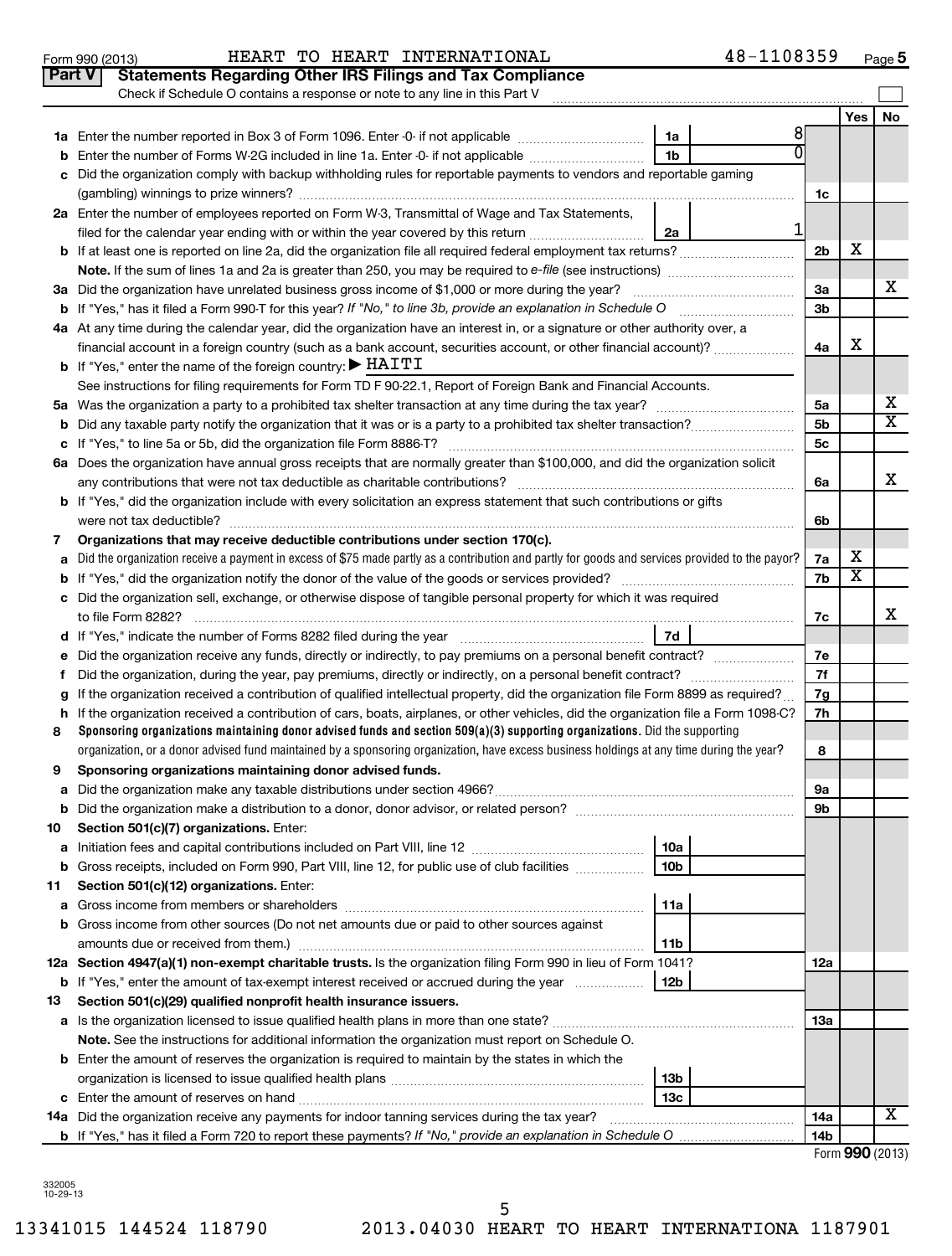### Form 990 (2013) Page HEART TO HEART INTERNATIONAL 48-1108359

**6**

| Part VI Governance, Management, and Disclosure For each "Yes" response to lines 2 through 7b below, and for a "No" response |  |
|-----------------------------------------------------------------------------------------------------------------------------|--|
| to line 8a, 8b, or 10b below, describe the circumstances, processes, or changes in Schedule O. See instructions.            |  |

### Check if Schedule O contains a response or note to any line in this Part VI **Section A. Governing Body and Management**  $\lfloor x \rfloor$

|                |                                                                                                                                                                                                                                 |    |                 |                         | Yes                     | No |
|----------------|---------------------------------------------------------------------------------------------------------------------------------------------------------------------------------------------------------------------------------|----|-----------------|-------------------------|-------------------------|----|
|                | 1a Enter the number of voting members of the governing body at the end of the tax year                                                                                                                                          | 1a | 1 Ol            |                         |                         |    |
|                | If there are material differences in voting rights among members of the governing body, or if the governing                                                                                                                     |    |                 |                         |                         |    |
|                | body delegated broad authority to an executive committee or similar committee, explain in Schedule O.                                                                                                                           |    |                 |                         |                         |    |
|                | <b>b</b> Enter the number of voting members included in line 1a, above, who are independent <i>manumum</i>                                                                                                                      | 1b | 10 <sub>l</sub> |                         |                         |    |
| 2              | Did any officer, director, trustee, or key employee have a family relationship or a business relationship with any other                                                                                                        |    |                 |                         |                         |    |
|                | officer, director, trustee, or key employee?                                                                                                                                                                                    |    |                 | $\mathbf{2}$            |                         | x  |
| 3              | Did the organization delegate control over management duties customarily performed by or under the direct supervision                                                                                                           |    |                 |                         |                         |    |
|                |                                                                                                                                                                                                                                 |    |                 | 3                       |                         | X  |
| 4              | Did the organization make any significant changes to its governing documents since the prior Form 990 was filed?                                                                                                                |    |                 | $\overline{\mathbf{4}}$ |                         | X  |
| 5              |                                                                                                                                                                                                                                 |    |                 | 5                       |                         | X  |
| 6              |                                                                                                                                                                                                                                 |    |                 | 6                       |                         | X  |
| 7а             | Did the organization have members, stockholders, or other persons who had the power to elect or appoint one or                                                                                                                  |    |                 |                         |                         | х  |
|                |                                                                                                                                                                                                                                 |    |                 | 7a                      |                         |    |
|                | <b>b</b> Are any governance decisions of the organization reserved to (or subject to approval by) members, stockholders, or                                                                                                     |    |                 |                         |                         | x  |
|                | persons other than the governing body?                                                                                                                                                                                          |    |                 | 7b                      |                         |    |
| 8              | Did the organization contemporaneously document the meetings held or written actions undertaken during the year by the following:                                                                                               |    |                 |                         |                         |    |
| а              |                                                                                                                                                                                                                                 |    |                 | 8a                      | Х                       |    |
|                |                                                                                                                                                                                                                                 |    |                 | 8b                      | $\overline{\mathbf{X}}$ |    |
| 9              | Is there any officer, director, trustee, or key employee listed in Part VII, Section A, who cannot be reached at the                                                                                                            |    |                 |                         |                         |    |
|                | organization's mailing address? If "Yes," provide the names and addresses in Schedule O                                                                                                                                         |    |                 | $\mathbf{Q}$            |                         | х  |
|                | <b>Section B. Policies</b> (This Section B requests information about policies not required by the Internal Revenue Code.)                                                                                                      |    |                 |                         |                         |    |
|                |                                                                                                                                                                                                                                 |    |                 |                         | Yes                     | No |
|                |                                                                                                                                                                                                                                 |    |                 | 10a                     |                         | X  |
|                | b If "Yes," did the organization have written policies and procedures governing the activities of such chapters, affiliates,                                                                                                    |    |                 |                         |                         |    |
|                |                                                                                                                                                                                                                                 |    |                 | 10 <sub>b</sub>         |                         |    |
|                | 11a Has the organization provided a complete copy of this Form 990 to all members of its governing body before filing the form?                                                                                                 |    |                 | 11a                     | х                       |    |
|                | <b>b</b> Describe in Schedule O the process, if any, used by the organization to review this Form 990.                                                                                                                          |    |                 |                         |                         |    |
| 12a            | Did the organization have a written conflict of interest policy? If "No," go to line 13                                                                                                                                         |    |                 | 12a                     | х                       |    |
|                | Were officers, directors, or trustees, and key employees required to disclose annually interests that could give rise to conflicts?                                                                                             |    |                 | 12 <sub>b</sub>         | $\overline{\textbf{x}}$ |    |
| c              | Did the organization regularly and consistently monitor and enforce compliance with the policy? If "Yes," describe<br>in Schedule O how this was done                                                                           |    |                 | 12c                     | х                       |    |
| 13             |                                                                                                                                                                                                                                 |    |                 | 13                      | $\overline{\textbf{x}}$ |    |
| 14             | Did the organization have a written document retention and destruction policy? [11] manufaction manufaction in                                                                                                                  |    |                 | 14                      | $\overline{\textbf{x}}$ |    |
| 15             | Did the process for determining compensation of the following persons include a review and approval by independent                                                                                                              |    |                 |                         |                         |    |
|                | persons, comparability data, and contemporaneous substantiation of the deliberation and decision?                                                                                                                               |    |                 |                         |                         |    |
|                |                                                                                                                                                                                                                                 |    |                 | 15a                     | х                       |    |
|                |                                                                                                                                                                                                                                 |    |                 | 15b                     |                         | A  |
|                | If "Yes" to line 15a or 15b, describe the process in Schedule O (see instructions).                                                                                                                                             |    |                 |                         |                         |    |
|                | 16a Did the organization invest in, contribute assets to, or participate in a joint venture or similar arrangement with a                                                                                                       |    |                 |                         |                         |    |
|                | taxable entity during the year?                                                                                                                                                                                                 |    |                 | 16a                     |                         | x  |
|                |                                                                                                                                                                                                                                 |    |                 |                         |                         |    |
|                |                                                                                                                                                                                                                                 |    |                 |                         |                         |    |
|                | b If "Yes," did the organization follow a written policy or procedure requiring the organization to evaluate its participation                                                                                                  |    |                 |                         |                         |    |
|                | in joint venture arrangements under applicable federal tax law, and take steps to safeguard the organization's                                                                                                                  |    |                 | 16b                     |                         |    |
|                | exempt status with respect to such arrangements?                                                                                                                                                                                |    |                 |                         |                         |    |
|                | <b>Section C. Disclosure</b>                                                                                                                                                                                                    |    |                 |                         |                         |    |
|                | List the states with which a copy of this Form 990 is required to be filed $\blacktriangleright$ SEE SCHEDULE O                                                                                                                 |    |                 |                         |                         |    |
|                | Section 6104 requires an organization to make its Forms 1023 (or 1024 if applicable), 990, and 990-T (Section 501(c)(3)s only) available<br>for public inspection. Indicate how you made these available. Check all that apply. |    |                 |                         |                         |    |
|                | $\lfloor x \rfloor$ Own website<br>$ \underline{X} $ Upon request<br>Other (explain in Schedule O)<br>Another's website                                                                                                         |    |                 |                         |                         |    |
|                | Describe in Schedule O whether (and if so, how), the organization made its governing documents, conflict of interest policy, and financial                                                                                      |    |                 |                         |                         |    |
| 17<br>18<br>19 | statements available to the public during the tax year.                                                                                                                                                                         |    |                 |                         |                         |    |
| 20             | State the name, physical address, and telephone number of the person who possesses the books and records of the organization:<br>BUD JEFFRESS - 913-764-5200                                                                    |    |                 |                         |                         |    |
|                | 401 S CLAIRBORNE SUITE 302, OLATHE,<br>KS<br>66062                                                                                                                                                                              |    |                 |                         | Form 990 (2013)         |    |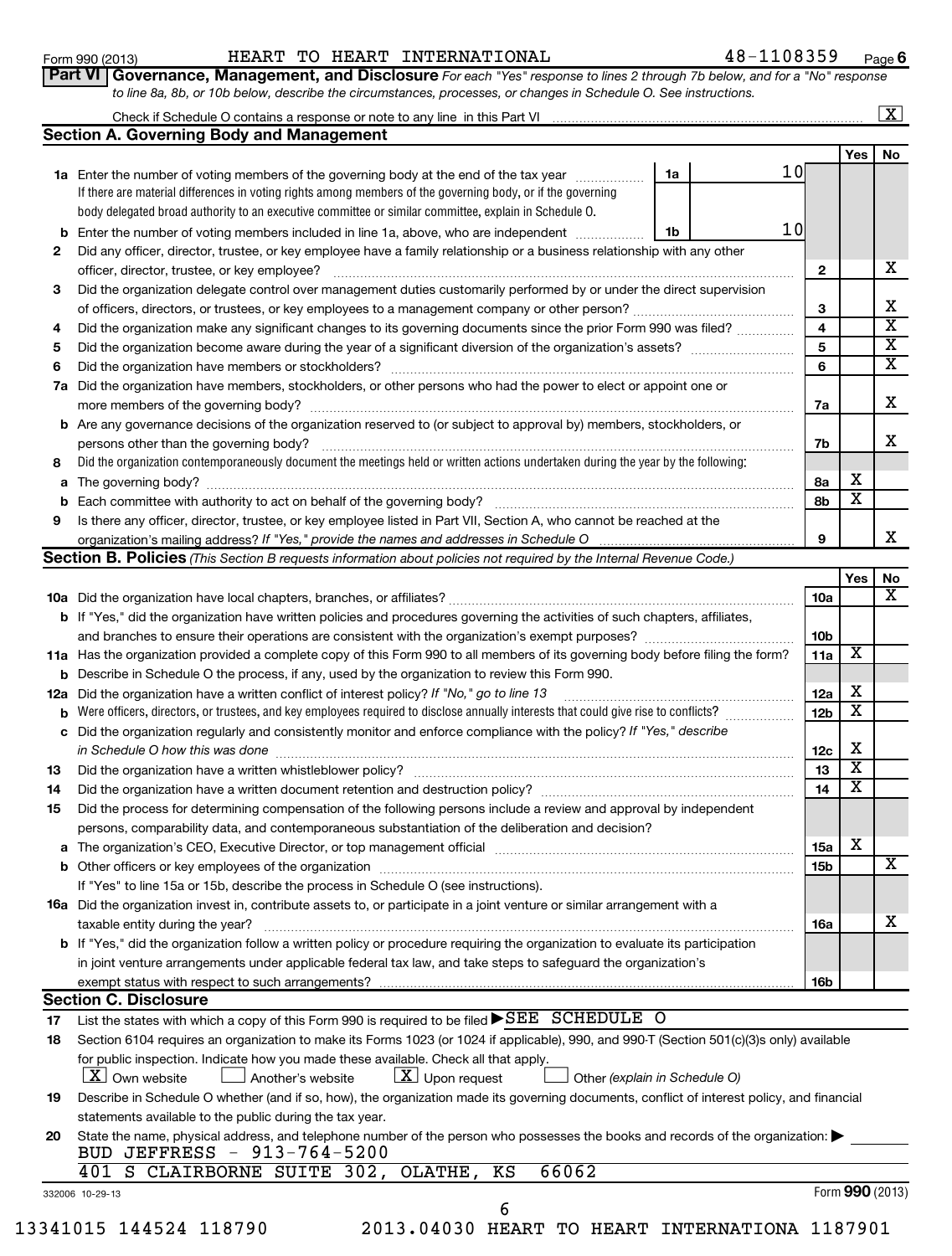| Part VII Compensation of Officers, Directors, Trustees, Key Employees, Highest Compensated |  |
|--------------------------------------------------------------------------------------------|--|
| <b>Employees, and Independent Contractors</b>                                              |  |
| Check if Schedule O contains a response or note to any line in this Part VII               |  |
| Section A. Officers, Directors, Trustees, Key Employees, and Highest Compensated Employees |  |

**1a**  Complete this table for all persons required to be listed. Report compensation for the calendar year ending with or within the organization's tax year.

**•** List all of the organization's current officers, directors, trustees (whether individuals or organizations), regardless of amount of compensation.

Enter -0- in columns  $(D)$ ,  $(E)$ , and  $(F)$  if no compensation was paid.

**•** List all of the organization's **current** key employees, if any. See instructions for definition of "key employee."

**•** List the organization's five *current* highest compensated employees (other than an officer, director, trustee, or key employee) who received reportable compensation (Box 5 of Form W-2 and/or Box 7 of Form 1099-MISC) of more than \$100,000 from the organization and any related organizations.

 $\bullet$  List all of the organization's former officers, key employees, and highest compensated employees who received more than \$100,000 of reportable compensation from the organization and any related organizations.

**•** List all of the organization's former directors or trustees that received, in the capacity as a former director or trustee of the organization, more than \$10,000 of reportable compensation from the organization and any related organizations.

List persons in the following order: individual trustees or directors; institutional trustees; officers; key employees; highest compensated employees; and former such persons.

Check this box if neither the organization nor any related organization compensated any current officer, director, or trustee.  $\left\vert \cdot\right\vert$ 

| (A)                           | (B)                                                                          |                                |                       |             | (C)          |                                                                                                 |        | (D)                                            | (E)                                              | (F)                                                                               |
|-------------------------------|------------------------------------------------------------------------------|--------------------------------|-----------------------|-------------|--------------|-------------------------------------------------------------------------------------------------|--------|------------------------------------------------|--------------------------------------------------|-----------------------------------------------------------------------------------|
| Name and Title                | Average<br>hours per                                                         |                                |                       | Position    |              | (do not check more than one<br>box, unless person is both an<br>officer and a director/trustee) |        | Reportable<br>compensation                     | Reportable<br>compensation                       | Estimated<br>amount of                                                            |
|                               | week<br>(list any<br>hours for<br>related<br>organizations<br>below<br>line) | Individual trustee or director | Institutional trustee | Officer     | Key employee | Highest compensated<br>employee                                                                 | Former | from<br>the<br>organization<br>(W-2/1099-MISC) | from related<br>organizations<br>(W-2/1099-MISC) | other<br>compensation<br>from the<br>organization<br>and related<br>organizations |
| <b>JAMES E KERR</b><br>(1)    | 1.00                                                                         |                                |                       |             |              |                                                                                                 |        |                                                |                                                  |                                                                                   |
| CHAIRMAN                      |                                                                              | $\mathbf X$                    |                       | X           |              |                                                                                                 |        | $\mathbf 0$ .                                  | $\mathbf 0$ .                                    | $\boldsymbol{0}$ .                                                                |
| (2)<br>GARY B MORSCH, MD, MPH | 1.00                                                                         |                                |                       |             |              |                                                                                                 |        |                                                |                                                  |                                                                                   |
| VICE CHAIRMAN                 |                                                                              | $\mathbf x$                    |                       | $\mathbf X$ |              |                                                                                                 |        | $\mathbf 0$ .                                  | 0                                                | $\mathbf 0$ .                                                                     |
| (3)<br>DARREL L GRACE, DO     | 1.00                                                                         |                                |                       |             |              |                                                                                                 |        |                                                |                                                  |                                                                                   |
| <b>SECRETARY</b>              |                                                                              | $\mathbf X$                    |                       | $\mathbf X$ |              |                                                                                                 |        | $\mathbf 0$                                    | $\mathbf 0$ .                                    | $\mathbf 0$ .                                                                     |
| TIFFANY WOODLEY<br>(4)        | 1.00                                                                         |                                |                       |             |              |                                                                                                 |        |                                                |                                                  |                                                                                   |
| TREASURER                     |                                                                              | $\mathbf X$                    |                       | $\mathbf X$ |              |                                                                                                 |        | $\mathbf 0$ .                                  | $\mathbf 0$ .                                    | $\mathbf 0$ .                                                                     |
| (5)<br>CARLA DURYEE           | 1.00                                                                         |                                |                       |             |              |                                                                                                 |        |                                                |                                                  |                                                                                   |
| <b>DIRECTOR</b>               |                                                                              | X                              |                       |             |              |                                                                                                 |        | $\mathbf 0$ .                                  | $\mathbf 0$ .                                    | $\mathbf 0$ .                                                                     |
| (6)<br><b>BOB LAMBRECHTS</b>  | 1.00                                                                         |                                |                       |             |              |                                                                                                 |        |                                                |                                                  |                                                                                   |
| <b>DIRECTOR</b>               |                                                                              | $\mathbf x$                    |                       |             |              |                                                                                                 |        | $\mathbf 0$ .                                  | $\mathbf 0$ .                                    | $\mathbf 0$ .                                                                     |
| ARTHUR FILLMORE, JD<br>(7)    | 1.00                                                                         |                                |                       |             |              |                                                                                                 |        |                                                |                                                  |                                                                                   |
| <b>DIRECTOR</b>               |                                                                              | X                              |                       |             |              |                                                                                                 |        | $\mathbf 0$                                    | $\mathbf 0$ .                                    | $\mathbf 0$ .                                                                     |
| HOWIE FLEISCHER<br>(8)        | 1.00                                                                         |                                |                       |             |              |                                                                                                 |        |                                                |                                                  |                                                                                   |
| <b>DIRECTOR</b>               |                                                                              | $\mathbf X$                    |                       |             |              |                                                                                                 |        | $\mathbf 0$ .                                  | $\mathbf 0$ .                                    | $\mathbf 0$ .                                                                     |
| (9)<br>JON NORTH              | 1.00                                                                         |                                |                       |             |              |                                                                                                 |        |                                                |                                                  |                                                                                   |
| <b>DIRECTOR</b>               |                                                                              | X                              |                       |             |              |                                                                                                 |        | $\mathbf 0$ .                                  | $\mathbf 0$ .                                    | $\mathbf 0$ .                                                                     |
| (10) RICK RANDOLPH, MD        | 1.00                                                                         |                                |                       |             |              |                                                                                                 |        |                                                |                                                  |                                                                                   |
| <b>DIRECTOR</b>               | 40.00                                                                        | $\mathbf X$                    |                       |             |              |                                                                                                 |        | $\mathbf 0$ .                                  | $\mathbf 0$ .                                    | $\mathbf 0$ .                                                                     |
| (11) KRYSTAL BARR             |                                                                              |                                |                       |             |              |                                                                                                 |        |                                                |                                                  |                                                                                   |
| INTERIM CEO                   | 40.00                                                                        |                                |                       | $\mathbf X$ |              |                                                                                                 |        | 107,500.                                       | $\mathbf 0$ .                                    | $\mathbf 0$ .                                                                     |
| (12) STACY HANSON             |                                                                              |                                |                       |             |              | $\mathbf X$                                                                                     |        |                                                | $\mathbf 0$ .                                    | 0.                                                                                |
| VICE-PRESIDENT DEVELOPMENT    |                                                                              |                                |                       |             |              |                                                                                                 |        | 110,185.                                       |                                                  |                                                                                   |
|                               |                                                                              |                                |                       |             |              |                                                                                                 |        |                                                |                                                  |                                                                                   |
|                               |                                                                              |                                |                       |             |              |                                                                                                 |        |                                                |                                                  |                                                                                   |
|                               |                                                                              |                                |                       |             |              |                                                                                                 |        |                                                |                                                  |                                                                                   |
|                               |                                                                              |                                |                       |             |              |                                                                                                 |        |                                                |                                                  |                                                                                   |
|                               |                                                                              |                                |                       |             |              |                                                                                                 |        |                                                |                                                  |                                                                                   |
|                               |                                                                              |                                |                       |             |              |                                                                                                 |        |                                                |                                                  |                                                                                   |
|                               |                                                                              |                                |                       |             |              |                                                                                                 |        |                                                |                                                  |                                                                                   |
|                               |                                                                              |                                |                       |             |              |                                                                                                 |        |                                                |                                                  |                                                                                   |
|                               |                                                                              |                                |                       |             |              |                                                                                                 |        |                                                |                                                  |                                                                                   |
|                               |                                                                              |                                |                       |             |              |                                                                                                 |        |                                                |                                                  | $\overline{\phantom{a}}$                                                          |

7

332007 10-29-13

Form (2013) **990**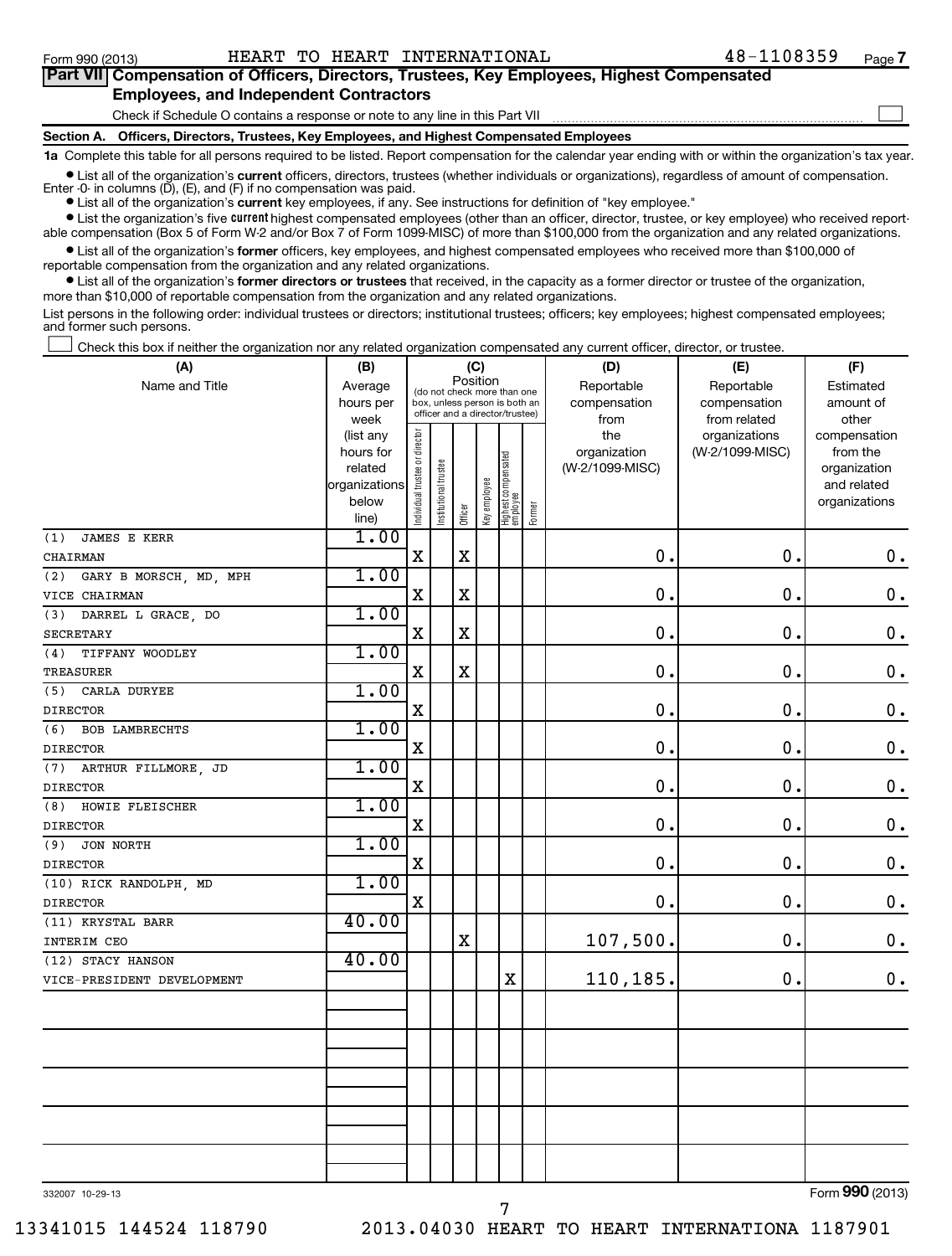| Part VII Section A. Officers, Directors, Trustees, Key Employees, and Highest Compensated Employees (continued)<br>(C)<br>(B)<br>(A)<br>(D)<br>(F)<br>(E)<br>Position<br>Average<br>Name and title<br>Reportable<br>Reportable<br>Estimated<br>(do not check more than one<br>hours per<br>compensation<br>compensation<br>amount of<br>box, unless person is both an<br>officer and a director/trustee)<br>week<br>from related<br>other<br>from<br>(list any<br>Individual trustee or director<br>the<br>organizations<br>compensation<br>hours for<br>organization<br>(W-2/1099-MISC)<br>from the<br>  Highest compensated<br>  employee<br>Institutional trustee<br>related<br>(W-2/1099-MISC)<br>organization<br>organizations<br>key employee<br>and related<br>below<br>organizations<br>Former<br>Officer<br>line)<br>217,685.<br>Ο.<br>0.<br>σ.<br>$\overline{\mathfrak{o}}$ .<br>$\mathbf 0$ .<br>σ.<br>$\overline{\mathfrak{o}}$ .<br>217,685.<br>Total number of individuals (including but not limited to those listed above) who received more than \$100,000 of reportable<br>$\mathbf{2}$<br>2<br>compensation from the organization $\blacktriangleright$<br>No<br>Yes<br>з<br>Did the organization list any former officer, director, or trustee, key employee, or highest compensated employee on<br>x<br>line 1a? If "Yes," complete Schedule J for such individual<br>3<br>For any individual listed on line 1a, is the sum of reportable compensation and other compensation from the organization<br>4<br>x<br>4<br>5<br>Did any person listed on line 1a receive or accrue compensation from any unrelated organization or individual for services<br>x<br>5<br><b>Section B. Independent Contractors</b><br>Complete this table for your five highest compensated independent contractors that received more than \$100,000 of compensation from<br>1<br>the organization. Report compensation for the calendar year ending with or within the organization's tax year.<br>(C)<br>(A)<br>(B)<br>Name and business address<br>Description of services<br><b>NONE</b><br>Compensation<br>$\mathbf{2}$<br>Total number of independent contractors (including but not limited to those listed above) who received more than<br>0<br>\$100,000 of compensation from the organization<br>Form 990 (2013)<br>332008<br>10-29-13 | Form 990 (2013) | HEART TO HEART INTERNATIONAL |  |  |  | 48-1108359 |  | Page 8 |
|---------------------------------------------------------------------------------------------------------------------------------------------------------------------------------------------------------------------------------------------------------------------------------------------------------------------------------------------------------------------------------------------------------------------------------------------------------------------------------------------------------------------------------------------------------------------------------------------------------------------------------------------------------------------------------------------------------------------------------------------------------------------------------------------------------------------------------------------------------------------------------------------------------------------------------------------------------------------------------------------------------------------------------------------------------------------------------------------------------------------------------------------------------------------------------------------------------------------------------------------------------------------------------------------------------------------------------------------------------------------------------------------------------------------------------------------------------------------------------------------------------------------------------------------------------------------------------------------------------------------------------------------------------------------------------------------------------------------------------------------------------------------------------------------------------------------------------------------------------------------------------------------------------------------------------------------------------------------------------------------------------------------------------------------------------------------------------------------------------------------------------------------------------------------------------------------------------------------------------------------------------------------------------------------------------------------------------------------------|-----------------|------------------------------|--|--|--|------------|--|--------|
|                                                                                                                                                                                                                                                                                                                                                                                                                                                                                                                                                                                                                                                                                                                                                                                                                                                                                                                                                                                                                                                                                                                                                                                                                                                                                                                                                                                                                                                                                                                                                                                                                                                                                                                                                                                                                                                                                                                                                                                                                                                                                                                                                                                                                                                                                                                                                   |                 |                              |  |  |  |            |  |        |
|                                                                                                                                                                                                                                                                                                                                                                                                                                                                                                                                                                                                                                                                                                                                                                                                                                                                                                                                                                                                                                                                                                                                                                                                                                                                                                                                                                                                                                                                                                                                                                                                                                                                                                                                                                                                                                                                                                                                                                                                                                                                                                                                                                                                                                                                                                                                                   |                 |                              |  |  |  |            |  |        |
|                                                                                                                                                                                                                                                                                                                                                                                                                                                                                                                                                                                                                                                                                                                                                                                                                                                                                                                                                                                                                                                                                                                                                                                                                                                                                                                                                                                                                                                                                                                                                                                                                                                                                                                                                                                                                                                                                                                                                                                                                                                                                                                                                                                                                                                                                                                                                   |                 |                              |  |  |  |            |  |        |
|                                                                                                                                                                                                                                                                                                                                                                                                                                                                                                                                                                                                                                                                                                                                                                                                                                                                                                                                                                                                                                                                                                                                                                                                                                                                                                                                                                                                                                                                                                                                                                                                                                                                                                                                                                                                                                                                                                                                                                                                                                                                                                                                                                                                                                                                                                                                                   |                 |                              |  |  |  |            |  |        |
|                                                                                                                                                                                                                                                                                                                                                                                                                                                                                                                                                                                                                                                                                                                                                                                                                                                                                                                                                                                                                                                                                                                                                                                                                                                                                                                                                                                                                                                                                                                                                                                                                                                                                                                                                                                                                                                                                                                                                                                                                                                                                                                                                                                                                                                                                                                                                   |                 |                              |  |  |  |            |  |        |
|                                                                                                                                                                                                                                                                                                                                                                                                                                                                                                                                                                                                                                                                                                                                                                                                                                                                                                                                                                                                                                                                                                                                                                                                                                                                                                                                                                                                                                                                                                                                                                                                                                                                                                                                                                                                                                                                                                                                                                                                                                                                                                                                                                                                                                                                                                                                                   |                 |                              |  |  |  |            |  |        |
|                                                                                                                                                                                                                                                                                                                                                                                                                                                                                                                                                                                                                                                                                                                                                                                                                                                                                                                                                                                                                                                                                                                                                                                                                                                                                                                                                                                                                                                                                                                                                                                                                                                                                                                                                                                                                                                                                                                                                                                                                                                                                                                                                                                                                                                                                                                                                   |                 |                              |  |  |  |            |  |        |
|                                                                                                                                                                                                                                                                                                                                                                                                                                                                                                                                                                                                                                                                                                                                                                                                                                                                                                                                                                                                                                                                                                                                                                                                                                                                                                                                                                                                                                                                                                                                                                                                                                                                                                                                                                                                                                                                                                                                                                                                                                                                                                                                                                                                                                                                                                                                                   |                 |                              |  |  |  |            |  |        |
|                                                                                                                                                                                                                                                                                                                                                                                                                                                                                                                                                                                                                                                                                                                                                                                                                                                                                                                                                                                                                                                                                                                                                                                                                                                                                                                                                                                                                                                                                                                                                                                                                                                                                                                                                                                                                                                                                                                                                                                                                                                                                                                                                                                                                                                                                                                                                   |                 |                              |  |  |  |            |  |        |
|                                                                                                                                                                                                                                                                                                                                                                                                                                                                                                                                                                                                                                                                                                                                                                                                                                                                                                                                                                                                                                                                                                                                                                                                                                                                                                                                                                                                                                                                                                                                                                                                                                                                                                                                                                                                                                                                                                                                                                                                                                                                                                                                                                                                                                                                                                                                                   |                 |                              |  |  |  |            |  |        |
|                                                                                                                                                                                                                                                                                                                                                                                                                                                                                                                                                                                                                                                                                                                                                                                                                                                                                                                                                                                                                                                                                                                                                                                                                                                                                                                                                                                                                                                                                                                                                                                                                                                                                                                                                                                                                                                                                                                                                                                                                                                                                                                                                                                                                                                                                                                                                   |                 |                              |  |  |  |            |  |        |
|                                                                                                                                                                                                                                                                                                                                                                                                                                                                                                                                                                                                                                                                                                                                                                                                                                                                                                                                                                                                                                                                                                                                                                                                                                                                                                                                                                                                                                                                                                                                                                                                                                                                                                                                                                                                                                                                                                                                                                                                                                                                                                                                                                                                                                                                                                                                                   |                 |                              |  |  |  |            |  |        |
|                                                                                                                                                                                                                                                                                                                                                                                                                                                                                                                                                                                                                                                                                                                                                                                                                                                                                                                                                                                                                                                                                                                                                                                                                                                                                                                                                                                                                                                                                                                                                                                                                                                                                                                                                                                                                                                                                                                                                                                                                                                                                                                                                                                                                                                                                                                                                   |                 |                              |  |  |  |            |  |        |
|                                                                                                                                                                                                                                                                                                                                                                                                                                                                                                                                                                                                                                                                                                                                                                                                                                                                                                                                                                                                                                                                                                                                                                                                                                                                                                                                                                                                                                                                                                                                                                                                                                                                                                                                                                                                                                                                                                                                                                                                                                                                                                                                                                                                                                                                                                                                                   |                 |                              |  |  |  |            |  |        |
|                                                                                                                                                                                                                                                                                                                                                                                                                                                                                                                                                                                                                                                                                                                                                                                                                                                                                                                                                                                                                                                                                                                                                                                                                                                                                                                                                                                                                                                                                                                                                                                                                                                                                                                                                                                                                                                                                                                                                                                                                                                                                                                                                                                                                                                                                                                                                   |                 |                              |  |  |  |            |  |        |
|                                                                                                                                                                                                                                                                                                                                                                                                                                                                                                                                                                                                                                                                                                                                                                                                                                                                                                                                                                                                                                                                                                                                                                                                                                                                                                                                                                                                                                                                                                                                                                                                                                                                                                                                                                                                                                                                                                                                                                                                                                                                                                                                                                                                                                                                                                                                                   |                 |                              |  |  |  |            |  |        |
|                                                                                                                                                                                                                                                                                                                                                                                                                                                                                                                                                                                                                                                                                                                                                                                                                                                                                                                                                                                                                                                                                                                                                                                                                                                                                                                                                                                                                                                                                                                                                                                                                                                                                                                                                                                                                                                                                                                                                                                                                                                                                                                                                                                                                                                                                                                                                   |                 |                              |  |  |  |            |  |        |
|                                                                                                                                                                                                                                                                                                                                                                                                                                                                                                                                                                                                                                                                                                                                                                                                                                                                                                                                                                                                                                                                                                                                                                                                                                                                                                                                                                                                                                                                                                                                                                                                                                                                                                                                                                                                                                                                                                                                                                                                                                                                                                                                                                                                                                                                                                                                                   |                 |                              |  |  |  |            |  |        |
|                                                                                                                                                                                                                                                                                                                                                                                                                                                                                                                                                                                                                                                                                                                                                                                                                                                                                                                                                                                                                                                                                                                                                                                                                                                                                                                                                                                                                                                                                                                                                                                                                                                                                                                                                                                                                                                                                                                                                                                                                                                                                                                                                                                                                                                                                                                                                   |                 |                              |  |  |  |            |  |        |
|                                                                                                                                                                                                                                                                                                                                                                                                                                                                                                                                                                                                                                                                                                                                                                                                                                                                                                                                                                                                                                                                                                                                                                                                                                                                                                                                                                                                                                                                                                                                                                                                                                                                                                                                                                                                                                                                                                                                                                                                                                                                                                                                                                                                                                                                                                                                                   |                 |                              |  |  |  |            |  |        |
|                                                                                                                                                                                                                                                                                                                                                                                                                                                                                                                                                                                                                                                                                                                                                                                                                                                                                                                                                                                                                                                                                                                                                                                                                                                                                                                                                                                                                                                                                                                                                                                                                                                                                                                                                                                                                                                                                                                                                                                                                                                                                                                                                                                                                                                                                                                                                   |                 |                              |  |  |  |            |  |        |
|                                                                                                                                                                                                                                                                                                                                                                                                                                                                                                                                                                                                                                                                                                                                                                                                                                                                                                                                                                                                                                                                                                                                                                                                                                                                                                                                                                                                                                                                                                                                                                                                                                                                                                                                                                                                                                                                                                                                                                                                                                                                                                                                                                                                                                                                                                                                                   |                 |                              |  |  |  |            |  |        |
|                                                                                                                                                                                                                                                                                                                                                                                                                                                                                                                                                                                                                                                                                                                                                                                                                                                                                                                                                                                                                                                                                                                                                                                                                                                                                                                                                                                                                                                                                                                                                                                                                                                                                                                                                                                                                                                                                                                                                                                                                                                                                                                                                                                                                                                                                                                                                   |                 |                              |  |  |  |            |  |        |
|                                                                                                                                                                                                                                                                                                                                                                                                                                                                                                                                                                                                                                                                                                                                                                                                                                                                                                                                                                                                                                                                                                                                                                                                                                                                                                                                                                                                                                                                                                                                                                                                                                                                                                                                                                                                                                                                                                                                                                                                                                                                                                                                                                                                                                                                                                                                                   |                 |                              |  |  |  |            |  |        |
|                                                                                                                                                                                                                                                                                                                                                                                                                                                                                                                                                                                                                                                                                                                                                                                                                                                                                                                                                                                                                                                                                                                                                                                                                                                                                                                                                                                                                                                                                                                                                                                                                                                                                                                                                                                                                                                                                                                                                                                                                                                                                                                                                                                                                                                                                                                                                   |                 |                              |  |  |  |            |  |        |
|                                                                                                                                                                                                                                                                                                                                                                                                                                                                                                                                                                                                                                                                                                                                                                                                                                                                                                                                                                                                                                                                                                                                                                                                                                                                                                                                                                                                                                                                                                                                                                                                                                                                                                                                                                                                                                                                                                                                                                                                                                                                                                                                                                                                                                                                                                                                                   |                 |                              |  |  |  |            |  |        |
|                                                                                                                                                                                                                                                                                                                                                                                                                                                                                                                                                                                                                                                                                                                                                                                                                                                                                                                                                                                                                                                                                                                                                                                                                                                                                                                                                                                                                                                                                                                                                                                                                                                                                                                                                                                                                                                                                                                                                                                                                                                                                                                                                                                                                                                                                                                                                   |                 |                              |  |  |  |            |  |        |
|                                                                                                                                                                                                                                                                                                                                                                                                                                                                                                                                                                                                                                                                                                                                                                                                                                                                                                                                                                                                                                                                                                                                                                                                                                                                                                                                                                                                                                                                                                                                                                                                                                                                                                                                                                                                                                                                                                                                                                                                                                                                                                                                                                                                                                                                                                                                                   |                 |                              |  |  |  |            |  |        |
|                                                                                                                                                                                                                                                                                                                                                                                                                                                                                                                                                                                                                                                                                                                                                                                                                                                                                                                                                                                                                                                                                                                                                                                                                                                                                                                                                                                                                                                                                                                                                                                                                                                                                                                                                                                                                                                                                                                                                                                                                                                                                                                                                                                                                                                                                                                                                   |                 |                              |  |  |  |            |  |        |
|                                                                                                                                                                                                                                                                                                                                                                                                                                                                                                                                                                                                                                                                                                                                                                                                                                                                                                                                                                                                                                                                                                                                                                                                                                                                                                                                                                                                                                                                                                                                                                                                                                                                                                                                                                                                                                                                                                                                                                                                                                                                                                                                                                                                                                                                                                                                                   |                 |                              |  |  |  |            |  |        |
|                                                                                                                                                                                                                                                                                                                                                                                                                                                                                                                                                                                                                                                                                                                                                                                                                                                                                                                                                                                                                                                                                                                                                                                                                                                                                                                                                                                                                                                                                                                                                                                                                                                                                                                                                                                                                                                                                                                                                                                                                                                                                                                                                                                                                                                                                                                                                   |                 |                              |  |  |  |            |  |        |
|                                                                                                                                                                                                                                                                                                                                                                                                                                                                                                                                                                                                                                                                                                                                                                                                                                                                                                                                                                                                                                                                                                                                                                                                                                                                                                                                                                                                                                                                                                                                                                                                                                                                                                                                                                                                                                                                                                                                                                                                                                                                                                                                                                                                                                                                                                                                                   |                 |                              |  |  |  |            |  |        |
|                                                                                                                                                                                                                                                                                                                                                                                                                                                                                                                                                                                                                                                                                                                                                                                                                                                                                                                                                                                                                                                                                                                                                                                                                                                                                                                                                                                                                                                                                                                                                                                                                                                                                                                                                                                                                                                                                                                                                                                                                                                                                                                                                                                                                                                                                                                                                   |                 |                              |  |  |  |            |  |        |
|                                                                                                                                                                                                                                                                                                                                                                                                                                                                                                                                                                                                                                                                                                                                                                                                                                                                                                                                                                                                                                                                                                                                                                                                                                                                                                                                                                                                                                                                                                                                                                                                                                                                                                                                                                                                                                                                                                                                                                                                                                                                                                                                                                                                                                                                                                                                                   |                 |                              |  |  |  |            |  |        |
|                                                                                                                                                                                                                                                                                                                                                                                                                                                                                                                                                                                                                                                                                                                                                                                                                                                                                                                                                                                                                                                                                                                                                                                                                                                                                                                                                                                                                                                                                                                                                                                                                                                                                                                                                                                                                                                                                                                                                                                                                                                                                                                                                                                                                                                                                                                                                   |                 |                              |  |  |  |            |  |        |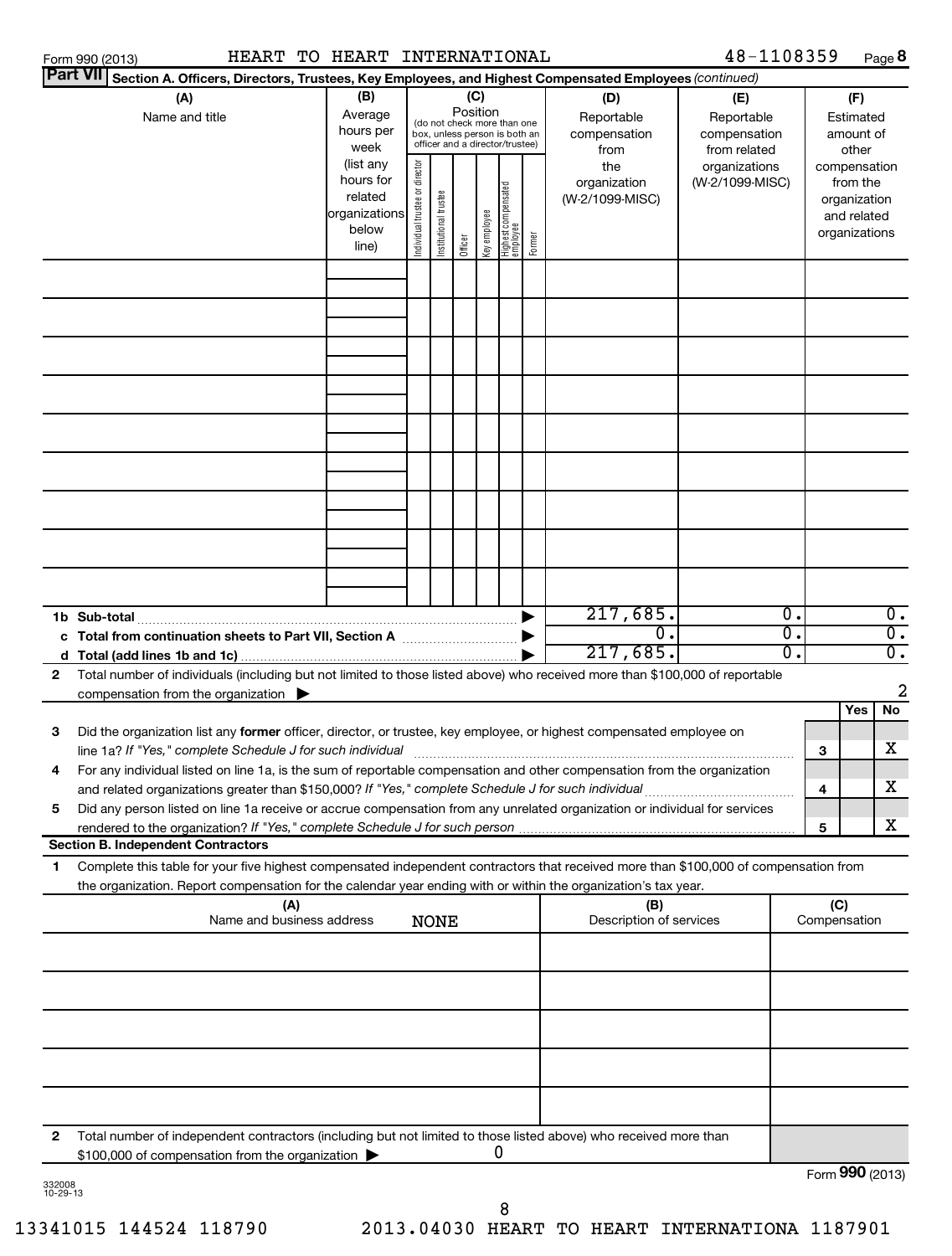| Form 990 (2013) |                                       | HEART T |  |
|-----------------|---------------------------------------|---------|--|
|                 | <b>Part VIII Statement of Revenue</b> |         |  |

### Form 990 (2013) HEART TO HEART INTERNATIONAL 4 8-1108359 Page

48-1108359 Page 9

|                                                           |    | Check if Schedule O contains a response or note to any line in this Part VIII |                   |                                |               |                                                 |                                         |                                                                    |
|-----------------------------------------------------------|----|-------------------------------------------------------------------------------|-------------------|--------------------------------|---------------|-------------------------------------------------|-----------------------------------------|--------------------------------------------------------------------|
|                                                           |    |                                                                               |                   |                                | Total revenue | (B)<br>Related or<br>exempt function<br>revenue | (C)<br>Unrelated<br>business<br>revenue | (D)<br>Revenue excluded<br>from tax under<br>sections<br>512 - 514 |
|                                                           |    | 1 a Federated campaigns                                                       | 1a                | 34,835.                        |               |                                                 |                                         |                                                                    |
|                                                           |    |                                                                               | 1 <sub>b</sub>    |                                |               |                                                 |                                         |                                                                    |
|                                                           |    | c Fundraising events                                                          | 1c                |                                |               |                                                 |                                         |                                                                    |
|                                                           |    | d Related organizations                                                       | 1 <sub>d</sub>    |                                |               |                                                 |                                         |                                                                    |
|                                                           |    | e Government grants (contributions)                                           | 1e                |                                |               |                                                 |                                         |                                                                    |
|                                                           |    | f All other contributions, gifts, grants, and                                 |                   |                                |               |                                                 |                                         |                                                                    |
|                                                           |    | similar amounts not included above                                            | 1f                | 91,519,108.                    |               |                                                 |                                         |                                                                    |
| Contributions, Gifts, Grants<br>and Other Similar Amounts |    | g Noncash contributions included in lines 1a-1f: \$                           |                   | 88, 238, 473.                  |               |                                                 |                                         |                                                                    |
|                                                           |    |                                                                               |                   |                                | 91, 553, 943. |                                                 |                                         |                                                                    |
|                                                           |    |                                                                               |                   | <b>Business Code</b>           |               |                                                 |                                         |                                                                    |
|                                                           | 2a | ADMINISTRATION FEE                                                            |                   | 493000                         | 894,369.      | 894,369.                                        |                                         |                                                                    |
| Program Service<br>Revenue                                | b  |                                                                               |                   |                                |               |                                                 |                                         |                                                                    |
|                                                           | с  |                                                                               |                   |                                |               |                                                 |                                         |                                                                    |
|                                                           | d  |                                                                               |                   |                                |               |                                                 |                                         |                                                                    |
|                                                           | е  |                                                                               |                   |                                |               |                                                 |                                         |                                                                    |
|                                                           |    |                                                                               |                   |                                |               |                                                 |                                         |                                                                    |
|                                                           | g  |                                                                               |                   |                                | 894,369.      |                                                 |                                         |                                                                    |
|                                                           | 3  | Investment income (including dividends, interest, and                         |                   |                                |               |                                                 |                                         |                                                                    |
|                                                           |    |                                                                               |                   |                                | 834.          |                                                 |                                         | 834.                                                               |
|                                                           | 4  | Income from investment of tax-exempt bond proceeds                            |                   |                                |               |                                                 |                                         |                                                                    |
|                                                           | 5  |                                                                               |                   |                                |               |                                                 |                                         |                                                                    |
|                                                           |    |                                                                               | (i) Real          | (ii) Personal                  |               |                                                 |                                         |                                                                    |
|                                                           |    | 6 a Gross rents                                                               |                   |                                |               |                                                 |                                         |                                                                    |
|                                                           |    | <b>b</b> Less: rental expenses                                                |                   |                                |               |                                                 |                                         |                                                                    |
|                                                           |    | c Rental income or (loss)                                                     |                   |                                |               |                                                 |                                         |                                                                    |
|                                                           |    |                                                                               |                   |                                |               |                                                 |                                         |                                                                    |
|                                                           |    | 7 a Gross amount from sales of                                                | (i) Securities    | (ii) Other                     |               |                                                 |                                         |                                                                    |
|                                                           |    | assets other than inventory                                                   | 2,401.            |                                |               |                                                 |                                         |                                                                    |
|                                                           |    | <b>b</b> Less: cost or other basis                                            |                   |                                |               |                                                 |                                         |                                                                    |
|                                                           |    | and sales expenses                                                            | 0.                |                                |               |                                                 |                                         |                                                                    |
|                                                           |    |                                                                               | $\frac{1}{2,401}$ |                                |               |                                                 |                                         |                                                                    |
|                                                           |    |                                                                               |                   | ▶                              | 2,401         |                                                 |                                         | 2,401.                                                             |
| g                                                         |    | 8 a Gross income from fundraising events (not                                 |                   |                                |               |                                                 |                                         |                                                                    |
|                                                           |    | including \$                                                                  | οf                |                                |               |                                                 |                                         |                                                                    |
|                                                           |    | contributions reported on line 1c). See                                       |                   |                                |               |                                                 |                                         |                                                                    |
|                                                           |    |                                                                               |                   |                                |               |                                                 |                                         |                                                                    |
| Other Reven                                               |    |                                                                               | b                 |                                |               |                                                 |                                         |                                                                    |
|                                                           |    | c Net income or (loss) from fundraising events                                |                   |                                |               |                                                 |                                         |                                                                    |
|                                                           |    | 9 a Gross income from gaming activities. See                                  |                   |                                |               |                                                 |                                         |                                                                    |
|                                                           |    |                                                                               |                   |                                |               |                                                 |                                         |                                                                    |
|                                                           |    | <b>b</b> Less: direct expenses <b>manually contained</b>                      | b                 |                                |               |                                                 |                                         |                                                                    |
|                                                           |    | c Net income or (loss) from gaming activities                                 |                   |                                |               |                                                 |                                         |                                                                    |
|                                                           |    | 10 a Gross sales of inventory, less returns                                   |                   |                                |               |                                                 |                                         |                                                                    |
|                                                           |    |                                                                               |                   |                                |               |                                                 |                                         |                                                                    |
|                                                           |    |                                                                               |                   |                                |               |                                                 |                                         |                                                                    |
|                                                           |    | c Net income or (loss) from sales of inventory                                |                   |                                |               |                                                 |                                         |                                                                    |
|                                                           |    | Miscellaneous Revenue<br>11 a GAIN ON CURRENCY CONVERSION                     |                   | <b>Business Code</b><br>900099 | 12,208.       |                                                 |                                         | 12,208.                                                            |
|                                                           |    | MISCELLANEOUS                                                                 |                   | 900099                         | 103.          | 103.                                            |                                         |                                                                    |
|                                                           | b  |                                                                               |                   |                                |               |                                                 |                                         |                                                                    |
|                                                           | с  |                                                                               |                   |                                |               |                                                 |                                         |                                                                    |
|                                                           | d  |                                                                               |                   | ▶                              | 12,311.       |                                                 |                                         |                                                                    |
|                                                           | 12 |                                                                               |                   |                                | 92, 463, 858. | 894,472.                                        | 0.                                      | 15,443.                                                            |
| 332009<br>10-29-13                                        |    |                                                                               |                   |                                |               |                                                 |                                         | Form 990 (2013)                                                    |

9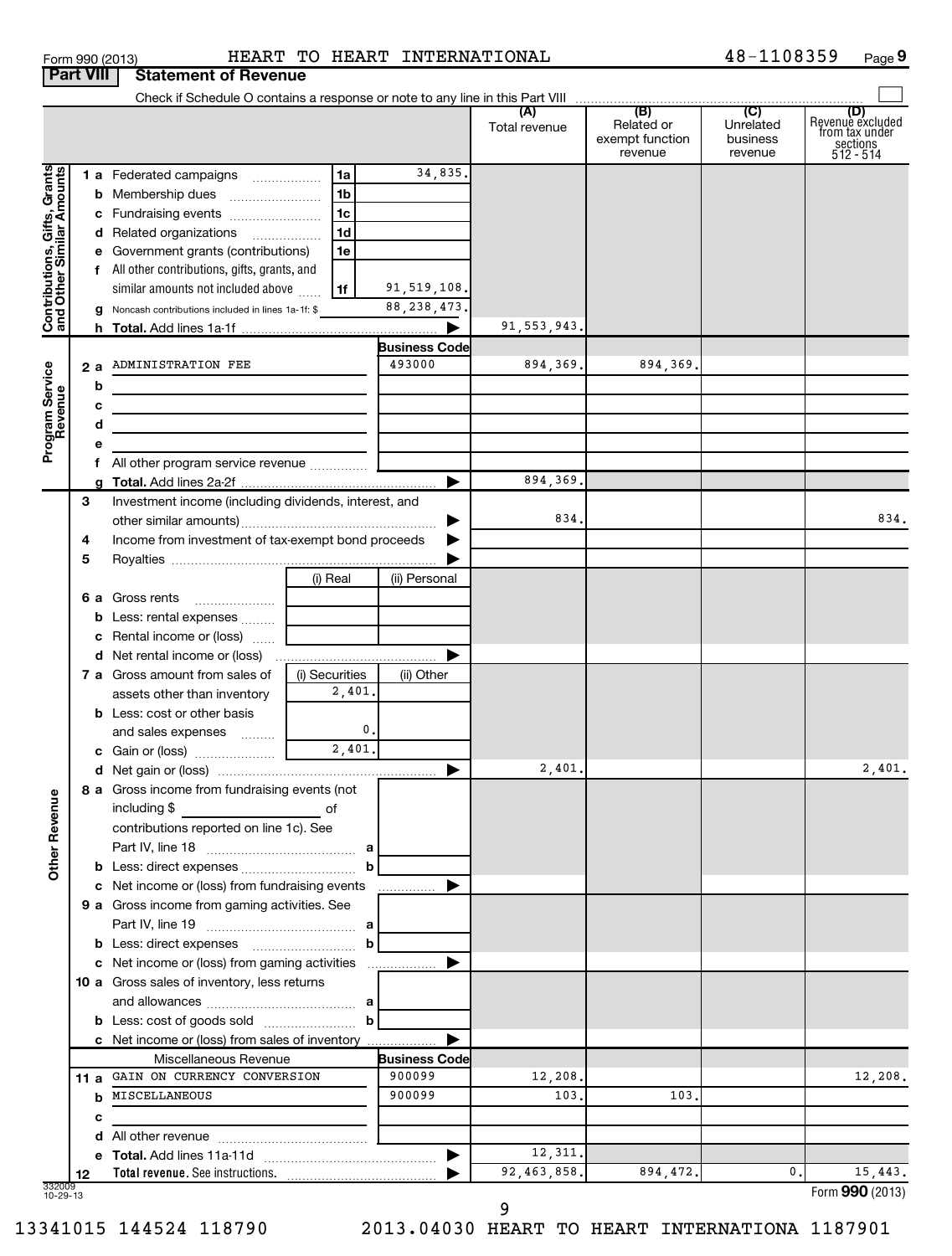**Part IX Statement of Functional Expenses**

### Form 990 (2013) Page HEART TO HEART INTERNATIONAL 48-1108359

*Section 501(c)(3) and 501(c)(4) organizations must complete all columns. All other organizations must complete column (A).*

### If following SOP 98-2 (ASC 958-720) **Total functional expenses.**  Add lines 1 through 24e **Joint costs.** Complete this line only if the organization **(A) (B) (C) (D) 1 2 3 4 5 6 7 8 9 10 11 a** Management ~~~~~~~~~~~~~~~~ **b c d e f g 12 13 14 15 16 17 18 19 20 21 22 23 24 a b c d e 25 26** Grants and other assistance to governments and organizations in the United States. See Part IV, line 21 Compensation not included above, to disqualified persons (as defined under section 4958(f)(1)) and persons described in section 4958(c)(3)(B)  $\quad \quad \ldots \ldots \ldots$ Pension plan accruals and contributions (include section 401(k) and 403(b) employer contributions) Professional fundraising services. See Part IV, line 17 Other. (If line 11g amount exceeds 10% of line 25, column (A) amount, list line 11g expenses on Sch O.) Other expenses. Itemize expenses not covered above. (List miscellaneous expenses in line 24e. If line 24e amount exceeds 10% of line 25, column (A) amount, list line 24e expenses on Schedule O.)  $\, \ldots \,$ reported in column (B) joint costs from a combined educational campaign and fundraising solicitation. Check if Schedule O contains a response or note to any line in this Part IX [11] CONCORDITY CONCORDITY CONCORDI<br>
CONCORDITY CONCORDITY CONCORDITY CONCORDITY CONCORDITY CONCORDITY CONCORDITY CONCORDITY CONCORDITY CONCORDITY Total expenses | Program service expenses Management and general expenses Fundraising expenses Grants and other assistance to individuals in the United States. See Part IV, line 22 Grants and other assistance to governments, organizations, and individuals outside the United States. See Part IV, lines 15 and 16 ~ Benefits paid to or for members ............. Compensation of current officers, directors, trustees, and key employees ......................... Other salaries and wages ~~~~~~~~~~ Other employee benefits ~~~~~~~~~~ Payroll taxes ~~~~~~~~~~~~~~~~ Fees for services (non-employees): Legal ~~~~~~~~~~~~~~~~~~~~ Accounting ~~~~~~~~~~~~~~~~~ Lobbying ~~~~~~~~~~~~~~~~~~ Investment management fees ........................ Advertising and promotion .......................... Office expenses ~~~~~~~~~~~~~~~ Information technology ~~~~~~~~~~~ Royalties ~~~~~~~~~~~~~~~~~~ Occupancy ~~~~~~~~~~~~~~~~~ Travel ………………………………………………… Payments of travel or entertainment expenses for any federal, state, or local public officials Conferences, conventions, and meetings ...... Interest Payments to affiliates ~~~~~~~~~~~~ ~~~~~~~~~~~~~~~~~~ Depreciation, depletion, and amortization ...... Insurance ~~~~~~~~~~~~~~~~~ All other expenses Check here  $\blacktriangleright$ *Do not include amounts reported on lines 6b, 7b, 8b, 9b, and 10b of Part VIII.*  $\sim$  $\Box$ 2,908,465. 2,908,465. 128,655,260.128,655,260. 1,216,599. 611,650. 320,019. 284,930. 93,069. 46,791. 24,481. 21,797. 6,036. 6,036. 71,336. 66,755. 4,581. 250. 250. 897,881. 578,892. 151,986. 167,003.  $2,802.$  170. 2,632. 289,650. 129,985. 65,529. 94,136. 262,099. 198,849. 52,572. 10,678. 597,103. 489,707. 54,953. 52,443. 10,767. 10,767. 51,638. 36,016. 6,417. 9,205. 186,862. 172,590. 2,710. 11,562.  $22,935.$  202.  $22,130.$  603. OBSOLETE INVENTORY 297,714. 297,714. STAFF DEVELOPMENT **3,210.** 2,378. 565. 267. 135,573,676.134,134,705. 768,367. 670,604.

332010 10-29-13

13341015 144524 118790 2013.04030 HEART TO HEART INTERNATIONA 1187901

10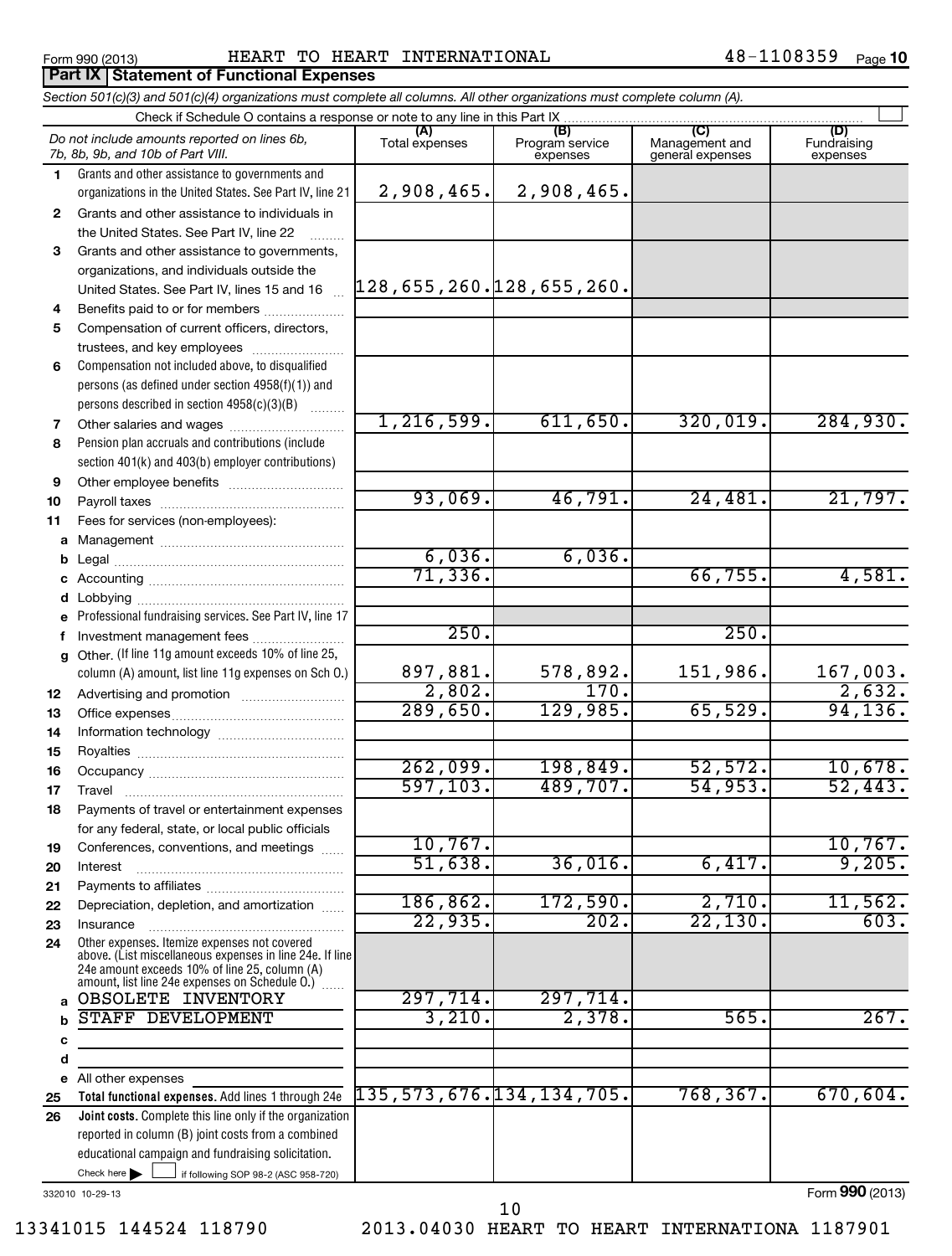**Net Assets or Fund Balances**

Net Assets or Fund Balances

13341015 144524 118790 2013.04030 HEART TO HEART INTERNATIONA 1187901 11

Form 990 (2013) Page HEART TO HEART INTERNATIONAL 48-1108359 **Part X Balance Sheet** 

|    |                                                                                                                         | (A)<br>Beginning of year     |                          | (B)<br>End of year           |
|----|-------------------------------------------------------------------------------------------------------------------------|------------------------------|--------------------------|------------------------------|
| 1  |                                                                                                                         | 1,128,407.                   | $\mathbf{1}$             | 728, 219.                    |
| 2  |                                                                                                                         | 350, 189.                    | $\overline{2}$           | 356, 432.                    |
| 3  |                                                                                                                         | 62,893.                      | $\overline{\mathbf{3}}$  | 329, 225.                    |
| 4  |                                                                                                                         | 3,434.                       | $\overline{\mathbf{4}}$  | 5,283.                       |
| 5  | Loans and other receivables from current and former officers, directors,                                                |                              |                          |                              |
|    | trustees, key employees, and highest compensated employees. Complete                                                    |                              |                          |                              |
|    | Part II of Schedule L                                                                                                   |                              | 5                        |                              |
| 6  | Loans and other receivables from other disqualified persons (as defined under                                           |                              |                          |                              |
|    | section 4958(f)(1)), persons described in section 4958(c)(3)(B), and contributing                                       |                              |                          |                              |
|    | employers and sponsoring organizations of section 501(c)(9) voluntary                                                   |                              |                          |                              |
|    | employees' beneficiary organizations (see instr). Complete Part II of Sch L                                             |                              | 6                        |                              |
| 7  |                                                                                                                         |                              | $\overline{\phantom{a}}$ |                              |
| 8  |                                                                                                                         | 39,516,454.                  | 8                        | 11, 146, 793.                |
| 9  | Prepaid expenses and deferred charges                                                                                   |                              | 9                        |                              |
|    | 10a Land, buildings, and equipment: cost or other                                                                       |                              |                          |                              |
|    | $\frac{3,103,248.}{1,607,469.}$<br>basis. Complete Part VI of Schedule D  10a                                           |                              |                          |                              |
|    | 10 <sub>b</sub><br><b>b</b> Less: accumulated depreciation<br>. 1                                                       | $\frac{1,493,787.}{63,155.}$ | 10 <sub>c</sub>          | $\frac{1,495,779.}{65,868.}$ |
| 11 |                                                                                                                         |                              | 11                       |                              |
| 12 |                                                                                                                         |                              | 12                       |                              |
| 13 |                                                                                                                         |                              | 13                       |                              |
| 14 |                                                                                                                         |                              | 14                       |                              |
| 15 |                                                                                                                         |                              | 15                       |                              |
| 16 |                                                                                                                         | 42,618,319.                  | 16                       | 14, 127, 599.                |
| 17 |                                                                                                                         | 167, 361.                    | 17                       | 172,863.                     |
| 18 |                                                                                                                         |                              | 18                       |                              |
| 19 |                                                                                                                         |                              | 19                       |                              |
| 20 |                                                                                                                         |                              | 20                       |                              |
| 21 | Escrow or custodial account liability. Complete Part IV of Schedule D                                                   |                              | 21                       |                              |
| 22 | Loans and other payables to current and former officers, directors, trustees,                                           |                              |                          |                              |
|    | key employees, highest compensated employees, and disqualified persons.                                                 |                              |                          |                              |
|    | Complete Part II of Schedule L                                                                                          | 1,640,223.                   | 22                       | 1,088,085.                   |
| 23 | Secured mortgages and notes payable to unrelated third parties                                                          |                              | 23                       |                              |
| 24 | Unsecured notes and loans payable to unrelated third parties                                                            |                              | 24                       |                              |
| 25 | Other liabilities (including federal income tax, payables to related third                                              |                              |                          |                              |
|    | parties, and other liabilities not included on lines 17-24). Complete Part X of                                         |                              | 25                       |                              |
| 26 | Schedule D                                                                                                              | 1,807,584.                   | 26                       | 1,260,948.                   |
|    | Organizations that follow SFAS 117 (ASC 958), check here $\blacktriangleright \begin{array}{c} \perp X \end{array}$ and |                              |                          |                              |
|    | complete lines 27 through 29, and lines 33 and 34.                                                                      |                              |                          |                              |
| 27 |                                                                                                                         | 39,738,958.                  | 27                       | 11,744,011.                  |
| 28 |                                                                                                                         | 1,008,622.                   | 28                       | 1,056,772.                   |
| 29 | Permanently restricted net assets                                                                                       | 63, 155.                     | 29                       | 65,868.                      |
|    | Organizations that do not follow SFAS 117 (ASC 958), check here >                                                       |                              |                          |                              |
|    | and complete lines 30 through 34.                                                                                       |                              |                          |                              |
| 30 |                                                                                                                         |                              | 30                       |                              |
| 31 | Paid-in or capital surplus, or land, building, or equipment fund                                                        |                              | 31                       |                              |
| 32 | Retained earnings, endowment, accumulated income, or other funds                                                        |                              | 32                       |                              |
| 33 |                                                                                                                         | 40,810,735.                  | 33                       | 12,866,651.                  |
| 34 |                                                                                                                         | 42,618,319.                  | 34                       | 14, 127, 599.                |

Form (2013) **990**

**Assets**

**Liabilities**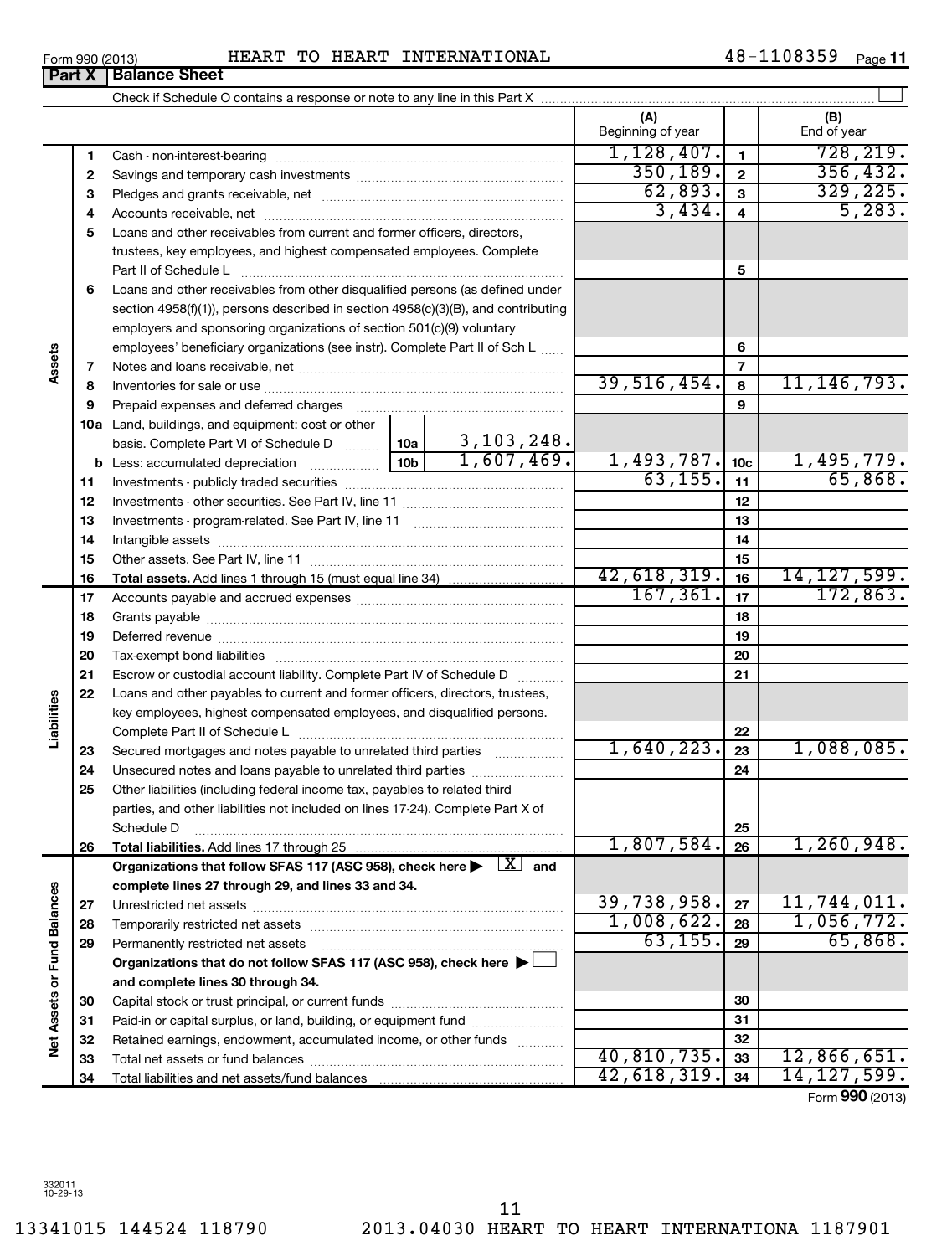12

|  | HEART TO HEART INTERNATIONAL | 48-1108359 |
|--|------------------------------|------------|

| 48-1108359 | Page $12$ |
|------------|-----------|
|------------|-----------|

|    | Form 990 (2013)<br>HEART TO HEART INTERNATIONAL                                                                                 |                         | 48-1108359   |                  |         | Page 12             |
|----|---------------------------------------------------------------------------------------------------------------------------------|-------------------------|--------------|------------------|---------|---------------------|
|    | <b>Part XI Reconciliation of Net Assets</b>                                                                                     |                         |              |                  |         |                     |
|    |                                                                                                                                 |                         |              |                  |         | $\lfloor x \rfloor$ |
|    |                                                                                                                                 |                         |              |                  |         |                     |
| 1. |                                                                                                                                 | $\mathbf{1}$            |              | 92,463,858.      |         |                     |
| 2  |                                                                                                                                 | $\overline{2}$          | 135,573,676. |                  |         |                     |
| З  | Revenue less expenses. Subtract line 2 from line 1                                                                              | $\overline{\mathbf{3}}$ |              | $-43, 109, 818.$ |         |                     |
| 4  |                                                                                                                                 | $\overline{4}$          |              | 40,810,735.      |         |                     |
| 5  | Net unrealized gains (losses) on investments [111] www.martime.community.community.community.community.communi                  | 5                       |              |                  |         | 336.                |
| 6  | Donated services and use of facilities                                                                                          | 6                       |              |                  |         |                     |
| 7  | Investment expenses                                                                                                             | $\overline{7}$          |              |                  |         |                     |
| 8  | Prior period adjustments                                                                                                        | 8                       |              | 15, 139, 078.    |         |                     |
| 9  |                                                                                                                                 | $\mathbf{9}$            |              |                  | 26,320. |                     |
| 10 | Net assets or fund balances at end of year. Combine lines 3 through 9 (must equal Part X, line 33,                              |                         |              |                  |         |                     |
|    | column (B))                                                                                                                     | 10 <sup>10</sup>        |              | 12,866,651.      |         |                     |
|    | <b>Part XII Financial Statements and Reporting</b>                                                                              |                         |              |                  |         |                     |
|    |                                                                                                                                 |                         |              |                  |         |                     |
|    |                                                                                                                                 |                         |              |                  | Yes     | No                  |
| 1  | $X$ Accrual<br>Accounting method used to prepare the Form 990: $\Box$ Cash<br>Other                                             |                         |              |                  |         |                     |
|    | If the organization changed its method of accounting from a prior year or checked "Other," explain in Schedule O.               |                         |              |                  |         |                     |
|    |                                                                                                                                 |                         |              | 2a               |         | X                   |
|    | If "Yes," check a box below to indicate whether the financial statements for the year were compiled or reviewed on a            |                         |              |                  |         |                     |
|    | separate basis, consolidated basis, or both:                                                                                    |                         |              |                  |         |                     |
|    | Consolidated basis<br>Separate basis<br>Both consolidated and separate basis                                                    |                         |              |                  |         |                     |
| b  |                                                                                                                                 |                         |              | 2 <sub>b</sub>   | х       |                     |
|    | If "Yes," check a box below to indicate whether the financial statements for the year were audited on a separate basis,         |                         |              |                  |         |                     |
|    | consolidated basis, or both:                                                                                                    |                         |              |                  |         |                     |
|    | $\lfloor \underline{X} \rfloor$ Separate basis<br>Consolidated basis<br>Both consolidated and separate basis                    |                         |              |                  |         |                     |
|    | c If "Yes" to line 2a or 2b, does the organization have a committee that assumes responsibility for oversight of the audit,     |                         |              |                  |         |                     |
|    |                                                                                                                                 |                         |              | 2c               | х       |                     |
|    | If the organization changed either its oversight process or selection process during the tax year, explain in Schedule O.       |                         |              |                  |         |                     |
|    | 3a As a result of a federal award, was the organization required to undergo an audit or audits as set forth in the Single Audit |                         |              |                  |         |                     |
|    | Act and OMB Circular A-133?                                                                                                     |                         |              | За               |         | X                   |
|    | b If "Yes," did the organization undergo the required audit or audits? If the organization did not undergo the required audit   |                         |              |                  |         |                     |
|    | or audits, explain why in Schedule O and describe any steps taken to undergo such audits                                        |                         |              | 3b               |         |                     |
|    |                                                                                                                                 |                         |              |                  |         | Form 990 (2013)     |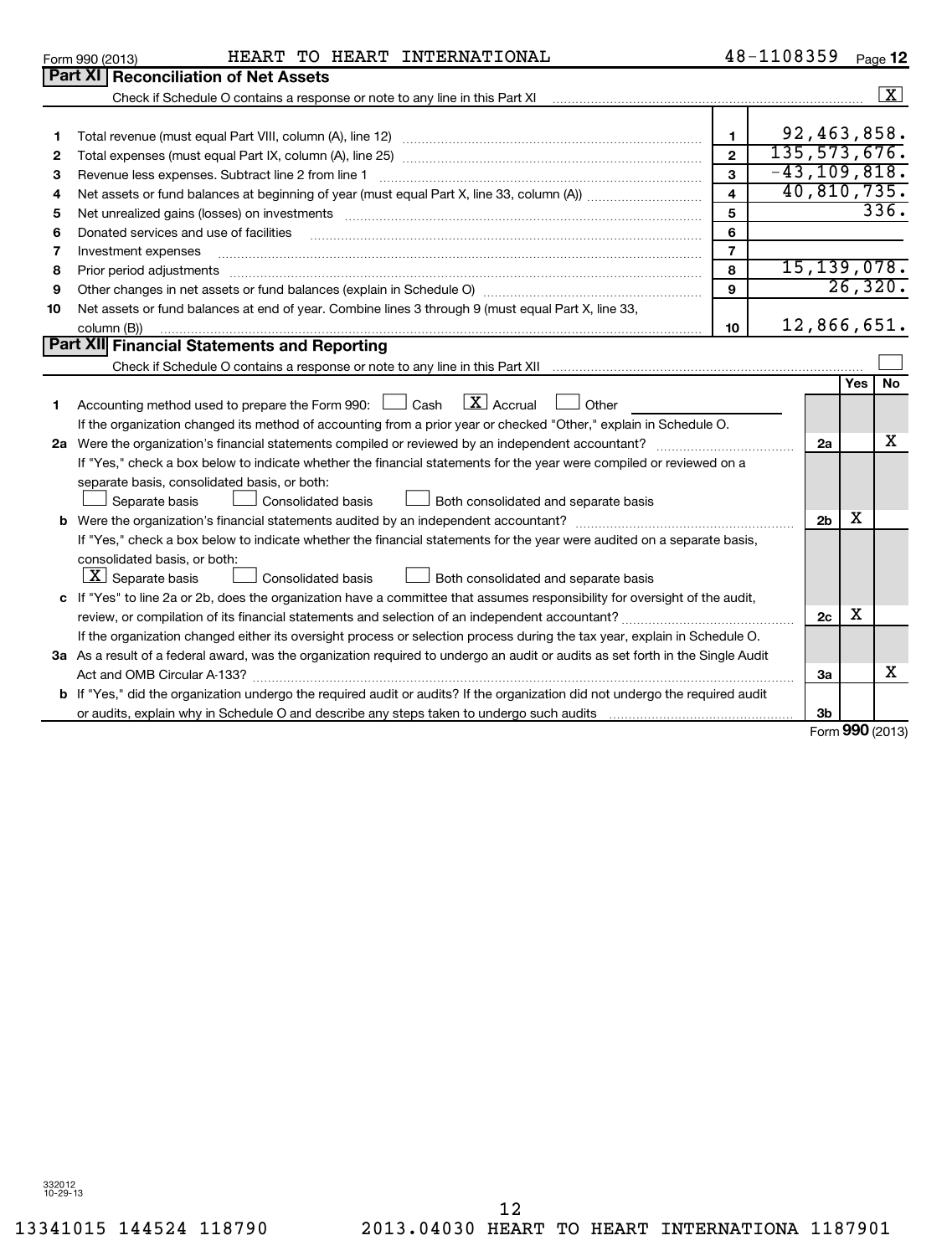| <b>SCHEDULE A</b> |
|-------------------|
|-------------------|

## **Public Charity Status and Public Support**

**(Form 990 or 990-EZ) Complete if the organization is a section 501(c)(3) organization or a section**

**4947(a)(1) nonexempt charitable trust.**

**Open to Public Inspection**

OMB No. 1545-0047

Department of the Treasury Internal Revenue Service

**|** 

|                                                                                                           | Attach to Form 990 or Form 990-EZ. |  |
|-----------------------------------------------------------------------------------------------------------|------------------------------------|--|
| Information about Schedule A (Form 990 or 990-EZ) and its instructions is at $_{WWV}.$ irs. $aov/form990$ |                                    |  |

(i) Name of supported | (ii) EIN (iii) Type of organization **[IV**) Is the organization**] (V)** DIQ you notify the **consignation** in col **[(Vii)** Amount of monetary **(see instructions)** ) **(iv)** Is the organization **i**n col. **(i)** listed in your **(v)**  Did you notify the **(i)**  of your support? **(vi)** Is the **(i) Name of the organization Employer identification number 1 2 3 4 5 6 7 8 9 10 11** A church, convention of churches, or association of churches described in section 170(b)(1)(A)(i). A school described in **section 170(b)(1)(A)(ii).** (Attach Schedule E.) A hospital or a cooperative hospital service organization described in section 170(b)(1)(A)(iii). A medical research organization operated in conjunction with a hospital described in **section 170(b)(1)(A)(iii).** Enter the hospital's name, **section 170(b)(1)(A)(iv).**  (Complete Part II.) A federal, state, or local government or governmental unit described in **section 170(b)(1)(A)(v). section 170(b)(1)(A)(vi).** (Complete Part II.) A community trust described in **section 170(b)(1)(A)(vi).** (Complete Part II.) See s**ection 509(a)(2).** (Complete Part III.) An organization organized and operated exclusively to test for public safety. See **section 509(a)(4).** more publicly supported organizations described in section 509(a)(1) or section 509(a)(2). See **section 509(a)(3).** Check the box that **a b c d** Type I Type II Type III - Functionally integrated Type III - Non-functionally integrated † † † † **e f g h (i) (ii)** A family member of a person described in (i) above? ~~~~~~~~~~~~~~~~~~~~~~~~~~~~~~ **(iii)** A 35% controlled entity of a person described in (i) or (ii) above? ~~~~~~~~~~~~~~~~~~~~~~~~ **Yes No 11g(i) 11g(ii) 11g(iii) Yes No Yes No Yes No** (described on lines 1-9 above or IRC section lgoverning document? organization in col. organization in col.<br>(i) organized in the U.S.? (i) Name of supported organization support **Part I** | Reason for Public Charity Status (All organizations must complete this part.) See instructions. The organization is not a private foundation because it is: (For lines 1 through 11, check only one box.) city, and state: An organization operated for the benefit of a college or university owned or operated by a governmental unit described in An organization that normally receives a substantial part of its support from a governmental unit or from the general public described in An organization that normally receives: (1) more than 33 1/3% of its support from contributions, membership fees, and gross receipts from activities related to its exempt functions - subject to certain exceptions, and (2) no more than 33 1/3% of its support from gross investment income and unrelated business taxable income (less section 511 tax) from businesses acquired by the organization after June 30, 1975. An organization organized and operated exclusively for the benefit of, to perform the functions of, or to carry out the purposes of one or describes the type of supporting organization and complete lines 11e through 11h. By checking this box, I certify that the organization is not controlled directly or indirectly by one or more disqualified persons other than foundation managers and other than one or more publicly supported organizations described in section 509(a)(1) or section 509(a)(2). If the organization received a written determination from the IRS that it is a Type I, Type II, or Type III supporting organization, check this box ~~~~~~~~~~~~~~~~~~~~~~~~~~~~~~~~~~~~~~~~~~~~~~ Since August 17, 2006, has the organization accepted any gift or contribution from any of the following persons? A person who directly or indirectly controls, either alone or together with persons described in (ii) and (iii) below, the governing body of the supported organization? ~~~~~~~~~~~~~~~~~~~~~~~~~~~~~~ Provide the following information about the supported organization(s).  $\sim$  $\sim$  $\sim$  $\sim$  $\sim$  $\sim$  $\lfloor x \rfloor$  $\sim$  $\sim$  $\sim$  $\sim$ †  $\left\vert \cdot\right\vert$ HEART TO HEART INTERNATIONAL 48-1108359  $\overline{\text{X}}$ 

**Total**

LHA **For Paperwork Reduction Act Notice, see the Instructions for Form 990 or 990-EZ.**

**Schedule A (Form 990 or 990-EZ) 2013**

332021 09-25-13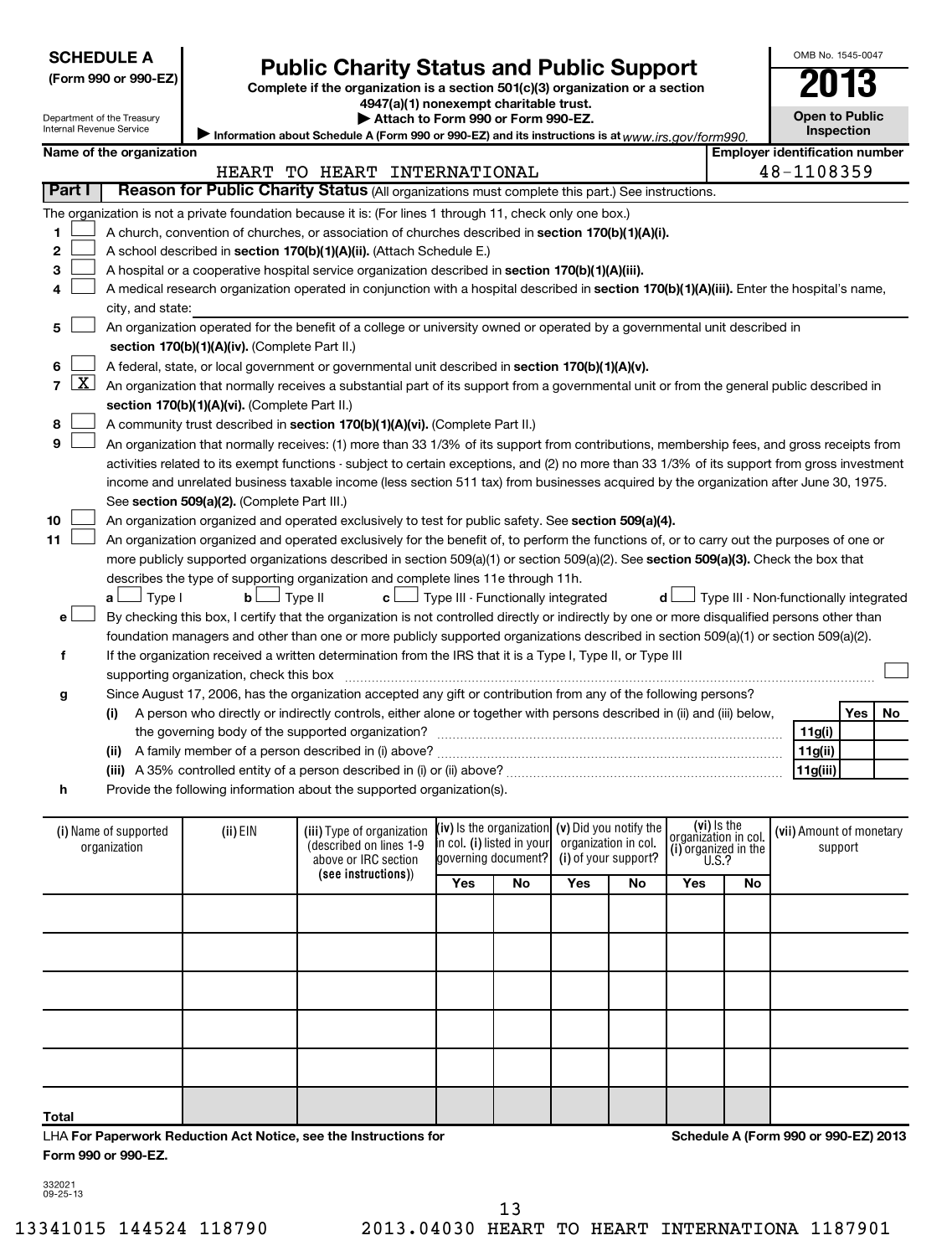### Schedule A (Form 990 or 990-EZ) 2013  ${\tt HERAT}$   ${\tt TO}$   ${\tt HERRT}$   ${\tt INTERNATIONAL}$   $48-1108359$   ${\tt Page}$

(Complete only if you checked the box on line 5, 7, or 8 of Part I or if the organization failed to qualify under Part III. If the organization fails to qualify under the tests listed below, please complete Part III.) **Part II** Support Schedule for Organizations Described in Sections 170(b)(1)(A)(iv) and 170(b)(1)(A)(vi)

|    | <b>Section A. Public Support</b>                                                                                                                                                                                              |                             |                            |               |                |                                      |                                             |
|----|-------------------------------------------------------------------------------------------------------------------------------------------------------------------------------------------------------------------------------|-----------------------------|----------------------------|---------------|----------------|--------------------------------------|---------------------------------------------|
|    | Calendar year (or fiscal year beginning in)                                                                                                                                                                                   | (a) 2009                    | (b) 2010                   | $(c)$ 2011    | $(d)$ 2012     | $(e)$ 2013                           | (f) Total                                   |
|    | 1 Gifts, grants, contributions, and                                                                                                                                                                                           |                             |                            |               |                |                                      |                                             |
|    | membership fees received. (Do not                                                                                                                                                                                             |                             |                            |               |                |                                      |                                             |
|    | include any "unusual grants.")                                                                                                                                                                                                | 95, 914, 746.               | 80, 510, 413.              | 87,931,810.   | 133, 262, 422. | 91, 553, 943.                        | 489, 173, 334.                              |
|    | 2 Tax revenues levied for the organ-                                                                                                                                                                                          |                             |                            |               |                |                                      |                                             |
|    | ization's benefit and either paid to                                                                                                                                                                                          |                             |                            |               |                |                                      |                                             |
|    | or expended on its behalf                                                                                                                                                                                                     |                             |                            |               |                |                                      |                                             |
|    | 3 The value of services or facilities                                                                                                                                                                                         |                             |                            |               |                |                                      |                                             |
|    | furnished by a governmental unit to                                                                                                                                                                                           |                             |                            |               |                |                                      |                                             |
|    | the organization without charge                                                                                                                                                                                               |                             |                            |               |                |                                      |                                             |
|    | 4 Total. Add lines 1 through 3                                                                                                                                                                                                | 95, 914, 746.               | 80, 510, 413.              | 87, 931, 810. | 133, 262, 422. | 91, 553, 943.                        | 489, 173, 334.                              |
| 5. | The portion of total contributions                                                                                                                                                                                            |                             |                            |               |                |                                      |                                             |
|    | by each person (other than a                                                                                                                                                                                                  |                             |                            |               |                |                                      |                                             |
|    | governmental unit or publicly                                                                                                                                                                                                 |                             |                            |               |                |                                      |                                             |
|    | supported organization) included                                                                                                                                                                                              |                             |                            |               |                |                                      |                                             |
|    | on line 1 that exceeds 2% of the                                                                                                                                                                                              |                             |                            |               |                |                                      |                                             |
|    | amount shown on line 11,                                                                                                                                                                                                      |                             |                            |               |                |                                      |                                             |
|    | column (f)                                                                                                                                                                                                                    |                             |                            |               |                |                                      | 355, 623, 578.                              |
|    | 6 Public support. Subtract line 5 from line 4.                                                                                                                                                                                |                             |                            |               |                |                                      | 133, 549, 756.                              |
|    | <b>Section B. Total Support</b>                                                                                                                                                                                               |                             |                            |               |                |                                      |                                             |
|    | Calendar year (or fiscal year beginning in)                                                                                                                                                                                   | (a) 2009                    | (b) 2010                   | $(c)$ 2011    | $(d)$ 2012     | (e) 2013                             | (f) Total                                   |
|    | 7 Amounts from line 4                                                                                                                                                                                                         | $\overline{95}$ , 914, 746. | $\overline{80}$ , 510, 413 | 87, 931, 810. | 133, 262, 422  | 91, 553, 943.                        | 489, 173, 334.                              |
|    | 8 Gross income from interest,                                                                                                                                                                                                 |                             |                            |               |                |                                      |                                             |
|    | dividends, payments received on                                                                                                                                                                                               |                             |                            |               |                |                                      |                                             |
|    | securities loans, rents, royalties                                                                                                                                                                                            |                             |                            |               |                |                                      |                                             |
|    | and income from similar sources                                                                                                                                                                                               | 992.                        | 5,394.                     | 3,413.        | 1,735.         | 834.                                 | 12,368.                                     |
| 9  | Net income from unrelated business                                                                                                                                                                                            |                             |                            |               |                |                                      |                                             |
|    | activities, whether or not the                                                                                                                                                                                                |                             |                            |               |                |                                      |                                             |
|    | business is regularly carried on                                                                                                                                                                                              |                             |                            |               |                |                                      |                                             |
|    | 10 Other income. Do not include gain                                                                                                                                                                                          |                             |                            |               |                |                                      |                                             |
|    | or loss from the sale of capital                                                                                                                                                                                              |                             |                            |               |                |                                      |                                             |
|    | assets (Explain in Part IV.)                                                                                                                                                                                                  | 6,890.                      |                            | 7,807.        | 1,675.         | 103.                                 | 16,475.                                     |
| 11 | Total support. Add lines 7 through 10                                                                                                                                                                                         |                             |                            |               |                |                                      | 489, 202, 177.                              |
|    | 12 Gross receipts from related activities, etc. (see instructions)                                                                                                                                                            |                             |                            |               |                | 12                                   |                                             |
|    | 13 First five years. If the Form 990 is for the organization's first, second, third, fourth, or fifth tax year as a section 501(c)(3)                                                                                         |                             |                            |               |                |                                      |                                             |
|    | organization, check this box and stop here                                                                                                                                                                                    |                             |                            |               |                |                                      |                                             |
|    | <b>Section C. Computation of Public Support Percentage</b>                                                                                                                                                                    |                             |                            |               |                |                                      |                                             |
|    |                                                                                                                                                                                                                               |                             |                            |               |                | 14                                   | 27.30<br>%<br>27.27                         |
|    |                                                                                                                                                                                                                               |                             |                            |               |                | 15                                   | %                                           |
|    | 16a 33 1/3% support test - 2013. If the organization did not check the box on line 13, and line 14 is 33 1/3% or more, check this box and                                                                                     |                             |                            |               |                |                                      |                                             |
|    | stop here. The organization qualifies as a publicly supported organization manufaction manufacture content and the organization manufacture of the organization of the organization of the state of the state of the state of |                             |                            |               |                |                                      |                                             |
|    | b 33 1/3% support test - 2012. If the organization did not check a box on line 13 or 16a, and line 15 is 33 1/3% or more, check this box                                                                                      |                             |                            |               |                |                                      |                                             |
|    |                                                                                                                                                                                                                               |                             |                            |               |                |                                      |                                             |
|    | 17a 10% -facts-and-circumstances test - 2013. If the organization did not check a box on line 13, 16a, or 16b, and line 14 is 10% or more,                                                                                    |                             |                            |               |                |                                      |                                             |
|    | and if the organization meets the "facts-and-circumstances" test, check this box and stop here. Explain in Part IV how the organization                                                                                       |                             |                            |               |                |                                      | $\blacktriangleright$ $\lfloor$ X $\rfloor$ |
|    |                                                                                                                                                                                                                               |                             |                            |               |                |                                      |                                             |
|    | b 10% -facts-and-circumstances test - 2012. If the organization did not check a box on line 13, 16a, 16b, or 17a, and line 15 is 10% or                                                                                       |                             |                            |               |                |                                      |                                             |
|    | more, and if the organization meets the "facts-and-circumstances" test, check this box and stop here. Explain in Part IV how the                                                                                              |                             |                            |               |                |                                      |                                             |
|    | organization meets the "facts-and-circumstances" test. The organization qualifies as a publicly supported organization                                                                                                        |                             |                            |               |                |                                      |                                             |
| 18 | Private foundation. If the organization did not check a box on line 13, 16a, 16b, 17a, or 17b, check this box and see instructions                                                                                            |                             |                            |               |                |                                      |                                             |
|    |                                                                                                                                                                                                                               |                             |                            |               |                | Schedule A (Form 990 or 990-EZ) 2013 |                                             |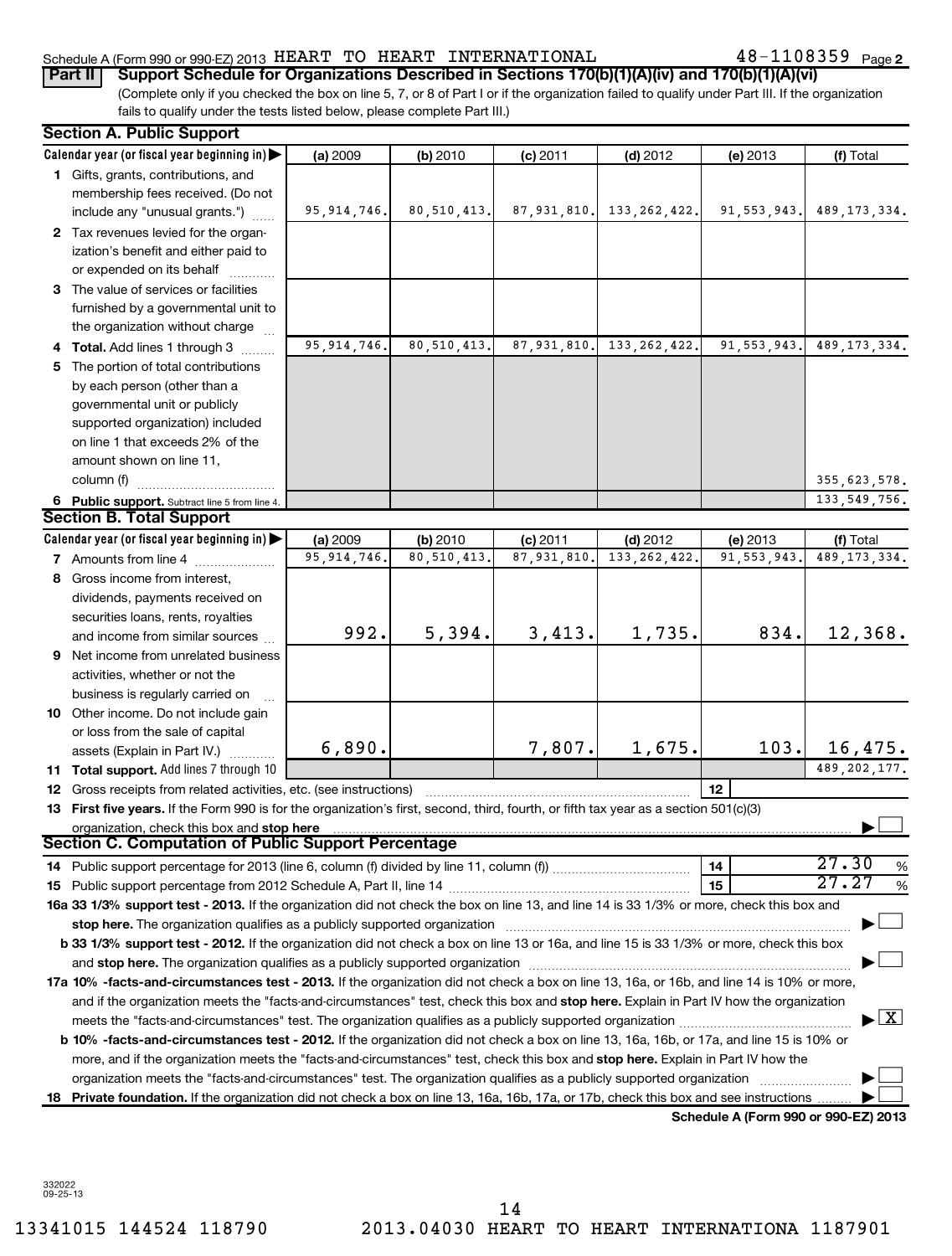### **Part III** Support Schedule for Organizations Described in Section 509(a)(2)

(Complete only if you checked the box on line 9 of Part I or if the organization failed to qualify under Part II. If the organization fails to qualify under the tests listed below, please complete Part II.)

| <b>Section A. Public Support</b>                                                                                                                                                                                               |          |          |            |            |            |                                      |
|--------------------------------------------------------------------------------------------------------------------------------------------------------------------------------------------------------------------------------|----------|----------|------------|------------|------------|--------------------------------------|
| Calendar year (or fiscal year beginning in)                                                                                                                                                                                    | (a) 2009 | (b) 2010 | (c) 2011   | $(d)$ 2012 | (e) 2013   | (f) Total                            |
| 1 Gifts, grants, contributions, and                                                                                                                                                                                            |          |          |            |            |            |                                      |
| membership fees received. (Do not                                                                                                                                                                                              |          |          |            |            |            |                                      |
| include any "unusual grants.")                                                                                                                                                                                                 |          |          |            |            |            |                                      |
| <b>2</b> Gross receipts from admissions,<br>merchandise sold or services per-<br>formed, or facilities furnished in<br>any activity that is related to the<br>organization's tax-exempt purpose                                |          |          |            |            |            |                                      |
| 3 Gross receipts from activities that<br>are not an unrelated trade or bus-                                                                                                                                                    |          |          |            |            |            |                                      |
| iness under section 513                                                                                                                                                                                                        |          |          |            |            |            |                                      |
| Tax revenues levied for the organ-<br>4<br>ization's benefit and either paid to<br>or expended on its behalf                                                                                                                   |          |          |            |            |            |                                      |
|                                                                                                                                                                                                                                |          |          |            |            |            |                                      |
| 5 The value of services or facilities<br>furnished by a governmental unit to<br>the organization without charge                                                                                                                |          |          |            |            |            |                                      |
| <b>6 Total.</b> Add lines 1 through 5                                                                                                                                                                                          |          |          |            |            |            |                                      |
| 7a Amounts included on lines 1, 2, and<br>3 received from disqualified persons                                                                                                                                                 |          |          |            |            |            |                                      |
| <b>b</b> Amounts included on lines 2 and 3 received<br>from other than disqualified persons that<br>exceed the greater of \$5,000 or 1% of the<br>amount on line 13 for the year                                               |          |          |            |            |            |                                      |
| c Add lines 7a and 7b                                                                                                                                                                                                          |          |          |            |            |            |                                      |
| 8 Public support (Subtract line 7c from line 6.)                                                                                                                                                                               |          |          |            |            |            |                                      |
| <b>Section B. Total Support</b>                                                                                                                                                                                                |          |          |            |            |            |                                      |
| Calendar year (or fiscal year beginning in)                                                                                                                                                                                    | (a) 2009 | (b) 2010 | $(c)$ 2011 | $(d)$ 2012 | $(e)$ 2013 | (f) Total                            |
| 9 Amounts from line 6                                                                                                                                                                                                          |          |          |            |            |            |                                      |
| <b>10a</b> Gross income from interest,<br>dividends, payments received on<br>securities loans, rents, royalties<br>and income from similar sources                                                                             |          |          |            |            |            |                                      |
| <b>b</b> Unrelated business taxable income                                                                                                                                                                                     |          |          |            |            |            |                                      |
| (less section 511 taxes) from businesses<br>acquired after June 30, 1975<br>$\overline{\phantom{a}}$                                                                                                                           |          |          |            |            |            |                                      |
| c Add lines 10a and 10b                                                                                                                                                                                                        |          |          |            |            |            |                                      |
| <b>11</b> Net income from unrelated business<br>activities not included in line 10b,<br>whether or not the business is<br>regularly carried on                                                                                 |          |          |            |            |            |                                      |
| 12 Other income. Do not include gain<br>or loss from the sale of capital<br>assets (Explain in Part IV.)                                                                                                                       |          |          |            |            |            |                                      |
| <b>13</b> Total support. (Add lines 9, 10c, 11, and 12.)                                                                                                                                                                       |          |          |            |            |            |                                      |
| 14 First five years. If the Form 990 is for the organization's first, second, third, fourth, or fifth tax year as a section 501(c)(3) organization,                                                                            |          |          |            |            |            |                                      |
| check this box and stop here manufactured and content to the state of the state of the state of the state of the state of the state of the state of the state of the state of the state of the state of the state of the state |          |          |            |            |            |                                      |
| Section C. Computation of Public Support Percentage                                                                                                                                                                            |          |          |            |            |            |                                      |
|                                                                                                                                                                                                                                |          |          |            |            | 15         | %                                    |
|                                                                                                                                                                                                                                |          |          |            |            | 16         | %                                    |
| Section D. Computation of Investment Income Percentage                                                                                                                                                                         |          |          |            |            |            |                                      |
|                                                                                                                                                                                                                                |          |          |            |            | 17         | %                                    |
| 18 Investment income percentage from 2012 Schedule A, Part III, line 17                                                                                                                                                        |          |          |            |            | 18         | %                                    |
| 19a 33 1/3% support tests - 2013. If the organization did not check the box on line 14, and line 15 is more than 33 1/3%, and line 17 is not                                                                                   |          |          |            |            |            |                                      |
| more than 33 1/3%, check this box and stop here. The organization qualifies as a publicly supported organization                                                                                                               |          |          |            |            |            |                                      |
| b 33 1/3% support tests - 2012. If the organization did not check a box on line 14 or line 19a, and line 16 is more than 33 1/3%, and                                                                                          |          |          |            |            |            |                                      |
| line 18 is not more than 33 1/3%, check this box and stop here. The organization qualifies as a publicly supported organization                                                                                                |          |          |            |            |            |                                      |
| 20                                                                                                                                                                                                                             |          |          |            |            |            | Schedule A (Form 990 or 990-EZ) 2013 |
| 332023 09-25-13                                                                                                                                                                                                                |          |          | 15         |            |            |                                      |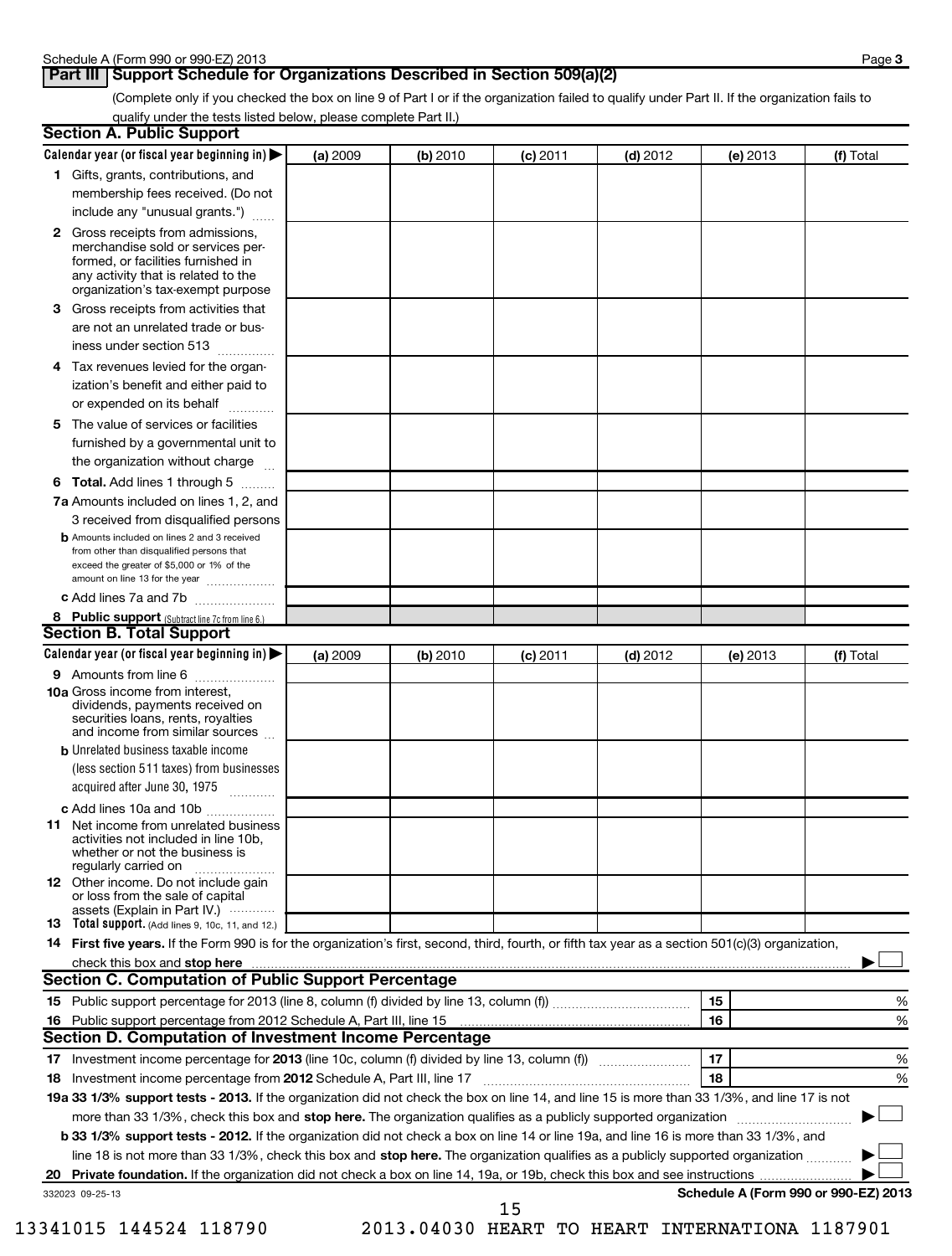| Schedule A (Form 990 or 990-EZ) 2013 HEART TO HEART INTERNATIONAL                             |    | $48 - 1108359$ Page 4                                                                                                             |
|-----------------------------------------------------------------------------------------------|----|-----------------------------------------------------------------------------------------------------------------------------------|
| <b>Part IV</b><br>Also complete this part for any additional information. (See instructions). |    | Supplemental Information. Provide the explanations required by Part II, line 10; Part II, line 17a or 17b; and Part III, line 12. |
| PART II, SECTION C, LINE 17A, FACTS AND CIRCUMSTANCES TEST:                                   |    |                                                                                                                                   |
| THE ORGANIZATION IS BROADLY SUPPORTED AND HAS A DIVERSE BOARD                                 |    |                                                                                                                                   |
| OF DIRECTORS.                                                                                 |    | THE ORGANIZATION'S PUBLIC SUPPORT PERCENTAGE IS JUST BELOW                                                                        |
| THE 33 1/3% THRESHOLD DUE TO THE LARGE NONCASH CONTRIBUTIONS IT HAS                           |    |                                                                                                                                   |
| RECEIVED FOR PHARMACEUTICAL AND MEDICAL SUPPLIES.                                             |    | THE ORGANIZATION IS                                                                                                               |
| PURSUING FUNDRAISING EFFORTS TO BROADEN ITS SUPPORT AND INCREASE ITS                          |    |                                                                                                                                   |
| PUBLIC SUPPORT PERCENTAGE.                                                                    |    |                                                                                                                                   |
|                                                                                               |    |                                                                                                                                   |
|                                                                                               |    |                                                                                                                                   |
|                                                                                               |    |                                                                                                                                   |
|                                                                                               |    |                                                                                                                                   |
|                                                                                               |    |                                                                                                                                   |
|                                                                                               |    |                                                                                                                                   |
|                                                                                               |    |                                                                                                                                   |
|                                                                                               |    |                                                                                                                                   |
|                                                                                               |    |                                                                                                                                   |
|                                                                                               |    |                                                                                                                                   |
|                                                                                               |    |                                                                                                                                   |
|                                                                                               |    |                                                                                                                                   |
|                                                                                               |    |                                                                                                                                   |
|                                                                                               |    |                                                                                                                                   |
|                                                                                               |    |                                                                                                                                   |
|                                                                                               |    |                                                                                                                                   |
|                                                                                               |    |                                                                                                                                   |
|                                                                                               |    |                                                                                                                                   |
|                                                                                               |    |                                                                                                                                   |
|                                                                                               |    |                                                                                                                                   |
|                                                                                               |    |                                                                                                                                   |
| 332024 09-25-13                                                                               |    | Schedule A (Form 990 or 990-EZ) 2013                                                                                              |
| 13341015 144524 118790                                                                        | 16 | 2013.04030 HEART TO HEART INTERNATIONA 1187901                                                                                    |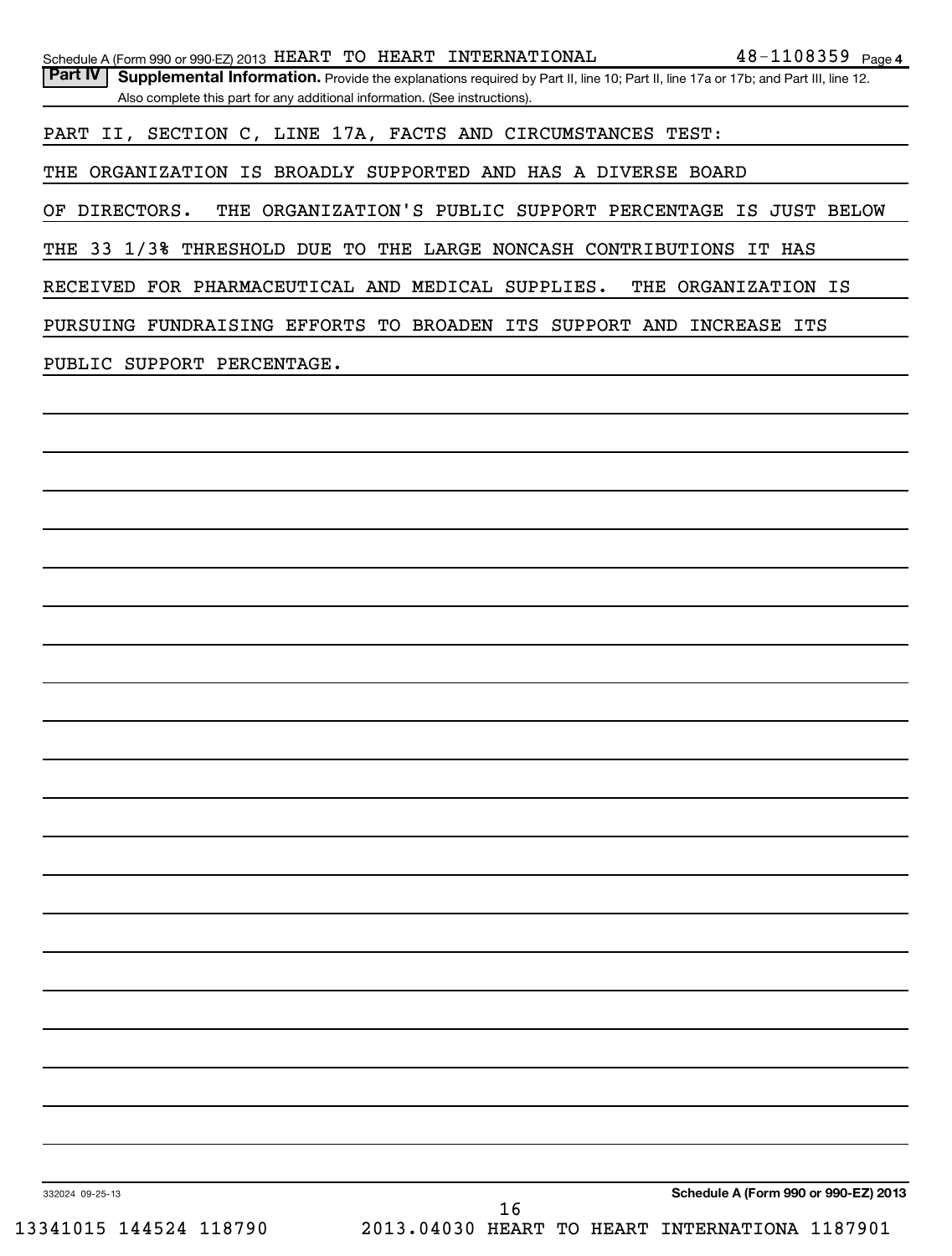# **Schedule B Schedule of Contributors**

**or 990-PF) | Attach to Form 990, Form 990-EZ, or Form 990-PF. | Information about Schedule B (Form 990, 990-EZ, or 990-PF) and its instructions is at** <sub>www.irs.gov/form990  $\cdot$ </sub>

OMB No. 1545-0047

# **2013**

**Name of the organization Employer identification number**

Department of the Treasury Internal Revenue Service

**(Form 990, 990-EZ,**

|                                | HEART INTERNATIONAL<br>HEART<br>TU                                        | 48-1108359 |
|--------------------------------|---------------------------------------------------------------------------|------------|
| Organization type (check one): |                                                                           |            |
| Filers of:                     | <b>Section:</b>                                                           |            |
| Form 990 or 990-EZ             | $\boxed{\mathbf{X}}$ 501(c)( 3) (enter number) organization               |            |
|                                | 4947(a)(1) nonexempt charitable trust not treated as a private foundation |            |
|                                | 527 political organization                                                |            |
| Form 990-PF                    | 501(c)(3) exempt private foundation                                       |            |
|                                | 4947(a)(1) nonexempt charitable trust treated as a private foundation     |            |

501(c)(3) taxable private foundation  $\Box$ 

Check if your organization is covered by the General Rule or a Special Rule. **Note.**  Only a section 501(c)(7), (8), or (10) organization can check boxes for both the General Rule and a Special Rule. See instructions.

### **General Rule**

 $\boxed{\textbf{X}}$  For an organization filing Form 990, 990-EZ, or 990-PF that received, during the year, \$5,000 or more (in money or property) from any one contributor. Complete Parts I and II.

### **Special Rules**

509(a)(1) and 170(b)(1)(A)(vi) and received from any one contributor, during the year, a contribution of the greater of (1**)** \$5,000 or (**2**) 2% For a section 501(c)(3) organization filing Form 990 or 990-EZ that met the 33 1/3% support test of the regulations under sections of the amount on (i) Form 990, Part VIII, line 1h, or (ii) Form 990-EZ, line 1. Complete Parts I and II.  $\left\vert \cdot\right\vert$ 

total contributions of more than \$1,000 for use exclusively for religious, charitable, scientific, literary, or educational purposes, or For a section 501(c)(7), (8), or (10) organization filing Form 990 or 990-EZ that received from any one contributor, during the year, the prevention of cruelty to children or animals. Complete Parts I, II, and III.  $\left\vert \cdot\right\vert$ 

purpose. Do not complete any of the parts unless the General Rule applies to this organization because it received nonexclusively contributions for use exclusively for religious, charitable, etc., purposes, but these contributions did not total to more than \$1,000. If this box is checked, enter here the total contributions that were received during the year for an exclusively religious, charitable, etc., For a section 501(c)(7), (8), or (10) organization filing Form 990 or 990-EZ that received from any one contributor, during the year, religious, charitable, etc., contributions of \$5,000 or more during the year  $\Box$   $\Box$   $\Box$   $\Box$  $\left\vert \cdot\right\vert$ 

**Caution.** An organization that is not covered by the General Rule and/or the Special Rules does not file Schedule B (Form 990, 990-EZ, or 990-PF),  **must** but it answer "No" on Part IV, line 2, of its Form 990; or check the box on line H of its Form 990-EZ or on its Form 990-PF, Part I, line 2, to certify that it does not meet the filing requirements of Schedule B (Form 990, 990-EZ, or 990-PF).

LHA For Paperwork Reduction Act Notice, see the Instructions for Form 990, 990-EZ, or 990-PF. Schedule B (Form 990, 990-EZ, or 990-PF) (2013)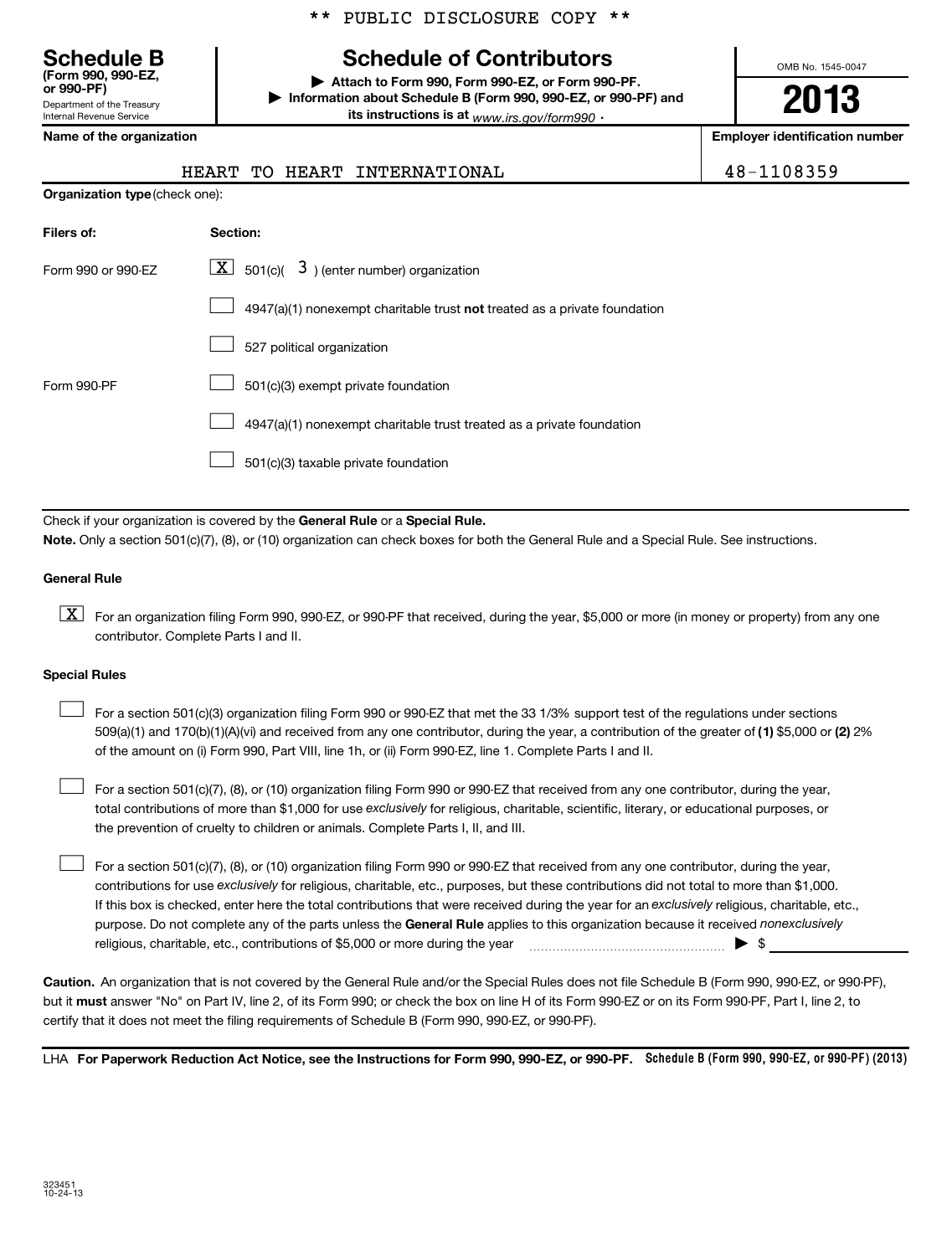**(d)**

 $\boxed{\text{X}}$ 

### HEART TO HEART INTERNATIONAL 16 and 100 million 100 million 100 million 100 million 100 million 100 million 10

**(a) No. (b) Name, address, and ZIP + 4 (c) Total contributions Type of contribution Person** Part I Contributors (see instructions). Use duplicate copies of Part I if additional space is needed. \$ 1 X 10,395.

|                      |                                   | 10,395.<br>\$                     | Payroll<br><b>Noncash</b><br>(Complete Part II for<br>noncash contributions.)                                                                               |
|----------------------|-----------------------------------|-----------------------------------|-------------------------------------------------------------------------------------------------------------------------------------------------------------|
| (a)<br>No.           | (b)<br>Name, address, and ZIP + 4 | (c)<br><b>Total contributions</b> | (d)<br>Type of contribution                                                                                                                                 |
| 2                    |                                   | 5,000.<br>\$                      | $\overline{\mathbf{X}}$<br>Person<br>Payroll<br>Noncash<br>(Complete Part II for<br>noncash contributions.)                                                 |
| (a)<br>No.           | (b)<br>Name, address, and ZIP + 4 | (c)<br><b>Total contributions</b> | (d)<br>Type of contribution                                                                                                                                 |
| 3                    |                                   | 46,309.<br>\$                     | $\overline{\mathbf{X}}$<br>Person<br>Payroll<br>Noncash<br>(Complete Part II for<br>noncash contributions.)                                                 |
| (a)<br>No.           | (b)<br>Name, address, and ZIP + 4 | (c)<br><b>Total contributions</b> | (d)<br>Type of contribution                                                                                                                                 |
| 4                    |                                   | 474,161.<br>\$                    | $\overline{\mathbf{X}}$<br>Person<br>Payroll<br>Noncash<br>(Complete Part II for<br>noncash contributions.)                                                 |
| (a)<br>No.           | (b)<br>Name, address, and ZIP + 4 | (c)<br><b>Total contributions</b> | (d)<br>Type of contribution                                                                                                                                 |
| 5                    |                                   | 10,000.<br>\$.                    | х<br>Person<br>Payroll<br>Noncash<br>لسما<br>(Complete Part II for<br>noncash contributions.)                                                               |
| (a)<br>No.           | (b)<br>Name, address, and ZIP + 4 | (c)<br><b>Total contributions</b> | (d)<br>Type of contribution                                                                                                                                 |
| 6<br>323452 10-24-13 |                                   | 25,000.<br>\$                     | $\boxed{\textbf{X}}$<br>Person<br>Payroll<br>Noncash<br>(Complete Part II for<br>noncash contributions.)<br>Schedule B (Form 990, 990-EZ, or 990-PF) (2013) |
|                      | 18                                |                                   |                                                                                                                                                             |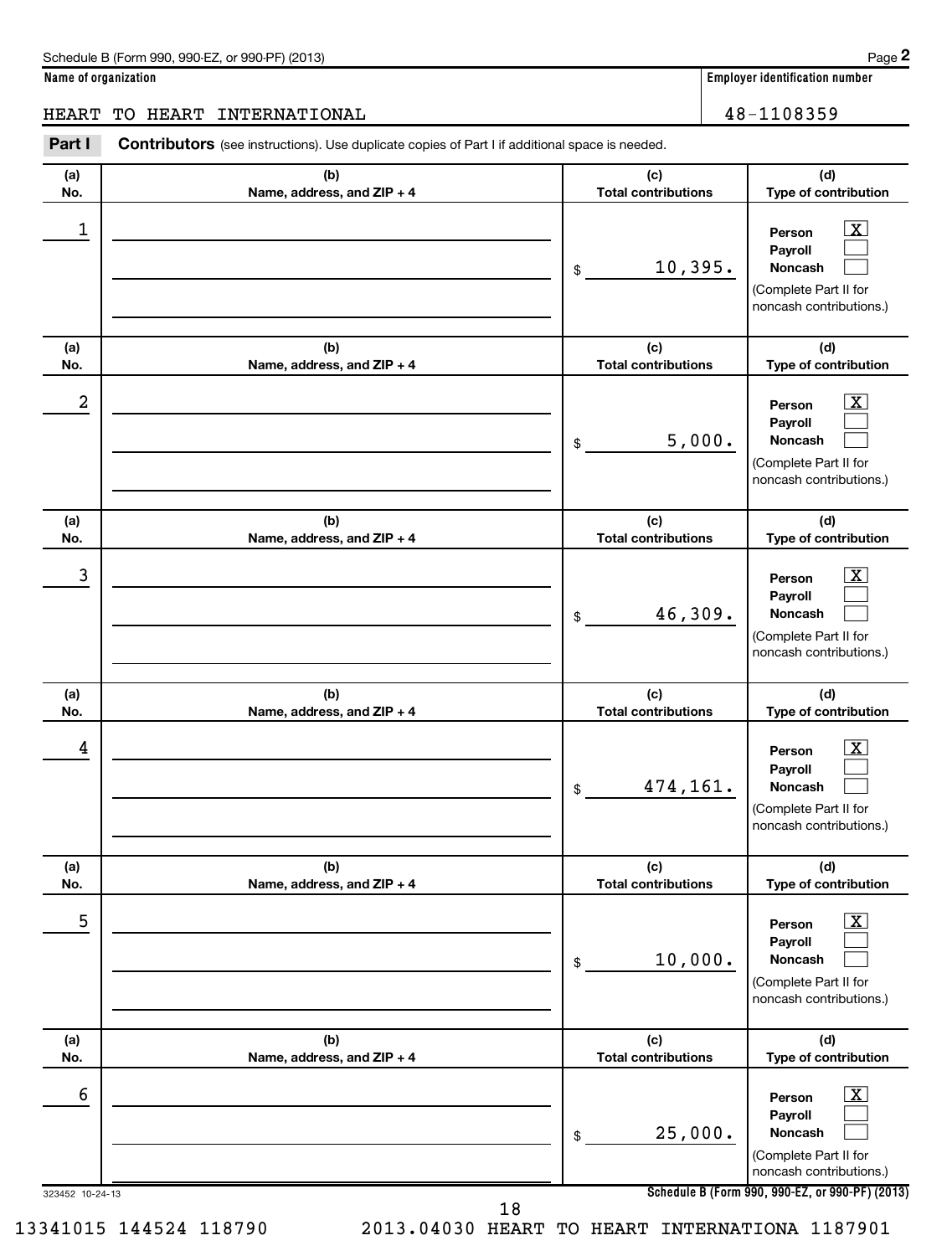**(d)**

 $\boxed{\textbf{X}}$  $\Box$  $\Box$ 

### HEART TO HEART INTERNATIONAL 16 and 100 million 100 million 100 million 100 million 100 million 100 million 10

**(a) No. (b) Name, address, and ZIP + 4 (c) Total contributions Type of contribution Person Payroll Noncash (a) (b) (c)** Part I Contributors (see instructions). Use duplicate copies of Part I if additional space is needed. \$  $7$   $|$  Person  $\overline{\text{X}}$ 5,068.

|                 |                                   |                                   | (Complete Part II for<br>noncash contributions.)                                                            |
|-----------------|-----------------------------------|-----------------------------------|-------------------------------------------------------------------------------------------------------------|
| (a)<br>No.      | (b)<br>Name, address, and ZIP + 4 | (c)<br><b>Total contributions</b> | (d)<br>Type of contribution                                                                                 |
| 8               |                                   | 18,030.<br>\$                     | $\overline{\mathbf{X}}$<br>Person<br>Payroll<br>Noncash<br>(Complete Part II for<br>noncash contributions.) |
| (a)<br>No.      | (b)<br>Name, address, and ZIP + 4 | (c)<br><b>Total contributions</b> | (d)<br>Type of contribution                                                                                 |
| 9               |                                   | 5,000.<br>\$                      | $\mathbf{X}$<br>Person<br>Payroll<br>Noncash<br>(Complete Part II for<br>noncash contributions.)            |
| (a)<br>No.      | (b)<br>Name, address, and ZIP + 4 | (c)<br><b>Total contributions</b> | (d)<br>Type of contribution                                                                                 |
| 10              |                                   | 5,000.<br>\$                      | $\mathbf{X}$<br>Person<br>Payroll<br>Noncash<br>(Complete Part II for<br>noncash contributions.)            |
| (a)<br>No.      | (b)<br>Name, address, and ZIP + 4 | (c)<br><b>Total contributions</b> | (d)<br>Type of contribution                                                                                 |
| 11              |                                   | 61,400.<br>\$                     | х<br>Person<br>Payroll<br>Noncash<br>(Complete Part II for<br>noncash contributions.)                       |
| (a)<br>No.      | (b)<br>Name, address, and ZIP + 4 | (c)<br><b>Total contributions</b> | (d)<br>Type of contribution                                                                                 |
| 12              |                                   | 5,000.<br>\$                      | $\boxed{\text{X}}$<br>Person<br>Payroll<br>Noncash<br>(Complete Part II for<br>noncash contributions.)      |
| 323452 10-24-13 | 19                                |                                   | Schedule B (Form 990, 990-EZ, or 990-PF) (2013)                                                             |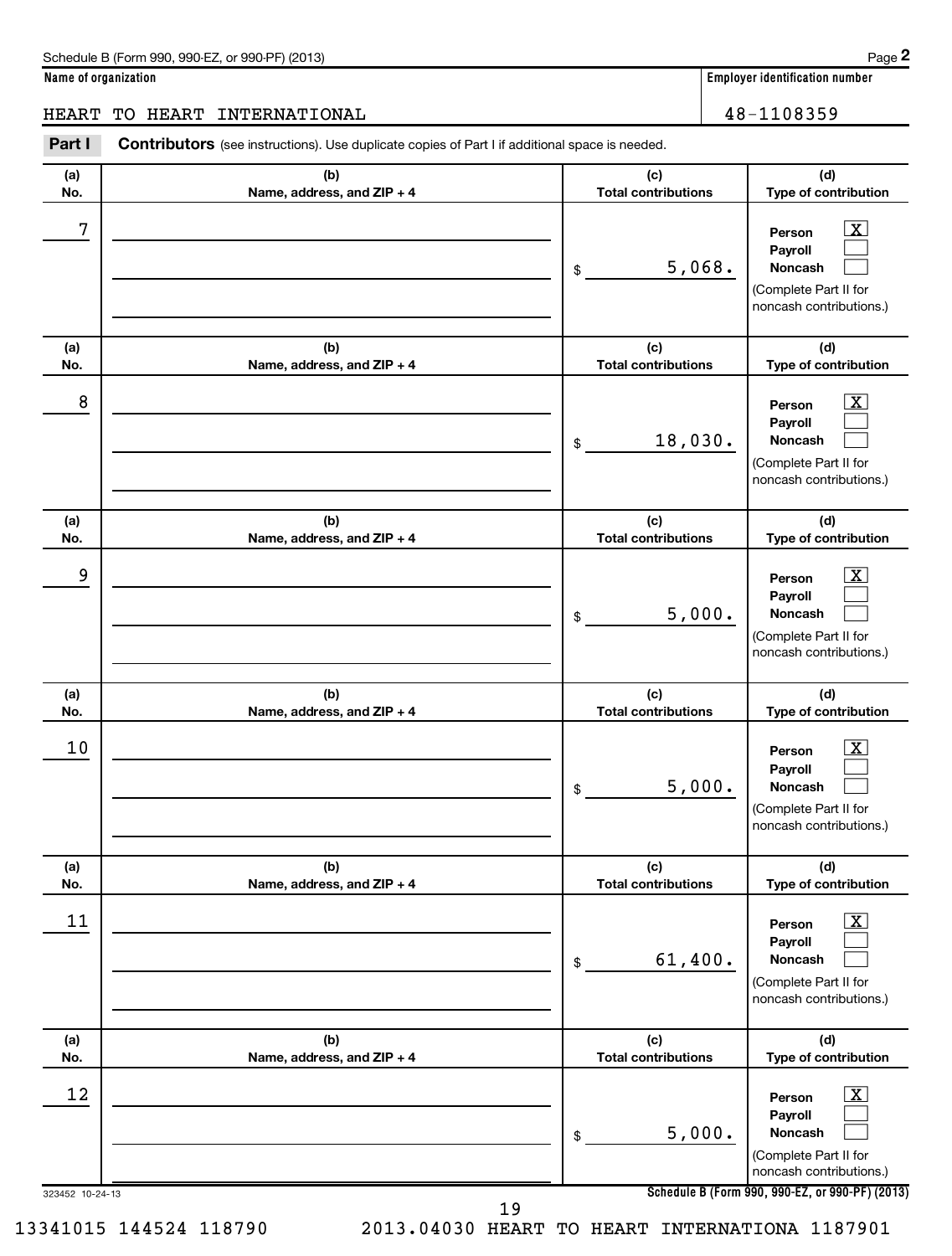**(d)**

 $\boxed{\textbf{X}}$  $\Box$  $\Box$ 

 $\overline{X}$ 

**(d)**

### HEART TO HEART INTERNATIONAL 16 and 18-1108359

**(a) No. (b) Name, address, and ZIP + 4 (c) Total contributions Type of contribution Person Payroll Noncash (a) No. (b) Name, address, and ZIP + 4 (c) Total contributions Type of contribution Person** Part I Contributors (see instructions). Use duplicate copies of Part I if additional space is needed. \$ (Complete Part II for noncash contributions.) \$ 13 X 7,000.  $14$  Person  $\overline{\text{X}}$ 7,314.

|                 |                                   | 7,314.<br>\$                      | JVII<br>Payroll<br>Noncash<br>(Complete Part II for<br>noncash contributions.)                              |
|-----------------|-----------------------------------|-----------------------------------|-------------------------------------------------------------------------------------------------------------|
| (a)<br>No.      | (b)<br>Name, address, and ZIP + 4 | (c)<br><b>Total contributions</b> | (d)<br>Type of contribution                                                                                 |
| 15              |                                   | 7,460.<br>\$                      | $\overline{\mathbf{X}}$<br>Person<br>Payroll<br>Noncash<br>(Complete Part II for<br>noncash contributions.) |
| (a)<br>No.      | (b)<br>Name, address, and ZIP + 4 | (c)<br><b>Total contributions</b> | (d)<br>Type of contribution                                                                                 |
| 16              |                                   | 275,000.<br>\$                    | $\overline{\mathbf{X}}$<br>Person<br>Payroll<br>Noncash<br>(Complete Part II for<br>noncash contributions.) |
| (a)<br>No.      | (b)<br>Name, address, and ZIP + 4 | (c)<br><b>Total contributions</b> | (d)<br>Type of contribution                                                                                 |
| 17              |                                   | 220,000.<br>\$                    | $\mathbf{X}$<br>Person<br>Payroll<br>Noncash<br>(Complete Part II for<br>noncash contributions.)            |
| (a)<br>No.      | (b)<br>Name, address, and ZIP + 4 | (c)<br><b>Total contributions</b> | (d)<br>Type of contribution                                                                                 |
| 18              |                                   | 11,775.<br>\$                     | $\overline{\mathbf{X}}$<br>Person<br>Payroll<br>Noncash<br>(Complete Part II for<br>noncash contributions.) |
| 323452 10-24-13 | 20                                |                                   | Schedule B (Form 990, 990-EZ, or 990-PF) (2013)                                                             |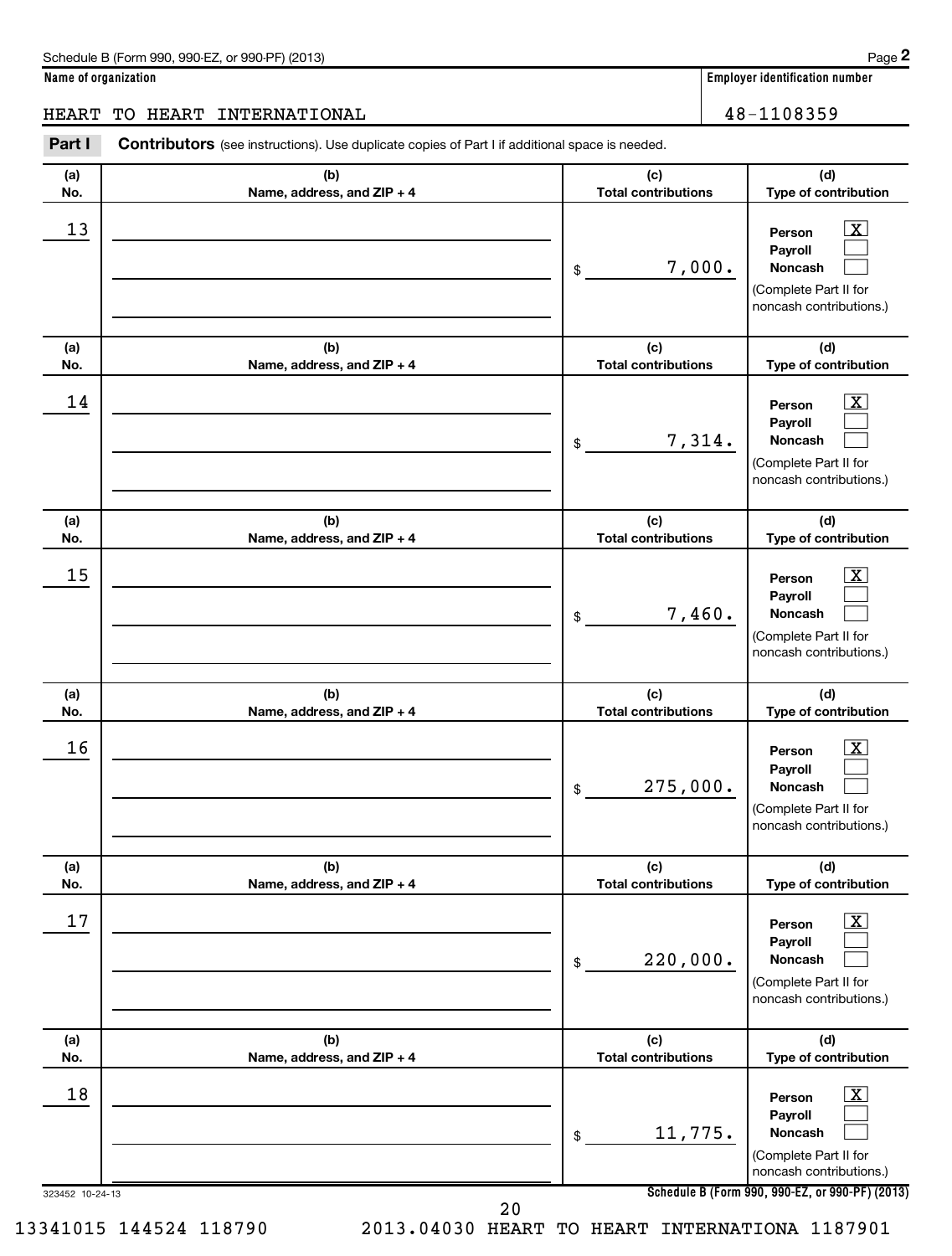**(d)**

 $\boxed{\textbf{X}}$  $\Box$  $\Box$ 

 $\boxed{\mathbf{X}}$  $\Box$ 

**(d)**

**(a) No. (b) Name, address, and ZIP + 4 (c) Total contributions Type of contribution Person Payroll Noncash (a) No. (b) Name, address, and ZIP + 4 (c) Total contributions Type of contribution Person Payroll Noncash (a) No. (b) Name, address, and ZIP + 4 (c) Total contributions** Part I Contributors (see instructions). Use duplicate copies of Part I if additional space is needed. \$ (Complete Part II for noncash contributions.) \$ HEART TO HEART INTERNATIONAL 16 and 100 million 100 million 100 million 100 million 100 million 100 million 10  $19$  Person  $\overline{\text{X}}$ 10,435.  $20$  Person  $\overline{\text{X}}$ 10,650.

|                        |                                   | 10,650.<br>\$                     | Noncash<br>(Complete Part II for<br>noncash contributions.)                                                        |
|------------------------|-----------------------------------|-----------------------------------|--------------------------------------------------------------------------------------------------------------------|
| (a)<br>No.             | (b)<br>Name, address, and ZIP + 4 | (c)<br><b>Total contributions</b> | (d)<br>Type of contribution                                                                                        |
| 21                     |                                   | 10,000.<br>\$                     | $\boxed{\textbf{X}}$<br>Person<br>Payroll<br><b>Noncash</b><br>(Complete Part II for<br>noncash contributions.)    |
| (a)<br>No.             | (b)<br>Name, address, and ZIP + 4 | (c)<br><b>Total contributions</b> | (d)<br>Type of contribution                                                                                        |
| 22                     |                                   | 12,895.<br>\$                     | $\mathbf{X}$<br>Person<br>Payroll<br>Noncash<br>(Complete Part II for<br>noncash contributions.)                   |
| (a)<br>No.             | (b)<br>Name, address, and ZIP + 4 | (c)<br><b>Total contributions</b> | (d)<br>Type of contribution                                                                                        |
| 23                     |                                   | 5,100.<br>\$                      | $\overline{\mathbf{X}}$<br>Person<br>Payroll<br><b>Noncash</b><br>(Complete Part II for<br>noncash contributions.) |
| (a)<br>No.             | (b)<br>Name, address, and ZIP + 4 | (c)<br><b>Total contributions</b> | (d)<br>Type of contribution                                                                                        |
| 24                     |                                   | 5,000.<br>\$                      | $\boxed{\textbf{X}}$<br>Person<br>Payroll<br><b>Noncash</b><br>(Complete Part II for<br>noncash contributions.)    |
| 323452 10-24-13        |                                   | 21                                | Schedule B (Form 990, 990-EZ, or 990-PF) (2013)                                                                    |
| 13341015 144524 118790 | 2013.04030 HEART                  | TO HEART                          | INTERNATIONA 1187901                                                                                               |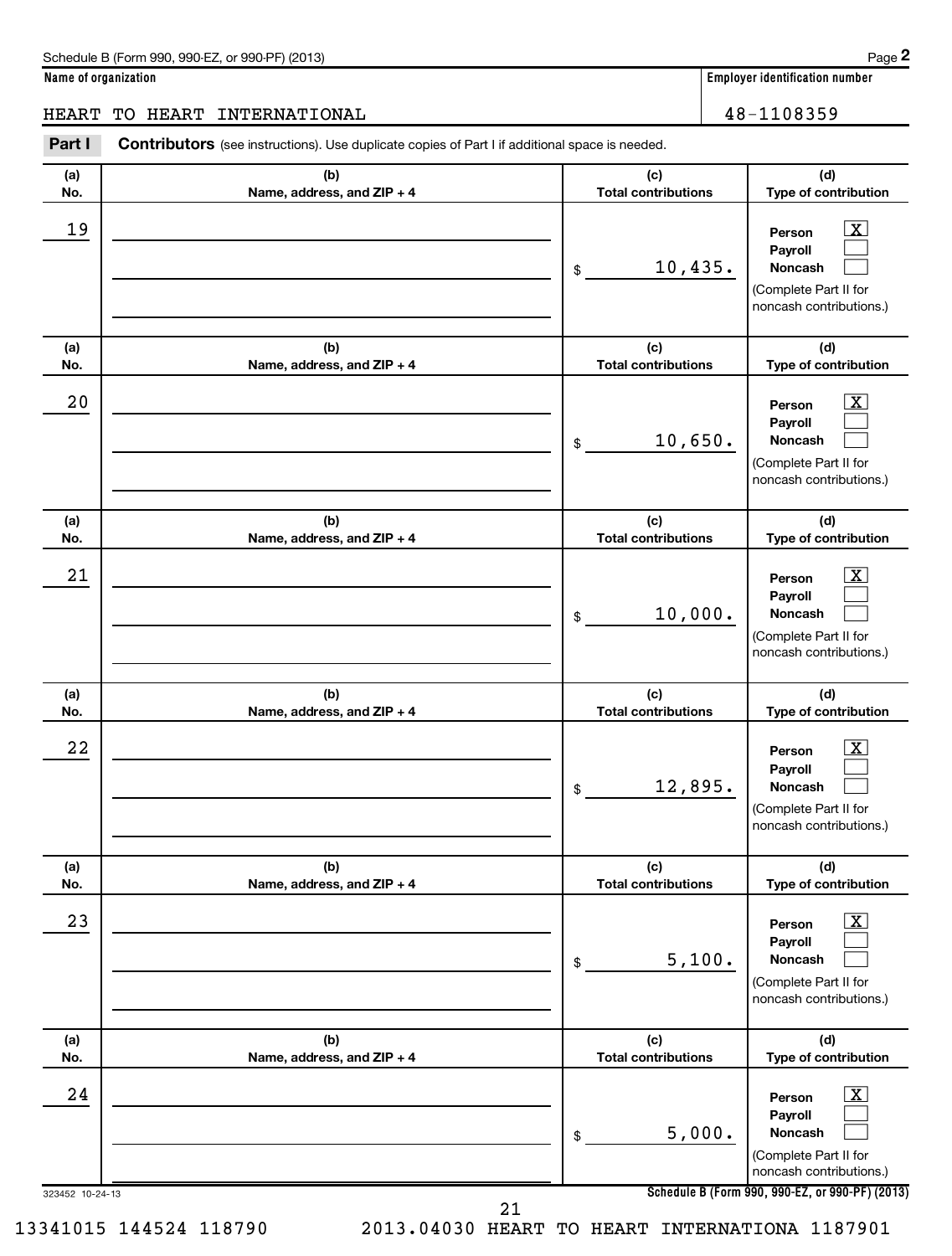**(d)**

 $\overline{X}$  $\Box$  $\Box$ 

 $\boxed{\text{X}}$  $\Box$  $\Box$ 

 $\vert$  X  $\vert$  $\Box$  $\Box$ 

**(d)**

**(d)**

**(d)**

**Name of organization Employer identification number (a) No. (b) Name, address, and ZIP + 4 (c) Total contributions Type of contribution Person Payroll Noncash (a) No. (b) Name, address, and ZIP + 4 (c) Total contributions Type of contribution Person Payroll Noncash (a) No. (b) Name, address, and ZIP + 4 (c) Total contributions Type of contribution Person Payroll Noncash (a) No. (b) Name, address, and ZIP + 4 (c) Total contributions Type of contribution** Part I Contributors (see instructions). Use duplicate copies of Part I if additional space is needed. \$ (Complete Part II for noncash contributions.) \$ (Complete Part II for noncash contributions.) \$ (Complete Part II for noncash contributions.) HEART TO HEART INTERNATIONAL 48-1108359  $25$  Person  $\overline{\text{X}}$ 5,000.  $26$  Person  $\overline{\text{X}}$ 11,000.  $27$  Person  $\overline{\text{X}}$ 187,437.

323452 10-24-13 **Schedule B (Form 990, 990-EZ, or 990-PF) (2013) Person Payroll Noncash No. (b) Name, address, and ZIP + 4 (c) Total contributions (d) Type of contribution Person Payroll Noncash No. (b) Name, address, and ZIP + 4 (c) Total contributions (d) Type of contribution Person Payroll Noncash** \$ (Complete Part II for noncash contributions.) \$ (Complete Part II for noncash contributions.) \$ (Complete Part II for noncash contributions.)  $\overline{X}$  $\Box$  $\Box$  $\lfloor x \rfloor$  $\Box$  $\Box$  $\vert$  X  $\vert$  $\Box$  $\Box$  $28$  Person  $\overline{\text{X}}$ 8,333.  $29$  Person  $\overline{\text{X}}$ 8,000. 30 X 22,130. 22

**(a)**

**(a)**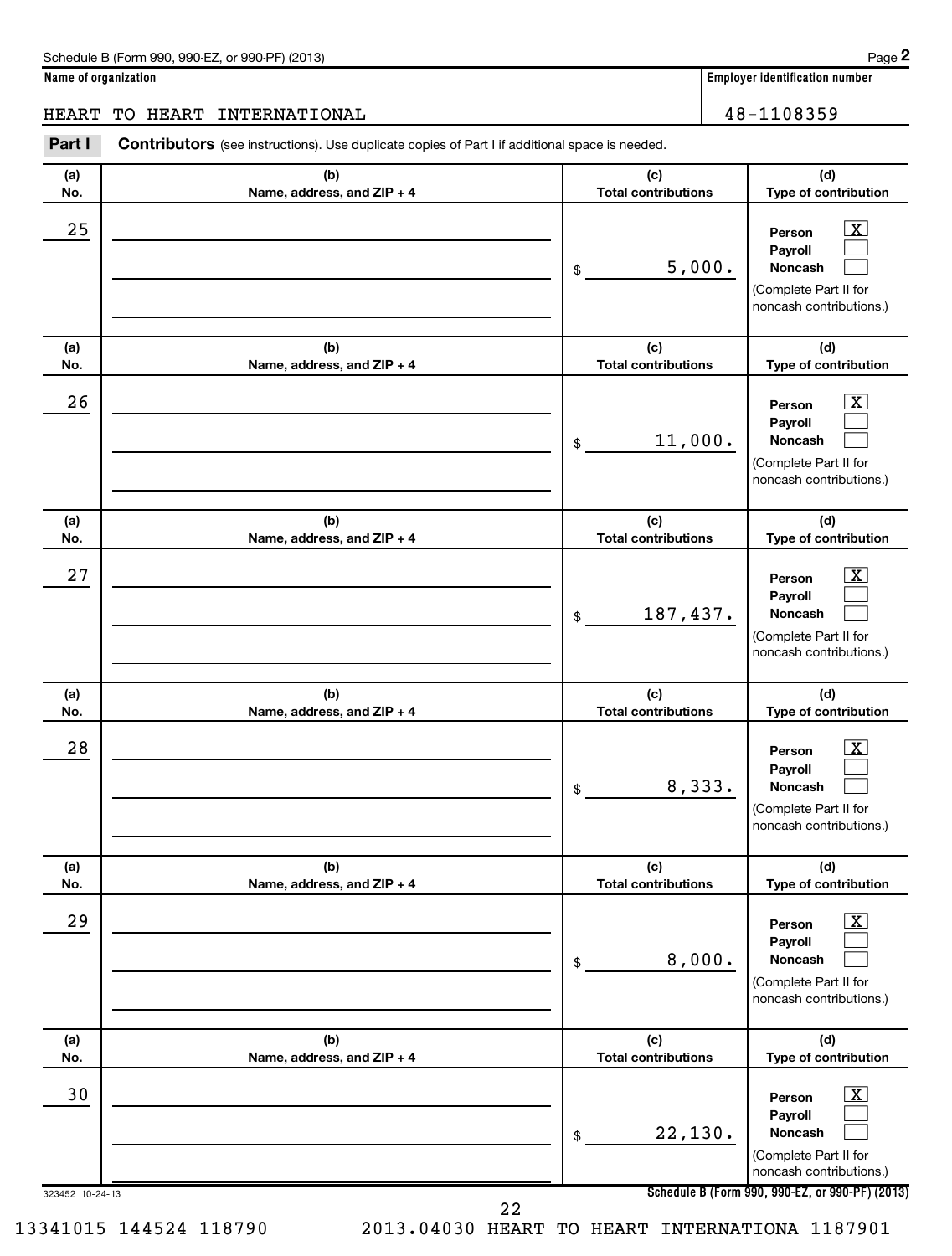**(d)**

 $\boxed{\mathrm{X}}$  $\Box$  $\Box$ 

 $\boxed{\mathbf{X}}$  $\Box$  $\Box$ 

 $\boxed{\textbf{X}}$  $\Box$  $\Box$ 

**(d)**

**(d)**

**Name of organization Employer identification number (a) No. (b) Name, address, and ZIP + 4 (c) Total contributions Type of contribution Person Payroll Noncash (a) No. (b) Name, address, and ZIP + 4 (c) Total contributions Type of contribution Person Payroll Noncash (a) No. (b) Name, address, and ZIP + 4 (c) Total contributions Type of contribution Person Payroll Noncash (a) No.**  $\overline{(\mathbf{h})}$ **Name, address, and ZIP + 4**  $\overline{I_{c}}$ **Total contributions** Part I Contributors (see instructions). Use duplicate copies of Part I if additional space is needed. \$ (Complete Part II for noncash contributions.) \$ (Complete Part II for noncash contributions.) \$ (Complete Part II for noncash contributions.) HEART TO HEART INTERNATIONAL 16 and 18-1108359 31 X 45,000. 32 X 12,000.  $\overline{33}$  Person  $\overline{\text{X}}$ 50,000.

| (a)                                       | (b)                               | (c)<br>(d)                                                                                                                          |
|-------------------------------------------|-----------------------------------|-------------------------------------------------------------------------------------------------------------------------------------|
| No.                                       | Name, address, and ZIP + 4        | <b>Total contributions</b><br>Type of contribution                                                                                  |
| 34                                        |                                   | $\overline{\mathbf{X}}$<br>Person<br>Payroll<br>10,000.<br><b>Noncash</b><br>\$<br>(Complete Part II for<br>noncash contributions.) |
| (a)                                       | (b)                               | (c)<br>(d)                                                                                                                          |
| No.                                       | Name, address, and ZIP + 4        | <b>Total contributions</b><br>Type of contribution                                                                                  |
| 35                                        |                                   | $\overline{\mathbf{X}}$<br>Person<br>Payroll<br>6,400.<br><b>Noncash</b><br>\$<br>(Complete Part II for<br>noncash contributions.)  |
| (a)<br>No.                                | (b)<br>Name, address, and ZIP + 4 | (d)<br>(c)<br><b>Total contributions</b><br>Type of contribution                                                                    |
| 36                                        |                                   | $\overline{\mathbf{X}}$<br>Person<br>Payroll<br>25,000.<br><b>Noncash</b><br>\$<br>(Complete Part II for<br>noncash contributions.) |
| 323452 10-24-13<br>13341015 144524 118790 | 2013.04030 HEART                  | Schedule B (Form 990, 990-EZ, or 990-PF) (2013)<br>23<br>TO<br>INTERNATIONA 1187901<br>HEART                                        |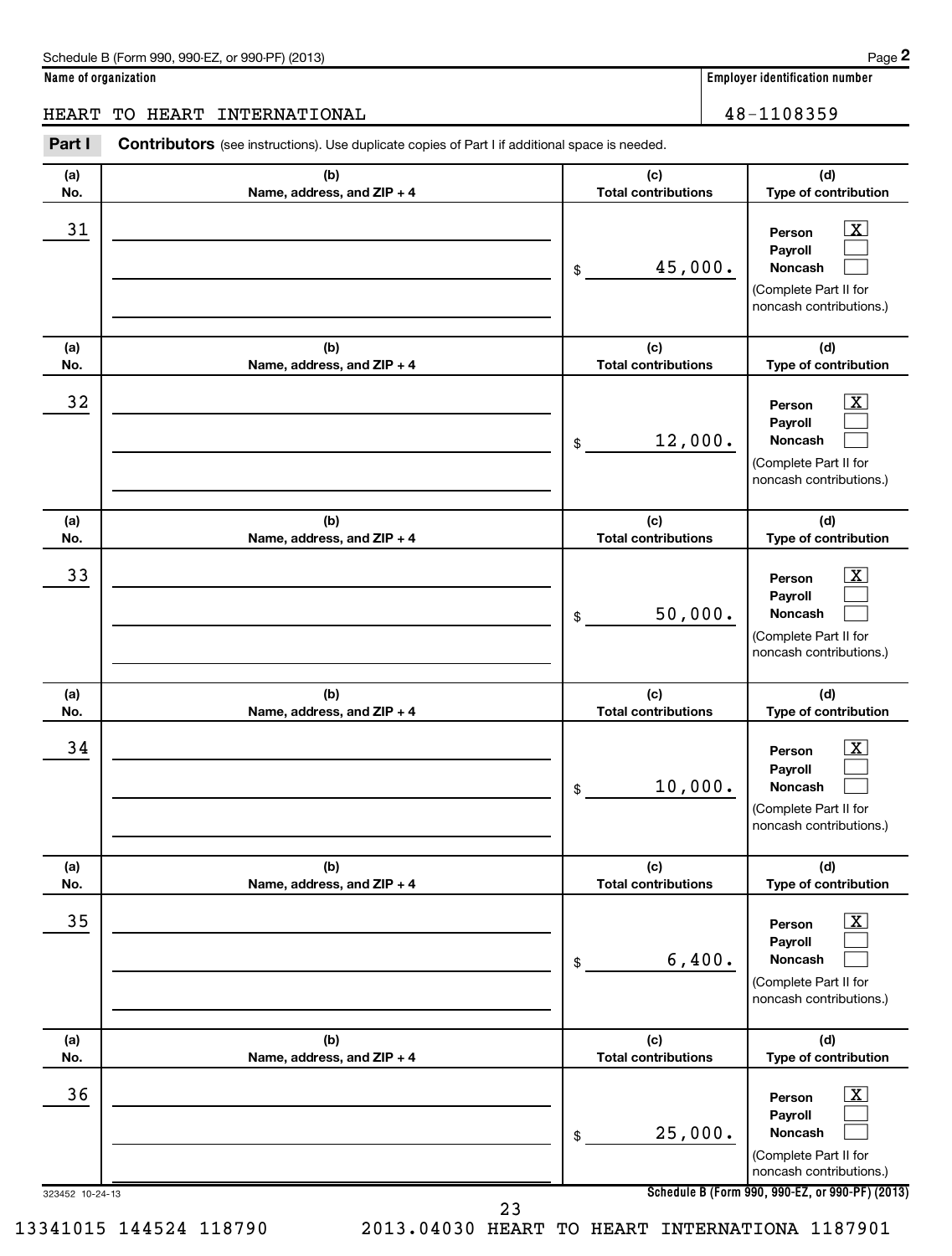**(d)**

 $\overline{X}$  $\Box$  $\Box$ 

 $\boxed{\textbf{X}}$  $\Box$  $\Box$ 

 $\boxed{\text{X}}$  $\Box$  $\Box$ 

 $\overline{X}$  $\Box$  $\Box$ 

**(d)**

**(d)**

**(d)**

**(d)**

**Name of organization Employer identification number (a) No. (b) Name, address, and ZIP + 4 (c) Total contributions Type of contribution Person Payroll Noncash (a) No. (b) Name, address, and ZIP + 4 (c) Total contributions Type of contribution Person Payroll Noncash (a) No. (b) Name, address, and ZIP + 4 (c) Total contributions Type of contribution Person Payroll Noncash (a) No. (b) Name, address, and ZIP + 4 (c) Total contributions Type of contribution Person Payroll Noncash (a) No. (b) Name, address, and ZIP + 4 (c) Total contributions Type of contribution** Part I Contributors (see instructions). Use duplicate copies of Part I if additional space is needed. \$ (Complete Part II for noncash contributions.) \$ (Complete Part II for noncash contributions.) \$ (Complete Part II for noncash contributions.) \$ (Complete Part II for noncash contributions.) \$ HEART TO HEART INTERNATIONAL 48-1108359  $\overline{37}$  Person  $\overline{\text{X}}$ 10,050.  $\overline{38}$  Person  $\overline{\text{X}}$ 8,600.  $\overline{39}$  Person  $\overline{\text{X}}$ 15,000. 40 X 5,000. 10,000.

| .          | $11411101$ agailed $001$ and $211$  | , 963, 99, 86, 86, 97, 8          | <b>I</b> The ALAMINISM IS                                                                                          |
|------------|-------------------------------------|-----------------------------------|--------------------------------------------------------------------------------------------------------------------|
| 41         |                                     | 10,000.<br>\$                     | $\overline{\mathbf{X}}$<br>Person<br>Payroll<br><b>Noncash</b><br>(Complete Part II for<br>noncash contributions.) |
| (a)<br>No. | (b)<br>Name, address, and $ZIP + 4$ | (c)<br><b>Total contributions</b> | (d)<br>Type of contribution                                                                                        |
| 42         |                                     | 76, 555.<br>\$                    | $\overline{\mathbf{X}}$<br>Person<br>Payroll<br>Noncash<br>(Complete Part II for<br>noncash contributions.)        |

**Schedule B (Form 990, 990-EZ, or 990-PF) (2013)**

323452 10-24-13

24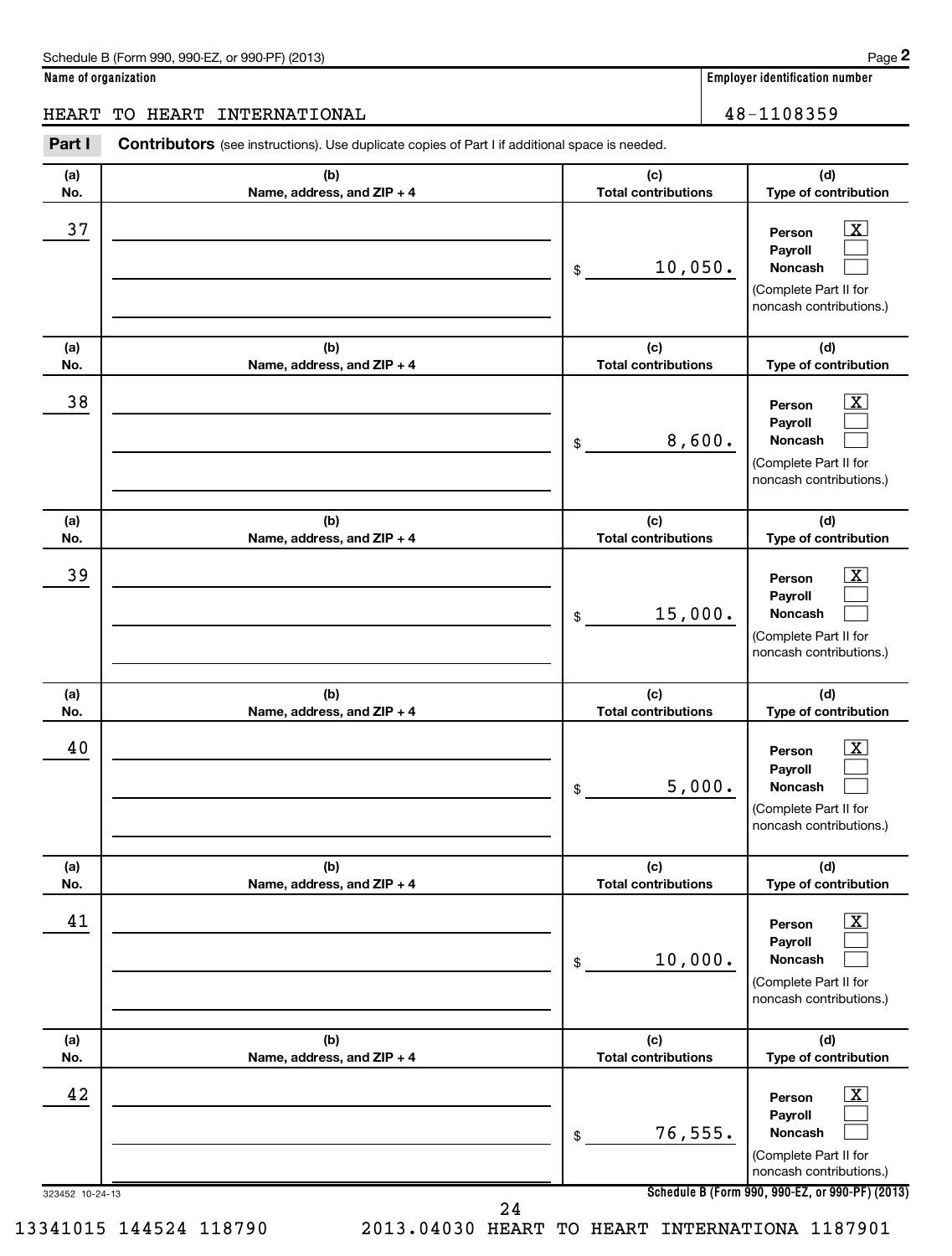$\boxed{\textbf{X}}$  $\Box$  $\Box$ 

### **Name of organization Employer identification number**

### HEART TO HEART INTERNATIONAL 16 and 18-1108359

**(a) No. (b) Name, address, and ZIP + 4 (c) Total contributions (d) Type of contribution Person Payroll Noncash (a) No. (b) Name, address, and ZIP + 4 (c) Total contributions (d) Type of contribution Person Payroll Noncash (a) No. (b) Name, address, and ZIP + 4 (c) Total contributions (d)** Part I Contributors (see instructions). Use duplicate copies of Part I if additional space is needed. \$ (Complete Part II for noncash contributions.) \$ 43 Person X 10,337.  $44$  Person  $\overline{\text{X}}$ 30,000.

| 44              |                                   | 30,000.<br>\$                     | $\lfloor x \rfloor$<br>Person<br>Payroll<br><b>Noncash</b><br>(Complete Part II for<br>noncash contributions.)     |
|-----------------|-----------------------------------|-----------------------------------|--------------------------------------------------------------------------------------------------------------------|
| (a)<br>No.      | (b)<br>Name, address, and ZIP + 4 | (c)<br><b>Total contributions</b> | (d)<br>Type of contribution                                                                                        |
| 45              |                                   | 7,525.<br>\$                      | X<br>Person<br>Payroll<br>Noncash<br>(Complete Part II for<br>noncash contributions.)                              |
| (a)<br>No.      | (b)<br>Name, address, and ZIP + 4 | (c)<br><b>Total contributions</b> | (d)<br>Type of contribution                                                                                        |
| 46              |                                   | 10,000.<br>$\mathsf{\$}$          | $\overline{\mathbf{x}}$<br>Person<br>Payroll<br>Noncash<br>(Complete Part II for<br>noncash contributions.)        |
| (a)<br>No.      | (b)<br>Name, address, and ZIP + 4 | (c)<br><b>Total contributions</b> | (d)<br>Type of contribution                                                                                        |
| 47              |                                   | 10,000.<br>\$                     | $\overline{\mathbf{X}}$<br>Person<br>Payroll<br><b>Noncash</b><br>(Complete Part II for<br>noncash contributions.) |
| (a)<br>No.      | (b)<br>Name, address, and ZIP + 4 | (c)<br><b>Total contributions</b> | (d)<br>Type of contribution                                                                                        |
| 48              |                                   | 25,000.<br>$$\mathbb{S}$$         | x<br>Person<br>Payroll<br>Noncash<br>(Complete Part II for<br>noncash contributions.)                              |
| 323452 10-24-13 | 25                                |                                   | Schedule B (Form 990, 990-EZ, or 990-PF) (2013)                                                                    |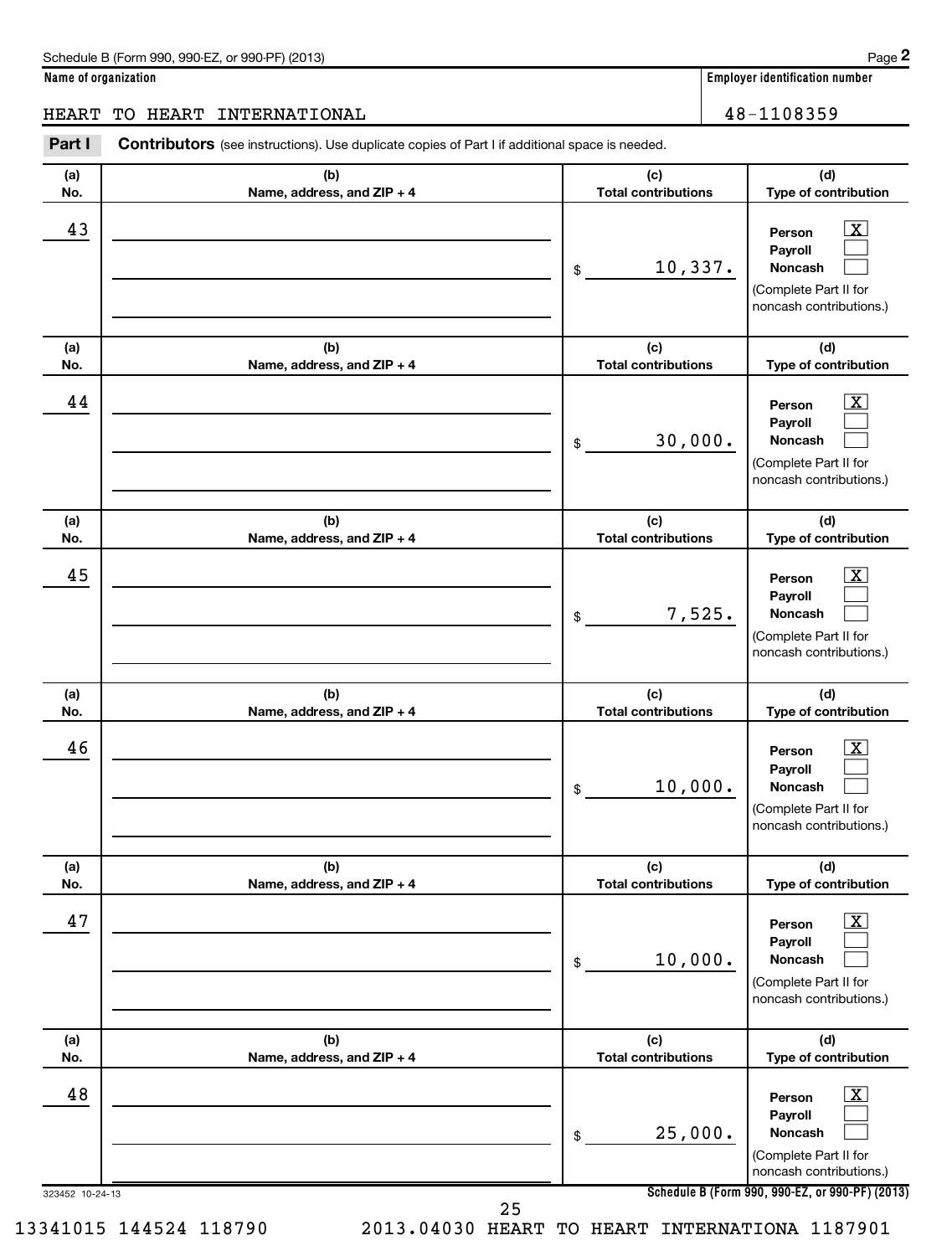HEART TO HEART INTERNATIONAL 48-1108359 Part I Contributors (see instructions). Use duplicate copies of Part I if additional space is needed. Τ ┯ ┱ **(c)**  $\overline{(\mathsf{h})}$ 

| (a)                   | (b)                        | (c)                        | (d)                                                                                                                                                       |
|-----------------------|----------------------------|----------------------------|-----------------------------------------------------------------------------------------------------------------------------------------------------------|
| No.                   | Name, address, and ZIP + 4 | <b>Total contributions</b> | Type of contribution                                                                                                                                      |
| 49                    |                            | 5,000.<br>\$               | $\overline{\text{X}}$<br>Person<br>Payroll<br>Noncash<br>(Complete Part II for<br>noncash contributions.)                                                 |
| (a)                   | (b)                        | (c)                        | (d)                                                                                                                                                       |
| No.                   | Name, address, and ZIP + 4 | <b>Total contributions</b> | Type of contribution                                                                                                                                      |
| 50                    |                            | 5,000.<br>\$               | $\overline{\mathbf{X}}$<br>Person<br>Payroll<br>Noncash<br>(Complete Part II for<br>noncash contributions.)                                               |
| (a)                   | (b)                        | (c)                        | (d)                                                                                                                                                       |
| No.                   | Name, address, and ZIP + 4 | <b>Total contributions</b> | Type of contribution                                                                                                                                      |
| 51                    |                            | 33,515.<br>\$              | х<br>Person<br>Payroll<br>Noncash<br>(Complete Part II for<br>noncash contributions.)                                                                     |
| (a)                   | (b)                        | (c)                        | (d)                                                                                                                                                       |
| No.                   | Name, address, and ZIP + 4 | <b>Total contributions</b> | Type of contribution                                                                                                                                      |
| 52                    |                            | 5,000.<br>\$               | х<br>Person<br>Payroll<br>Noncash<br>(Complete Part II for<br>noncash contributions.)                                                                     |
| (a)                   | (b)                        | (c)                        | (d)                                                                                                                                                       |
| NO.                   | Name, address, and ZIP + 4 | Total contributions        | Type of contribution                                                                                                                                      |
| 53                    |                            | 38,000.<br>\$              | $\overline{\mathbf{X}}$<br>Person<br>Payroll<br>Noncash<br>(Complete Part II for<br>noncash contributions.)                                               |
| (a)                   | (b)                        | (c)                        | (d)                                                                                                                                                       |
| No.                   | Name, address, and ZIP + 4 | <b>Total contributions</b> | Type of contribution                                                                                                                                      |
| 54<br>323452 10-24-13 | $\sim$                     | 15,393.<br>\$              | Person<br>Payroll<br>$\boxed{\text{X}}$<br>Noncash<br>(Complete Part II for<br>noncash contributions.)<br>Schedule B (Form 990, 990-EZ, or 990-PF) (2013) |

13341015 144524 118790 2013.04030 HEART TO HEART INTERNATIONA 1187901

26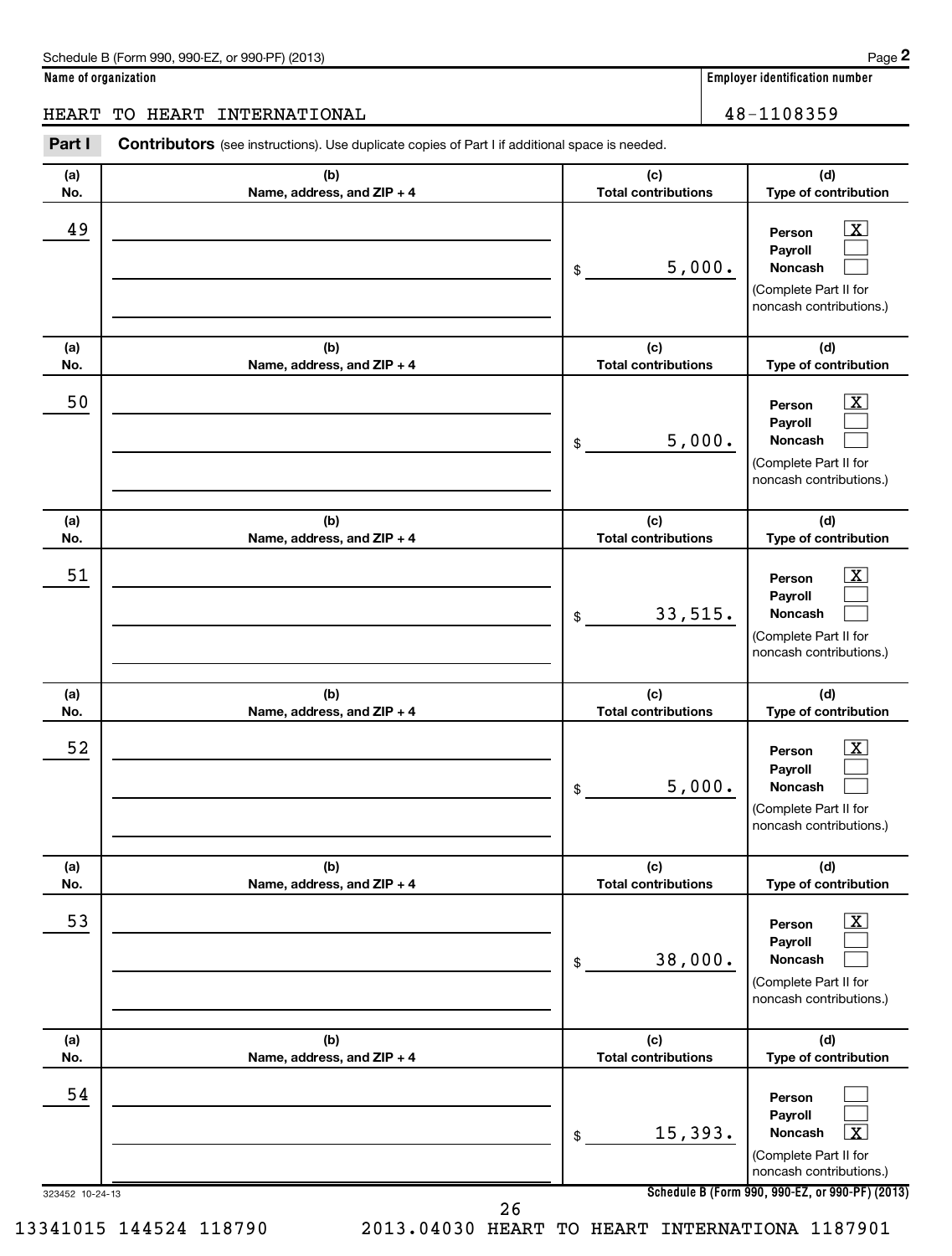$\Box$  $\Box$  $\overline{\mathbf{x}}$ 

 $\Box$  $\Box$  $\overline{\mathtt{r}}$ 

 $\Box$  $\Box$  $\overline{X}$ 

 $\Box$  $\Box$  $\overline{\mathbf{x}}$ 

 $\Box$  $\Box$  $\overline{\mathbf{x}}$ 

 $\Box$  $\Box$  $\boxed{\text{X}}$ 

**Name of organization Employer identification number**

**(a) No. (b) Name, address, and ZIP + 4 (c) Total contributions (d) Type of contribution Person Payroll Noncash (a) No. (b) Name, address, and ZIP + 4 (c) Total contributions (d) Type of contribution Person Payroll Noncash (a) No. (b) Name, address, and ZIP + 4 (c) Total contributions (d) Type of contribution Person Payroll Noncash (a) No. (b) Name, address, and ZIP + 4 (c) Total contributions (d) Type of contribution Person Payroll Noncash (a) No. (b) Name, address, and ZIP + 4 (c) Total contributions (d) Type of contribution Person Payroll Noncash (a) No. (b) Name, address, and ZIP + 4 (c) Total contributions (d) Type of contribution Person Payroll** Part I Contributors (see instructions). Use duplicate copies of Part I if additional space is needed. \$ (Complete Part II for noncash contributions.) \$ (Complete Part II for noncash contributions.) \$ (Complete Part II for noncash contributions.) \$ (Complete Part II for noncash contributions.) \$ (Complete Part II for noncash contributions.) HEART TO HEART INTERNATIONAL 48-1108359 55 57,091. X 56 6,249,492. 57 767,961. X 58 1,071,820. X 59 50,932. X 60

> (Complete Part II for noncash contributions.)

**Noncash**

**Schedule B (Form 990, 990-EZ, or 990-PF) (2013)**

11,300.

27

\$

323452 10-24-13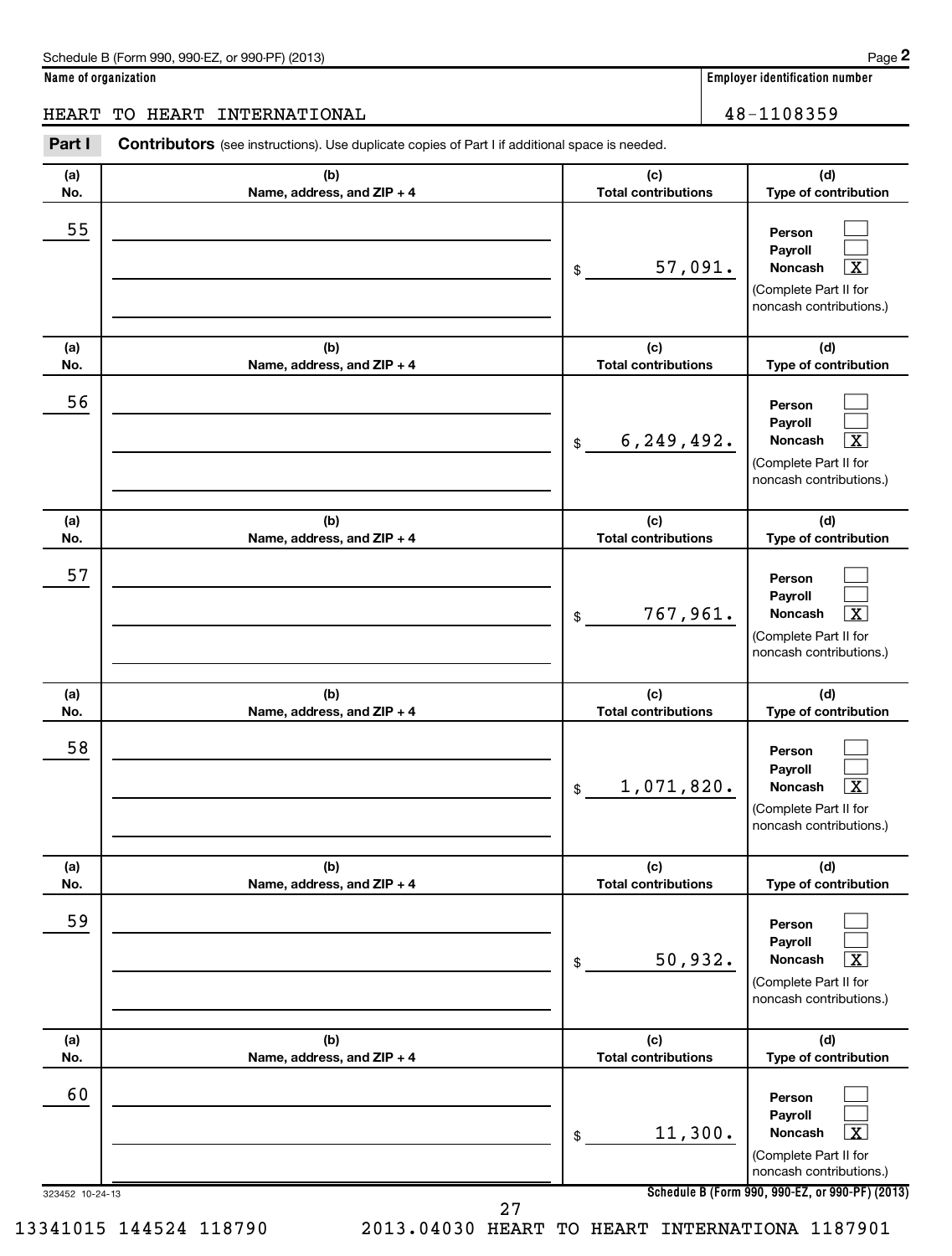**Person Payroll Noncash**

**(d) Type of contribution**

> $\Box$  $\Box$  $\boxed{\text{X}}$

**(d)**

**(a) No. (b) Name, address, and ZIP + 4 (c) Total contributions (a) No. (b) Name, address, and ZIP + 4 (c) Total contributions** Part I Contributors (see instructions). Use duplicate copies of Part I if additional space is needed. \$ (Complete Part II for noncash contributions.) \$ HEART TO HEART INTERNATIONAL 16 and 18-1108359 61 9,960. X 62

| No.        | Name, address, and $ZIP + 4$      | <b>Total contributions</b>        | Type of contribution                                                                                        |
|------------|-----------------------------------|-----------------------------------|-------------------------------------------------------------------------------------------------------------|
| 62         |                                   | 12,720.<br>\$                     | Person<br>Payroll<br>X<br>Noncash<br>(Complete Part II for<br>noncash contributions.)                       |
| (a)<br>No. | (b)<br>Name, address, and ZIP + 4 | (c)<br><b>Total contributions</b> | (d)<br>Type of contribution                                                                                 |
| 63         |                                   | 15,000.<br>\$                     | Person<br>Payroll<br>$\overline{\textbf{X}}$<br>Noncash<br>(Complete Part II for<br>noncash contributions.) |
| (a)<br>No. | (b)<br>Name, address, and ZIP + 4 | (c)<br><b>Total contributions</b> | (d)<br>Type of contribution                                                                                 |
| 64         |                                   | 79,910.<br>\$                     | Person<br>Payroll<br>$\overline{\textbf{X}}$<br>Noncash<br>(Complete Part II for<br>noncash contributions.) |
| (a)<br>No. | (b)<br>Name, address, and ZIP + 4 | (c)<br><b>Total contributions</b> | (d)<br>Type of contribution                                                                                 |
| 65         |                                   | 11,630.<br>\$                     | Person<br>Payroll<br>$\overline{\textbf{x}}$<br>Noncash<br>(Complete Part II for<br>noncash contributions.) |
|            |                                   |                                   |                                                                                                             |
| (a)<br>No. | (b)<br>Name, address, and ZIP + 4 | (c)<br><b>Total contributions</b> | (d)<br>Type of contribution                                                                                 |
| 66         |                                   | 96,300.<br>\$                     | Person<br>Payroll<br>$\overline{\mathbf{x}}$<br>Noncash<br>(Complete Part II for<br>noncash contributions.) |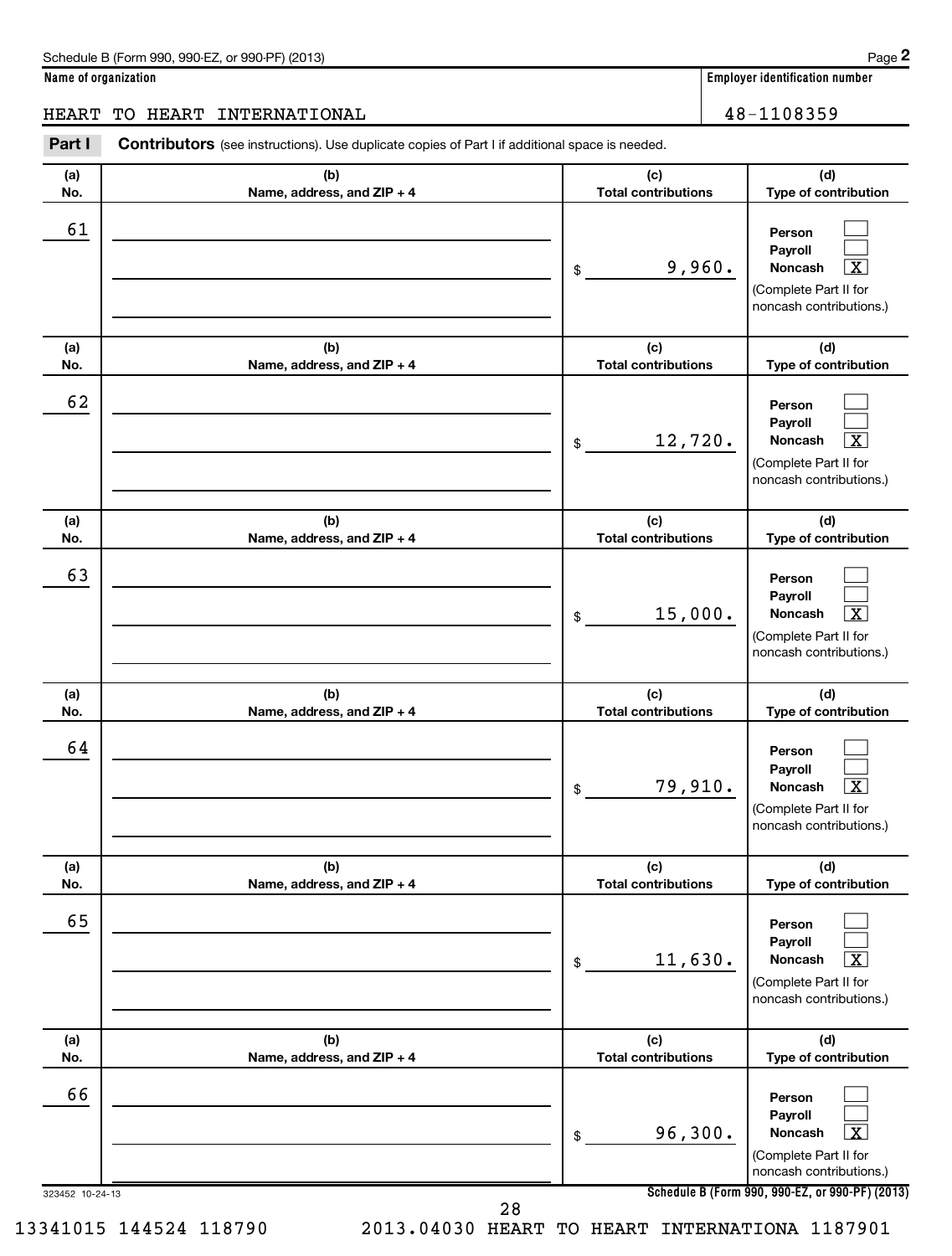**(a) No.**

67

**Name of organization Employer identification number**

**(d)**

 $\Box$  $\Box$ 

### HEART TO HEART INTERNATIONAL 16 and 100 million 100 million 100 million 100 million 100 million 100 million 10

**(b) Name, address, and ZIP + 4 (c) Total contributions Type of contribution Person Payroll** Part I Contributors (see instructions). Use duplicate copies of Part I if additional space is needed. \$

|                 |                                   | 13,650.<br>$\boxed{\text{X}}$<br>Noncash<br>\$                                                                                               |
|-----------------|-----------------------------------|----------------------------------------------------------------------------------------------------------------------------------------------|
|                 |                                   | (Complete Part II for                                                                                                                        |
|                 |                                   | noncash contributions.)                                                                                                                      |
|                 |                                   |                                                                                                                                              |
| (a)             | (b)                               | (d)<br>(c)                                                                                                                                   |
| No.             | Name, address, and ZIP + 4        | <b>Total contributions</b><br>Type of contribution                                                                                           |
| 68              |                                   | Person<br>Payroll<br>6,807,675.<br>$\boxed{\textbf{X}}$<br>Noncash<br>\$                                                                     |
|                 |                                   | (Complete Part II for<br>noncash contributions.)                                                                                             |
| (a)<br>No.      | (b)<br>Name, address, and ZIP + 4 | (c)<br>(d)<br><b>Total contributions</b><br>Type of contribution                                                                             |
| 69              |                                   | Person<br>Payroll<br>69,593.<br>$\overline{\mathbf{x}}$<br>Noncash<br>\$<br>(Complete Part II for<br>noncash contributions.)                 |
| (a)<br>No.      | (b)<br>Name, address, and ZIP + 4 | (d)<br>(c)<br><b>Total contributions</b><br>Type of contribution                                                                             |
| 70              |                                   | Person<br>Payroll<br>146, 211.<br>$\boxed{\text{X}}$<br>Noncash<br>\$<br>(Complete Part II for<br>noncash contributions.)                    |
| (a)<br>No.      | (b)<br>Name, address, and ZIP + 4 | (d)<br>(c)<br><b>Total contributions</b><br>Type of contribution                                                                             |
| 71              |                                   | Person<br>Payroll<br>56,869,703.<br>$\overline{\mathbf{X}}$<br>Noncash<br>$$\mathbb{S}$$<br>(Complete Part II for<br>noncash contributions.) |
| (a)             | (b)                               | (d)<br>(c)                                                                                                                                   |
| No.             | Name, address, and ZIP + 4        | <b>Total contributions</b><br>Type of contribution                                                                                           |
| 72              |                                   | Person<br>Payroll<br>72,441.<br>$\boxed{\textbf{X}}$<br>Noncash<br>\$<br>(Complete Part II for<br>noncash contributions.)                    |
| 323452 10-24-13 |                                   | Schedule B (Form 990, 990-EZ, or 990-PF) (2013)                                                                                              |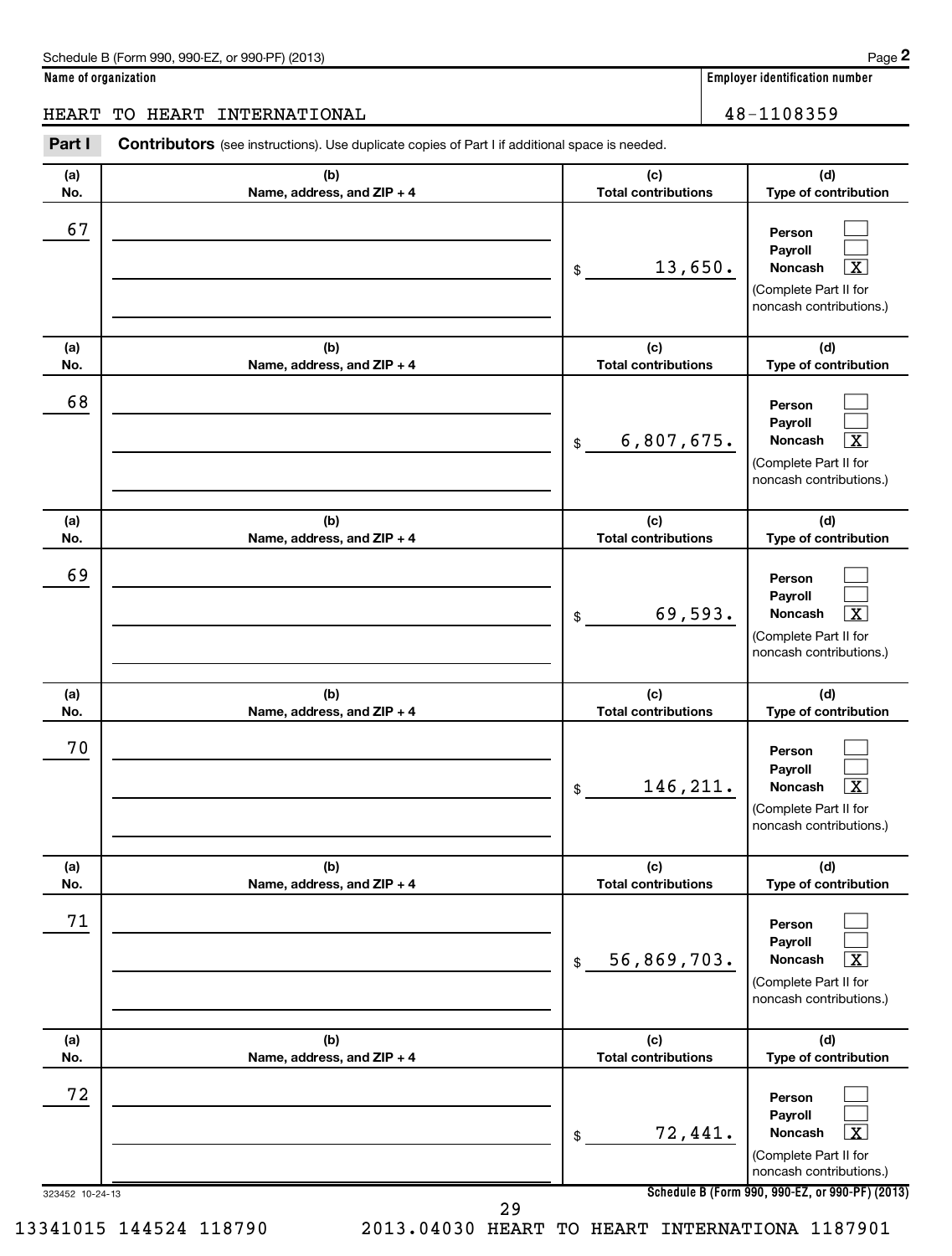$\Box$  $\Box$  $\overline{\mathbf{x}}$ 

 $\Box$  $\Box$  $\overline{\mathtt{r}}$ 

 $\Box$  $\Box$  $\overline{X}$ 

 $\Box$  $\Box$  $\overline{\mathbf{x}}$ 

 $\Box$  $\Box$  $\overline{\mathbf{x}}$ 

 $\Box$  $\Box$  $\boxed{\text{X}}$ 

**Name of organization Employer identification number**

**(a) No. (b) Name, address, and ZIP + 4 (c) Total contributions (d) Type of contribution Person Payroll Noncash (a) No. (b) Name, address, and ZIP + 4 (c) Total contributions (d) Type of contribution Person Payroll Noncash (a) No. (b) Name, address, and ZIP + 4 (c) Total contributions (d) Type of contribution Person Payroll Noncash (a) No. (b) Name, address, and ZIP + 4 (c) Total contributions (d) Type of contribution Person Payroll Noncash (a) No. (b) Name, address, and ZIP + 4 (c) Total contributions (d) Type of contribution Person Payroll Noncash (a) No. (b) Name, address, and ZIP + 4 (c) Total contributions (d) Type of contribution** Part I Contributors (see instructions). Use duplicate copies of Part I if additional space is needed. \$ (Complete Part II for noncash contributions.) \$ (Complete Part II for noncash contributions.) \$ (Complete Part II for noncash contributions.) \$ (Complete Part II for noncash contributions.) \$ (Complete Part II for noncash contributions.) HEART TO HEART INTERNATIONAL 48-1108359 73 10,080. X 74 578,297. X 75 5,973. 76 95,690. X 77 149,201. X

\$ 12,648,081. X

**Person Payroll Noncash**

(Complete Part II for noncash contributions.)

323452 10-24-13

78

30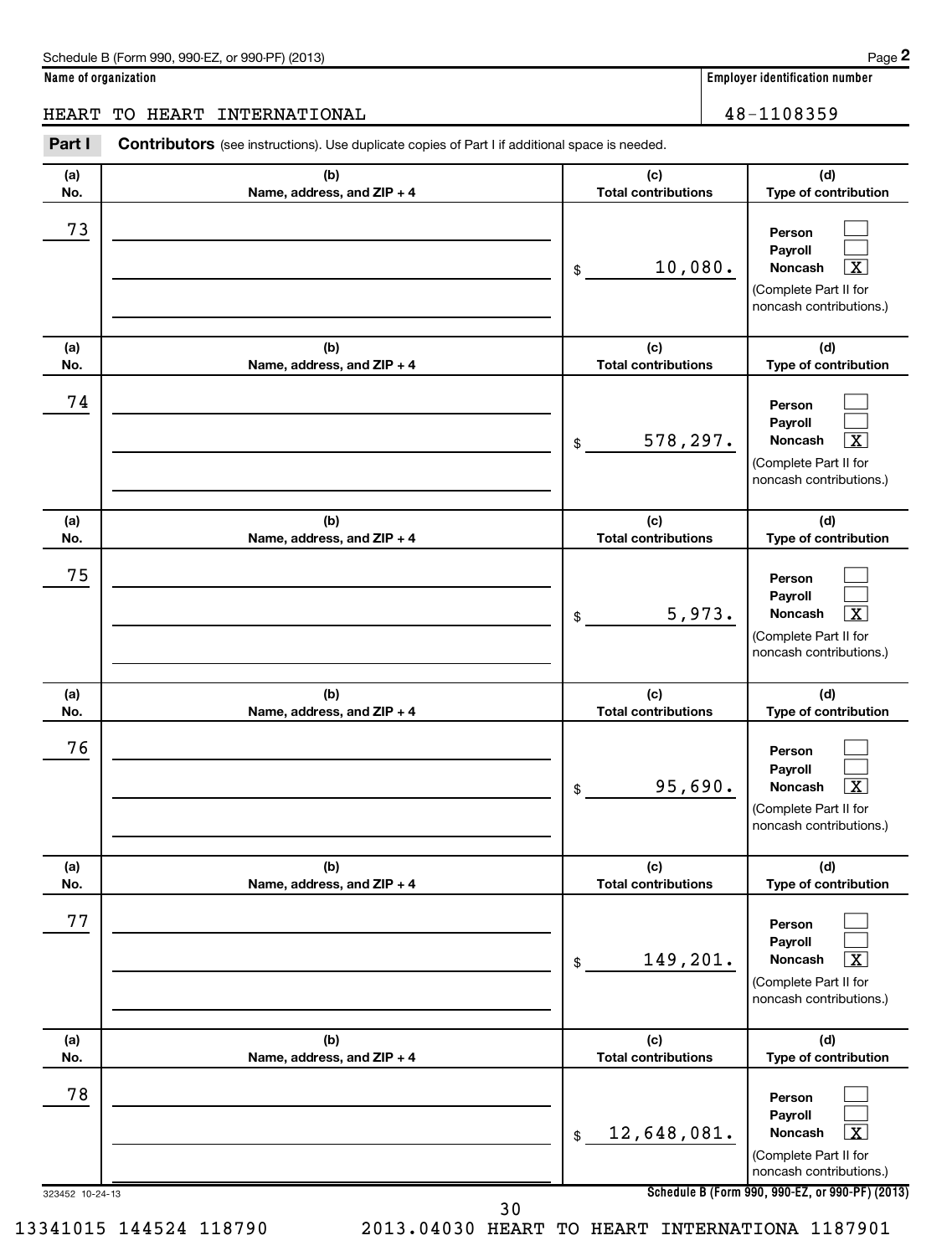HEART TO HEART INTERNATIONAL 16 and 100 million 100 million 100 million 100 million 100 million 100 million 10

| Part I                | <b>Contributors</b> (see instructions). Use duplicate copies of Part I if additional space is needed. |                                   |                                                                                                                                                             |
|-----------------------|-------------------------------------------------------------------------------------------------------|-----------------------------------|-------------------------------------------------------------------------------------------------------------------------------------------------------------|
| (a)<br>No.            | (b)<br>Name, address, and ZIP + 4                                                                     | (c)<br><b>Total contributions</b> | (d)<br>Type of contribution                                                                                                                                 |
| 79                    |                                                                                                       | 15,190.<br>\$                     | Person<br>Payroll<br>X<br>Noncash<br>(Complete Part II for<br>noncash contributions.)                                                                       |
| (a)<br>No.            | (b)<br>Name, address, and ZIP + 4                                                                     | (c)<br><b>Total contributions</b> | (d)<br>Type of contribution                                                                                                                                 |
| 80                    |                                                                                                       | 7,937.<br>\$                      | Person<br>Payroll<br>X<br>Noncash<br>(Complete Part II for<br>noncash contributions.)                                                                       |
| (a)<br>No.            | (b)<br>Name, address, and ZIP + 4                                                                     | (c)<br><b>Total contributions</b> | (d)<br>Type of contribution                                                                                                                                 |
| 81                    |                                                                                                       | 1,776,991.<br>\$                  | Person<br>Payroll<br>X<br>Noncash<br>(Complete Part II for<br>noncash contributions.)                                                                       |
| (a)<br>No.            | (b)<br>Name, address, and ZIP + 4                                                                     | (c)<br><b>Total contributions</b> | (d)<br>Type of contribution                                                                                                                                 |
| 82                    |                                                                                                       | 5,040.<br>\$                      | Person<br>Payroll<br>$\overline{\textbf{x}}$<br>Noncash<br>(Complete Part II for<br>noncash contributions.)                                                 |
| (a)<br>No.            | (b)<br>Name, address, and ZIP + 4                                                                     | (c)<br><b>Total contributions</b> | (d)<br>Type of contribution                                                                                                                                 |
| 83                    |                                                                                                       | 15,695.<br>\$                     | $\boxed{\textbf{X}}$<br>Person<br>Payroll<br>Noncash<br>(Complete Part II for<br>noncash contributions.)                                                    |
| (a)<br>No.            | (b)<br>Name, address, and ZIP + 4                                                                     | (c)<br><b>Total contributions</b> | (d)<br>Type of contribution                                                                                                                                 |
| 84<br>323452 10-24-13 |                                                                                                       | 13,019.<br>\$                     | $\boxed{\textbf{X}}$<br>Person<br>Payroll<br>Noncash<br>(Complete Part II for<br>noncash contributions.)<br>Schedule B (Form 990, 990-EZ, or 990-PF) (2013) |

31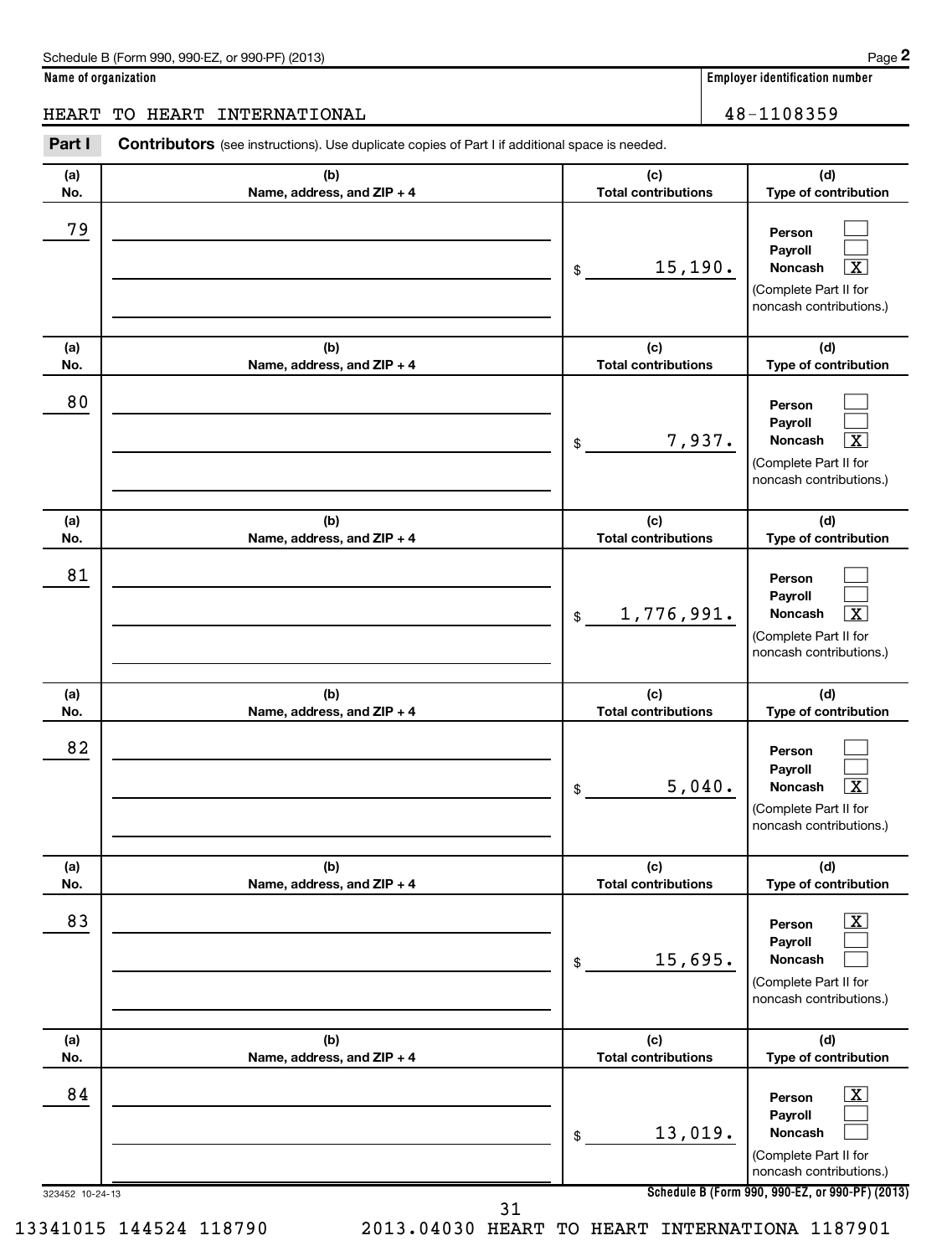**(d)**

 $\overline{X}$  $\Box$  $\Box$ 

 $\lfloor x \rfloor$  $\Box$  $\Box$ 

**(d)**

**(d)**

**(a) No. (b) Name, address, and ZIP + 4 (c) Total contributions Type of contribution Person Payroll Noncash (a) No. (b) Name, address, and ZIP + 4 (c) Total contributions Type of contribution Person Payroll Noncash (a) No. (b) Name, address, and ZIP + 4 (c) Total contributions Type of contribution** Part I Contributors (see instructions). Use duplicate copies of Part I if additional space is needed. \$ (Complete Part II for noncash contributions.) \$ (Complete Part II for noncash contributions.) \$ HEART TO HEART INTERNATIONAL 16 and 18-1108359  $85$  | Person  $\overline{\text{X}}$ 120,000.  $86$  Person  $\overline{\text{X}}$ 12,500. 87 | Person  $\overline{\text{X}}$ 10,300.

| 87              |                                   | 10,300.<br>\$                              | $\overline{\texttt{x}}$<br>Person<br>Payroll<br><b>Noncash</b><br>(Complete Part II for<br>noncash contributions.)                  |
|-----------------|-----------------------------------|--------------------------------------------|-------------------------------------------------------------------------------------------------------------------------------------|
| (a)             | (b)                               | (c)                                        | (d)                                                                                                                                 |
| No.<br>88       | Name, address, and ZIP + 4        | <b>Total contributions</b><br>9,825.<br>\$ | Type of contribution<br>Person<br>Payroll<br>$\overline{\mathbf{x}}$<br>Noncash<br>(Complete Part II for<br>noncash contributions.) |
| (a)<br>No.      | (b)<br>Name, address, and ZIP + 4 | (c)<br><b>Total contributions</b>          | (d)<br>Type of contribution                                                                                                         |
| 89              |                                   | 25,575.<br>\$                              | $\overline{\mathbf{X}}$<br>Person<br>Payroll<br><b>Noncash</b><br>(Complete Part II for<br>noncash contributions.)                  |
| (a)<br>No.      | (b)<br>Name, address, and ZIP + 4 | (c)<br><b>Total contributions</b>          | (d)<br>Type of contribution                                                                                                         |
| 90              |                                   | 20,000.<br>\$                              | $\overline{\mathbf{x}}$<br>Person<br>Payroll<br><b>Noncash</b><br>(Complete Part II for<br>noncash contributions.)                  |
| 323452 10-24-13 | 32                                |                                            | Schedule B (Form 990, 990-EZ, or 990-PF) (2013)                                                                                     |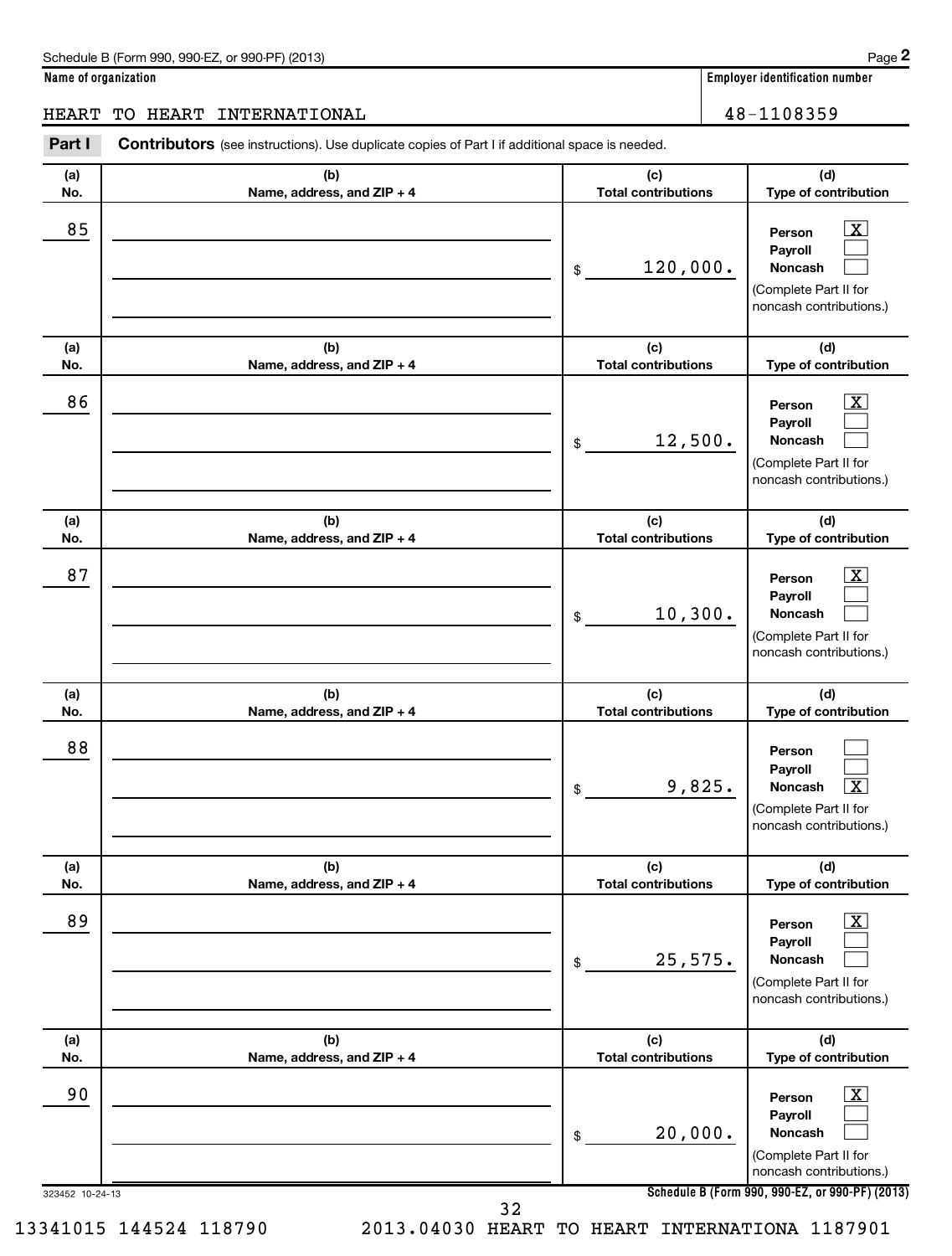**(d)**

 $\boxed{\mathrm{X}}$  $\Box$  $\Box$ 

 $\Box$  $\Box$  $\overline{X}$ 

 $\boxed{\textbf{X}}$  $\Box$ 

**(d)**

**(d)**

**(a) No. (b) Name, address, and ZIP + 4 (c) Total contributions Type of contribution Person Payroll Noncash (a) No. (b) Name, address, and ZIP + 4 (c) Total contributions Type of contribution Person Payroll Noncash (a) No. (b) Name, address, and ZIP + 4 (c) Total contributions Type of contribution Person Payroll Noncash** Part I Contributors (see instructions). Use duplicate copies of Part I if additional space is needed. \$ (Complete Part II for noncash contributions.) \$ (Complete Part II for noncash contributions.)  $\ddot{\phantom{a}}$ HEART TO HEART INTERNATIONAL 16 and 18-1108359 91 Person X 10,400. 92 107,217. X 93 Person March 2014 | Person March 2014 | Person March 2014 | Person March 2014 | Person March 2014 | Person M 7,199.

|            |                                   | 7,199.<br>\$                      | Noncash<br>(Complete Part II for<br>noncash contributions.)                                                      |
|------------|-----------------------------------|-----------------------------------|------------------------------------------------------------------------------------------------------------------|
| (a)<br>No. | (b)<br>Name, address, and ZIP + 4 | (c)<br><b>Total contributions</b> | (d)<br>Type of contribution                                                                                      |
| 94         |                                   | 30,938.<br>\$                     | $\overline{\mathbf{X}}$<br>Person<br>Payroll<br>Noncash<br>(Complete Part II for<br>noncash contributions.)      |
| (a)<br>No. | (b)<br>Name, address, and ZIP + 4 | (c)<br><b>Total contributions</b> | (d)<br>Type of contribution                                                                                      |
| 95         |                                   | 5,000.<br>\$                      | $\overline{\text{X}}$<br>Person<br>Payroll<br><b>Noncash</b><br>(Complete Part II for<br>noncash contributions.) |
| (a)<br>No. | (b)<br>Name, address, and ZIP + 4 | (c)<br><b>Total contributions</b> | (d)<br>Type of contribution                                                                                      |
| 96         |                                   | 20,154.<br>\$                     | $\overline{\text{X}}$<br>Person<br>Payroll<br><b>Noncash</b><br>(Complete Part II for<br>noncash contributions.) |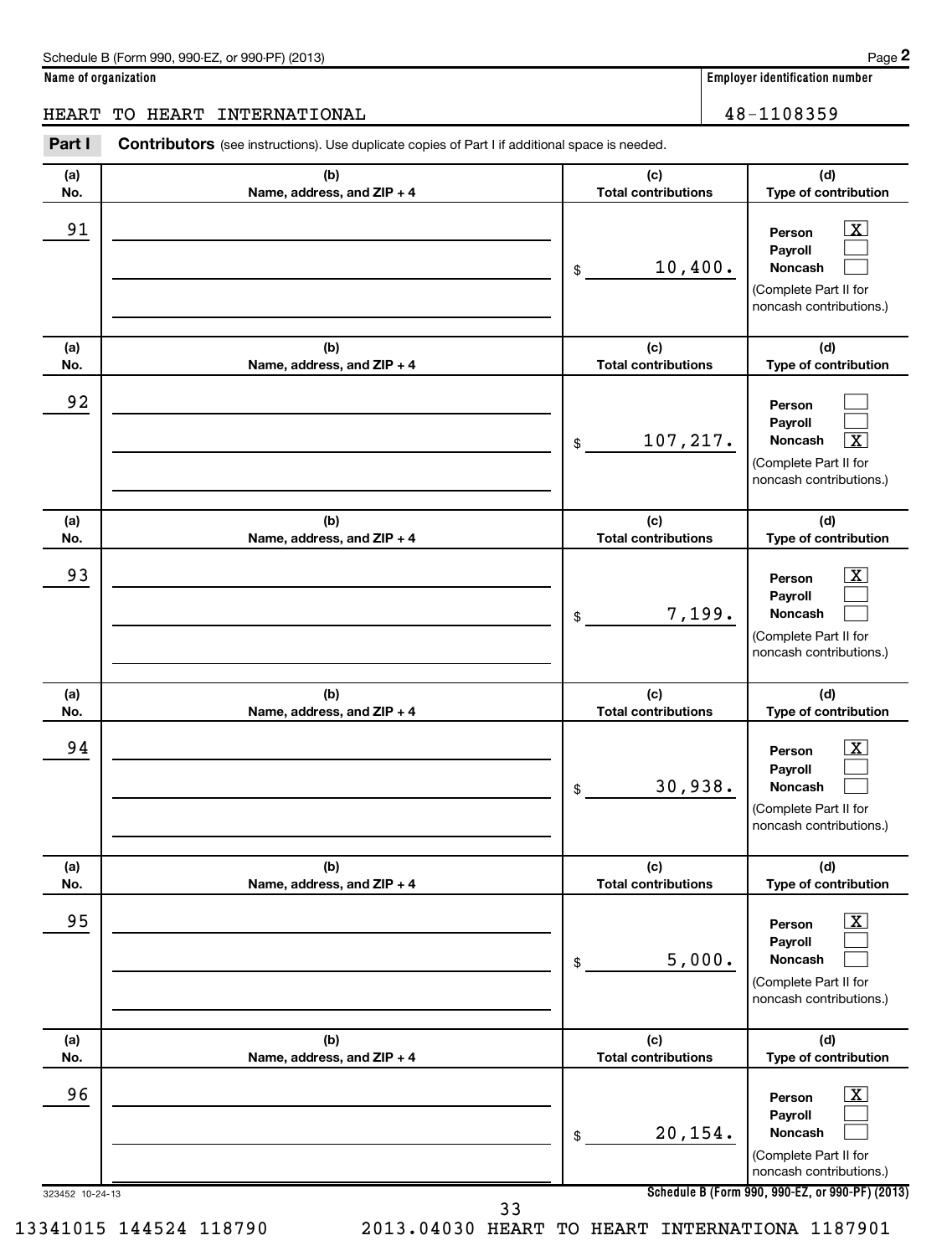**(d)**

 $\Box$  $\Box$  $\boxed{\text{X}}$ 

 $\Box$  $\Box$ 

**(d)**

### HEART TO HEART INTERNATIONAL 16 and 18-1108359

**(a) No. (b) Name, address, and ZIP + 4 (c) Total contributions Type of contribution Person Payroll Noncash (a) No. (b) Name, address, and ZIP + 4 (c) Total contributions Type of contribution Person Payroll** Part I Contributors (see instructions). Use duplicate copies of Part I if additional space is needed. \$ (Complete Part II for noncash contributions.) \$ 97 199,655. X

|                 |                                   | \$                                | Noncash                                                                          |
|-----------------|-----------------------------------|-----------------------------------|----------------------------------------------------------------------------------|
|                 |                                   |                                   | (Complete Part II for<br>noncash contributions.)                                 |
| (a)<br>No.      | (b)<br>Name, address, and ZIP + 4 | (c)<br><b>Total contributions</b> | (d)<br>Type of contribution                                                      |
|                 |                                   | \$                                | Person<br>Payroll<br>Noncash<br>(Complete Part II for<br>noncash contributions.) |
| (a)<br>No.      | (b)<br>Name, address, and ZIP + 4 | (c)<br><b>Total contributions</b> | (d)<br>Type of contribution                                                      |
|                 |                                   | \$                                | Person<br>Payroll<br>Noncash<br>(Complete Part II for<br>noncash contributions.) |
| (a)<br>No.      | (b)<br>Name, address, and ZIP + 4 | (c)<br><b>Total contributions</b> | (d)<br>Type of contribution                                                      |
|                 |                                   | \$                                | Person<br>Payroll<br>Noncash<br>(Complete Part II for<br>noncash contributions.) |
| (a)<br>No.      | (b)<br>Name, address, and ZIP + 4 | (c)<br><b>Total contributions</b> | (d)<br>Type of contribution                                                      |
|                 |                                   | \$                                | Person<br>Payroll<br>Noncash<br>(Complete Part II for<br>noncash contributions.) |
| 323452 10-24-13 |                                   | 34                                | Schedule B (Form 990, 990-EZ, or 990-PF) (2013)                                  |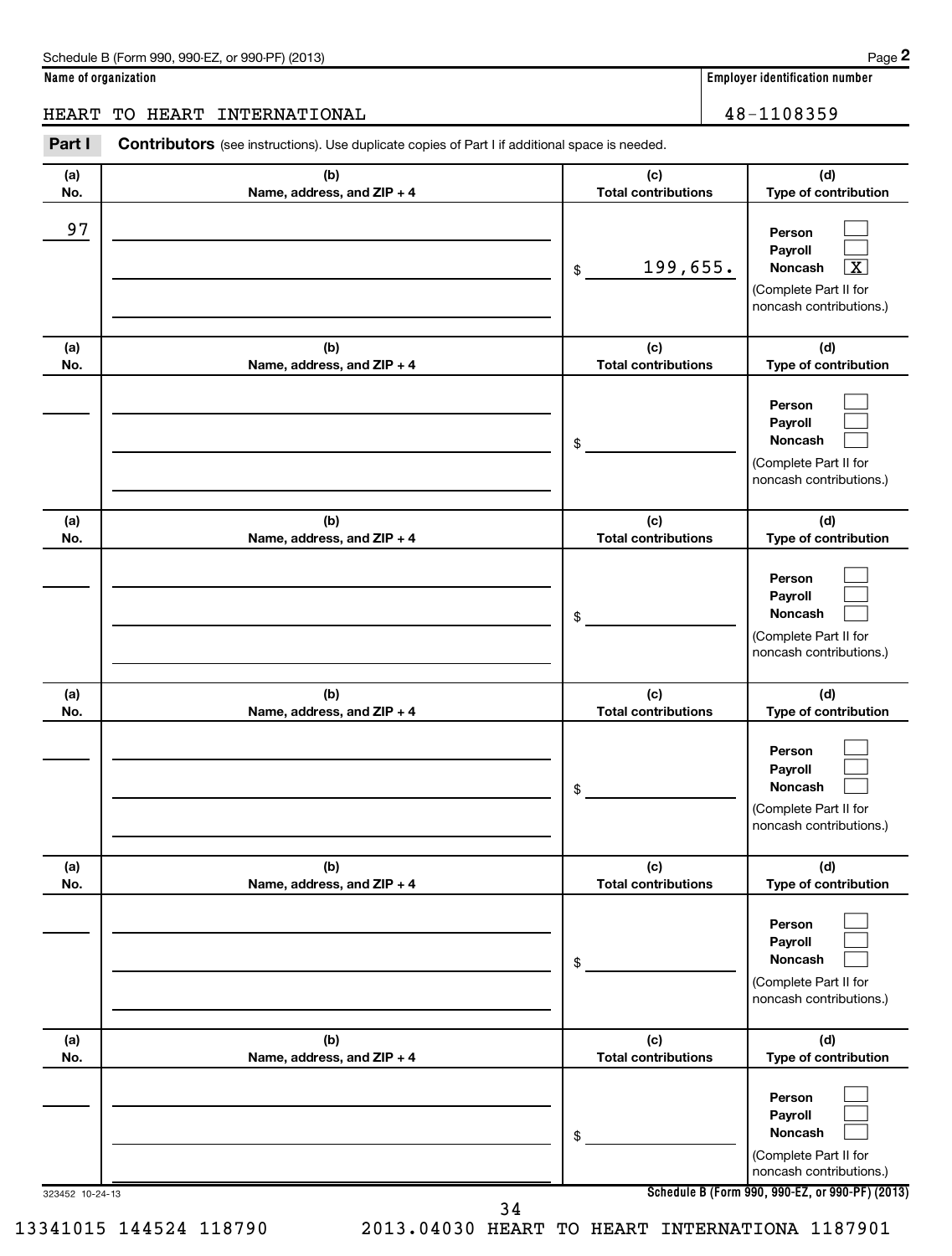| (2013)<br>$.990-F7$<br>Schedule B (Form<br>or 990-PF<br>$-990$ | Paɑe                                             |
|----------------------------------------------------------------|--------------------------------------------------|
| Name<br>e of organization                                      | 1 1 1 1<br>، identification number ،<br>Emplover |

**3**

### HEART TO HEART INTERNATIONAL 48-1108359

Part II Noncash Property (see instructions). Use duplicate copies of Part II if additional space is needed.

| (a)<br>No.<br>from<br>Part I | (b)<br>Description of noncash property given | (c)<br>FMV (or estimate)<br>(see instructions) | (d)<br>Date received                                        |
|------------------------------|----------------------------------------------|------------------------------------------------|-------------------------------------------------------------|
| 54                           | PHARMACEUTICAL AND MEDICAL SUPPLIES          |                                                |                                                             |
|                              |                                              | \$<br>15,393.                                  | 12/31/13                                                    |
| (a)<br>No.<br>from<br>Part I | (b)<br>Description of noncash property given | (c)<br>FMV (or estimate)<br>(see instructions) | (d)<br>Date received                                        |
| 55                           | PHARMACEUTICAL AND MEDICAL SUPPLIES          |                                                |                                                             |
|                              |                                              | \$<br>57,091.                                  | 12/31/13                                                    |
| (a)<br>No.<br>from<br>Part I | (b)<br>Description of noncash property given | (c)<br>FMV (or estimate)<br>(see instructions) | (d)<br>Date received                                        |
| 56                           | PHARMACEUTICAL AND MEDICAL SUPPLIES          |                                                |                                                             |
|                              |                                              | \$<br>6, 249, 492.                             | 12/31/13                                                    |
| (a)<br>No.<br>from<br>Part I | (b)<br>Description of noncash property given | (c)<br>FMV (or estimate)<br>(see instructions) | (d)<br>Date received                                        |
| 57                           | PHARMACEUTICAL AND MEDICAL SUPPLIES          |                                                |                                                             |
|                              |                                              | \$<br>767,961.                                 | 12/31/13                                                    |
| (a)<br>No.<br>from<br>Part I | (b)<br>Description of noncash property given | (c)<br>FMV (or estimate)<br>(see instructions) | (d)<br>Date received                                        |
| 58                           | PHARMACEUTICAL AND MEDICAL SUPPLIES          |                                                |                                                             |
|                              |                                              | \$<br>1,071,820.                               | 12/31/13                                                    |
| (a)<br>No.<br>from<br>Part I | (b)<br>Description of noncash property given | (c)<br>FMV (or estimate)<br>(see instructions) | (d)<br>Date received                                        |
| 59                           | PHARMACEUTICAL AND MEDICAL SUPPLIES          |                                                |                                                             |
| 323453 10-24-13              |                                              | \$<br>50,932.                                  | 12/31/13<br>Schedule B (Form 990, 990-EZ, or 990-PF) (2013) |

35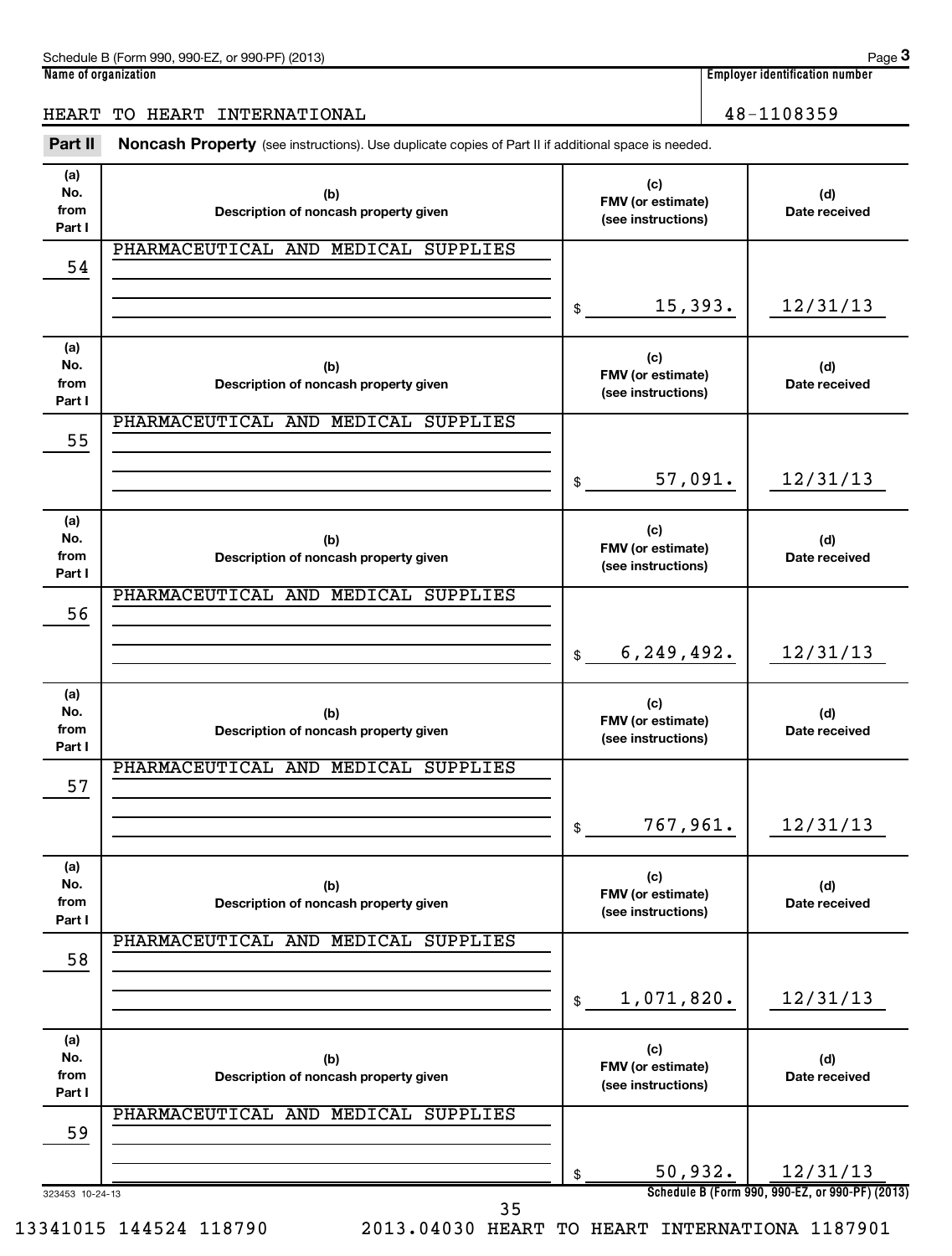| (2013)<br>$.990-F7$<br>Schedule B (Form<br>or 990-PF<br>$-990$ | Paɑe                                             |
|----------------------------------------------------------------|--------------------------------------------------|
| Name<br>e of organization                                      | 1 1 1 1<br>، identification number ،<br>Emplover |

**3**

### HEART TO HEART INTERNATIONAL 16 and 100 million 100 million 100 million 100 million 100 million 100 million 10

Part II Noncash Property (see instructions). Use duplicate copies of Part II if additional space is needed.

| (a)<br>No.<br>from<br>Part I | (b)<br>Description of noncash property given |                | (c)<br>FMV (or estimate)<br>(see instructions) | (d)<br>Date received                            |
|------------------------------|----------------------------------------------|----------------|------------------------------------------------|-------------------------------------------------|
|                              | PHARMACEUTICAL AND MEDICAL SUPPLIES          |                |                                                |                                                 |
| 60                           |                                              |                |                                                |                                                 |
|                              |                                              | \$             | 11,300.                                        | 12/31/13                                        |
| (a)<br>No.<br>from<br>Part I | (b)<br>Description of noncash property given |                | (c)<br>FMV (or estimate)<br>(see instructions) | (d)<br>Date received                            |
|                              | PHARMACEUTICAL AND MEDICAL SUPPLIES          |                |                                                |                                                 |
| 61                           |                                              |                |                                                |                                                 |
|                              |                                              | $\mathfrak{S}$ | 9,960.                                         | 12/31/13                                        |
| (a)<br>No.<br>from<br>Part I | (b)<br>Description of noncash property given |                | (c)<br>FMV (or estimate)<br>(see instructions) | (d)<br>Date received                            |
|                              | PHARMACEUTICAL AND MEDICAL SUPPLIES          |                |                                                |                                                 |
| 62                           |                                              |                |                                                |                                                 |
|                              |                                              | $\frac{1}{2}$  | 12,720.                                        | 12/31/13                                        |
| (a)<br>No.<br>from<br>Part I | (b)<br>Description of noncash property given |                | (c)<br>FMV (or estimate)<br>(see instructions) | (d)<br>Date received                            |
|                              | PHARMACEUTICAL AND MEDICAL SUPPLIES          |                |                                                |                                                 |
| 63                           |                                              |                |                                                |                                                 |
|                              |                                              | \$             | 15,000.                                        | 12/31/13                                        |
| (a)<br>No.<br>from<br>Part I | (b)<br>Description of noncash property given |                | (c)<br>FMV (or estimate)<br>(see instructions) | (d)<br>Date received                            |
|                              | PHARMACEUTICAL AND MEDICAL SUPPLIES          |                |                                                |                                                 |
| 64                           |                                              |                |                                                |                                                 |
|                              |                                              | \$             | 79,910.                                        | 12/31/13                                        |
| (a)<br>No.                   |                                              |                | (c)                                            |                                                 |
| from                         | (b)<br>Description of noncash property given |                | FMV (or estimate)<br>(see instructions)        | (d)<br>Date received                            |
| Part I                       | PHARMACEUTICAL AND MEDICAL SUPPLIES          |                |                                                |                                                 |
| 65                           |                                              |                |                                                |                                                 |
|                              |                                              | \$             | 11,630.                                        | 12/31/13                                        |
| 323453 10-24-13              |                                              |                |                                                | Schedule B (Form 990, 990-EZ, or 990-PF) (2013) |

36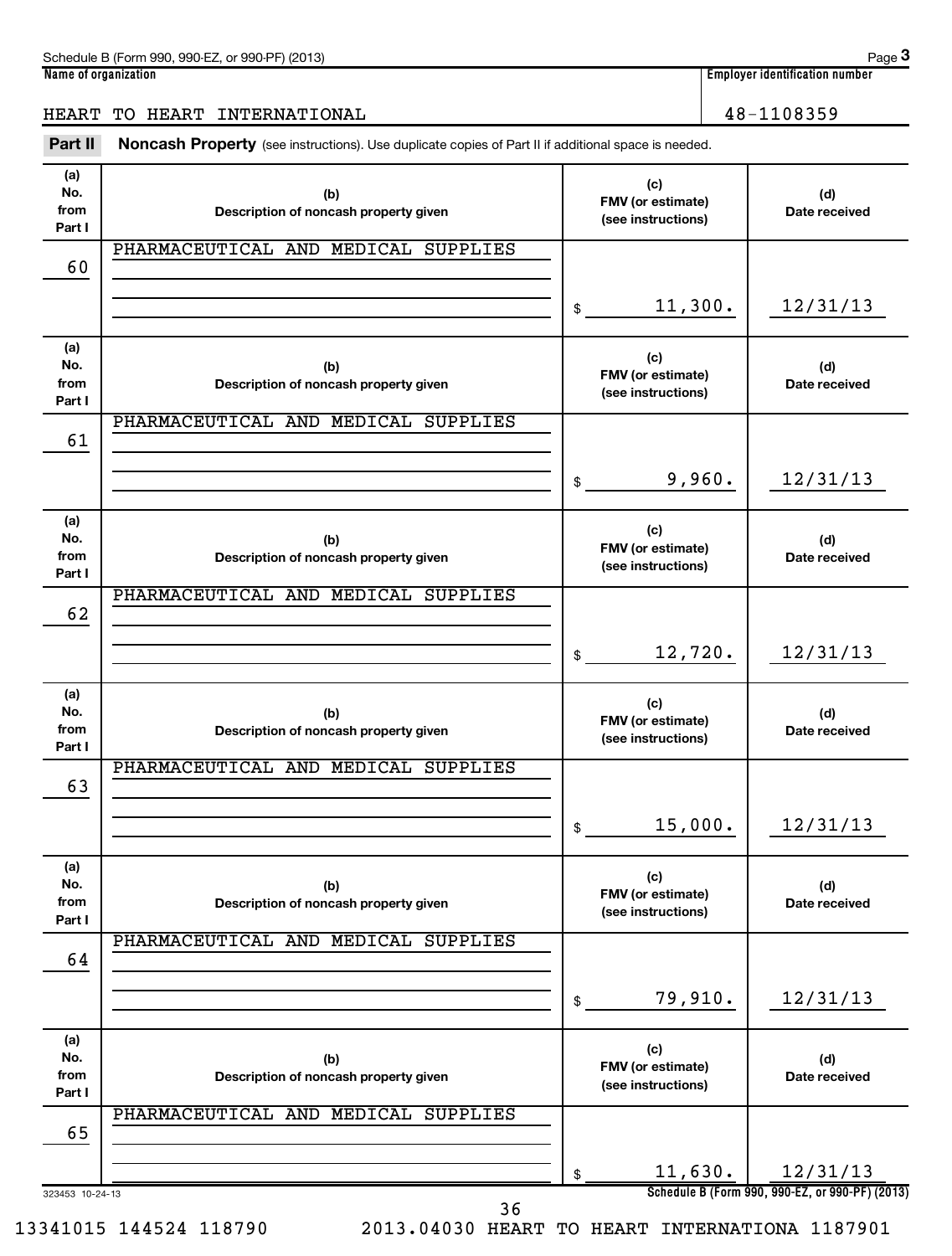| (2013)<br>$.990-F7$<br>Schedule B (Form<br>or 990-PF<br>$-990$ | Paɑe                                             |
|----------------------------------------------------------------|--------------------------------------------------|
| Name<br>e of organization                                      | 1 1 1 1<br>، identification number ،<br>Emplover |

## HEART TO HEART INTERNATIONAL 48-1108359

Part II Noncash Property (see instructions). Use duplicate copies of Part II if additional space is needed.

| (a)<br>No.<br>from | (b)<br>Description of noncash property given | (c)<br>FMV (or estimate)<br>(see instructions) | (d)<br>Date received                            |
|--------------------|----------------------------------------------|------------------------------------------------|-------------------------------------------------|
| Part I             | PHARMACEUTICAL AND MEDICAL SUPPLIES          |                                                |                                                 |
| 66                 |                                              |                                                |                                                 |
|                    |                                              | 96,300.<br>\$                                  | 12/31/13                                        |
|                    |                                              |                                                |                                                 |
| (a)<br>No.         |                                              | (c)                                            |                                                 |
| from               | (b)<br>Description of noncash property given | FMV (or estimate)<br>(see instructions)        | (d)<br>Date received                            |
| Part I             |                                              |                                                |                                                 |
| 67                 | PHARMACEUTICAL AND MEDICAL SUPPLIES          |                                                |                                                 |
|                    |                                              |                                                |                                                 |
|                    |                                              | 13,650.<br>$\mathsf{\$}$                       | 12/31/13                                        |
| (a)                |                                              | (c)                                            |                                                 |
| No.<br>from        | (b)<br>Description of noncash property given | FMV (or estimate)                              | (d)<br>Date received                            |
| Part I             |                                              | (see instructions)                             |                                                 |
|                    | PHARMACEUTICAL AND MEDICAL SUPPLIES          |                                                |                                                 |
| 68                 |                                              |                                                |                                                 |
|                    |                                              | 6,807,675.<br>$\mathfrak{S}$                   | 12/31/13                                        |
|                    |                                              |                                                |                                                 |
| (a)<br>No.         | (b)                                          | (c)<br>FMV (or estimate)                       | (d)                                             |
| from<br>Part I     | Description of noncash property given        | (see instructions)                             | Date received                                   |
|                    | PHARMACEUTICAL AND MEDICAL SUPPLIES          |                                                |                                                 |
| 69                 |                                              |                                                |                                                 |
|                    |                                              | 69,593.<br>\$                                  | 12/31/13                                        |
|                    |                                              |                                                |                                                 |
| (a)<br>No.         |                                              | (c)                                            |                                                 |
| from               | (b)<br>Description of noncash property given | FMV (or estimate)<br>(see instructions)        | (d)<br>Date received                            |
| Part I             |                                              |                                                |                                                 |
| 70                 | PHARMACEUTICAL AND MEDICAL SUPPLIES          |                                                |                                                 |
|                    |                                              |                                                |                                                 |
|                    |                                              | 146,211.<br>\$                                 | 12/31/13                                        |
| (a)                |                                              | (c)                                            |                                                 |
| No.<br>from        | (b)<br>Description of noncash property given | FMV (or estimate)                              | (d)<br>Date received                            |
| Part I             |                                              | (see instructions)                             |                                                 |
|                    | PHARMACEUTICAL AND MEDICAL SUPPLIES          |                                                |                                                 |
| 71                 |                                              |                                                |                                                 |
|                    |                                              | 56,869,703.<br>\$                              | 12/31/13                                        |
| 323453 10-24-13    |                                              |                                                | Schedule B (Form 990, 990-EZ, or 990-PF) (2013) |

37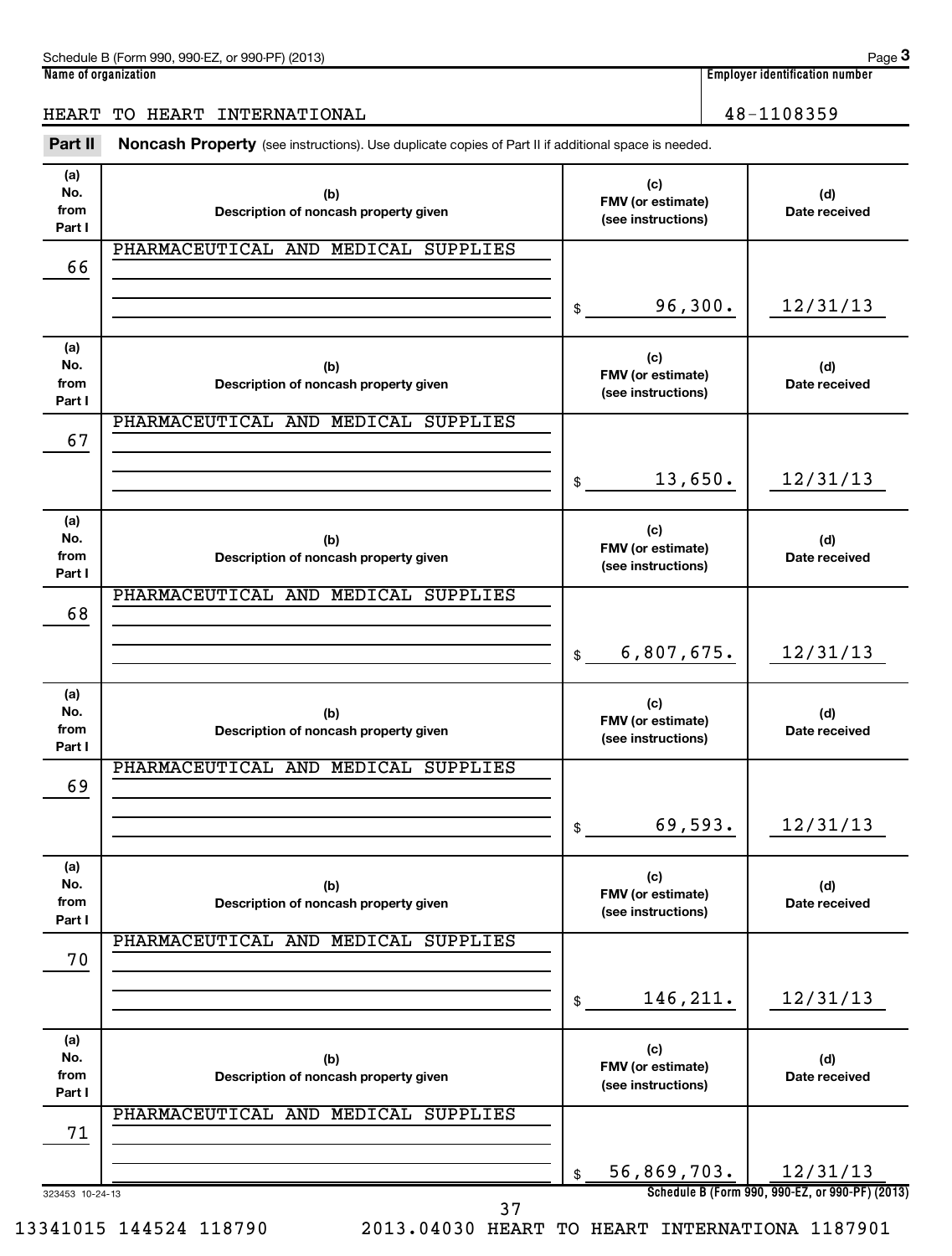| (2013)<br>$.990-F7$<br>Schedule B (Form<br>or 990-PF<br>$-990$ | Paɑe                                             |
|----------------------------------------------------------------|--------------------------------------------------|
| Name<br>e of organization ?                                    | 1 1 1 1<br>، identification number ،<br>Emplover |

#### HEART TO HEART INTERNATIONAL 48-1108359

Part II Noncash Property (see instructions). Use duplicate copies of Part II if additional space is needed.

| (a)<br>No.<br>from<br>Part I | (b)<br>Description of noncash property given | (c)<br>FMV (or estimate)<br>(see instructions) | (d)<br>Date received                                        |
|------------------------------|----------------------------------------------|------------------------------------------------|-------------------------------------------------------------|
| 72                           | PHARMACEUTICAL AND MEDICAL SUPPLIES          |                                                |                                                             |
|                              |                                              | 72,441.<br>$\mathfrak{S}$                      | 12/31/13                                                    |
| (a)<br>No.<br>from<br>Part I | (b)<br>Description of noncash property given | (c)<br>FMV (or estimate)<br>(see instructions) | (d)<br>Date received                                        |
| 73                           | PHARMACEUTICAL AND MEDICAL SUPPLIES          |                                                |                                                             |
|                              |                                              | 10,080.<br>$\mathfrak{S}$                      | 12/31/13                                                    |
| (a)<br>No.<br>from<br>Part I | (b)<br>Description of noncash property given | (c)<br>FMV (or estimate)<br>(see instructions) | (d)<br>Date received                                        |
| 74                           | PHARMACEUTICAL AND MEDICAL SUPPLIES          |                                                |                                                             |
|                              |                                              | 578,297.<br>\$                                 | 12/31/13                                                    |
| (a)<br>No.<br>from<br>Part I | (b)<br>Description of noncash property given | (c)<br>FMV (or estimate)<br>(see instructions) | (d)<br>Date received                                        |
| 75                           | PHARMACEUTICAL AND MEDICAL SUPPLIES          |                                                |                                                             |
|                              |                                              | 5,973.<br>\$                                   | 12/31/13                                                    |
| (a)<br>No.<br>from<br>Part I | (b)<br>Description of noncash property given | (c)<br>FMV (or estimate)<br>(see instructions) | (d)<br>Date received                                        |
| 76                           | PHARMACEUTICAL AND MEDICAL SUPPLIES          |                                                |                                                             |
|                              |                                              | 95,690.<br>\$                                  | 12/31/13                                                    |
| (a)<br>No.<br>from<br>Part I | (b)<br>Description of noncash property given | (c)<br>FMV (or estimate)<br>(see instructions) | (d)<br>Date received                                        |
| 77                           | PHARMACEUTICAL AND MEDICAL SUPPLIES          |                                                |                                                             |
| 323453 10-24-13              |                                              | 149,201.<br>\$                                 | 12/31/13<br>Schedule B (Form 990, 990-EZ, or 990-PF) (2013) |

38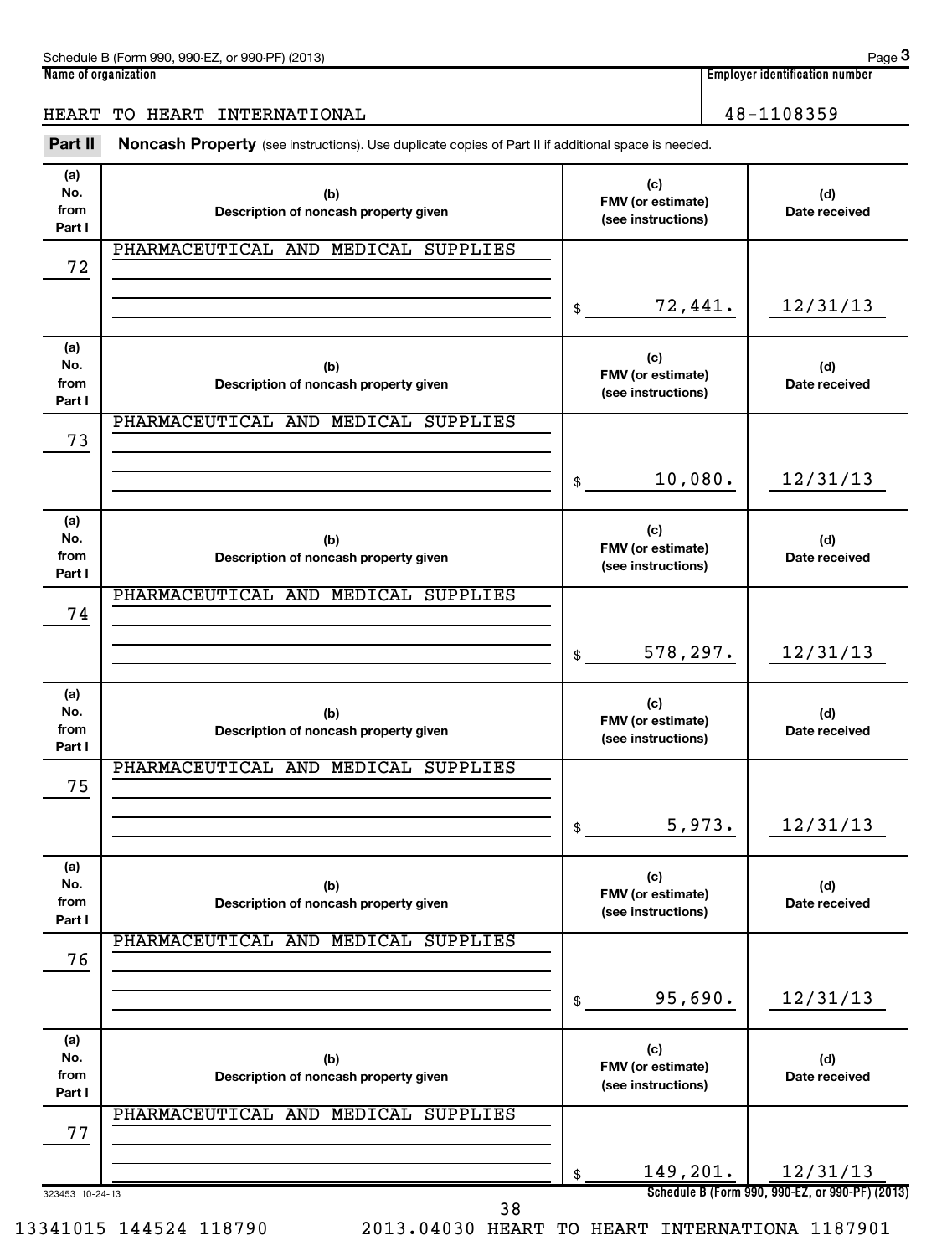| (2013)<br>$.990-F7$<br>Schedule B (Form<br>or 990-PF<br>$-990$ | Paɑe                                             |
|----------------------------------------------------------------|--------------------------------------------------|
| Name<br>e of organization ?                                    | 1 1 1 1<br>، identification number ،<br>Emplover |

## HEART TO HEART INTERNATIONAL 16 and 100 million 100 million 100 million 100 million 100 million 100 million 10

Part II Noncash Property (see instructions). Use duplicate copies of Part II if additional space is needed.

| (a)<br>No.<br>from<br>Part I | (b)<br>Description of noncash property given | (c)<br>FMV (or estimate)<br>(see instructions) | (d)<br>Date received                                        |
|------------------------------|----------------------------------------------|------------------------------------------------|-------------------------------------------------------------|
| 78                           | PHARMACEUTICAL AND MEDICAL SUPPLIES          |                                                |                                                             |
|                              |                                              | \$12,648,081.                                  | 12/31/13                                                    |
| (a)<br>No.<br>from<br>Part I | (b)<br>Description of noncash property given | (c)<br>FMV (or estimate)<br>(see instructions) | (d)<br>Date received                                        |
| 79                           | PHARMACEUTICAL AND MEDICAL SUPPLIES          |                                                |                                                             |
|                              |                                              | 15, 190.<br>$\frac{1}{2}$                      | 12/31/13                                                    |
| (a)<br>No.<br>from<br>Part I | (b)<br>Description of noncash property given | (c)<br>FMV (or estimate)<br>(see instructions) | (d)<br>Date received                                        |
| 80                           | PHARMACEUTICAL AND MEDICAL SUPPLIES          |                                                |                                                             |
|                              |                                              | 7,937.<br>$\frac{1}{2}$                        | 12/31/13                                                    |
| (a)<br>No.<br>from<br>Part I | (b)<br>Description of noncash property given | (c)<br>FMV (or estimate)<br>(see instructions) | (d)<br>Date received                                        |
| 81                           | PHARMACEUTICAL AND MEDICAL SUPPLIES          |                                                |                                                             |
|                              |                                              | 1,776,991.<br>\$                               | 12/31/13                                                    |
| (a)<br>No.<br>from<br>Part I | (b)<br>Description of noncash property given | (c)<br>FMV (or estimate)<br>(see instructions) | (d)<br>Date received                                        |
| 82                           | PHARMACEUTICAL AND MEDICAL SUPPLIES          |                                                |                                                             |
|                              |                                              | 5,040.<br>\$                                   | 12/31/13                                                    |
| (a)<br>No.<br>from<br>Part I | (b)<br>Description of noncash property given | (c)<br>FMV (or estimate)<br>(see instructions) | (d)<br>Date received                                        |
| 88                           | PHARMACEUTICAL AND MEDICAL SUPPLIES          |                                                |                                                             |
| 323453 10-24-13              |                                              | 9,825.<br>\$                                   | 12/31/13<br>Schedule B (Form 990, 990-EZ, or 990-PF) (2013) |

39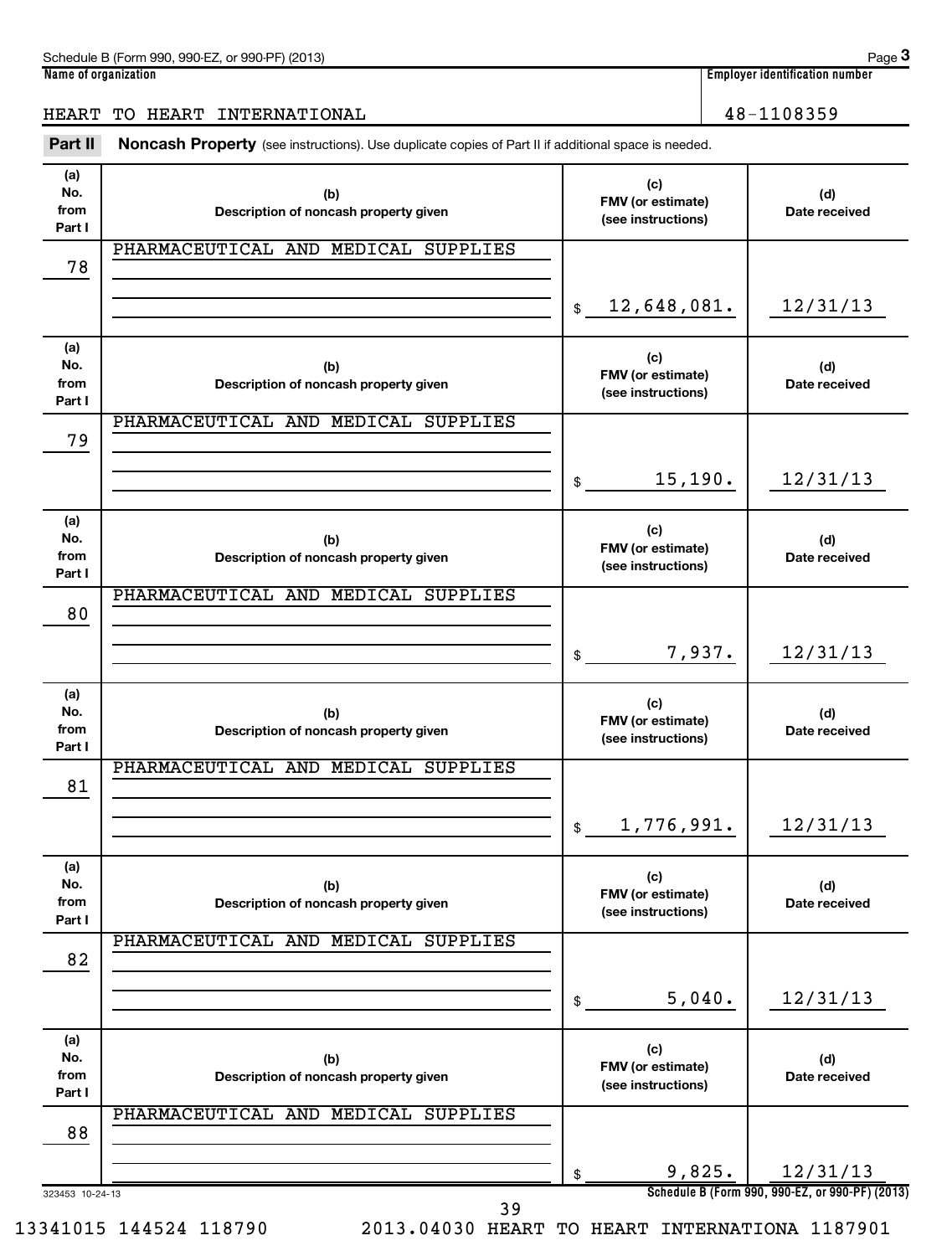| (2013)<br>$.990-F7$<br>Schedule B (Form<br>or 990-PF<br>$-990$ | Paɑe                                             |
|----------------------------------------------------------------|--------------------------------------------------|
| Name<br>e of organization ?                                    | 1 1 1 1<br>، identification number ،<br>Emplover |

#### HEART TO HEART INTERNATIONAL 48-1108359

Part II Noncash Property (see instructions). Use duplicate copies of Part II if additional space is needed.

| (a)<br>No.<br>from<br>Part I | (b)<br>Description of noncash property given | (c)<br>FMV (or estimate)<br>(see instructions) | (d)<br>Date received                            |
|------------------------------|----------------------------------------------|------------------------------------------------|-------------------------------------------------|
| 92                           | PHARMACEUTICAL AND MEDICAL SUPPLIES          |                                                |                                                 |
|                              |                                              | 107,217.<br>\$                                 | 12/31/13                                        |
| (a)<br>No.<br>from<br>Part I | (b)<br>Description of noncash property given | (c)<br>FMV (or estimate)<br>(see instructions) | (d)<br>Date received                            |
| 97                           | PHARMACEUTICAL AND MEDICAL SUPPLIES          |                                                |                                                 |
|                              |                                              | 199,655.<br>$$\mathbb{S}$$                     | 12/31/13                                        |
| (a)<br>No.<br>from<br>Part I | (b)<br>Description of noncash property given | (c)<br>FMV (or estimate)<br>(see instructions) | (d)<br>Date received                            |
|                              |                                              |                                                |                                                 |
|                              |                                              | \$                                             |                                                 |
| (a)<br>No.<br>from<br>Part I | (b)<br>Description of noncash property given | (c)<br>FMV (or estimate)<br>(see instructions) | (d)<br>Date received                            |
|                              |                                              |                                                |                                                 |
|                              |                                              | \$                                             |                                                 |
| (a)<br>No.<br>from<br>Part I | (b)<br>Description of noncash property given | (c)<br>FMV (or estimate)<br>(see instructions) | (d)<br>Date received                            |
|                              |                                              |                                                |                                                 |
|                              |                                              | \$                                             |                                                 |
| (a)<br>No.<br>from<br>Part I | (b)<br>Description of noncash property given | (c)<br>FMV (or estimate)<br>(see instructions) | (d)<br>Date received                            |
|                              |                                              |                                                |                                                 |
| 323453 10-24-13              |                                              | \$                                             | Schedule B (Form 990, 990-EZ, or 990-PF) (2013) |
|                              |                                              |                                                |                                                 |

40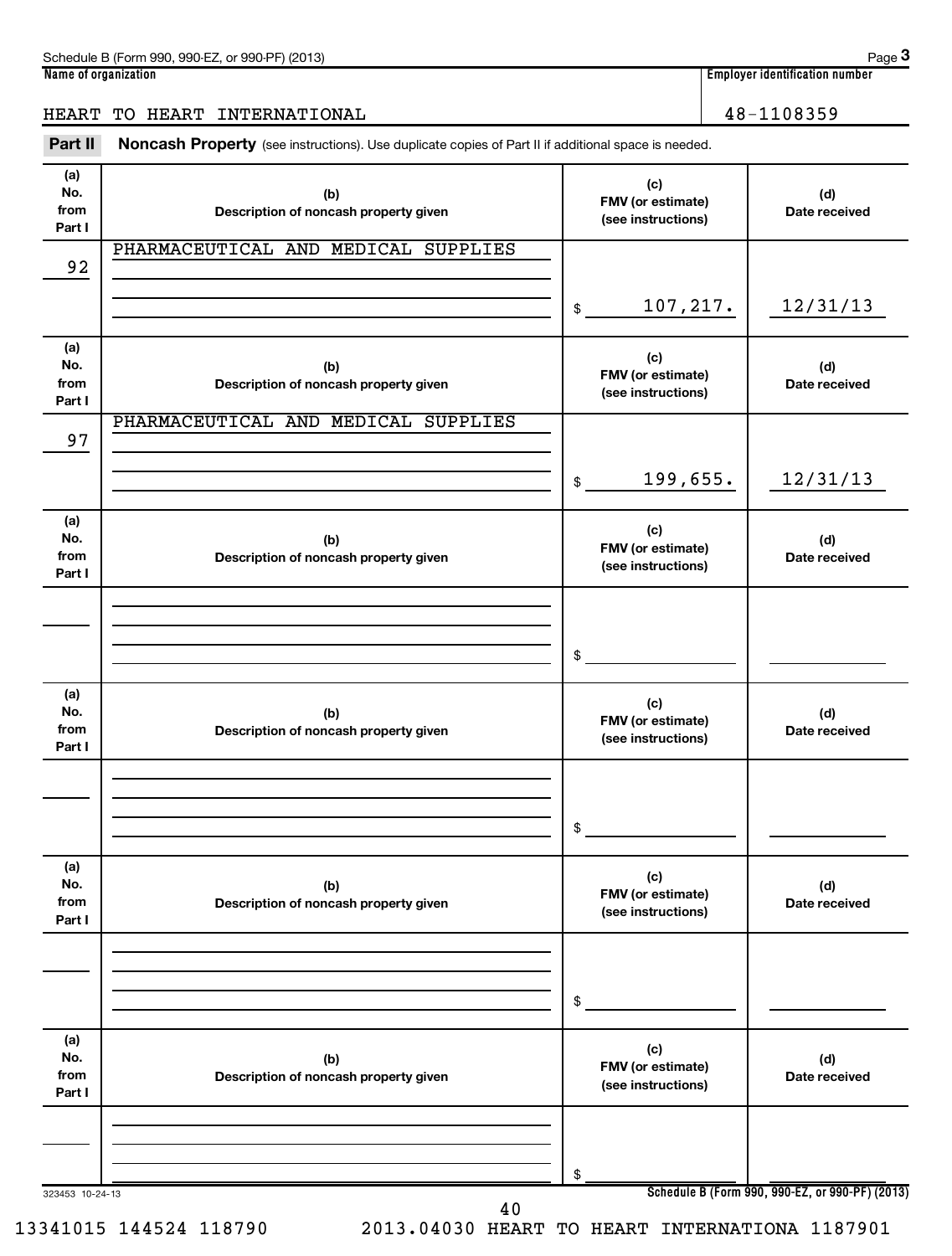| Name of organization      |                                                                                                                                                                                                        |                      | <b>Employer identification number</b>                                                                                                                                                                                                            |
|---------------------------|--------------------------------------------------------------------------------------------------------------------------------------------------------------------------------------------------------|----------------------|--------------------------------------------------------------------------------------------------------------------------------------------------------------------------------------------------------------------------------------------------|
| <b>HEART</b><br>Part III  | TO HEART INTERNATIONAL                                                                                                                                                                                 |                      | 48-1108359<br>Exclusively religious, charitable, etc., individual contributions to section 501(c)(7), (8), or (10) organizations that total more than \$1,000 for the<br>year. Complete columns (a) through (e) and the following line entry. Fo |
|                           | the total of exclusively religious, charitable, etc., contributions of \$1,000 or less for the year. (Enter this information once.)<br>Use duplicate copies of Part III if additional space is needed. |                      |                                                                                                                                                                                                                                                  |
| (a) No.<br>from<br>Part I | (b) Purpose of gift                                                                                                                                                                                    | (c) Use of gift      | (d) Description of how gift is held                                                                                                                                                                                                              |
|                           |                                                                                                                                                                                                        | (e) Transfer of gift |                                                                                                                                                                                                                                                  |
|                           | Transferee's name, address, and ZIP + 4                                                                                                                                                                |                      | Relationship of transferor to transferee                                                                                                                                                                                                         |
| (a) No.<br>from<br>Part I | (b) Purpose of gift                                                                                                                                                                                    | (c) Use of gift      | (d) Description of how gift is held                                                                                                                                                                                                              |
|                           | Transferee's name, address, and ZIP + 4                                                                                                                                                                | (e) Transfer of gift | Relationship of transferor to transferee                                                                                                                                                                                                         |
|                           |                                                                                                                                                                                                        |                      |                                                                                                                                                                                                                                                  |
| (a) No.<br>from<br>Part I | (b) Purpose of gift                                                                                                                                                                                    | (c) Use of gift      | (d) Description of how gift is held                                                                                                                                                                                                              |
|                           |                                                                                                                                                                                                        |                      |                                                                                                                                                                                                                                                  |
|                           | Transferee's name, address, and ZIP + 4                                                                                                                                                                | (e) Transfer of gift | Relationship of transferor to transferee                                                                                                                                                                                                         |
| (a) No.<br>from<br>Part I | (b) Purpose of gift                                                                                                                                                                                    | (c) Use of gift      | (d) Description of how gift is held                                                                                                                                                                                                              |
|                           |                                                                                                                                                                                                        | (e) Transfer of gift |                                                                                                                                                                                                                                                  |
|                           | Transferee's name, address, and ZIP + 4                                                                                                                                                                |                      | Relationship of transferor to transferee                                                                                                                                                                                                         |
| 323454 10-24-13           |                                                                                                                                                                                                        | 41                   | Schedule B (Form 990, 990-EZ, or 990-PF) (2013)                                                                                                                                                                                                  |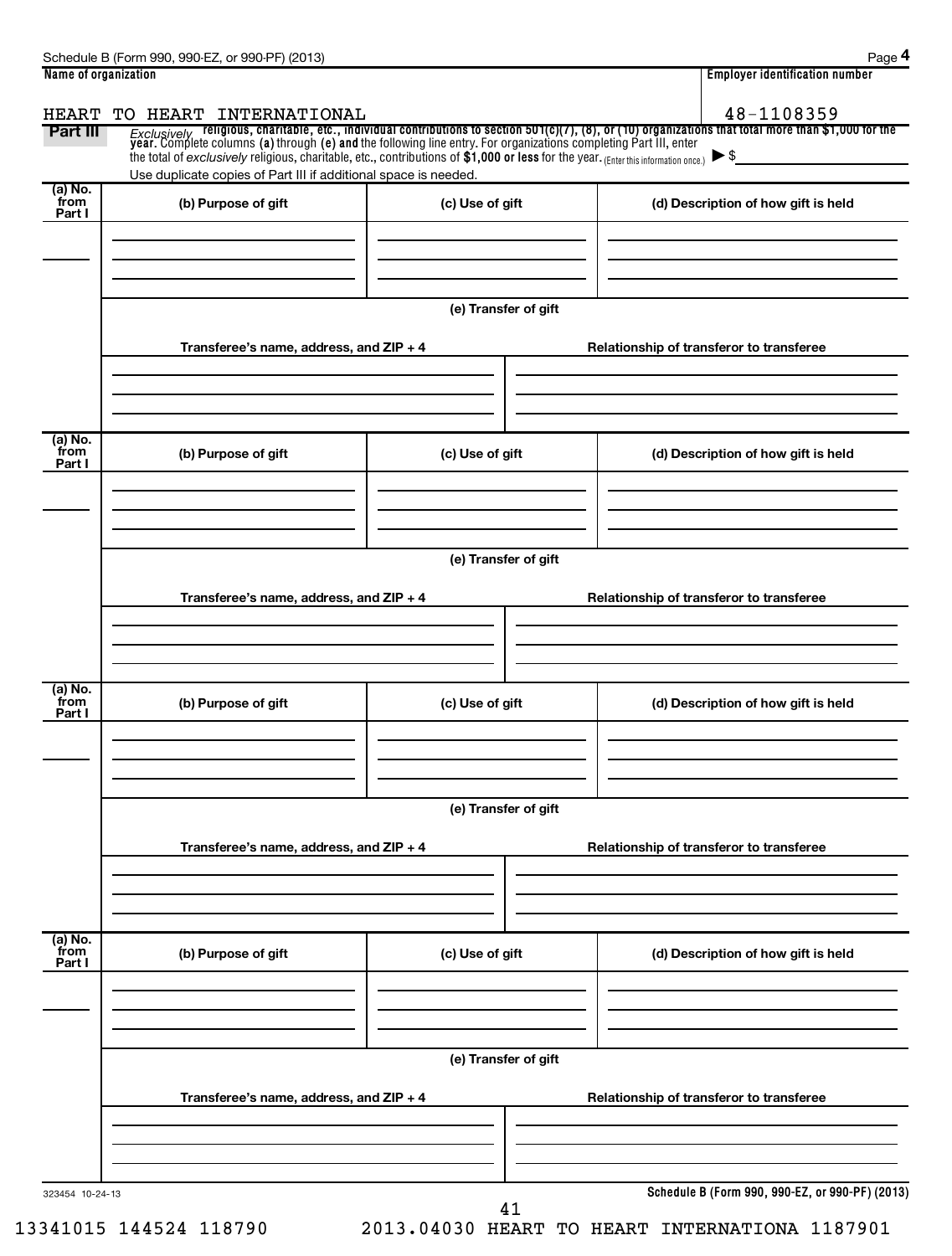|                | <b>SCHEDULE D</b><br>(Form 990)                        |                                                                                                                                                                                                                               |                     | <b>Supplemental Financial Statements</b><br>Complete if the organization answered "Yes," to Form 990, |                                     | OMB No. 1545-0047                                   |  |  |
|----------------|--------------------------------------------------------|-------------------------------------------------------------------------------------------------------------------------------------------------------------------------------------------------------------------------------|---------------------|-------------------------------------------------------------------------------------------------------|-------------------------------------|-----------------------------------------------------|--|--|
|                | Department of the Treasury<br>Internal Revenue Service | Information about Schedule D (Form 990) and its instructions is at www irs gov/form990                                                                                                                                        | Attach to Form 990. | Part IV, line 6, 7, 8, 9, 10, 11a, 11b, 11c, 11d, 11e, 11f, 12a, or 12b.                              | <b>Open to Public</b><br>Inspection |                                                     |  |  |
|                | Name of the organization                               | HEART TO HEART INTERNATIONAL                                                                                                                                                                                                  |                     |                                                                                                       |                                     | <b>Employer identification number</b><br>48-1108359 |  |  |
| Part I         |                                                        | Organizations Maintaining Donor Advised Funds or Other Similar Funds or Accounts. Complete if the                                                                                                                             |                     |                                                                                                       |                                     |                                                     |  |  |
|                |                                                        | organization answered "Yes" to Form 990, Part IV, line 6.                                                                                                                                                                     |                     |                                                                                                       |                                     |                                                     |  |  |
|                |                                                        |                                                                                                                                                                                                                               |                     | (a) Donor advised funds                                                                               |                                     | (b) Funds and other accounts                        |  |  |
| 1              |                                                        |                                                                                                                                                                                                                               |                     |                                                                                                       |                                     |                                                     |  |  |
| 2              |                                                        | Aggregate contributions to (during year)                                                                                                                                                                                      |                     |                                                                                                       |                                     |                                                     |  |  |
| 3              |                                                        | Aggregate grants from (during year) [10] [10] Aggregate grants from (during year)                                                                                                                                             |                     |                                                                                                       |                                     |                                                     |  |  |
| 4              |                                                        |                                                                                                                                                                                                                               |                     |                                                                                                       |                                     |                                                     |  |  |
| 5              |                                                        | Did the organization inform all donors and donor advisors in writing that the assets held in donor advised funds                                                                                                              |                     |                                                                                                       |                                     |                                                     |  |  |
|                |                                                        |                                                                                                                                                                                                                               |                     |                                                                                                       |                                     | Yes<br>No                                           |  |  |
| 6              |                                                        | Did the organization inform all grantees, donors, and donor advisors in writing that grant funds can be used only                                                                                                             |                     |                                                                                                       |                                     |                                                     |  |  |
|                |                                                        | for charitable purposes and not for the benefit of the donor or donor advisor, or for any other purpose conferring                                                                                                            |                     |                                                                                                       |                                     |                                                     |  |  |
|                |                                                        | impermissible private benefit?                                                                                                                                                                                                |                     |                                                                                                       |                                     | Yes<br>No                                           |  |  |
| <b>Part II</b> |                                                        | Conservation Easements. Complete if the organization answered "Yes" to Form 990, Part IV, line 7.                                                                                                                             |                     |                                                                                                       |                                     |                                                     |  |  |
| 1              |                                                        | Purpose(s) of conservation easements held by the organization (check all that apply).                                                                                                                                         |                     |                                                                                                       |                                     |                                                     |  |  |
|                |                                                        | Preservation of land for public use (e.g., recreation or education)                                                                                                                                                           |                     | Preservation of an historically important land area                                                   |                                     |                                                     |  |  |
|                |                                                        | Protection of natural habitat                                                                                                                                                                                                 |                     | Preservation of a certified historic structure                                                        |                                     |                                                     |  |  |
|                |                                                        | Preservation of open space                                                                                                                                                                                                    |                     |                                                                                                       |                                     |                                                     |  |  |
| 2              |                                                        | Complete lines 2a through 2d if the organization held a qualified conservation contribution in the form of a conservation easement on the last                                                                                |                     |                                                                                                       |                                     |                                                     |  |  |
|                | day of the tax year.                                   |                                                                                                                                                                                                                               |                     |                                                                                                       |                                     |                                                     |  |  |
|                |                                                        |                                                                                                                                                                                                                               |                     |                                                                                                       |                                     | Held at the End of the Tax Year                     |  |  |
|                |                                                        |                                                                                                                                                                                                                               |                     |                                                                                                       | 2a                                  |                                                     |  |  |
|                |                                                        | Total acreage restricted by conservation easements                                                                                                                                                                            |                     |                                                                                                       | 2 <sub>b</sub><br>2c                |                                                     |  |  |
| d              |                                                        | Number of conservation easements included in (c) acquired after 8/17/06, and not on a historic structure                                                                                                                      |                     |                                                                                                       |                                     |                                                     |  |  |
|                |                                                        | listed in the National Register [111] Marshall Register [11] Marshall Register [11] Marshall Register [11] Marshall Register [11] Marshall Register [11] Marshall Register [11] Marshall Register [11] Marshall Register [11] |                     |                                                                                                       | 2d                                  |                                                     |  |  |
| З              |                                                        | Number of conservation easements modified, transferred, released, extinguished, or terminated by the organization during the tax                                                                                              |                     |                                                                                                       |                                     |                                                     |  |  |
|                | $\vee$ ear $\blacktriangleright$                       |                                                                                                                                                                                                                               |                     |                                                                                                       |                                     |                                                     |  |  |
| 4              |                                                        | Number of states where property subject to conservation easement is located $\blacktriangleright$                                                                                                                             |                     |                                                                                                       |                                     |                                                     |  |  |
| 5              |                                                        | Does the organization have a written policy regarding the periodic monitoring, inspection, handling of                                                                                                                        |                     |                                                                                                       |                                     |                                                     |  |  |
|                |                                                        | violations, and enforcement of the conservation easements it holds?                                                                                                                                                           |                     |                                                                                                       |                                     | Yes<br>No                                           |  |  |
| 6              |                                                        | Staff and volunteer hours devoted to monitoring, inspecting, and enforcing conservation easements during the year                                                                                                             |                     |                                                                                                       |                                     |                                                     |  |  |
| 7              |                                                        | Amount of expenses incurred in monitoring, inspecting, and enforcing conservation easements during the year $\triangleright$ \$                                                                                               |                     |                                                                                                       |                                     |                                                     |  |  |
| 8              |                                                        | Does each conservation easement reported on line 2(d) above satisfy the requirements of section 170(h)(4)(B)(i)                                                                                                               |                     |                                                                                                       |                                     |                                                     |  |  |
|                |                                                        | and section $170(h)(4)(B)(ii)$ ?                                                                                                                                                                                              |                     |                                                                                                       |                                     | Yes<br>No                                           |  |  |
| 9              |                                                        | In Part XIII, describe how the organization reports conservation easements in its revenue and expense statement, and balance sheet, and                                                                                       |                     |                                                                                                       |                                     |                                                     |  |  |
|                |                                                        | include, if applicable, the text of the footnote to the organization's financial statements that describes the organization's accounting for                                                                                  |                     |                                                                                                       |                                     |                                                     |  |  |
|                | conservation easements.<br>Part III                    | Organizations Maintaining Collections of Art, Historical Treasures, or Other Similar Assets.                                                                                                                                  |                     |                                                                                                       |                                     |                                                     |  |  |
|                |                                                        | Complete if the organization answered "Yes" to Form 990, Part IV, line 8.                                                                                                                                                     |                     |                                                                                                       |                                     |                                                     |  |  |
|                |                                                        | 1a If the organization elected, as permitted under SFAS 116 (ASC 958), not to report in its revenue statement and balance sheet works of art,                                                                                 |                     |                                                                                                       |                                     |                                                     |  |  |
|                |                                                        | historical treasures, or other similar assets held for public exhibition, education, or research in furtherance of public service, provide, in Part XIII,                                                                     |                     |                                                                                                       |                                     |                                                     |  |  |
|                |                                                        | the text of the footnote to its financial statements that describes these items.                                                                                                                                              |                     |                                                                                                       |                                     |                                                     |  |  |
| b              |                                                        | If the organization elected, as permitted under SFAS 116 (ASC 958), to report in its revenue statement and balance sheet works of art, historical                                                                             |                     |                                                                                                       |                                     |                                                     |  |  |
|                |                                                        | treasures, or other similar assets held for public exhibition, education, or research in furtherance of public service, provide the following amounts                                                                         |                     |                                                                                                       |                                     |                                                     |  |  |
|                | relating to these items:                               |                                                                                                                                                                                                                               |                     |                                                                                                       |                                     |                                                     |  |  |
|                |                                                        |                                                                                                                                                                                                                               |                     |                                                                                                       |                                     | \$                                                  |  |  |
|                |                                                        | (ii) Assets included in Form 990, Part X                                                                                                                                                                                      |                     |                                                                                                       |                                     | \$                                                  |  |  |
| 2              |                                                        | If the organization received or held works of art, historical treasures, or other similar assets for financial gain, provide                                                                                                  |                     |                                                                                                       |                                     |                                                     |  |  |
|                |                                                        | the following amounts required to be reported under SFAS 116 (ASC 958) relating to these items:                                                                                                                               |                     |                                                                                                       |                                     |                                                     |  |  |
| а              |                                                        |                                                                                                                                                                                                                               |                     |                                                                                                       |                                     | \$                                                  |  |  |

| . gan<br>Part<br>orr<br>$\sim$ $\sim$ $\sim$ | $\cdots$ |  |  |
|----------------------------------------------|----------|--|--|
|                                              |          |  |  |

332051 09-25-13 **For Paperwork Reduction Act Notice, see the Instructions for Form 990. Schedule D (Form 990) 2013** LHA

42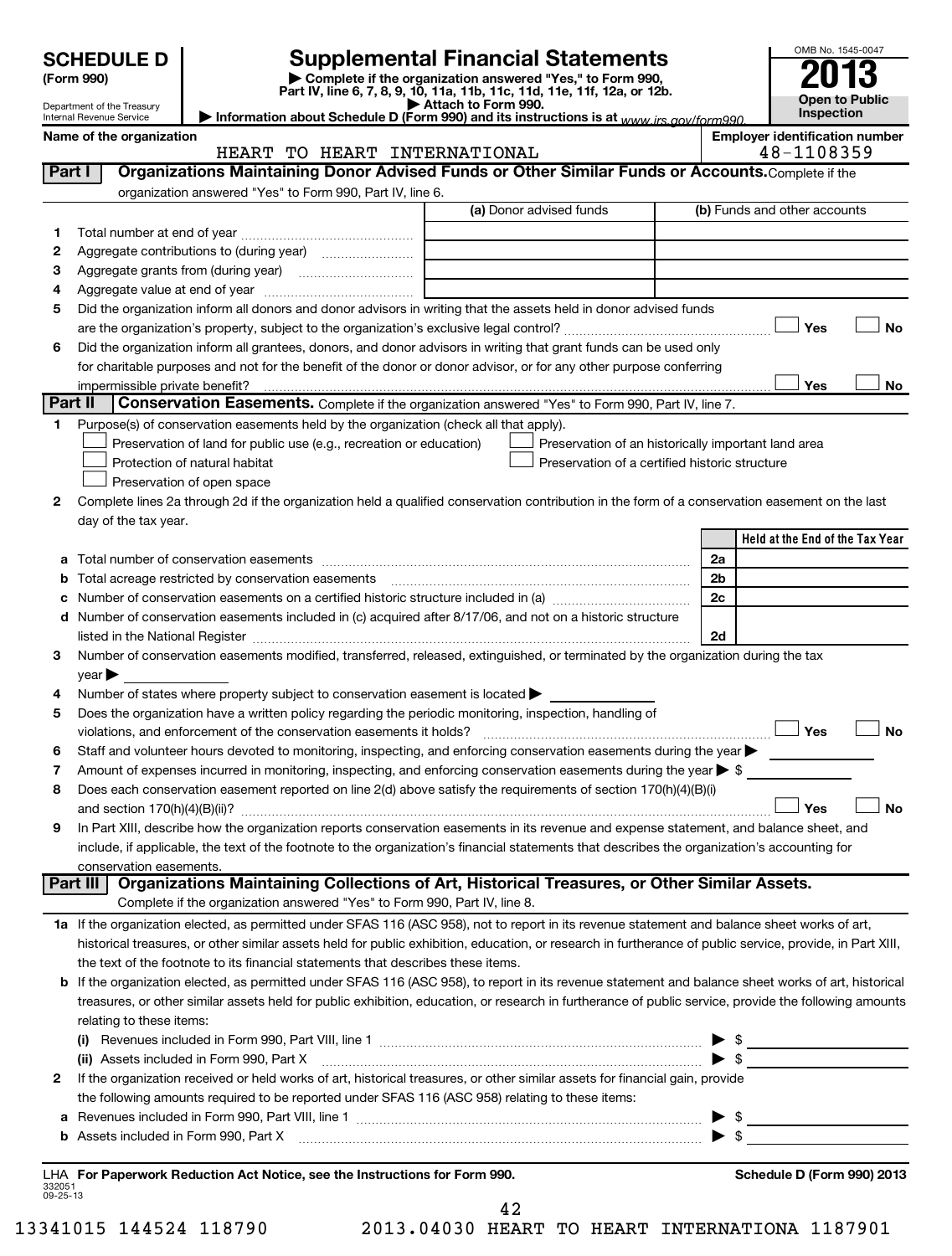|               | Schedule D (Form 990) 2013                                                                                                                                                                                                     | HEART TO HEART INTERNATIONAL |                   |                    |  |                      | $48 - 1108359$ Page 2      |            |                         |
|---------------|--------------------------------------------------------------------------------------------------------------------------------------------------------------------------------------------------------------------------------|------------------------------|-------------------|--------------------|--|----------------------|----------------------------|------------|-------------------------|
| Part III      | Organizations Maintaining Collections of Art, Historical Treasures, or Other Similar Assets (continued)                                                                                                                        |                              |                   |                    |  |                      |                            |            |                         |
| 3             | Using the organization's acquisition, accession, and other records, check any of the following that are a significant use of its collection items                                                                              |                              |                   |                    |  |                      |                            |            |                         |
|               | (check all that apply):                                                                                                                                                                                                        |                              |                   |                    |  |                      |                            |            |                         |
| a             | Public exhibition<br>Loan or exchange programs<br>d                                                                                                                                                                            |                              |                   |                    |  |                      |                            |            |                         |
| b             | Scholarly research                                                                                                                                                                                                             | е                            | Other             |                    |  |                      |                            |            |                         |
| c             | Preservation for future generations                                                                                                                                                                                            |                              |                   |                    |  |                      |                            |            |                         |
| 4             | Provide a description of the organization's collections and explain how they further the organization's exempt purpose in Part XIII.                                                                                           |                              |                   |                    |  |                      |                            |            |                         |
| 5             | During the year, did the organization solicit or receive donations of art, historical treasures, or other similar assets                                                                                                       |                              |                   |                    |  |                      |                            |            |                         |
|               |                                                                                                                                                                                                                                |                              |                   |                    |  |                      | Yes                        |            | No                      |
|               | Part IV<br>Escrow and Custodial Arrangements. Complete if the organization answered "Yes" to Form 990, Part IV, line 9, or<br>reported an amount on Form 990, Part X, line 21.                                                 |                              |                   |                    |  |                      |                            |            |                         |
|               |                                                                                                                                                                                                                                |                              |                   |                    |  |                      |                            |            |                         |
|               | 1a Is the organization an agent, trustee, custodian or other intermediary for contributions or other assets not included                                                                                                       |                              |                   |                    |  |                      | Yes                        |            | No                      |
|               | b If "Yes," explain the arrangement in Part XIII and complete the following table:                                                                                                                                             |                              |                   |                    |  |                      |                            |            |                         |
|               |                                                                                                                                                                                                                                |                              |                   |                    |  |                      | Amount                     |            |                         |
|               | c Beginning balance measurements and the contract of the contract of the contract of the contract of the contract of the contract of the contract of the contract of the contract of the contract of the contract of the contr |                              |                   |                    |  | 1c                   |                            |            |                         |
|               |                                                                                                                                                                                                                                |                              |                   |                    |  | 1d                   |                            |            |                         |
|               | Distributions during the year manufactured and an account of the year manufactured and the year manufactured and the year manufactured and the year manufactured and the year manufactured and the year manufactured and the y |                              |                   |                    |  | 1e                   |                            |            |                         |
|               |                                                                                                                                                                                                                                |                              |                   |                    |  | 1f                   |                            |            |                         |
|               |                                                                                                                                                                                                                                |                              |                   |                    |  |                      | Yes                        |            | No                      |
|               | b If "Yes," explain the arrangement in Part XIII. Check here if the explanation has been provided in Part XIII                                                                                                                 |                              |                   |                    |  |                      |                            |            |                         |
| <b>Part V</b> | Endowment Funds. Complete if the organization answered "Yes" to Form 990, Part IV, line 10.                                                                                                                                    |                              |                   |                    |  |                      |                            |            |                         |
|               |                                                                                                                                                                                                                                | (a) Current year             | (b) Prior year    | (c) Two years back |  | (d) Three years back | (e) Four years back        |            |                         |
| 1a            | Beginning of year balance                                                                                                                                                                                                      | 63,155.                      | 60,333.           | 60,538             |  | 58,979               |                            |            | 54,725.                 |
|               |                                                                                                                                                                                                                                |                              |                   |                    |  | 25.                  |                            |            |                         |
|               | Net investment earnings, gains, and losses                                                                                                                                                                                     | 2,713.                       | 2,822.            | $-205$             |  | 1,534                |                            |            | 4,254.                  |
|               | Grants or scholarships                                                                                                                                                                                                         |                              |                   |                    |  |                      |                            |            |                         |
|               | e Other expenditures for facilities                                                                                                                                                                                            |                              |                   |                    |  |                      |                            |            |                         |
|               | and programs                                                                                                                                                                                                                   |                              |                   |                    |  |                      |                            |            |                         |
|               |                                                                                                                                                                                                                                |                              |                   |                    |  |                      |                            |            |                         |
| g             | End of year balance                                                                                                                                                                                                            | 65,868.                      | 63,155.           | 60,333.            |  | 60,538               |                            |            | 58,979.                 |
| 2             | Provide the estimated percentage of the current year end balance (line 1g, column (a)) held as:                                                                                                                                |                              |                   |                    |  |                      |                            |            |                         |
|               | Board designated or quasi-endowment<br>Permanent endowment > 100.00                                                                                                                                                            |                              |                   |                    |  |                      |                            |            |                         |
| b             |                                                                                                                                                                                                                                | %                            |                   |                    |  |                      |                            |            |                         |
|               | Temporarily restricted endowment<br>The percentages in lines 2a, 2b, and 2c should equal 100%.                                                                                                                                 | %                            |                   |                    |  |                      |                            |            |                         |
|               | 3a Are there endowment funds not in the possession of the organization that are held and administered for the organization                                                                                                     |                              |                   |                    |  |                      |                            |            |                         |
|               | by:                                                                                                                                                                                                                            |                              |                   |                    |  |                      |                            | <b>Yes</b> | No                      |
|               | (i)                                                                                                                                                                                                                            |                              |                   |                    |  |                      | 3a(i)                      |            | х                       |
|               | (ii)                                                                                                                                                                                                                           |                              |                   |                    |  |                      | 3a(ii)                     |            | $\overline{\texttt{x}}$ |
|               |                                                                                                                                                                                                                                |                              |                   |                    |  |                      | 3b                         |            |                         |
|               | Describe in Part XIII the intended uses of the organization's endowment funds.                                                                                                                                                 |                              |                   |                    |  |                      |                            |            |                         |
|               | <b>Part VI</b><br>Land, Buildings, and Equipment.                                                                                                                                                                              |                              |                   |                    |  |                      |                            |            |                         |
|               | Complete if the organization answered "Yes" to Form 990, Part IV, line 11a. See Form 990, Part X, line 10.                                                                                                                     |                              |                   |                    |  |                      |                            |            |                         |
|               | Description of property                                                                                                                                                                                                        | (a) Cost or other            | (b) Cost or other |                    |  | (c) Accumulated      | (d) Book value             |            |                         |
|               |                                                                                                                                                                                                                                | basis (investment)           |                   | basis (other)      |  | depreciation         |                            |            |                         |
|               |                                                                                                                                                                                                                                |                              |                   | 161,000.           |  |                      |                            |            | 161,000.                |
|               |                                                                                                                                                                                                                                |                              |                   | 1,541,640.         |  | 623,698.             |                            | 917,942.   |                         |
|               |                                                                                                                                                                                                                                |                              |                   |                    |  |                      |                            |            |                         |
|               |                                                                                                                                                                                                                                |                              |                   | 651,508.           |  | 416, 256.            |                            | 235, 252.  |                         |
|               |                                                                                                                                                                                                                                |                              |                   | 749, 100.          |  | 567, 515.            |                            | 181,585.   |                         |
|               | Total. Add lines 1a through 1e. (Column (d) must equal Form 990, Part X, column (B), line 10(c).)                                                                                                                              |                              |                   |                    |  |                      | 1,495,779.                 |            |                         |
|               |                                                                                                                                                                                                                                |                              |                   |                    |  |                      | Schedule D (Form 990) 2013 |            |                         |

332052 09-25-13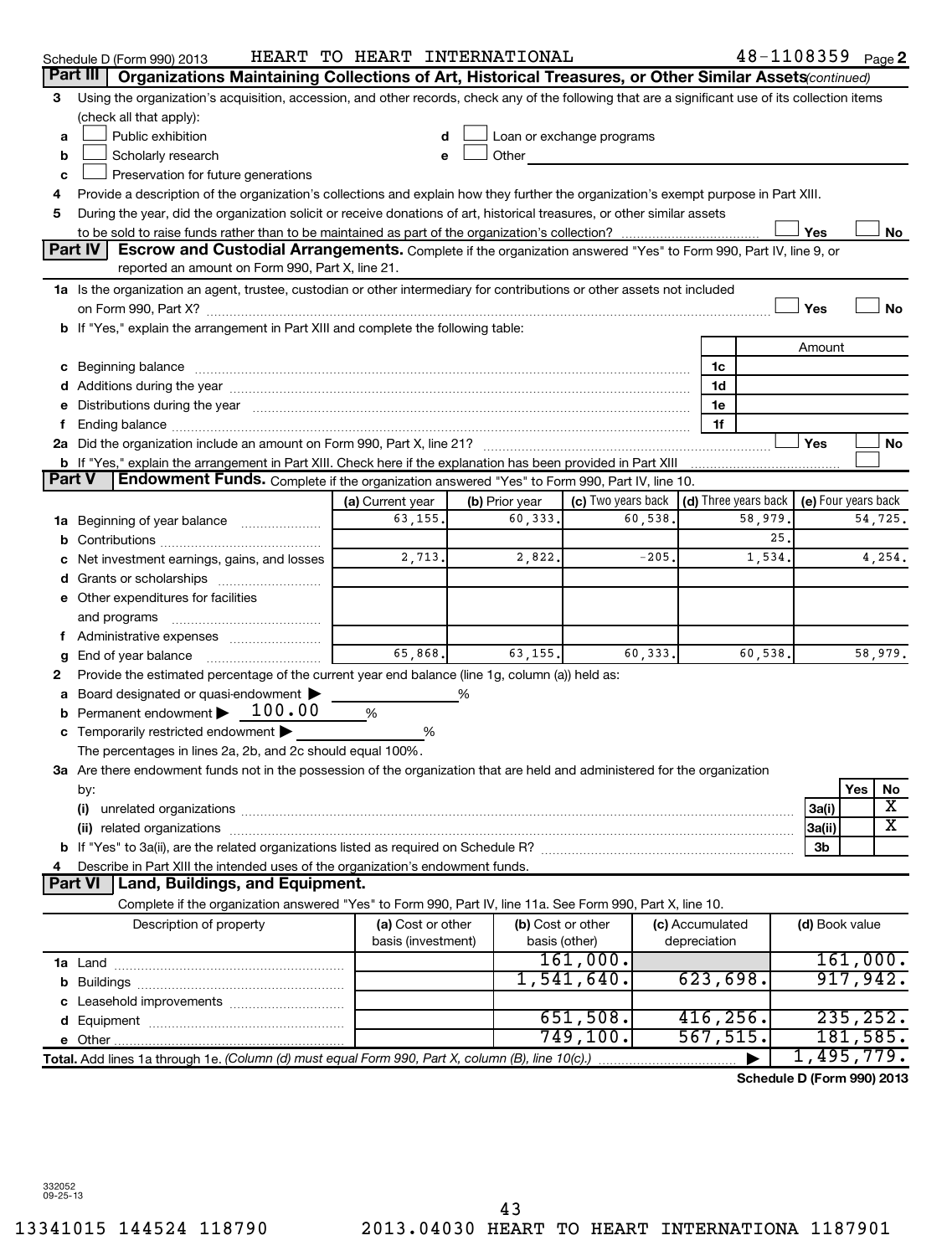| Schedule D (Form 990) : |
|-------------------------|
|-------------------------|

Schedule D (Form 990) 2013  $\qquad$  HEART TO HEART INTERNATIONAL  $\qquad \qquad \qquad 48-1108359$  Page

| Part VII Investments - Other Securities.                                                                                                                              |                 |                |                                                           |
|-----------------------------------------------------------------------------------------------------------------------------------------------------------------------|-----------------|----------------|-----------------------------------------------------------|
| Complete if the organization answered "Yes" to Form 990, Part IV, line 11b. See Form 990, Part X, line 12.                                                            |                 |                |                                                           |
| (a) Description of security or category (including name of security)                                                                                                  | (b) Book value  |                | (c) Method of valuation: Cost or end-of-year market value |
| (1) Financial derivatives                                                                                                                                             |                 |                |                                                           |
|                                                                                                                                                                       |                 |                |                                                           |
| (3) Other                                                                                                                                                             |                 |                |                                                           |
| (A)                                                                                                                                                                   |                 |                |                                                           |
| (B)                                                                                                                                                                   |                 |                |                                                           |
| (C)                                                                                                                                                                   |                 |                |                                                           |
| (D)<br>(E)                                                                                                                                                            |                 |                |                                                           |
| (F)                                                                                                                                                                   |                 |                |                                                           |
| (G)                                                                                                                                                                   |                 |                |                                                           |
| (H)                                                                                                                                                                   |                 |                |                                                           |
| Total. (Col. (b) must equal Form 990, Part X, col. (B) line 12.) $\blacktriangleright$                                                                                |                 |                |                                                           |
| Part VIII Investments - Program Related.                                                                                                                              |                 |                |                                                           |
| Complete if the organization answered "Yes" to Form 990, Part IV, line 11c. See Form 990, Part X, line 13.                                                            |                 |                |                                                           |
| (a) Description of investment                                                                                                                                         | (b) Book value  |                | (c) Method of valuation: Cost or end-of-year market value |
| (1)                                                                                                                                                                   |                 |                |                                                           |
| (2)                                                                                                                                                                   |                 |                |                                                           |
| (3)                                                                                                                                                                   |                 |                |                                                           |
| (4)                                                                                                                                                                   |                 |                |                                                           |
| (5)                                                                                                                                                                   |                 |                |                                                           |
| (6)                                                                                                                                                                   |                 |                |                                                           |
| (7)                                                                                                                                                                   |                 |                |                                                           |
| (8)                                                                                                                                                                   |                 |                |                                                           |
| (9)                                                                                                                                                                   |                 |                |                                                           |
| Total. (Col. (b) must equal Form 990, Part X, col. (B) line 13.) $\blacktriangleright$                                                                                |                 |                |                                                           |
| Part IX<br><b>Other Assets.</b>                                                                                                                                       |                 |                |                                                           |
| Complete if the organization answered "Yes" to Form 990, Part IV, line 11d. See Form 990, Part X, line 15.                                                            | (a) Description |                | (b) Book value                                            |
| (1)                                                                                                                                                                   |                 |                |                                                           |
| (2)                                                                                                                                                                   |                 |                |                                                           |
| (3)                                                                                                                                                                   |                 |                |                                                           |
| (4)                                                                                                                                                                   |                 |                |                                                           |
| (5)                                                                                                                                                                   |                 |                |                                                           |
| (6)                                                                                                                                                                   |                 |                |                                                           |
| (7)                                                                                                                                                                   |                 |                |                                                           |
| (8)                                                                                                                                                                   |                 |                |                                                           |
| (9)                                                                                                                                                                   |                 |                |                                                           |
| Total. (Column (b) must equal Form 990, Part X, col. (B) line 15.)                                                                                                    |                 |                |                                                           |
| <b>Other Liabilities.</b><br>Part X                                                                                                                                   |                 |                |                                                           |
| Complete if the organization answered "Yes" to Form 990, Part IV, line 11e or 11f. See Form 990, Part X, line 25.                                                     |                 |                |                                                           |
| (a) Description of liability<br>1.                                                                                                                                    |                 | (b) Book value |                                                           |
| Federal income taxes<br>(1)                                                                                                                                           |                 |                |                                                           |
| (2)                                                                                                                                                                   |                 |                |                                                           |
| (3)                                                                                                                                                                   |                 |                |                                                           |
| (4)                                                                                                                                                                   |                 |                |                                                           |
| (5)                                                                                                                                                                   |                 |                |                                                           |
| (6)                                                                                                                                                                   |                 |                |                                                           |
| (7)                                                                                                                                                                   |                 |                |                                                           |
| (8)<br>(9)                                                                                                                                                            |                 |                |                                                           |
| Total. (Column (b) must equal Form 990, Part X, col. (B) line 25.)                                                                                                    |                 |                |                                                           |
| 2. Liability for uncertain tax positions. In Part XIII, provide the text of the footnote to the organization's financial statements that reports the                  |                 |                |                                                           |
| organization's liability for uncertain tax positions under FIN 48 (ASC 740). Check here if the text of the footnote has been provided in Part XIII $\boxed{\text{X}}$ |                 |                |                                                           |
|                                                                                                                                                                       |                 |                | Schedule D (Form 990) 2013                                |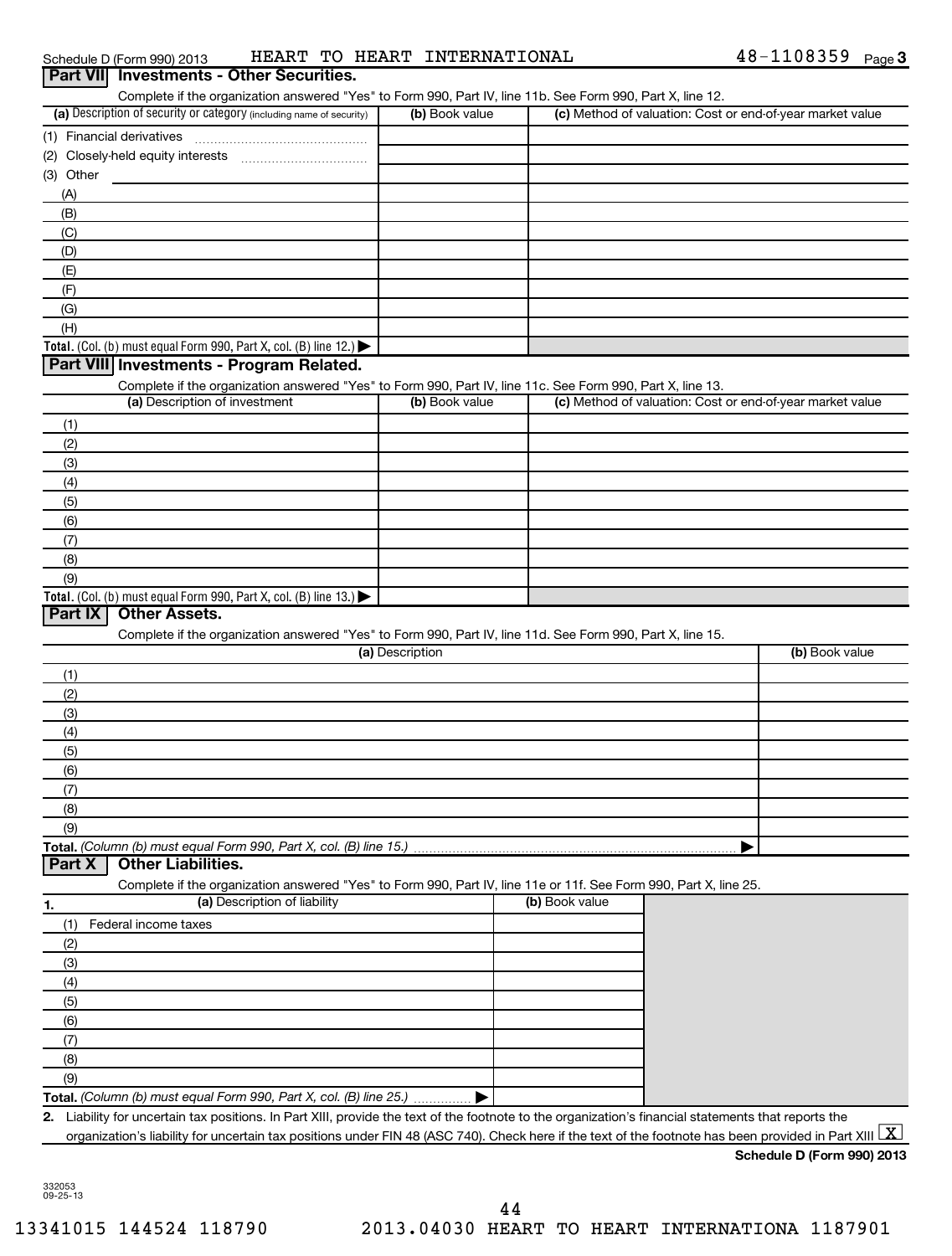|   | HEART TO HEART INTERNATIONAL<br>Schedule D (Form 990) 2013                                                                                                                                                                          |                |            |      |                         | 48-1108359 Page 4 |            |
|---|-------------------------------------------------------------------------------------------------------------------------------------------------------------------------------------------------------------------------------------|----------------|------------|------|-------------------------|-------------------|------------|
|   | Part XI   Reconciliation of Revenue per Audited Financial Statements With Revenue per Return.                                                                                                                                       |                |            |      |                         |                   |            |
|   | Complete if the organization answered "Yes" to Form 990, Part IV, line 12a.                                                                                                                                                         |                |            |      |                         |                   |            |
| 1 | Total revenue, gains, and other support per audited financial statements [11] [11] Total revenue, gains, and other support per audited financial statements                                                                         |                |            |      | $\mathbf{1}$            | 94, 533, 819.     |            |
| 2 | Amounts included on line 1 but not on Form 990, Part VIII, line 12:                                                                                                                                                                 |                |            |      |                         |                   |            |
| a |                                                                                                                                                                                                                                     | 2a             |            | 336. |                         |                   |            |
| b |                                                                                                                                                                                                                                     | 2 <sub>b</sub> | 2,069,875. |      |                         |                   |            |
| c | Recoveries of prior year grants [11,111] Recoveries of prior year grants [11,111] Recoveries of prior year grants                                                                                                                   | 2c             |            |      |                         |                   |            |
| d | Other (Describe in Part XIII.)                                                                                                                                                                                                      | 2d             |            |      |                         |                   |            |
| е | Add lines 2a through 2d                                                                                                                                                                                                             |                |            | 2e   |                         | 2,070,211.        |            |
| 3 |                                                                                                                                                                                                                                     |                |            |      | $\overline{\mathbf{3}}$ | 92,463,608.       |            |
|   | Amounts included on Form 990, Part VIII, line 12, but not on line 1:                                                                                                                                                                |                |            |      |                         |                   |            |
| a |                                                                                                                                                                                                                                     | 4a             |            | 250. |                         |                   |            |
| b |                                                                                                                                                                                                                                     | 4 <sub>b</sub> |            |      |                         |                   |            |
|   | Add lines 4a and 4b                                                                                                                                                                                                                 |                |            | 4c   |                         |                   | 250.       |
|   |                                                                                                                                                                                                                                     |                |            |      |                         | 92,463,858.       |            |
| 5 |                                                                                                                                                                                                                                     |                |            |      |                         |                   |            |
|   | Part XII   Reconciliation of Expenses per Audited Financial Statements With Expenses per Return.                                                                                                                                    |                |            |      |                         |                   |            |
|   | Complete if the organization answered "Yes" to Form 990, Part IV, line 12a.                                                                                                                                                         |                |            |      |                         |                   |            |
| 1 |                                                                                                                                                                                                                                     |                |            |      |                         | 1137,616,981.     |            |
| 2 | Amounts included on line 1 but not on Form 990, Part IX, line 25:                                                                                                                                                                   |                |            |      |                         |                   |            |
| a |                                                                                                                                                                                                                                     | 2a             | 2,069,875. |      |                         |                   |            |
| b |                                                                                                                                                                                                                                     | 2 <sub>b</sub> |            |      |                         |                   |            |
| c |                                                                                                                                                                                                                                     | 2c             |            |      |                         |                   |            |
|   |                                                                                                                                                                                                                                     | 2d             |            |      |                         |                   |            |
| e | Add lines 2a through 2d <b>[10]</b> University contracts and the set of the set of the set of the set of the set of the set of the set of the set of the set of the set of the set of the set of the set of the set of the set of t |                |            | 2e   |                         |                   | 2,069,875. |
| 3 |                                                                                                                                                                                                                                     |                |            |      |                         | $3\;135,547,106.$ |            |
| 4 | Amounts included on Form 990, Part IX, line 25, but not on line 1:                                                                                                                                                                  |                |            |      |                         |                   |            |
| a |                                                                                                                                                                                                                                     | 4a             |            | 250. |                         |                   |            |
| b |                                                                                                                                                                                                                                     | 4 <sub>b</sub> | 26, 320.   |      |                         |                   |            |
|   | Add lines 4a and 4b                                                                                                                                                                                                                 |                |            | 4c   |                         |                   | 26,570.    |
| 5 | Part XIII Supplemental Information.                                                                                                                                                                                                 |                |            |      | 5                       | 135,573,676.      |            |

Provide the descriptions required for Part II, lines 3, 5, and 9; Part III, lines 1a and 4; Part IV, lines 1b and 2b; Part V, line 4; Part X, line 2; Part XI, lines 2d and 4b; and Part XII, lines 2d and 4b. Also complete this part to provide any additional information.

PART X, LINE 2:

| THE ORGANIZATION'S PRESENT ACCOUNTING POLICY FOR THE                     |
|--------------------------------------------------------------------------|
| EVALUATION OF UNCERTAIN TAX POSITIONS IS TO REVIEW THOSE POSITIONS ON AN |
| ANNUAL BASIS. A LIABILITY WOULD BE RECORDED IN THE FINANCIAL STATEMENTS  |
| DURING THE PERIOD WHICH, BASED ON ALL AVAILABLE EVIDENCE, BELIEVES IT IS |
| MORE LIKELY THAN NOT THAT THE TAX POSITION WOULD NOT BE SUSTAINED UPON   |
| EXAMINATION BY TAXING AUTHORITIES AND THE LIABILITY WOULD BE INCURRED BY |
| THE ORGANIZATION. NO ACCRUAL HAS BEEN RECORDED AT DECEMBER 31, 2013, AS  |
| MANAGEMENT DOES NOT BELIEVE ANY MATERIAL UNCERTAINTIES EXIST.            |
|                                                                          |

## PART XII, LINE 4B - OTHER ADJUSTMENTS:

332054 09-25-13 ADJUSTMENT TO DISTRIBUTED SUPPLIES 26,320.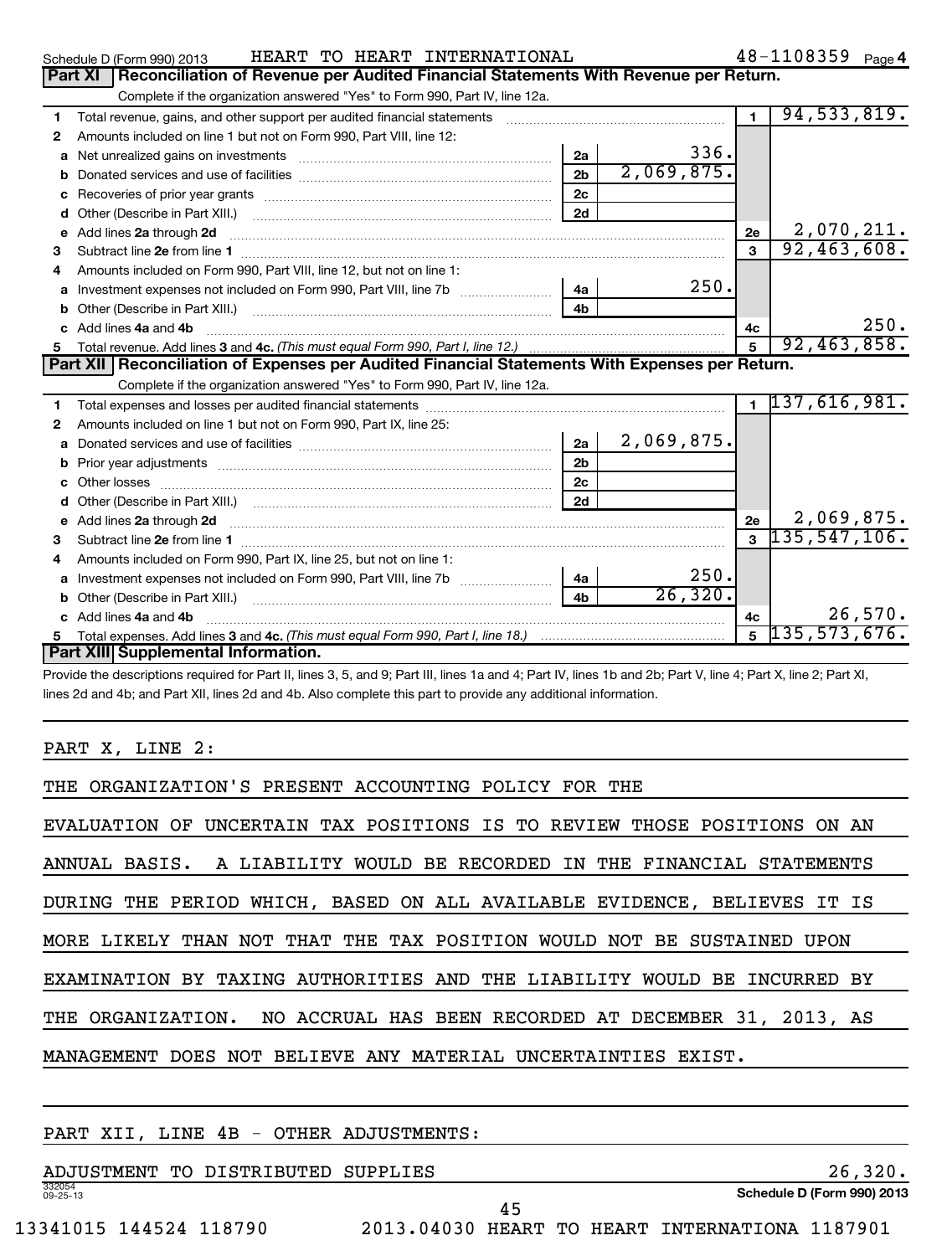|                    | <b>Part XIII Supplemental Information (continued)</b> |    |                            |
|--------------------|-------------------------------------------------------|----|----------------------------|
|                    |                                                       |    |                            |
|                    |                                                       |    |                            |
|                    |                                                       |    |                            |
|                    |                                                       |    |                            |
|                    |                                                       |    |                            |
|                    |                                                       |    |                            |
|                    |                                                       |    |                            |
|                    |                                                       |    |                            |
|                    |                                                       |    |                            |
|                    |                                                       |    |                            |
|                    |                                                       |    |                            |
|                    |                                                       |    |                            |
|                    |                                                       |    |                            |
|                    |                                                       |    |                            |
|                    |                                                       |    |                            |
|                    |                                                       |    |                            |
|                    |                                                       |    |                            |
|                    |                                                       |    |                            |
|                    |                                                       |    |                            |
|                    |                                                       |    |                            |
|                    |                                                       |    |                            |
|                    |                                                       |    |                            |
|                    |                                                       |    |                            |
|                    |                                                       |    |                            |
|                    |                                                       |    |                            |
|                    |                                                       |    |                            |
|                    |                                                       |    |                            |
|                    |                                                       |    |                            |
| 332055<br>09-25-13 |                                                       | 46 | Schedule D (Form 990) 2013 |
|                    |                                                       |    |                            |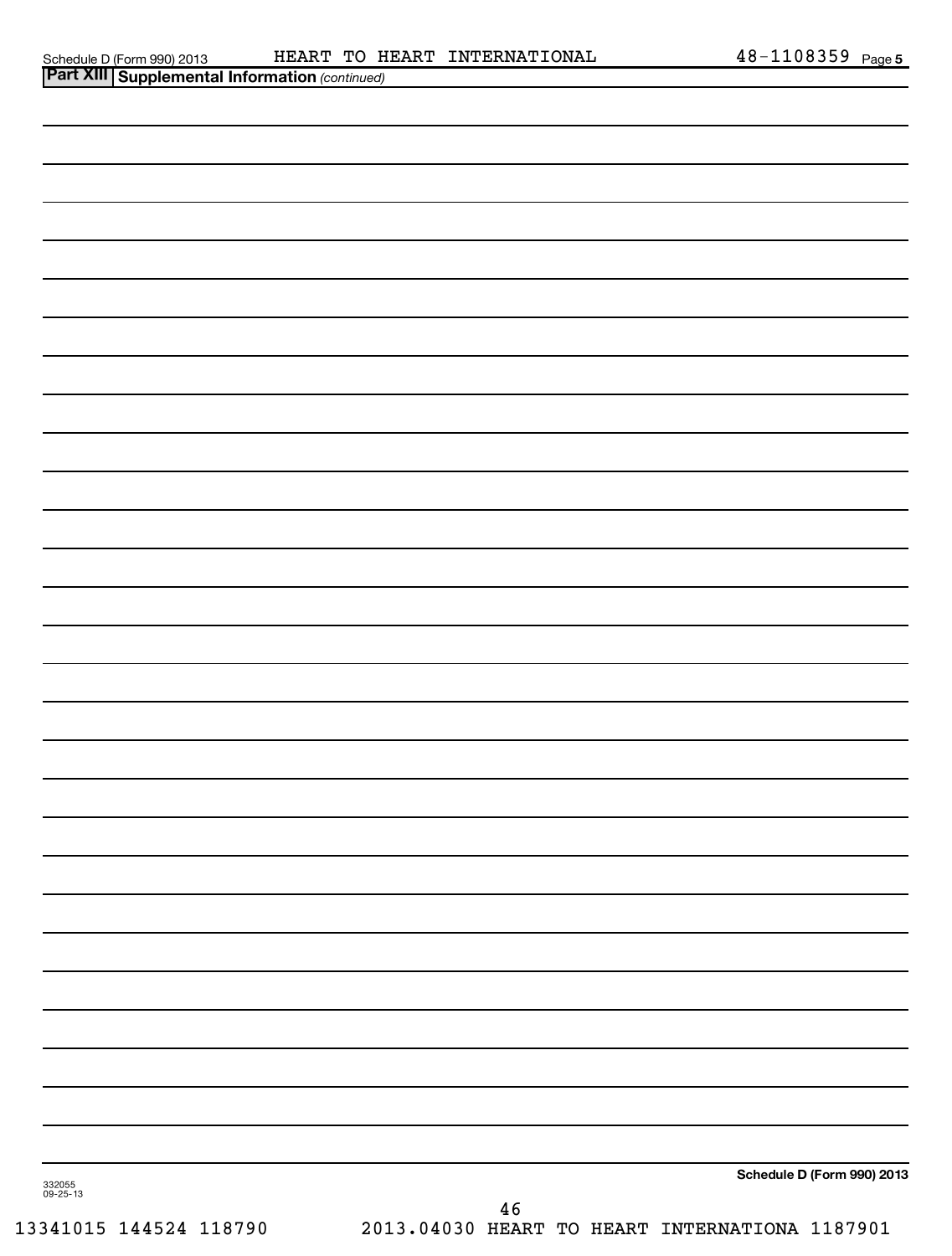| <b>SCHEDULE F</b>                                      |                          |                             | <b>Statement of Activities Outside the United States</b>                                                                                     |     |                                                 | OMB No. 1545-0047                     |
|--------------------------------------------------------|--------------------------|-----------------------------|----------------------------------------------------------------------------------------------------------------------------------------------|-----|-------------------------------------------------|---------------------------------------|
| (Form 990)                                             |                          |                             | Complete if the organization answered "Yes" on Form 990, Part IV, line 14b, 15, or 16.                                                       |     |                                                 |                                       |
| Department of the Treasury<br>Internal Revenue Service |                          |                             | Attach to Form 990. See separate instructions.<br>Information about Schedule F (Form 990) and its instructions is at $www.irs.gov/form990$ . |     |                                                 | Open to Public<br><b>Inspection</b>   |
| Name of the organization                               |                          |                             |                                                                                                                                              |     |                                                 | <b>Employer identification number</b> |
|                                                        |                          |                             |                                                                                                                                              |     |                                                 |                                       |
| HEART                                                  | TO HEART INTERNATIONAL   |                             |                                                                                                                                              |     | 48-1108359                                      |                                       |
| Part I<br>Form 990, Part IV, line 14b.                 |                          |                             | General Information on Activities Outside the United States. Complete if the organization answered "Yes" on                                  |     |                                                 |                                       |
| 1                                                      |                          |                             | For grantmakers. Does the organization maintain records to substantiate the amount of its grants and other assistance,                       |     |                                                 |                                       |
|                                                        |                          |                             | the grantees' eligibility for the grants or assistance, and the selection criteria used to award the grants or assistance?                   |     |                                                 | $X$ Yes<br><b>No</b>                  |
|                                                        |                          |                             | For grantmakers. Describe in Part V the organization's procedures for monitoring the use of its grants and other assistance outside the      |     |                                                 |                                       |
| 2<br>United States.                                    |                          |                             |                                                                                                                                              |     |                                                 |                                       |
| 3                                                      |                          |                             | Activities per Region. (The following Part I, line 3 table can be duplicated if additional space is needed.)                                 |     |                                                 |                                       |
| (a) Region                                             | (b) Number of            | (c) Number of<br>employees, | (d) Activities conducted in region                                                                                                           |     | (e) If activity listed in (d)                   | (f) Total<br>expenditures             |
|                                                        | offices<br>in the region | agents, and<br>independent  | (by type) (e.g., fundraising, program<br>services, investments, grants to                                                                    |     | is a program service,<br>describe specific type | for and                               |
|                                                        |                          | contractors<br>in region    | recipients located in the region)                                                                                                            |     | of service(s) in region                         | investments<br>in region              |
|                                                        |                          |                             |                                                                                                                                              |     |                                                 |                                       |
|                                                        |                          |                             |                                                                                                                                              |     |                                                 |                                       |
| CENTRAL AMERICA AND<br>THE CARIBBEAN                   | 1                        | $\mathbf{1}$                | PROGRAM SERVICES                                                                                                                             | AID | DISTRIBUTION OF MEDICAL                         | 97,188,360.                           |
|                                                        |                          |                             |                                                                                                                                              |     |                                                 |                                       |
|                                                        |                          |                             |                                                                                                                                              |     |                                                 |                                       |
| RUSSIA AND                                             |                          |                             |                                                                                                                                              |     | DISTRIBUTION OF MEDICAL                         |                                       |
| NEIGHBORING STATES                                     | 0                        | 0                           | PROGRAM SERVICES                                                                                                                             | AID |                                                 | 848,815.                              |
|                                                        |                          |                             |                                                                                                                                              |     |                                                 |                                       |
|                                                        |                          |                             |                                                                                                                                              |     | DISTRIBUTION OF MEDICAL                         |                                       |
| SOUTH ASIA                                             | 0                        | 0                           | PROGRAM SERVICES                                                                                                                             | AID |                                                 | 25,722.                               |
|                                                        |                          |                             |                                                                                                                                              |     |                                                 |                                       |
|                                                        |                          |                             |                                                                                                                                              |     | DISTRIBUTION OF MEDICAL                         |                                       |
| SUB-SAHARAN AFRICA                                     | 0                        | 0                           | PROGRAM SERVICES                                                                                                                             | AID |                                                 | 17,632,654.                           |
|                                                        |                          |                             |                                                                                                                                              |     |                                                 |                                       |
| EAST ASIA AND THE                                      |                          |                             |                                                                                                                                              |     | DISTRIBUTION OF MEDICAL                         |                                       |
| PACIFIC                                                | 0                        | 0                           | PROGRAM SERVICES                                                                                                                             | AID |                                                 | 10,122,565.                           |
|                                                        |                          |                             |                                                                                                                                              |     |                                                 |                                       |
|                                                        |                          |                             |                                                                                                                                              |     |                                                 |                                       |
| MIDDLE EAST AND<br>NORTH AFRICA                        | 0                        | 0                           | PROGRAM SERVICES                                                                                                                             | AID | DISTRIBUTION OF MEDICAL                         | 28,440.                               |
|                                                        |                          |                             |                                                                                                                                              |     |                                                 |                                       |
|                                                        |                          |                             |                                                                                                                                              |     |                                                 |                                       |
|                                                        | 0                        | 0                           |                                                                                                                                              |     | DISTRIBUTION OF MEDICAL                         |                                       |
| SOUTH AMERICA                                          |                          |                             | PROGRAM SERVICES                                                                                                                             | AID |                                                 | 2,304,493.                            |
|                                                        |                          |                             |                                                                                                                                              |     |                                                 |                                       |
|                                                        |                          |                             |                                                                                                                                              |     | DISTRIBUTION OF MEDICAL                         |                                       |
| NORTH AMERICA                                          | 0<br>$\mathbf{1}$        | 0<br>1                      | PROGRAM SERVICES                                                                                                                             | AID |                                                 | 532,597.                              |
| 3 a Sub-total<br><b>b</b> Total from continuation      |                          |                             |                                                                                                                                              |     |                                                 | 128,683,646.                          |
| sheets to Part I                                       | 0                        | 0                           |                                                                                                                                              |     |                                                 | 0.                                    |
| c Totals (add lines 3a                                 |                          |                             |                                                                                                                                              |     |                                                 |                                       |
| and 3b)                                                |                          | 1                           |                                                                                                                                              |     |                                                 | 128,683,646.                          |

**For Paperwork Reduction Act Notice, see the Instructions for Form 990. Schedule F (Form 990) 2013** LHA

332071 10-03-13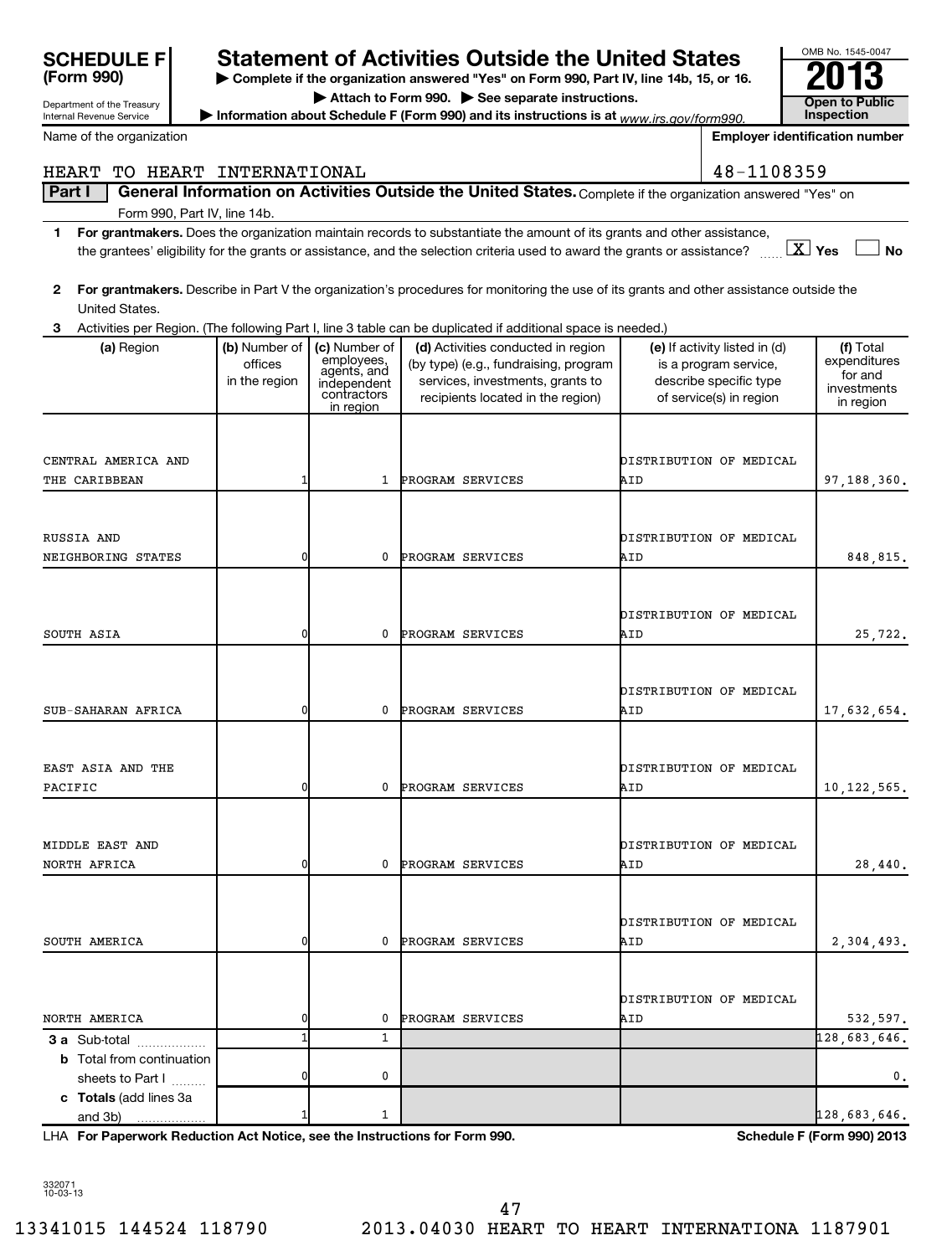Schedule F (Form 990) 2013 Page HEART TO HEART INTERNATIONAL 48-1108359

Part II | Grants and Other Assistance to Organizations or Entities Outside the United States. Complete if the organization answered "Yes" on Form 990, Part IV, line 15, for any recipient who received more than \$5,000. Part II can be duplicated if additional space is needed.

| 1<br>(a) Name of organization                              | (b) IRS code section<br>and EIN (if applicable) | (c) Region                           | (d) Purpose of<br>grant                                                                                                                         | (e) Amount<br>of cash grant | (f) Manner of<br>cash disbursement | (g) Amount of<br>non-cash<br>assistance | (h) Description<br>of non-cash<br>assistance | (i) Method of<br>valuation (book, FMV,<br>appraisal, other) |
|------------------------------------------------------------|-------------------------------------------------|--------------------------------------|-------------------------------------------------------------------------------------------------------------------------------------------------|-----------------------------|------------------------------------|-----------------------------------------|----------------------------------------------|-------------------------------------------------------------|
|                                                            |                                                 |                                      |                                                                                                                                                 |                             |                                    |                                         |                                              |                                                             |
|                                                            |                                                 |                                      |                                                                                                                                                 |                             |                                    |                                         | PHARMACEUTICALS,                             |                                                             |
|                                                            |                                                 | CENTRAL AMERICA                      |                                                                                                                                                 |                             |                                    |                                         | MEDICAL SUPPLIES                             |                                                             |
|                                                            |                                                 | AND THE CARIBBEAN                    | MEDICAL ASSISTANCE                                                                                                                              | $\mathbf{0}$                |                                    |                                         | 46,636,947. AND HYGIENE ITEMS                | FMV                                                         |
|                                                            |                                                 |                                      |                                                                                                                                                 |                             |                                    |                                         |                                              |                                                             |
|                                                            |                                                 |                                      |                                                                                                                                                 |                             |                                    |                                         | PHARMACEUTICALS,                             |                                                             |
|                                                            |                                                 | CENTRAL AMERICA                      |                                                                                                                                                 |                             |                                    |                                         | MEDICAL SUPPLIES                             |                                                             |
|                                                            |                                                 | AND THE CARIBBEAN                    | MEDICAL ASSISTANCE                                                                                                                              | 0                           |                                    |                                         | 6, 277. AND HYGIENE ITEMS FMV                |                                                             |
|                                                            |                                                 |                                      |                                                                                                                                                 |                             |                                    |                                         |                                              |                                                             |
|                                                            |                                                 |                                      |                                                                                                                                                 |                             |                                    |                                         | PHARMACEUTICALS,                             |                                                             |
|                                                            |                                                 | <b>SUB-SAHARAN</b>                   |                                                                                                                                                 |                             |                                    |                                         | MEDICAL SUPPLIES                             |                                                             |
|                                                            |                                                 | AFRICA                               | MEDICAL ASSISTANCE                                                                                                                              | 0                           |                                    |                                         | 174, 394. AND HYGIENE ITEMS FMV              |                                                             |
|                                                            |                                                 |                                      |                                                                                                                                                 |                             |                                    |                                         |                                              |                                                             |
|                                                            |                                                 | CENTRAL AMERICA                      |                                                                                                                                                 |                             |                                    |                                         | PHARMACEUTICALS,<br>MEDICAL SUPPLIES         |                                                             |
|                                                            |                                                 | AND THE CARIBBEAN                    | MEDICAL ASSISTANCE                                                                                                                              | 0                           |                                    |                                         | 25, 234. AND HYGIENE ITEMS FMV               |                                                             |
|                                                            |                                                 |                                      |                                                                                                                                                 |                             |                                    |                                         |                                              |                                                             |
|                                                            |                                                 |                                      |                                                                                                                                                 |                             |                                    |                                         | PHARMACEUTICALS,                             |                                                             |
|                                                            |                                                 | <b>SUB-SAHARAN</b>                   |                                                                                                                                                 |                             |                                    |                                         | MEDICAL SUPPLIES                             |                                                             |
|                                                            |                                                 | AFRICA                               | MEDICAL ASSISTANCE                                                                                                                              | 0                           |                                    |                                         | 32,517. AND HYGIENE ITEMS FMV                |                                                             |
|                                                            |                                                 |                                      |                                                                                                                                                 |                             |                                    |                                         |                                              |                                                             |
|                                                            |                                                 |                                      |                                                                                                                                                 |                             |                                    |                                         | PHARMACEUTICALS,                             |                                                             |
|                                                            |                                                 |                                      |                                                                                                                                                 |                             |                                    |                                         | MEDICAL SUPPLIES                             |                                                             |
|                                                            |                                                 | SOUTH AMERICA                        | MEDICAL ASSISTANCE                                                                                                                              | $\mathbf{0}$                |                                    |                                         | 1,784. AND HYGIENE ITEMS FMV                 |                                                             |
|                                                            |                                                 |                                      |                                                                                                                                                 |                             |                                    |                                         |                                              |                                                             |
|                                                            |                                                 |                                      |                                                                                                                                                 |                             |                                    |                                         | PHARMACEUTICALS,                             |                                                             |
|                                                            |                                                 | SUB-SAHARAN                          |                                                                                                                                                 |                             |                                    |                                         | MEDICAL SUPPLIES                             |                                                             |
|                                                            |                                                 | AFRICA                               | MEDICAL ASSISTANCE                                                                                                                              | 0                           |                                    |                                         | 102,100. AND HYGIENE ITEMS FMV               |                                                             |
|                                                            |                                                 |                                      |                                                                                                                                                 |                             |                                    |                                         |                                              |                                                             |
|                                                            |                                                 |                                      |                                                                                                                                                 |                             |                                    |                                         | PHARMACEUTICALS,                             |                                                             |
|                                                            |                                                 | CENTRAL AMERICA                      |                                                                                                                                                 |                             |                                    |                                         | MEDICAL SUPPLIES                             |                                                             |
|                                                            |                                                 | AND THE CARIBBEAN MEDICAL ASSISTANCE |                                                                                                                                                 | $\mathbf{0}$ .              |                                    |                                         | 5, 238. AND HYGIENE ITEMS FMV                |                                                             |
| $\mathbf{2}$                                               |                                                 |                                      | Enter total number of recipient organizations listed above that are recognized as charities by the foreign country, recognized as tax-exempt by |                             |                                    |                                         |                                              |                                                             |
|                                                            |                                                 |                                      | the IRS, or for which the grantee or counsel has provided a section 501(c)(3) equivalency letter                                                |                             |                                    |                                         |                                              | 124                                                         |
| Enter total number of other organizations or entities<br>3 |                                                 |                                      |                                                                                                                                                 |                             |                                    |                                         |                                              | $\overline{0}$                                              |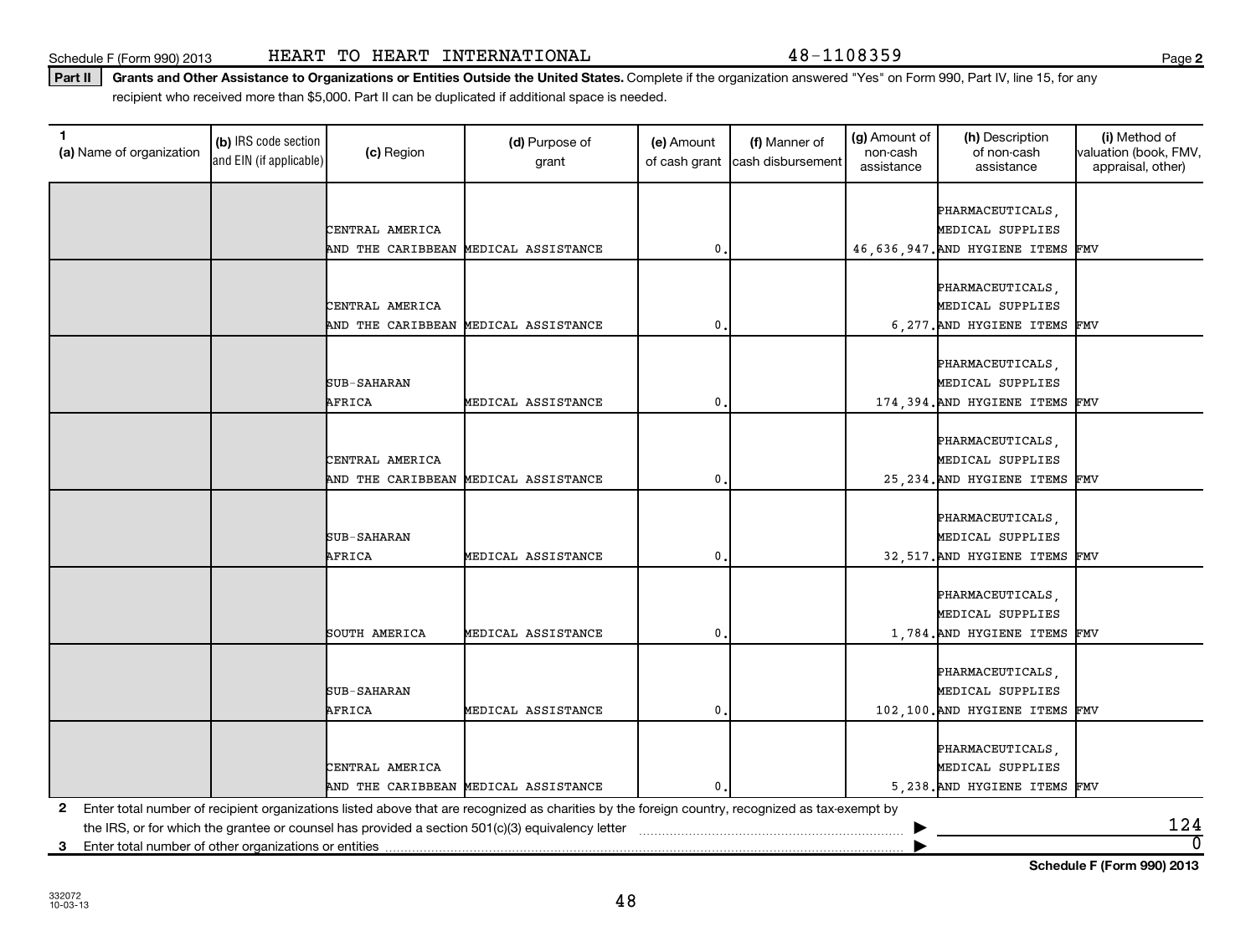**Part II**

| ×<br>I<br>v |
|-------------|
|-------------|

| 1<br>(a) Name of organization | (b) IRS code section<br>and EIN (if applicable) | (c) Region         | (d) Purpose of<br>grant              | (e) Amount<br>of cash grant | (f) Manner of<br>cash disbursement | (g) Amount of<br>non-cash<br>assistance | (h) Description<br>of non-cash<br>assistance | (i) Method of<br>valuation (book, FMV,<br>appraisal, other) |
|-------------------------------|-------------------------------------------------|--------------------|--------------------------------------|-----------------------------|------------------------------------|-----------------------------------------|----------------------------------------------|-------------------------------------------------------------|
|                               |                                                 |                    |                                      |                             |                                    |                                         | PHARMACEUTICALS,                             |                                                             |
|                               |                                                 | SUB-SAHARAN        |                                      |                             |                                    |                                         | MEDICAL SUPPLIES                             |                                                             |
|                               |                                                 | AFRICA             | MEDICAL ASSISTANCE                   | $\mathbf{0}$                |                                    |                                         | 7,034. AND HYGIENE ITEMS                     | FMV                                                         |
|                               |                                                 |                    |                                      |                             |                                    |                                         |                                              |                                                             |
|                               |                                                 |                    |                                      |                             |                                    |                                         | PHARMACEUTICALS,                             |                                                             |
|                               |                                                 | CENTRAL AMERICA    |                                      |                             |                                    |                                         | MEDICAL SUPPLIES                             |                                                             |
|                               |                                                 | AND THE CARIBBEAN  | MEDICAL ASSISTANCE                   | $\mathbf{0}$                |                                    |                                         | 6,361. AND HYGIENE ITEMS                     | FMV                                                         |
|                               |                                                 |                    |                                      |                             |                                    |                                         |                                              |                                                             |
|                               |                                                 |                    |                                      |                             |                                    |                                         | PHARMACEUTICALS,<br>MEDICAL SUPPLIES         |                                                             |
|                               |                                                 | NORTH AMERICA      | MEDICAL ASSISTANCE                   | $\mathbf{0}$                |                                    |                                         | 116,967. AND HYGIENE ITEMS                   | FMV                                                         |
|                               |                                                 |                    |                                      |                             |                                    |                                         |                                              |                                                             |
|                               |                                                 |                    |                                      |                             |                                    |                                         | PHARMACEUTICALS,                             |                                                             |
|                               |                                                 | CENTRAL AMERICA    |                                      |                             |                                    |                                         | MEDICAL SUPPLIES                             |                                                             |
|                               |                                                 |                    | AND THE CARIBBEAN MEDICAL ASSISTANCE | $\mathbf{0}$                |                                    |                                         | 113,880. AND HYGIENE ITEMS FMV               |                                                             |
|                               |                                                 |                    |                                      |                             |                                    |                                         |                                              |                                                             |
|                               |                                                 |                    |                                      |                             |                                    |                                         | PHARMACEUTICALS,                             |                                                             |
|                               |                                                 | CENTRAL AMERICA    |                                      |                             |                                    |                                         | MEDICAL SUPPLIES                             |                                                             |
|                               |                                                 | AND THE CARIBBEAN  | MEDICAL ASSISTANCE                   | $\mathbf{0}$                |                                    |                                         | 19,637. AND HYGIENE ITEMS                    | FMV                                                         |
|                               |                                                 |                    |                                      |                             |                                    |                                         |                                              |                                                             |
|                               |                                                 |                    |                                      |                             |                                    |                                         | PHARMACEUTICALS,                             |                                                             |
|                               |                                                 | EAST ASIA AND THE  |                                      |                             |                                    |                                         | MEDICAL SUPPLIES                             |                                                             |
|                               |                                                 | PACIFIC            | MEDICAL ASSISTANCE                   | $\mathbf{0}$                |                                    |                                         | 4, 111, 627. AND HYGIENE ITEMS               | FMV                                                         |
|                               |                                                 |                    |                                      |                             |                                    |                                         |                                              |                                                             |
|                               |                                                 |                    |                                      |                             |                                    |                                         | PHARMACEUTICALS,                             |                                                             |
|                               |                                                 | CENTRAL AMERICA    |                                      |                             |                                    |                                         | MEDICAL SUPPLIES                             |                                                             |
|                               |                                                 | AND THE CARIBBEAN  | MEDICAL ASSISTANCE                   | $\mathbf 0$                 |                                    |                                         | 666,562. AND HYGIENE ITEMS                   | FMV                                                         |
|                               |                                                 |                    |                                      |                             |                                    |                                         |                                              |                                                             |
|                               |                                                 |                    |                                      |                             |                                    |                                         | PHARMACEUTICALS,                             |                                                             |
|                               |                                                 | CENTRAL AMERICA    |                                      |                             |                                    |                                         | MEDICAL SUPPLIES                             |                                                             |
|                               |                                                 |                    | AND THE CARIBBEAN MEDICAL ASSISTANCE | $\mathbf{0}$                |                                    |                                         | 119,107. AND HYGIENE ITEMS                   | FMV                                                         |
|                               |                                                 |                    |                                      |                             |                                    |                                         |                                              |                                                             |
|                               |                                                 |                    |                                      |                             |                                    |                                         | PHARMACEUTICALS,                             |                                                             |
|                               |                                                 | <b>SUB-SAHARAN</b> |                                      |                             |                                    |                                         | MEDICAL SUPPLIES                             |                                                             |
|                               |                                                 | AFRICA             | MEDICAL ASSISTANCE                   | $\mathbf{0}$                |                                    |                                         | 572, 216. AND HYGIENE ITEMS FMV              |                                                             |
|                               |                                                 |                    |                                      |                             |                                    |                                         |                                              |                                                             |

**Continuation of Grants and Other Assistance to Organizations or Entities Outside the United States.**  (Schedule F (Form 990), Part II, line 1)

(g) Amount of non-cash

(h) Description of non-cash

**2**

(i) Method of valuation (book, FMV,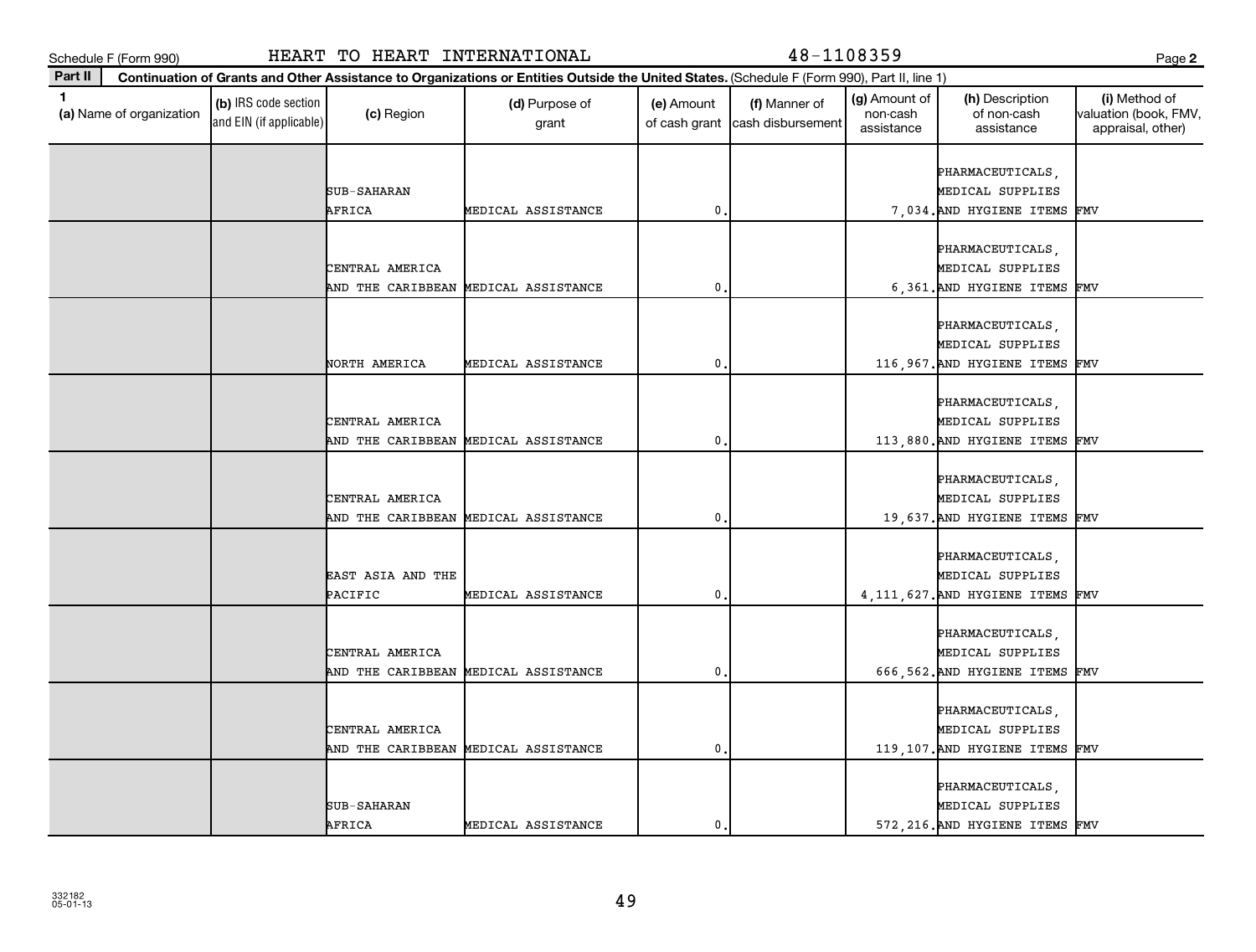**Part II**

**(a)**  Name of organization

and EIN (if applicable)

| and EIN (if applicable) |                       | grant                                |             | of cash grant   cash disbursement | assistance | assistance                           | appraisal, other) |
|-------------------------|-----------------------|--------------------------------------|-------------|-----------------------------------|------------|--------------------------------------|-------------------|
|                         |                       |                                      |             |                                   |            |                                      |                   |
|                         |                       |                                      |             |                                   |            | PHARMACEUTICALS,                     |                   |
|                         |                       |                                      |             |                                   |            | MEDICAL SUPPLIES                     |                   |
|                         | SOUTH AMERICA         | MEDICAL ASSISTANCE                   | 0           |                                   |            | 126,520. AND HYGIENE ITEMS FMV       |                   |
|                         |                       |                                      |             |                                   |            |                                      |                   |
|                         | CENTRAL AMERICA       |                                      |             |                                   |            | PHARMACEUTICALS,<br>MEDICAL SUPPLIES |                   |
|                         | AND THE CARIBBEAN     | MEDICAL ASSISTANCE                   | 0           |                                   |            | 57, 725. AND HYGIENE ITEMS FMV       |                   |
|                         |                       |                                      |             |                                   |            |                                      |                   |
|                         |                       |                                      |             |                                   |            | PHARMACEUTICALS,                     |                   |
|                         | EAST ASIA AND THE     |                                      |             |                                   |            | MEDICAL SUPPLIES                     |                   |
|                         | PACIFIC               | MEDICAL ASSISTANCE                   | 0           |                                   |            | 66,000. AND HYGIENE ITEMS FMV        |                   |
|                         |                       |                                      |             |                                   |            |                                      |                   |
|                         |                       |                                      |             |                                   |            | PHARMACEUTICALS,                     |                   |
|                         | MIDDLE EAST AND       |                                      |             |                                   |            | MEDICAL SUPPLIES                     |                   |
|                         | NORTH AFRICA          | MEDICAL ASSISTANCE                   | 0           |                                   |            | 28,440. AND HYGIENE ITEMS FMV        |                   |
|                         |                       |                                      |             |                                   |            |                                      |                   |
|                         |                       |                                      |             |                                   |            | PHARMACEUTICALS,                     |                   |
|                         | SUB-SAHARAN           |                                      |             |                                   |            | MEDICAL SUPPLIES                     |                   |
|                         | AFRICA                | MEDICAL ASSISTANCE                   | $\pmb{0}$   |                                   |            | 1,226,561. AND HYGIENE ITEMS FMV     |                   |
|                         |                       |                                      |             |                                   |            |                                      |                   |
|                         |                       |                                      |             |                                   |            | PHARMACEUTICALS,                     |                   |
|                         | CENTRAL AMERICA       |                                      |             |                                   |            | MEDICAL SUPPLIES                     |                   |
|                         |                       | AND THE CARIBBEAN MEDICAL ASSISTANCE | $\mathbf 0$ |                                   |            | 52,554. AND HYGIENE ITEMS FMV        |                   |
|                         |                       |                                      |             |                                   |            |                                      |                   |
|                         |                       |                                      |             |                                   |            | PHARMACEUTICALS,                     |                   |
|                         | SUB-SAHARAN<br>AFRICA |                                      | 0           |                                   |            | MEDICAL SUPPLIES                     |                   |
|                         |                       | MEDICAL ASSISTANCE                   |             |                                   |            | 10,747. AND HYGIENE ITEMS FMV        |                   |
|                         |                       |                                      |             |                                   |            | PHARMACEUTICALS,                     |                   |
|                         | CENTRAL AMERICA       |                                      |             |                                   |            | MEDICAL SUPPLIES                     |                   |
|                         |                       | AND THE CARIBBEAN MEDICAL ASSISTANCE | $\pmb{0}$   |                                   |            | 24, 169. AND HYGIENE ITEMS FMV       |                   |
|                         |                       |                                      |             |                                   |            |                                      |                   |
|                         |                       |                                      |             |                                   |            | PHARMACEUTICALS,                     |                   |
|                         |                       |                                      |             |                                   |            | MEDICAL SUPPLIES                     |                   |
|                         | SOUTH ASIA            | MEDICAL ASSISTANCE                   | 0           |                                   |            | 4, 421. AND HYGIENE ITEMS FMV        |                   |
|                         |                       |                                      |             |                                   |            |                                      |                   |

## Schedule F (Form 990) HEART TO HEART INTERNATIONAL 48-1108359 Page

**Continuation of Grants and Other Assistance to Organizations or Entities Outside the United States.**  (Schedule F (Form 990), Part II, line 1)

grant

 $\begin{array}{|c|c|c|}\n\hline\n\text{(c) Region} & \text{(d) Purpose of} \\
\hline\n\end{array}$ 

**(a)** Name of organization (b) IRS code section (c) Region (c) Region (d) Purpose of (e) Amount (f) Manner of (g) Amount of (g) Amount of (h) Description (h) Manner of (g) Amount of (h) Description (i) (c) Region (c) Regio

(e) Amount

(g) Amount of

(h) Description of non-cash

(f) Manner of

**2**

(i) Method of valuation (book, FMV,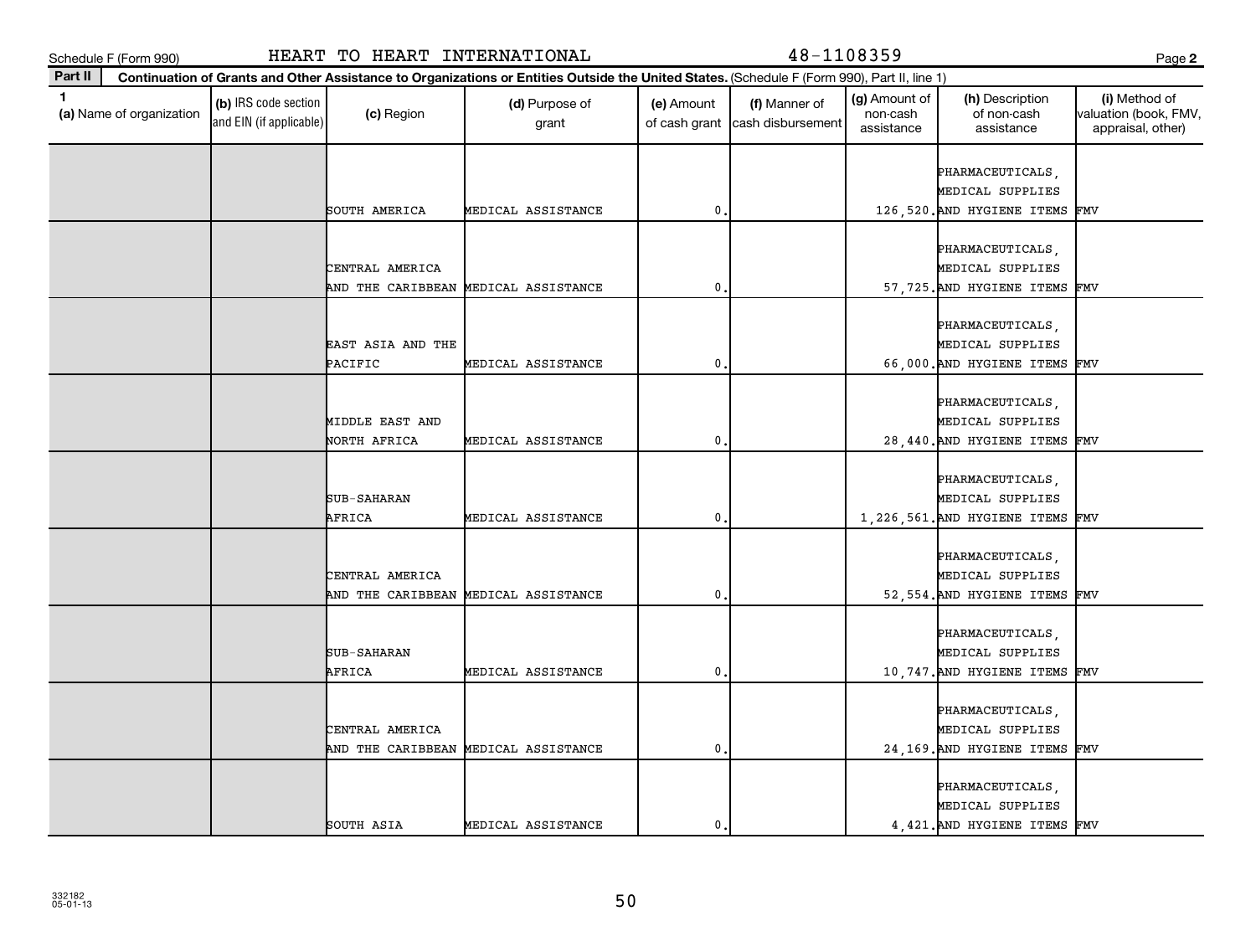**Part II**

**(a)**  Name of organization

and EIN (if applicable)

| ٠<br>. .    | ۰. |
|-------------|----|
| ×<br>i<br>v |    |

|                 |                                      |                |  | PHARMACEUTICALS,                 |  |
|-----------------|--------------------------------------|----------------|--|----------------------------------|--|
| CENTRAL AMERICA |                                      |                |  | MEDICAL SUPPLIES                 |  |
|                 | AND THE CARIBBEAN MEDICAL ASSISTANCE | $\mathbf 0$    |  | 38,663. AND HYGIENE ITEMS FMV    |  |
|                 |                                      |                |  |                                  |  |
|                 |                                      |                |  | PHARMACEUTICALS,                 |  |
|                 |                                      |                |  | MEDICAL SUPPLIES                 |  |
| NORTH AMERICA   | MEDICAL ASSISTANCE                   | 0.             |  | 414, 714. AND HYGIENE ITEMS FMV  |  |
|                 |                                      |                |  |                                  |  |
|                 |                                      |                |  | PHARMACEUTICALS,                 |  |
| CENTRAL AMERICA |                                      |                |  | MEDICAL SUPPLIES                 |  |
|                 | AND THE CARIBBEAN MEDICAL ASSISTANCE | 0.             |  | 1,009,082. AND HYGIENE ITEMS FMV |  |
|                 |                                      |                |  |                                  |  |
|                 |                                      |                |  | PHARMACEUTICALS,                 |  |
|                 |                                      |                |  | MEDICAL SUPPLIES                 |  |
| SOUTH ASIA      | MEDICAL ASSISTANCE                   | $\mathbf 0$    |  | 5,809. AND HYGIENE ITEMS FMV     |  |
|                 |                                      |                |  |                                  |  |
|                 |                                      |                |  | PHARMACEUTICALS,                 |  |
|                 |                                      |                |  |                                  |  |
| CENTRAL AMERICA |                                      |                |  | MEDICAL SUPPLIES                 |  |
|                 | AND THE CARIBBEAN MEDICAL ASSISTANCE | 0,             |  | 67,549. AND HYGIENE ITEMS FMV    |  |
|                 |                                      |                |  |                                  |  |
|                 |                                      |                |  | PHARMACEUTICALS,                 |  |
| SUB-SAHARAN     |                                      |                |  | MEDICAL SUPPLIES                 |  |
| AFRICA          | MEDICAL ASSISTANCE                   | 0.             |  | 29, 753. AND HYGIENE ITEMS FMV   |  |
|                 |                                      |                |  |                                  |  |
|                 |                                      |                |  | PHARMACEUTICALS,                 |  |
| CENTRAL AMERICA |                                      |                |  | MEDICAL SUPPLIES                 |  |
|                 | AND THE CARIBBEAN MEDICAL ASSISTANCE | $\mathbf 0$    |  | 241, 640. AND HYGIENE ITEMS FMV  |  |
|                 |                                      |                |  |                                  |  |
|                 |                                      |                |  | PHARMACEUTICALS,                 |  |
| SUB-SAHARAN     |                                      |                |  | MEDICAL SUPPLIES                 |  |
| AFRICA          | MEDICAL ASSISTANCE                   | $\mathbf{0}$ . |  | 2,053. AND HYGIENE ITEMS FMV     |  |
|                 |                                      |                |  |                                  |  |
|                 |                                      |                |  | PHARMACEUTICALS,                 |  |
| SUB-SAHARAN     |                                      |                |  | MEDICAL SUPPLIES                 |  |
| AFRICA          | MEDICAL ASSISTANCE                   | 0.             |  | 8,985. AND HYGIENE ITEMS FMV     |  |
|                 |                                      |                |  |                                  |  |

Schedule F (Form 990) HEART TO HEART INTERNATIONAL 48-1108359 Page

**Continuation of Grants and Other Assistance to Organizations or Entities Outside the United States.**  (Schedule F (Form 990), Part II, line 1)

grant

 $\begin{array}{|c|c|c|}\n\hline\n\text{(c) Region} & \text{(d) Purpose of} \\
\hline\n\end{array}$ 

**1 (b)** IRS code section **(c)** Region **(d)** Purpose of **(e)** Amount **(f)** Manner of **(g)** Amount of **(h)** Description **(i) (a)** Name of organization **(h)** Description **(i) (c)** Region **(d)** Purpose of **(d)** Amount **(** 

(e) Amount

of cash grant | cash disbursement

(f) Manner of

(g) Amount of non-cash assistance

(h) Description of non-cash assistance

**2**

(i) Method of valuation (book, FMV, appraisal, other)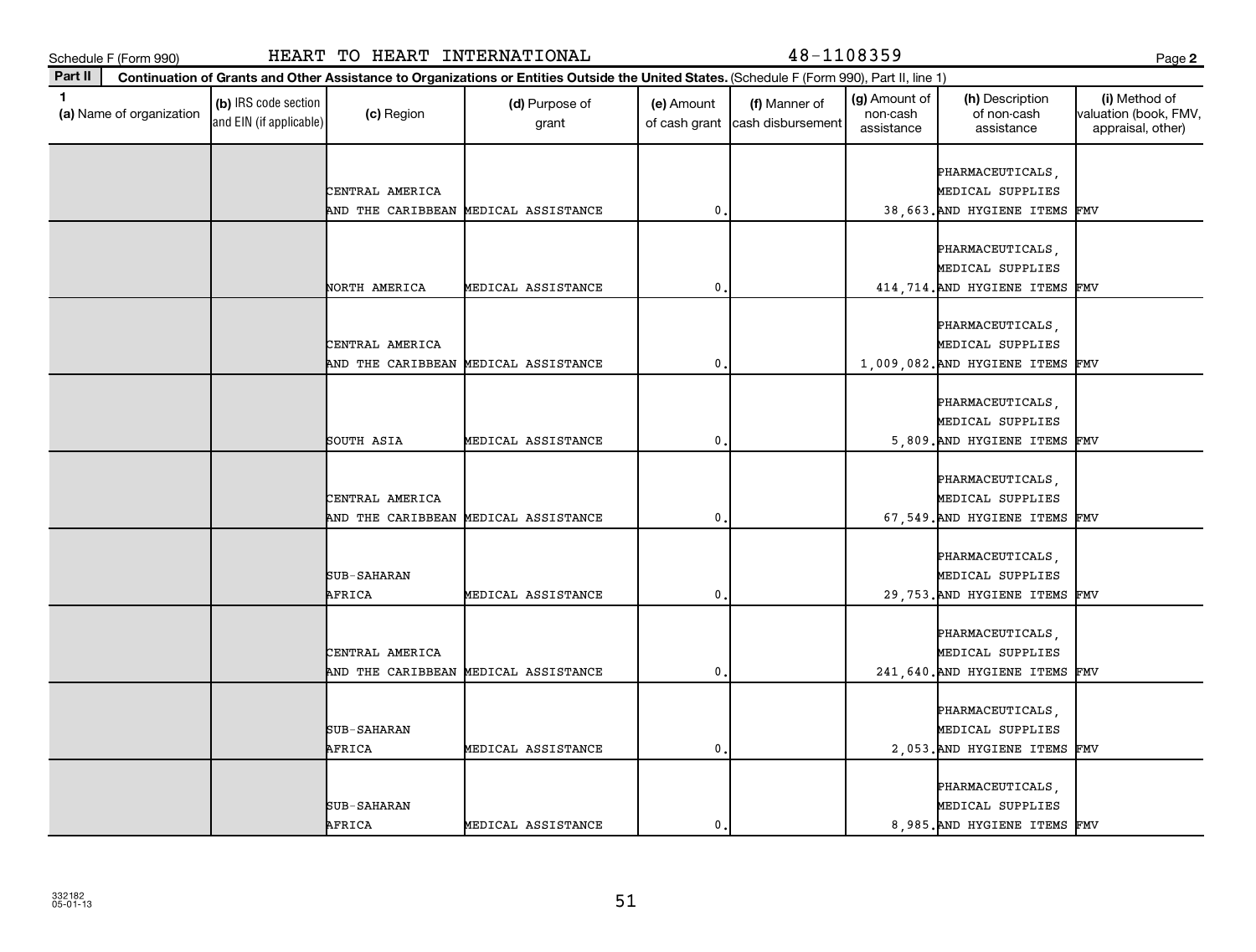**Part II**

| . .<br>×<br>v |  |
|---------------|--|
|---------------|--|

| 1.<br>(a) Name of organization | (b) IRS code section<br>and EIN (if applicable) | (c) Region            | (d) Purpose of<br>grant              | (e) Amount<br>of cash grant | (f) Manner of<br>cash disbursement | (g) Amount of<br>non-cash<br>assistance | (h) Description<br>of non-cash<br>assistance | (i) Method of<br>valuation (book, FMV<br>appraisal, other) |
|--------------------------------|-------------------------------------------------|-----------------------|--------------------------------------|-----------------------------|------------------------------------|-----------------------------------------|----------------------------------------------|------------------------------------------------------------|
|                                |                                                 |                       |                                      |                             |                                    |                                         | PHARMACEUTICALS,                             |                                                            |
|                                |                                                 | CENTRAL AMERICA       |                                      |                             |                                    |                                         | MEDICAL SUPPLIES                             |                                                            |
|                                |                                                 |                       | AND THE CARIBBEAN MEDICAL ASSISTANCE | $\mathbf{0}$                |                                    |                                         | 6,591. AND HYGIENE ITEMS                     | FMV                                                        |
|                                |                                                 |                       |                                      |                             |                                    |                                         |                                              |                                                            |
|                                |                                                 |                       |                                      |                             |                                    |                                         | PHARMACEUTICALS,                             |                                                            |
|                                |                                                 | CENTRAL AMERICA       |                                      |                             |                                    |                                         | MEDICAL SUPPLIES                             |                                                            |
|                                |                                                 | AND THE CARIBBEAN     | MEDICAL ASSISTANCE                   | $\mathbf{0}$                |                                    |                                         | 354, 366. AND HYGIENE ITEMS                  | FMV                                                        |
|                                |                                                 |                       |                                      |                             |                                    |                                         |                                              |                                                            |
|                                |                                                 |                       |                                      |                             |                                    |                                         | PHARMACEUTICALS,                             |                                                            |
|                                |                                                 | EAST ASIA AND THE     |                                      |                             |                                    |                                         | MEDICAL SUPPLIES                             |                                                            |
|                                |                                                 | PACIFIC               | MEDICAL ASSISTANCE                   | $\mathbf{0}$                |                                    |                                         | 20,682. AND HYGIENE ITEMS                    | FMV                                                        |
|                                |                                                 |                       |                                      |                             |                                    |                                         |                                              |                                                            |
|                                |                                                 |                       |                                      |                             |                                    |                                         | PHARMACEUTICALS,                             |                                                            |
|                                |                                                 | CENTRAL AMERICA       |                                      |                             |                                    |                                         | MEDICAL SUPPLIES                             |                                                            |
|                                |                                                 |                       | AND THE CARIBBEAN MEDICAL ASSISTANCE | $\mathbf{0}$                |                                    |                                         | 8,079. AND HYGIENE ITEMS FMV                 |                                                            |
|                                |                                                 |                       |                                      |                             |                                    |                                         |                                              |                                                            |
|                                |                                                 |                       |                                      |                             |                                    |                                         | PHARMACEUTICALS,                             |                                                            |
|                                |                                                 | SUB-SAHARAN<br>AFRICA |                                      | $\mathbf{0}$                |                                    |                                         | MEDICAL SUPPLIES                             |                                                            |
|                                |                                                 |                       | MEDICAL ASSISTANCE                   |                             |                                    |                                         | 3,686,591. AND HYGIENE ITEMS                 | FMV                                                        |
|                                |                                                 |                       |                                      |                             |                                    |                                         | PHARMACEUTICALS,                             |                                                            |
|                                |                                                 | CENTRAL AMERICA       |                                      |                             |                                    |                                         | MEDICAL SUPPLIES                             |                                                            |
|                                |                                                 |                       | AND THE CARIBBEAN MEDICAL ASSISTANCE | $\mathbf{0}$                |                                    |                                         | 78, 332. AND HYGIENE ITEMS                   | FMV                                                        |
|                                |                                                 |                       |                                      |                             |                                    |                                         |                                              |                                                            |
|                                |                                                 |                       |                                      |                             |                                    |                                         | PHARMACEUTICALS,                             |                                                            |
|                                |                                                 | CENTRAL AMERICA       |                                      |                             |                                    |                                         | MEDICAL SUPPLIES                             |                                                            |
|                                |                                                 |                       | AND THE CARIBBEAN MEDICAL ASSISTANCE | $\mathbf{0}$                |                                    |                                         | 8,421. AND HYGIENE ITEMS                     | FMV                                                        |
|                                |                                                 |                       |                                      |                             |                                    |                                         |                                              |                                                            |
|                                |                                                 |                       |                                      |                             |                                    |                                         | PHARMACEUTICALS,                             |                                                            |
|                                |                                                 | CENTRAL AMERICA       |                                      |                             |                                    |                                         | MEDICAL SUPPLIES                             |                                                            |
|                                |                                                 |                       | AND THE CARIBBEAN MEDICAL ASSISTANCE | $\mathbf{0}$                |                                    |                                         | 8, 354, 616. AND HYGIENE ITEMS               | FMV                                                        |
|                                |                                                 |                       |                                      |                             |                                    |                                         |                                              |                                                            |
|                                |                                                 |                       |                                      |                             |                                    |                                         | PHARMACEUTICALS,                             |                                                            |
|                                |                                                 | EAST ASIA AND THE     |                                      |                             |                                    |                                         | MEDICAL SUPPLIES                             |                                                            |
|                                |                                                 | PACIFIC               | MEDICAL ASSISTANCE                   | 0                           |                                    |                                         | 316, 193. AND HYGIENE ITEMS FMV              |                                                            |
|                                |                                                 |                       |                                      |                             |                                    |                                         |                                              |                                                            |

Schedule F (Form 990) HEART TO HEART INTERNATIONAL 48-1108359 Page

**Continuation of Grants and Other Assistance to Organizations or Entities Outside the United States.**  (Schedule F (Form 990), Part II, line 1)

(g) Amount of

(h) Description

**2**

(i) Method of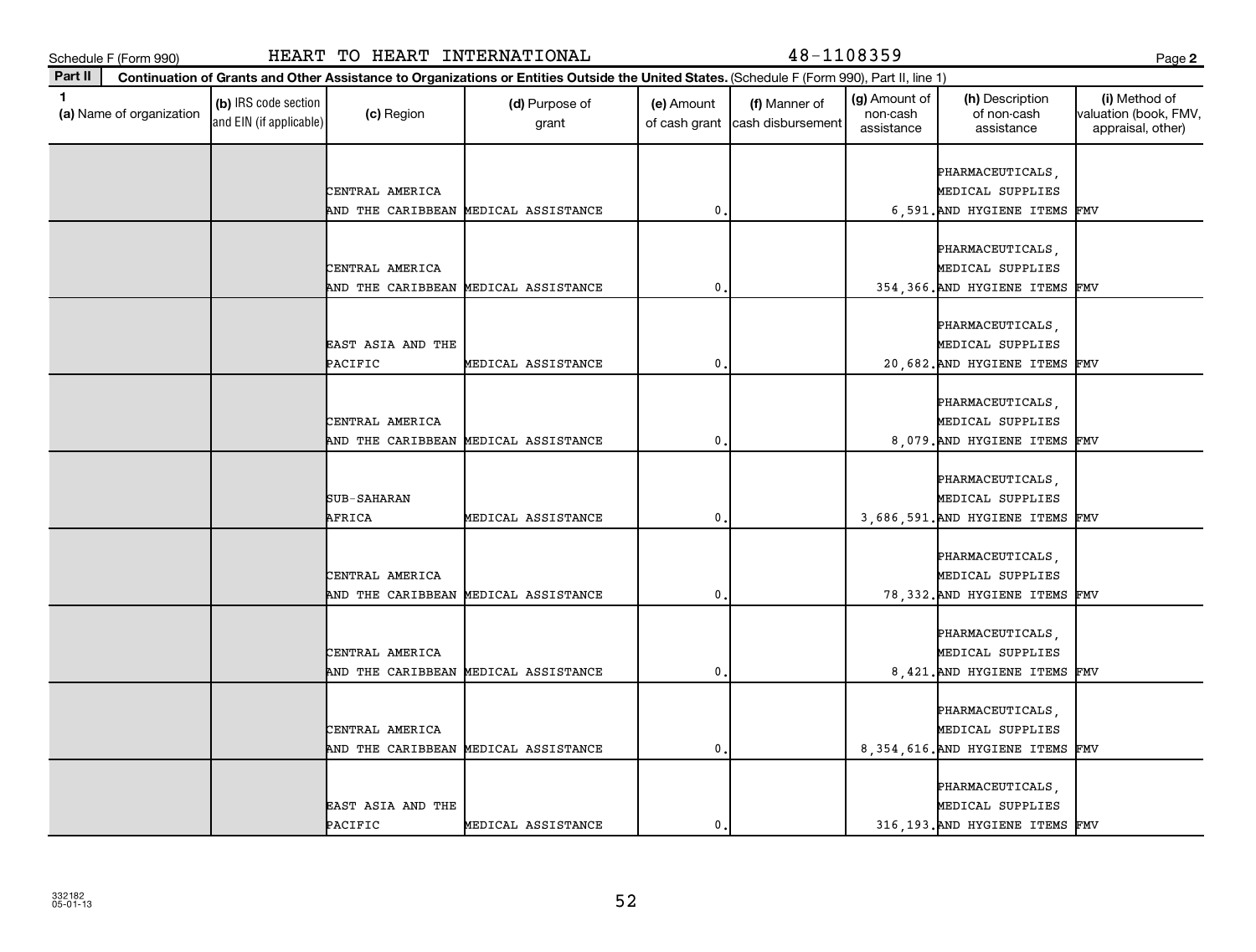**Part II**

**(a)**  Name of organization

and EIN (if applicable)

|                   |                                      |           |  | <b>PHARMACEUTICALS</b>          |  |
|-------------------|--------------------------------------|-----------|--|---------------------------------|--|
| CENTRAL AMERICA   |                                      |           |  | MEDICAL SUPPLIES                |  |
|                   | AND THE CARIBBEAN MEDICAL ASSISTANCE | 0         |  | 283, 924. AND HYGIENE ITEMS FMV |  |
|                   |                                      |           |  |                                 |  |
|                   |                                      |           |  | PHARMACEUTICALS,                |  |
| EAST ASIA AND THE |                                      |           |  | MEDICAL SUPPLIES                |  |
| PACIFIC           | MEDICAL ASSISTANCE                   | 0         |  | 51,166. AND HYGIENE ITEMS FMV   |  |
|                   |                                      |           |  |                                 |  |
|                   |                                      |           |  | PHARMACEUTICALS,                |  |
|                   |                                      |           |  | MEDICAL SUPPLIES                |  |
| SOUTH AMERICA     | MEDICAL ASSISTANCE                   | 0         |  | 25,793. AND HYGIENE ITEMS FMV   |  |
|                   |                                      |           |  |                                 |  |
|                   |                                      |           |  | PHARMACEUTICALS,                |  |
| SUB-SAHARAN       |                                      |           |  | MEDICAL SUPPLIES                |  |
| AFRICA            | MEDICAL ASSISTANCE                   | 0         |  | 2,310. AND HYGIENE ITEMS FMV    |  |
|                   |                                      |           |  |                                 |  |
|                   |                                      |           |  | PHARMACEUTICALS,                |  |
| CENTRAL AMERICA   |                                      |           |  | MEDICAL SUPPLIES                |  |
|                   | AND THE CARIBBEAN MEDICAL ASSISTANCE | 0         |  | 7,770. AND HYGIENE ITEMS FMV    |  |
|                   |                                      |           |  |                                 |  |
|                   |                                      |           |  | PHARMACEUTICALS,                |  |
| CENTRAL AMERICA   |                                      |           |  | MEDICAL SUPPLIES                |  |
|                   | AND THE CARIBBEAN MEDICAL ASSISTANCE | 0         |  | 8,011. AND HYGIENE ITEMS FMV    |  |
|                   |                                      |           |  |                                 |  |
|                   |                                      |           |  | PHARMACEUTICALS,                |  |
| SUB-SAHARAN       |                                      |           |  | MEDICAL SUPPLIES                |  |
| AFRICA            | MEDICAL ASSISTANCE                   | 0         |  | 21, 408. AND HYGIENE ITEMS FMV  |  |
|                   |                                      |           |  |                                 |  |
|                   |                                      |           |  | PHARMACEUTICALS,                |  |
| CENTRAL AMERICA   |                                      |           |  | MEDICAL SUPPLIES                |  |
|                   | AND THE CARIBBEAN MEDICAL ASSISTANCE | $\pmb{0}$ |  | 9, 223. AND HYGIENE ITEMS FMV   |  |
|                   |                                      |           |  |                                 |  |
|                   |                                      |           |  | PHARMACEUTICALS,                |  |
| CENTRAL AMERICA   |                                      |           |  | MEDICAL SUPPLIES                |  |
|                   | AND THE CARIBBEAN MEDICAL ASSISTANCE | 0         |  | 75, 262. AND HYGIENE ITEMS FMV  |  |
|                   |                                      |           |  |                                 |  |

Schedule F (Form 990) HEART TO HEART INTERNATIONAL 48-1108359 Page

**Continuation of Grants and Other Assistance to Organizations or Entities Outside the United States.**  (Schedule F (Form 990), Part II, line 1)

grant

 $\begin{array}{|c|c|c|}\n\hline\n\text{(c) Region} & \text{(d) Purpose of} \\
\hline\n\end{array}$ 

**1 (b)** IRS code section **(c)** Region **(d)** Purpose of **(e)** Amount **(f)** Manner of **(g)** Amount of **(h)** Description **(i) (a)** Name of organization **(h)** Description **(i) (c)** Region **(d)** Purpose of **(d)** Amount **(** 

(e) Amount

of cash grant | cash disbursement

(f) Manner of

(g) Amount of non-cash assistance

(h) Description of non-cash assistance

**2**

(i) Method of valuation (book, FMV, appraisal, other)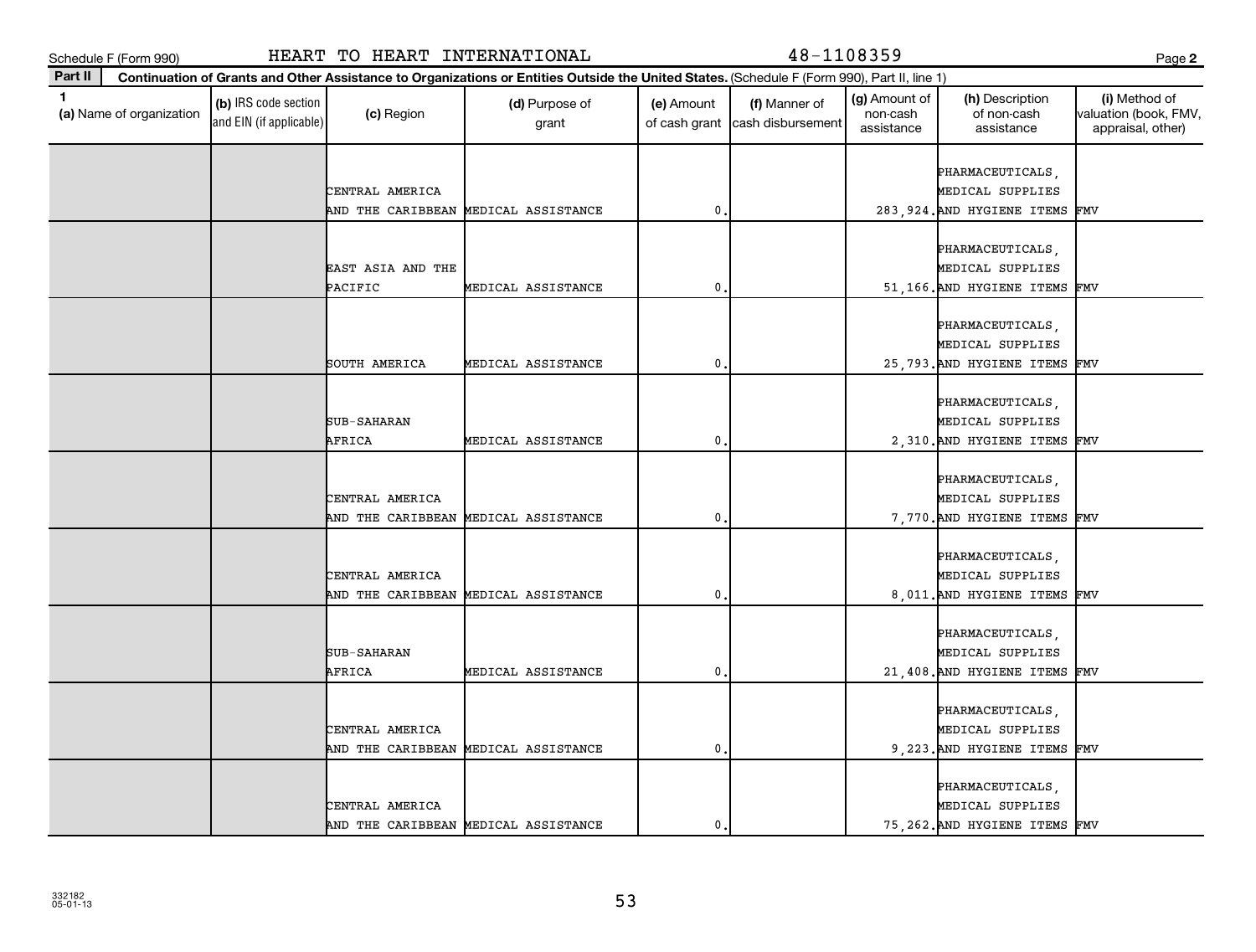**Part II**

**(a)**  Name of organization

and EIN (if applicable)

| --<br>. .<br>×<br>۰.<br>v |  |
|---------------------------|--|
|---------------------------|--|

| <b>U</b> Isamo or organization | and EIN (if applicable) | $\omega$ , region            | grant                                |               | of cash grant cash disbursement | <b>TIOTI</b> COUT<br>assistance | 01 1101 1 0001 1<br>assistance       | waluation (DOOR, I IVI)<br>appraisal, other) |
|--------------------------------|-------------------------|------------------------------|--------------------------------------|---------------|---------------------------------|---------------------------------|--------------------------------------|----------------------------------------------|
|                                |                         |                              |                                      |               |                                 |                                 |                                      |                                              |
|                                |                         |                              |                                      |               |                                 |                                 | PHARMACEUTICALS,                     |                                              |
|                                |                         | SUB-SAHARAN                  |                                      |               |                                 |                                 | MEDICAL SUPPLIES                     |                                              |
|                                |                         | AFRICA                       | MEDICAL ASSISTANCE                   | $\mathbf 0$ . |                                 |                                 | 227, 173. AND HYGIENE ITEMS FMV      |                                              |
|                                |                         |                              |                                      |               |                                 |                                 |                                      |                                              |
|                                |                         |                              |                                      |               |                                 |                                 | PHARMACEUTICALS,<br>MEDICAL SUPPLIES |                                              |
|                                |                         | EAST ASIA AND THE<br>PACIFIC | MEDICAL ASSISTANCE                   | 0             |                                 |                                 | 92, 670. AND HYGIENE ITEMS FMV       |                                              |
|                                |                         |                              |                                      |               |                                 |                                 |                                      |                                              |
|                                |                         |                              |                                      |               |                                 |                                 | PHARMACEUTICALS,                     |                                              |
|                                |                         | EAST ASIA AND THE            |                                      |               |                                 |                                 | MEDICAL SUPPLIES                     |                                              |
|                                |                         | PACIFIC                      | MEDICAL ASSISTANCE                   | 0             |                                 |                                 | 5,526. AND HYGIENE ITEMS FMV         |                                              |
|                                |                         |                              |                                      |               |                                 |                                 |                                      |                                              |
|                                |                         |                              |                                      |               |                                 |                                 | PHARMACEUTICALS,                     |                                              |
|                                |                         | CENTRAL AMERICA              |                                      |               |                                 |                                 | MEDICAL SUPPLIES                     |                                              |
|                                |                         | AND THE CARIBBEAN            | MEDICAL ASSISTANCE                   | 0             |                                 |                                 | 28, 484. AND HYGIENE ITEMS FMV       |                                              |
|                                |                         |                              |                                      |               |                                 |                                 |                                      |                                              |
|                                |                         |                              |                                      |               |                                 |                                 | PHARMACEUTICALS,                     |                                              |
|                                |                         | CENTRAL AMERICA              |                                      |               |                                 |                                 | MEDICAL SUPPLIES                     |                                              |
|                                |                         |                              | AND THE CARIBBEAN MEDICAL ASSISTANCE | 0             |                                 |                                 | 94, 181. AND HYGIENE ITEMS FMV       |                                              |
|                                |                         |                              |                                      |               |                                 |                                 |                                      |                                              |
|                                |                         |                              |                                      |               |                                 |                                 | PHARMACEUTICALS,                     |                                              |
|                                |                         | CENTRAL AMERICA              |                                      |               |                                 |                                 | MEDICAL SUPPLIES                     |                                              |
|                                |                         |                              | AND THE CARIBBEAN MEDICAL ASSISTANCE | $\mathbf 0$ . |                                 |                                 | 332, 630. AND HYGIENE ITEMS FMV      |                                              |
|                                |                         |                              |                                      |               |                                 |                                 |                                      |                                              |
|                                |                         |                              |                                      |               |                                 |                                 | PHARMACEUTICALS,                     |                                              |
|                                |                         | CENTRAL AMERICA              |                                      |               |                                 |                                 | MEDICAL SUPPLIES                     |                                              |
|                                |                         |                              | AND THE CARIBBEAN MEDICAL ASSISTANCE | 0             |                                 |                                 | 64, 478. AND HYGIENE ITEMS FMV       |                                              |
|                                |                         |                              |                                      |               |                                 |                                 | PHARMACEUTICALS,                     |                                              |
|                                |                         | CENTRAL AMERICA              |                                      |               |                                 |                                 | MEDICAL SUPPLIES                     |                                              |
|                                |                         |                              | AND THE CARIBBEAN MEDICAL ASSISTANCE | 0             |                                 |                                 | 29,452. AND HYGIENE ITEMS FMV        |                                              |
|                                |                         |                              |                                      |               |                                 |                                 |                                      |                                              |
|                                |                         |                              |                                      |               |                                 |                                 | PHARMACEUTICALS,                     |                                              |
|                                |                         | SUB-SAHARAN                  |                                      |               |                                 |                                 | MEDICAL SUPPLIES                     |                                              |
|                                |                         | AFRICA                       | MEDICAL ASSISTANCE                   | 0             |                                 |                                 | 9,259,909. AND HYGIENE ITEMS FMV     |                                              |
|                                |                         |                              |                                      |               |                                 |                                 |                                      |                                              |

(c) Region (d) Purpose of

**Continuation of Grants and Other Assistance to Organizations or Entities Outside the United States.**  (Schedule F (Form 990), Part II, line 1)

**1 (b)** IRS code section **(c)** Region **(d)** Purpose of **(e)** Amount **(f)** Manner of **(g)** Amount of **(h)** Description **(i) (a)** Name of organization **(h)** Description **(i) (c)** Region **(d)** Purpose of **(d)** Amount **(** 

(e) Amount

(g) Amount of non-cash

(h) Description of non-cash

(f) Manner of

**2**

(i) Method of valuation (book, FMV,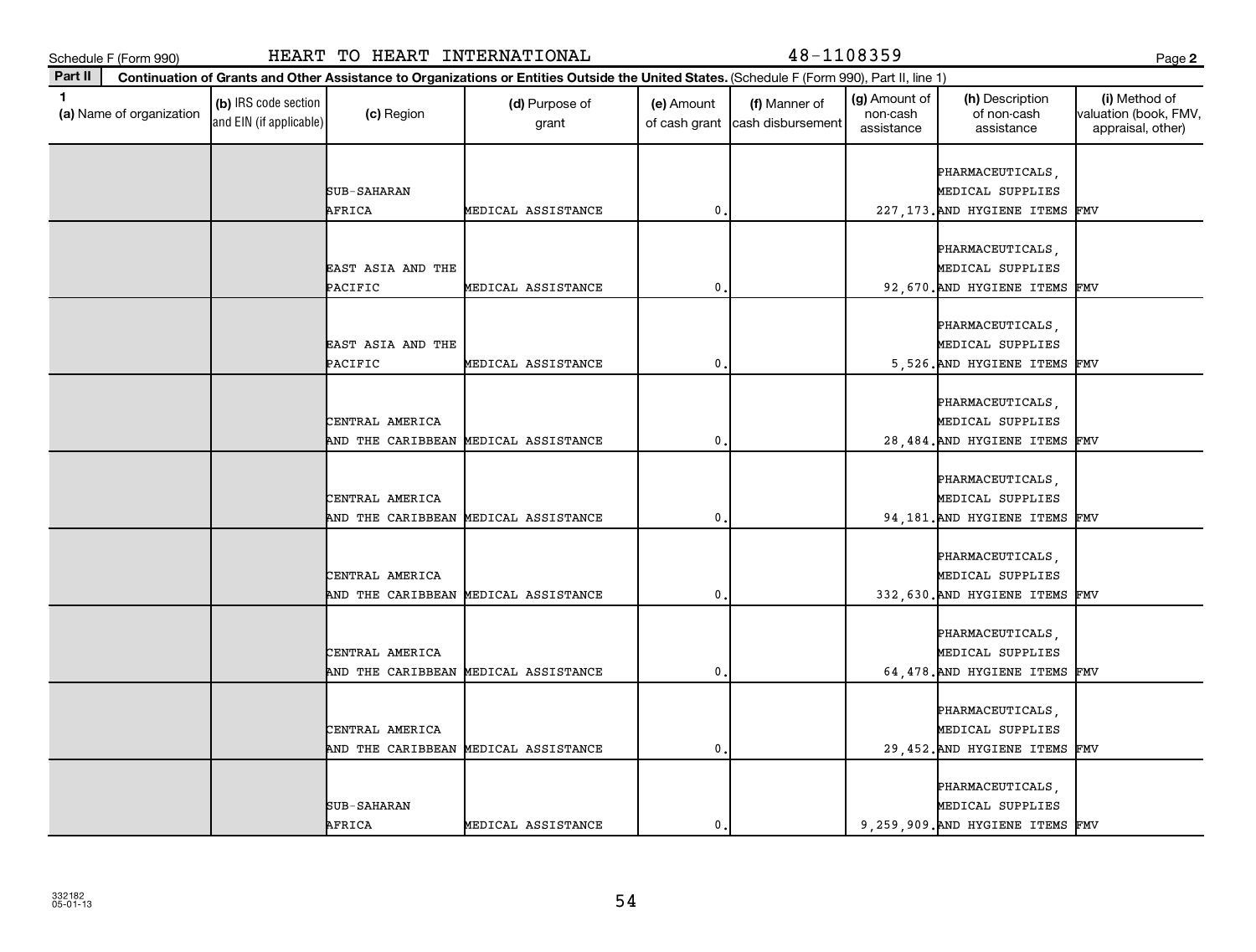**Part II**

| ×<br>×<br>I<br>i |
|------------------|
|------------------|

| 1<br>(a) Name of organization | (b) IRS code section<br>and EIN (if applicable) | (c) Region        | (d) Purpose of<br>grant              | (e) Amount<br>of cash grant | (f) Manner of<br>cash disbursement | (g) Amount of<br>non-cash<br>assistance | (h) Description<br>of non-cash<br>assistance | (i) Method of<br>valuation (book, FMV<br>appraisal, other) |
|-------------------------------|-------------------------------------------------|-------------------|--------------------------------------|-----------------------------|------------------------------------|-----------------------------------------|----------------------------------------------|------------------------------------------------------------|
|                               |                                                 |                   |                                      |                             |                                    |                                         | PHARMACEUTICALS,                             |                                                            |
|                               |                                                 | EAST ASIA AND THE |                                      |                             |                                    |                                         | MEDICAL SUPPLIES                             |                                                            |
|                               |                                                 | PACIFIC           | MEDICAL ASSISTANCE                   | $\mathbf{0}$                |                                    |                                         | 41,830. AND HYGIENE ITEMS                    | FMV                                                        |
|                               |                                                 |                   |                                      |                             |                                    |                                         |                                              |                                                            |
|                               |                                                 |                   |                                      |                             |                                    |                                         | PHARMACEUTICALS,                             |                                                            |
|                               |                                                 | CENTRAL AMERICA   |                                      |                             |                                    |                                         | MEDICAL SUPPLIES                             |                                                            |
|                               |                                                 | AND THE CARIBBEAN | MEDICAL ASSISTANCE                   | $\mathbf{0}$                |                                    |                                         | 26, 585, 184. AND HYGIENE ITEMS              | FMV                                                        |
|                               |                                                 |                   |                                      |                             |                                    |                                         |                                              |                                                            |
|                               |                                                 |                   |                                      |                             |                                    |                                         | PHARMACEUTICALS,                             |                                                            |
|                               |                                                 |                   |                                      |                             |                                    |                                         | MEDICAL SUPPLIES                             |                                                            |
|                               |                                                 | SOUTH AMERICA     | MEDICAL ASSISTANCE                   | $\mathbf{0}$                |                                    |                                         | 2,053,731. AND HYGIENE ITEMS                 | FMV                                                        |
|                               |                                                 |                   |                                      |                             |                                    |                                         |                                              |                                                            |
|                               |                                                 |                   |                                      |                             |                                    |                                         | PHARMACEUTICALS,                             |                                                            |
|                               |                                                 | CENTRAL AMERICA   |                                      |                             |                                    |                                         | MEDICAL SUPPLIES                             |                                                            |
|                               |                                                 | AND THE CARIBBEAN | MEDICAL ASSISTANCE                   | $\mathbf 0$                 |                                    |                                         | 99,985. AND HYGIENE ITEMS                    | FMV                                                        |
|                               |                                                 |                   |                                      |                             |                                    |                                         | PHARMACEUTICALS,                             |                                                            |
|                               |                                                 | CENTRAL AMERICA   |                                      |                             |                                    |                                         | MEDICAL SUPPLIES                             |                                                            |
|                               |                                                 |                   | AND THE CARIBBEAN MEDICAL ASSISTANCE | $\mathbf{0}$                |                                    |                                         | 105,574. AND HYGIENE ITEMS                   | FMV                                                        |
|                               |                                                 |                   |                                      |                             |                                    |                                         |                                              |                                                            |
|                               |                                                 |                   |                                      |                             |                                    |                                         | PHARMACEUTICALS,                             |                                                            |
|                               |                                                 | CENTRAL AMERICA   |                                      |                             |                                    |                                         | MEDICAL SUPPLIES                             |                                                            |
|                               |                                                 | AND THE CARIBBEAN | MEDICAL ASSISTANCE                   | $\mathbf 0$                 |                                    |                                         | 89, 237. AND HYGIENE ITEMS                   | FMV                                                        |
|                               |                                                 |                   |                                      |                             |                                    |                                         |                                              |                                                            |
|                               |                                                 |                   |                                      |                             |                                    |                                         | PHARMACEUTICALS,                             |                                                            |
|                               |                                                 |                   |                                      |                             |                                    |                                         | MEDICAL SUPPLIES                             |                                                            |
|                               |                                                 | SOUTH AMERICA     | MEDICAL ASSISTANCE                   | $\mathbf{0}$                |                                    |                                         | 7,747. AND HYGIENE ITEMS                     | FMV                                                        |
|                               |                                                 |                   |                                      |                             |                                    |                                         |                                              |                                                            |
|                               |                                                 |                   |                                      |                             |                                    |                                         | PHARMACEUTICALS,                             |                                                            |
|                               |                                                 | CENTRAL AMERICA   |                                      |                             |                                    |                                         | MEDICAL SUPPLIES                             |                                                            |
|                               |                                                 |                   | AND THE CARIBBEAN MEDICAL ASSISTANCE | $\mathbf{0}$                |                                    |                                         | 56,513. AND HYGIENE ITEMS FMV                |                                                            |
|                               |                                                 |                   |                                      |                             |                                    |                                         |                                              |                                                            |
|                               |                                                 |                   |                                      |                             |                                    |                                         | PHARMACEUTICALS,                             |                                                            |
|                               |                                                 | SUB-SAHARAN       |                                      |                             |                                    |                                         | MEDICAL SUPPLIES                             |                                                            |
|                               |                                                 | AFRICA            | MEDICAL ASSISTANCE                   | $\mathbf{0}$                |                                    |                                         | 153,897. AND HYGIENE ITEMS FMV               |                                                            |
|                               |                                                 |                   |                                      |                             |                                    |                                         |                                              |                                                            |

# Schedule F (Form 990) HEART TO HEART INTERNATIONAL 48-1108359 Page

**Continuation of Grants and Other Assistance to Organizations or Entities Outside the United States.**  (Schedule F (Form 990), Part II, line 1)

(g) Amount of non-cash

(h) Description of non-cash

**2**

(i) Method of valuation (book, FMV,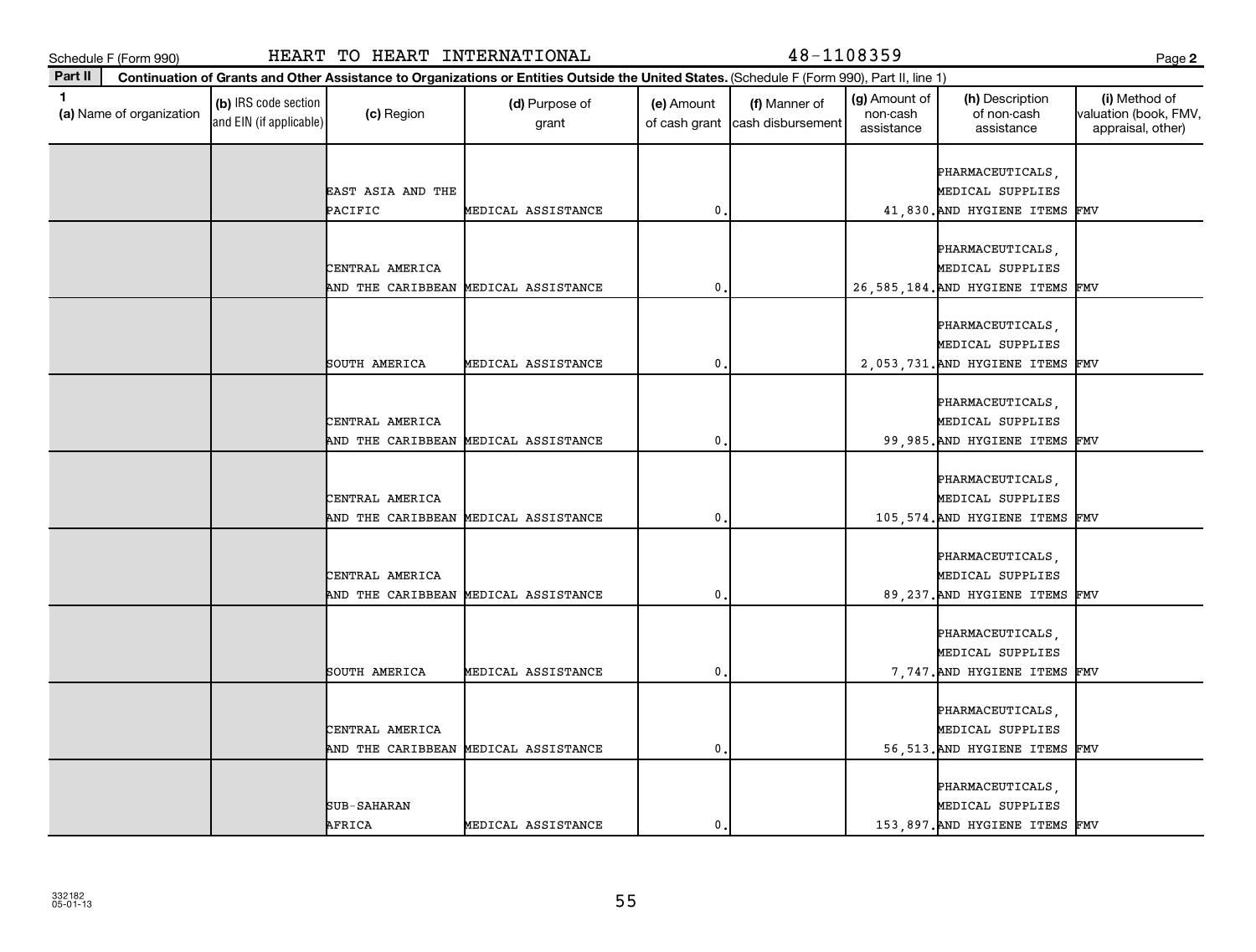| ×<br>۰.<br>I<br>۰,<br>v<br>× |
|------------------------------|
|------------------------------|

| Part II<br>Continuation of Grants and Other Assistance to Organizations or Entities Outside the United States. (Schedule F (Form 990), Part II, line 1) |                                                        |                                    |                                         |                                              |                                                             |
|---------------------------------------------------------------------------------------------------------------------------------------------------------|--------------------------------------------------------|------------------------------------|-----------------------------------------|----------------------------------------------|-------------------------------------------------------------|
| 1<br>(b) IRS code section<br>(a) Name of organization<br>(c) Region<br>and EIN (if applicable)                                                          | (d) Purpose of<br>(e) Amount<br>of cash grant<br>grant | (f) Manner of<br>cash disbursement | (g) Amount of<br>non-cash<br>assistance | (h) Description<br>of non-cash<br>assistance | (i) Method of<br>valuation (book, FMV,<br>appraisal, other) |
|                                                                                                                                                         |                                                        |                                    |                                         | PHARMACEUTICALS,                             |                                                             |
| SUB-SAHARAN                                                                                                                                             |                                                        |                                    |                                         | MEDICAL SUPPLIES                             |                                                             |
| AFRICA                                                                                                                                                  | MEDICAL ASSISTANCE                                     | $\mathbf 0$                        |                                         | 50,089. AND HYGIENE ITEMS                    | FMV                                                         |
|                                                                                                                                                         |                                                        |                                    |                                         |                                              |                                                             |
|                                                                                                                                                         |                                                        |                                    |                                         | PHARMACEUTICALS,                             |                                                             |
| SUB-SAHARAN                                                                                                                                             |                                                        |                                    |                                         | MEDICAL SUPPLIES                             |                                                             |
| AFRICA                                                                                                                                                  | MEDICAL ASSISTANCE                                     | 0                                  |                                         | 243, 693. AND HYGIENE ITEMS                  | FMV                                                         |
|                                                                                                                                                         |                                                        |                                    |                                         |                                              |                                                             |
|                                                                                                                                                         |                                                        |                                    |                                         | PHARMACEUTICALS,                             |                                                             |
| CENTRAL AMERICA                                                                                                                                         |                                                        |                                    |                                         | MEDICAL SUPPLIES                             |                                                             |
| AND THE CARIBBEAN MEDICAL ASSISTANCE                                                                                                                    |                                                        | 0                                  |                                         | 212, 337. AND HYGIENE ITEMS FMV              |                                                             |
|                                                                                                                                                         |                                                        |                                    |                                         | PHARMACEUTICALS,                             |                                                             |
| SUB-SAHARAN                                                                                                                                             |                                                        |                                    |                                         | MEDICAL SUPPLIES                             |                                                             |
| AFRICA                                                                                                                                                  | MEDICAL ASSISTANCE                                     | 0                                  |                                         | 290, 774. AND HYGIENE ITEMS                  | FMV                                                         |
|                                                                                                                                                         |                                                        |                                    |                                         |                                              |                                                             |
|                                                                                                                                                         |                                                        |                                    |                                         | PHARMACEUTICALS,                             |                                                             |
|                                                                                                                                                         |                                                        |                                    |                                         |                                              |                                                             |
|                                                                                                                                                         |                                                        |                                    |                                         | MEDICAL SUPPLIES                             |                                                             |
| SOUTH AMERICA                                                                                                                                           | MEDICAL ASSISTANCE                                     | $\mathbf 0$                        |                                         | 6,090. AND HYGIENE ITEMS                     | FMV                                                         |
|                                                                                                                                                         |                                                        |                                    |                                         | PHARMACEUTICALS,                             |                                                             |
| EAST ASIA AND THE                                                                                                                                       |                                                        |                                    |                                         | MEDICAL SUPPLIES                             |                                                             |
| PACIFIC                                                                                                                                                 | MEDICAL ASSISTANCE                                     | 0                                  |                                         | 3,004,589. AND HYGIENE ITEMS                 | FMV                                                         |
|                                                                                                                                                         |                                                        |                                    |                                         |                                              |                                                             |
|                                                                                                                                                         |                                                        |                                    |                                         | PHARMACEUTICALS,                             |                                                             |
| EAST ASIA AND THE                                                                                                                                       |                                                        |                                    |                                         | MEDICAL SUPPLIES                             |                                                             |
| PACIFIC                                                                                                                                                 | MEDICAL ASSISTANCE                                     | $\mathbf 0$                        |                                         | 1,877,679. AND HYGIENE ITEMS FMV             |                                                             |
|                                                                                                                                                         |                                                        |                                    |                                         |                                              |                                                             |
|                                                                                                                                                         |                                                        |                                    |                                         | PHARMACEUTICALS,                             |                                                             |
| CENTRAL AMERICA                                                                                                                                         |                                                        |                                    |                                         | MEDICAL SUPPLIES                             |                                                             |
| AND THE CARIBBEAN                                                                                                                                       | MEDICAL ASSISTANCE                                     | 0                                  |                                         | 18, 252. AND HYGIENE ITEMS                   | FMV                                                         |
|                                                                                                                                                         |                                                        |                                    |                                         |                                              |                                                             |
|                                                                                                                                                         |                                                        |                                    |                                         | PHARMACEUTICALS,                             |                                                             |
| SUB-SAHARAN                                                                                                                                             |                                                        |                                    |                                         | MEDICAL SUPPLIES                             |                                                             |
| AFRICA                                                                                                                                                  | MEDICAL ASSISTANCE                                     | $\mathbf{0}$                       |                                         | 30,711. AND HYGIENE ITEMS FMV                |                                                             |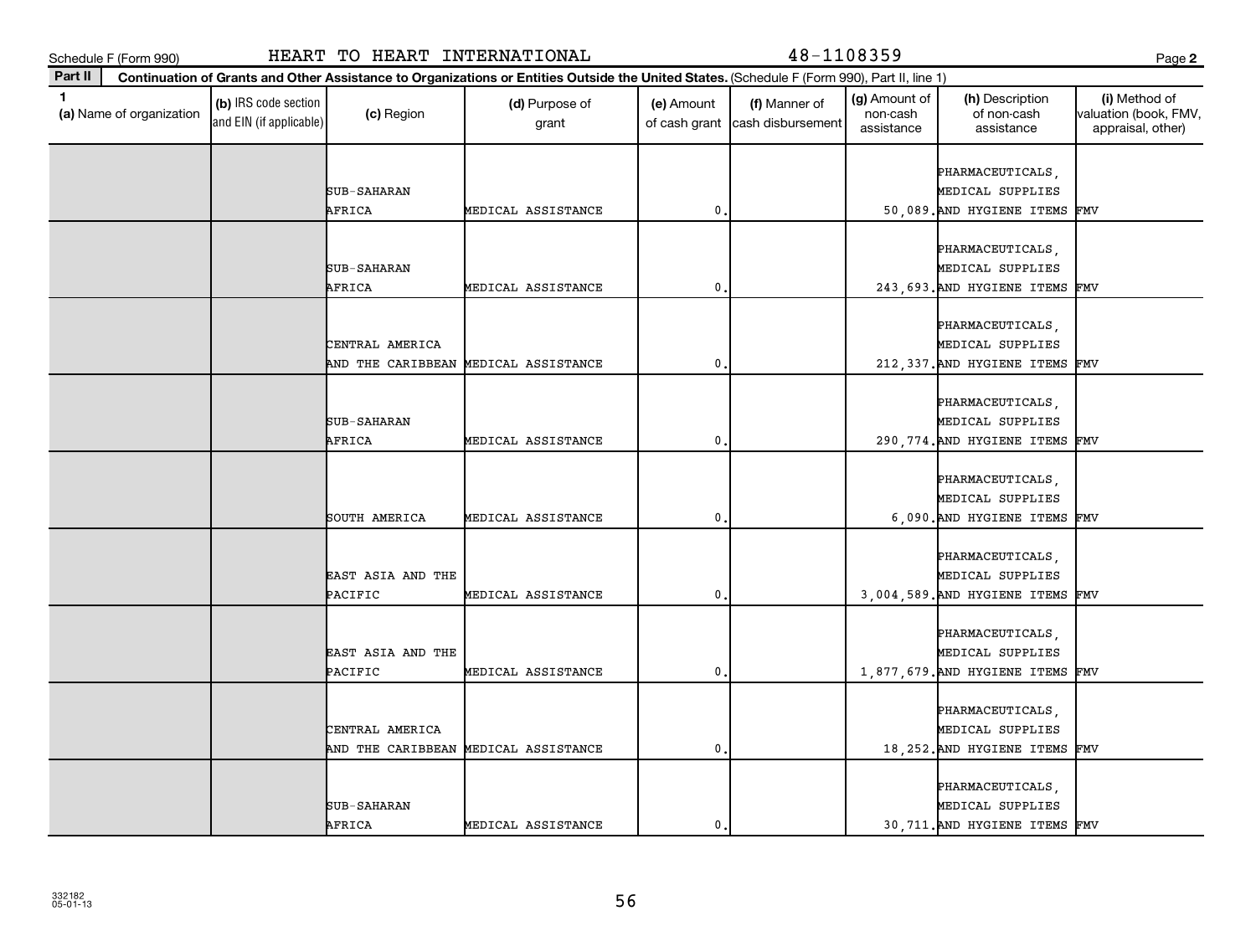| . .          |  |
|--------------|--|
| ×<br>۰.<br>v |  |

| Part II      |                          |                                                 |                                            | Continuation of Grants and Other Assistance to Organizations or Entities Outside the United States. (Schedule F (Form 990), Part II, line 1) |                             |                                    |                                         |                                                                        |                                                             |
|--------------|--------------------------|-------------------------------------------------|--------------------------------------------|----------------------------------------------------------------------------------------------------------------------------------------------|-----------------------------|------------------------------------|-----------------------------------------|------------------------------------------------------------------------|-------------------------------------------------------------|
| $\mathbf{1}$ | (a) Name of organization | (b) IRS code section<br>and EIN (if applicable) | (c) Region                                 | (d) Purpose of<br>grant                                                                                                                      | (e) Amount<br>of cash grant | (f) Manner of<br>cash disbursement | (g) Amount of<br>non-cash<br>assistance | (h) Description<br>of non-cash<br>assistance                           | (i) Method of<br>valuation (book, FMV,<br>appraisal, other) |
|              |                          |                                                 | RUSSIA AND<br>NEIGHBORING                  |                                                                                                                                              |                             |                                    |                                         | PHARMACEUTICALS,<br>MEDICAL SUPPLIES                                   |                                                             |
|              |                          |                                                 | <b>STATES</b>                              | MEDICAL ASSISTANCE                                                                                                                           | 0                           |                                    |                                         | 486,688. AND HYGIENE ITEMS                                             | FMV                                                         |
|              |                          |                                                 | CENTRAL AMERICA<br>AND THE CARIBBEAN       | MEDICAL ASSISTANCE                                                                                                                           | $\mathbf{0}$                |                                    |                                         | PHARMACEUTICALS,<br>MEDICAL SUPPLIES<br>9,583,527. AND HYGIENE ITEMS   | FMV                                                         |
|              |                          |                                                 | SUB-SAHARAN<br>AFRICA                      | MEDICAL ASSISTANCE                                                                                                                           | 0                           |                                    |                                         | PHARMACEUTICALS,<br>MEDICAL SUPPLIES<br>32,139. AND HYGIENE ITEMS      | FMV                                                         |
|              |                          |                                                 | RUSSIA AND<br>NEIGHBORING<br><b>STATES</b> | MEDICAL ASSISTANCE                                                                                                                           | $\mathbf{0}$                |                                    |                                         | PHARMACEUTICALS,<br>MEDICAL SUPPLIES<br>23,080. AND HYGIENE ITEMS      | FMV                                                         |
|              |                          |                                                 | SUB-SAHARAN<br>AFRICA                      | MEDICAL ASSISTANCE                                                                                                                           | $\mathbf 0$                 |                                    |                                         | PHARMACEUTICALS,<br>MEDICAL SUPPLIES<br>259, 374. AND HYGIENE ITEMS    | FMV                                                         |
|              |                          |                                                 | SUB-SAHARAN<br>AFRICA                      | MEDICAL ASSISTANCE                                                                                                                           | $\mathbf 0$                 |                                    |                                         | PHARMACEUTICALS,<br>MEDICAL SUPPLIES<br>22, 209. AND HYGIENE ITEMS     | FMV                                                         |
|              |                          |                                                 | CENTRAL AMERICA                            | AND THE CARIBBEAN MEDICAL ASSISTANCE                                                                                                         | $\mathbf 0$                 |                                    |                                         | PHARMACEUTICALS,<br>MEDICAL SUPPLIES<br>158,076. AND HYGIENE ITEMS     | FMV                                                         |
|              |                          |                                                 | CENTRAL AMERICA                            | AND THE CARIBBEAN MEDICAL ASSISTANCE                                                                                                         | $\mathbf{0}$                |                                    |                                         | PHARMACEUTICALS,<br>MEDICAL SUPPLIES<br>10,308. AND HYGIENE ITEMS      | FMV                                                         |
|              |                          |                                                 | RUSSIA AND<br>NEIGHBORING<br><b>STATES</b> | MEDICAL ASSISTANCE                                                                                                                           | $\mathbf{0}$                |                                    |                                         | PHARMACEUTICALS,<br>MEDICAL SUPPLIES<br>339.048. AND HYGIENE ITEMS FMV |                                                             |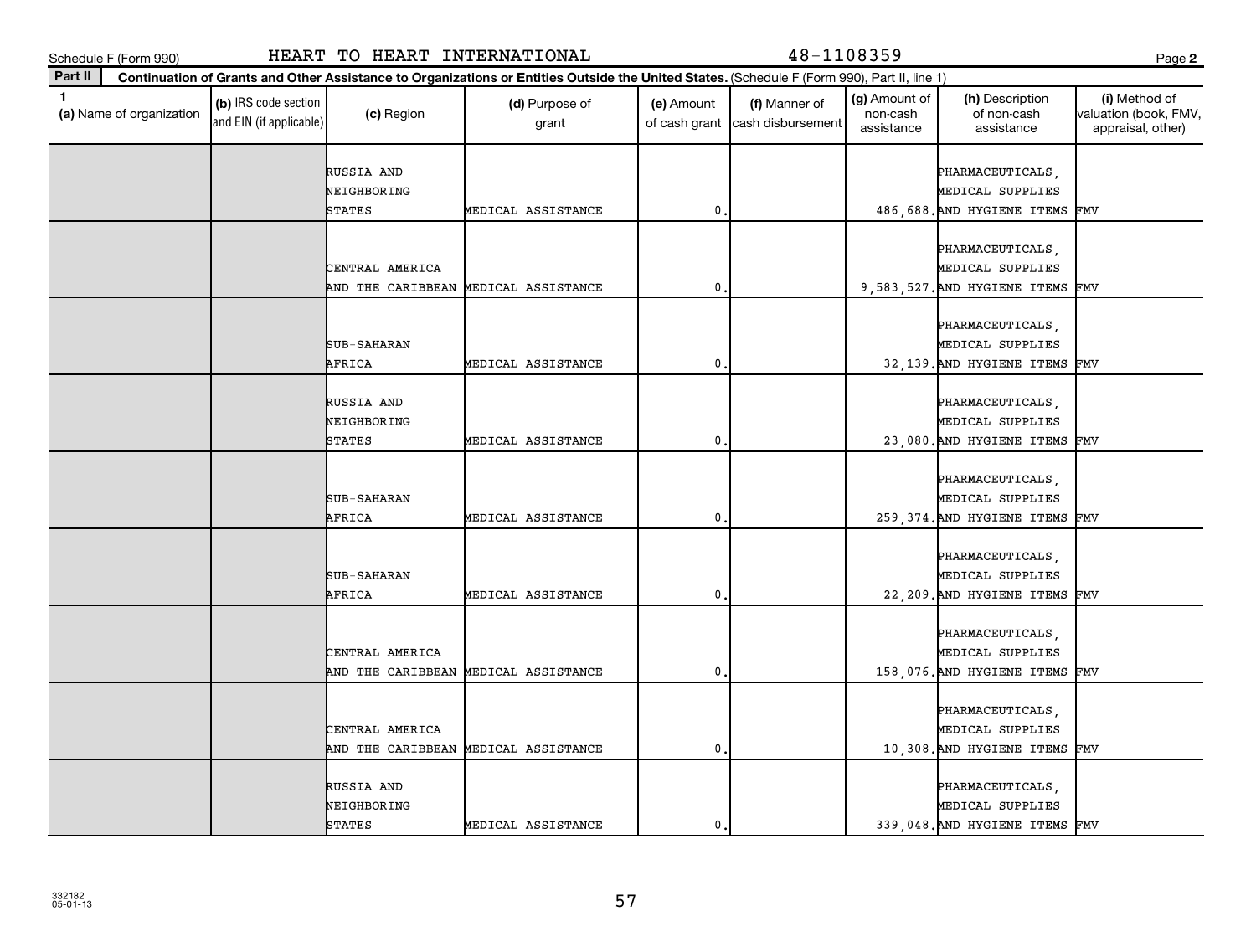**Part II**

| 1<br>(a) Name of organization | (b) IRS code section<br>and EIN (if applicable) | (c) Region                   | (d) Purpose of<br>grant              | (e) Amount<br>of cash grant | (f) Manner of<br>cash disbursement | (g) Amount of<br>non-cash<br>assistance | (h) Description<br>of non-cash<br>assistance | (i) Method of<br>valuation (book, FMV,<br>appraisal, other) |
|-------------------------------|-------------------------------------------------|------------------------------|--------------------------------------|-----------------------------|------------------------------------|-----------------------------------------|----------------------------------------------|-------------------------------------------------------------|
|                               |                                                 |                              |                                      |                             |                                    |                                         | PHARMACEUTICALS,                             |                                                             |
|                               |                                                 | EAST ASIA AND THE<br>PACIFIC | MEDICAL ASSISTANCE                   | $\mathbf 0$                 |                                    |                                         | MEDICAL SUPPLIES<br>2,575. AND HYGIENE ITEMS | FMV                                                         |
|                               |                                                 |                              |                                      |                             |                                    |                                         |                                              |                                                             |
|                               |                                                 |                              |                                      |                             |                                    |                                         | PHARMACEUTICALS,                             |                                                             |
|                               |                                                 | EAST ASIA AND THE            |                                      |                             |                                    |                                         | MEDICAL SUPPLIES                             |                                                             |
|                               |                                                 | PACIFIC                      | MEDICAL ASSISTANCE                   | $\mathbf{0}$                |                                    |                                         | 214,389. AND HYGIENE ITEMS                   | FMV                                                         |
|                               |                                                 |                              |                                      |                             |                                    |                                         |                                              |                                                             |
|                               |                                                 |                              |                                      |                             |                                    |                                         | PHARMACEUTICALS,                             |                                                             |
|                               |                                                 | CENTRAL AMERICA              |                                      |                             |                                    |                                         | MEDICAL SUPPLIES                             |                                                             |
|                               |                                                 | AND THE CARIBBEAN            | MEDICAL ASSISTANCE                   | $\mathbf{0}$                |                                    |                                         | 33,570. AND HYGIENE ITEMS FMV                |                                                             |
|                               |                                                 |                              |                                      |                             |                                    |                                         | PHARMACEUTICALS,                             |                                                             |
|                               |                                                 | SUB-SAHARAN                  |                                      |                             |                                    |                                         | MEDICAL SUPPLIES                             |                                                             |
|                               |                                                 | AFRICA                       | MEDICAL ASSISTANCE                   | $\mathbf 0$                 |                                    |                                         | 123, 444. AND HYGIENE ITEMS                  | FMV                                                         |
|                               |                                                 |                              |                                      |                             |                                    |                                         |                                              |                                                             |
|                               |                                                 |                              |                                      |                             |                                    |                                         | PHARMACEUTICALS,                             |                                                             |
|                               |                                                 | CENTRAL AMERICA              |                                      |                             |                                    |                                         | MEDICAL SUPPLIES                             |                                                             |
|                               |                                                 |                              | AND THE CARIBBEAN MEDICAL ASSISTANCE | $\mathbf{0}$                |                                    |                                         | 23,034. AND HYGIENE ITEMS                    | FMV                                                         |
|                               |                                                 |                              |                                      |                             |                                    |                                         |                                              |                                                             |
|                               |                                                 |                              |                                      |                             |                                    |                                         | PHARMACEUTICALS,<br>MEDICAL SUPPLIES         |                                                             |
|                               |                                                 | SOUTH AMERICA                | MEDICAL ASSISTANCE                   | $\mathbf 0$                 |                                    |                                         | 6,505. AND HYGIENE ITEMS                     | FMV                                                         |
|                               |                                                 |                              |                                      |                             |                                    |                                         |                                              |                                                             |
|                               |                                                 |                              |                                      |                             |                                    |                                         | PHARMACEUTICALS,                             |                                                             |
|                               |                                                 | SUB-SAHARAN                  |                                      |                             |                                    |                                         | MEDICAL SUPPLIES                             |                                                             |
|                               |                                                 | AFRICA                       | MEDICAL ASSISTANCE                   | $\mathbf{0}$                |                                    |                                         | 134, 542. AND HYGIENE ITEMS                  | FMV                                                         |
|                               |                                                 |                              |                                      |                             |                                    |                                         |                                              |                                                             |
|                               |                                                 | CENTRAL AMERICA              |                                      |                             |                                    |                                         | PHARMACEUTICALS,<br>MEDICAL SUPPLIES         |                                                             |
|                               |                                                 |                              | AND THE CARIBBEAN MEDICAL ASSISTANCE | $\mathbf 0$                 |                                    |                                         | 31,376. AND HYGIENE ITEMS                    | FMV                                                         |
|                               |                                                 |                              |                                      |                             |                                    |                                         |                                              |                                                             |
|                               |                                                 |                              |                                      |                             |                                    |                                         | PHARMACEUTICALS,                             |                                                             |
|                               |                                                 | CENTRAL AMERICA              |                                      |                             |                                    |                                         | MEDICAL SUPPLIES                             |                                                             |
|                               |                                                 |                              | AND THE CARIBBEAN MEDICAL ASSISTANCE | 0                           |                                    |                                         | 6,090. AND HYGIENE ITEMS FMV                 |                                                             |

# Schedule F (Form 990) HEART TO HEART INTERNATIONAL 48-1108359 Page

**Continuation of Grants and Other Assistance to Organizations or Entities Outside the United States.**  (Schedule F (Form 990), Part II, line 1)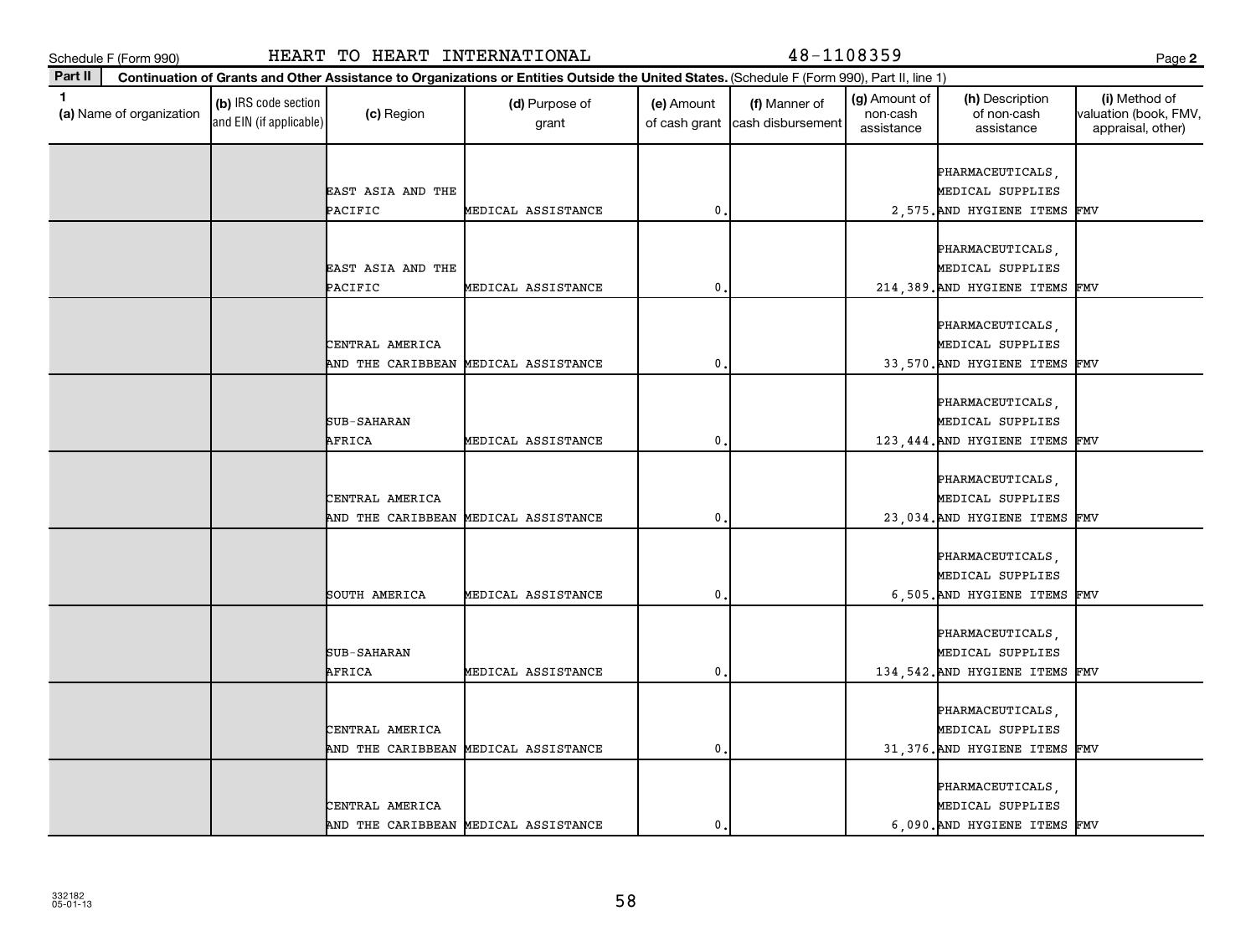| --<br>. .<br>×<br>v | ×<br>۰.<br>v |
|---------------------|--------------|
|---------------------|--------------|

| Part II |                          |                                                 |                                      | Continuation of Grants and Other Assistance to Organizations or Entities Outside the United States. (Schedule F (Form 990), Part II, line 1) |              |                                                  |                                         |                                                                        |                                                             |
|---------|--------------------------|-------------------------------------------------|--------------------------------------|----------------------------------------------------------------------------------------------------------------------------------------------|--------------|--------------------------------------------------|-----------------------------------------|------------------------------------------------------------------------|-------------------------------------------------------------|
| 1       | (a) Name of organization | (b) IRS code section<br>and EIN (if applicable) | (c) Region                           | (d) Purpose of<br>grant                                                                                                                      | (e) Amount   | (f) Manner of<br>of cash grant cash disbursement | (g) Amount of<br>non-cash<br>assistance | (h) Description<br>of non-cash<br>assistance                           | (i) Method of<br>valuation (book, FMV,<br>appraisal, other) |
|         |                          |                                                 | CENTRAL AMERICA                      | AND THE CARIBBEAN MEDICAL ASSISTANCE                                                                                                         | $\mathbf{0}$ |                                                  |                                         | PHARMACEUTICALS,<br>MEDICAL SUPPLIES<br>461, 476. AND HYGIENE ITEMS    | FMV                                                         |
|         |                          |                                                 |                                      |                                                                                                                                              |              |                                                  |                                         |                                                                        |                                                             |
|         |                          |                                                 | SUB-SAHARAN<br>AFRICA                | MEDICAL ASSISTANCE                                                                                                                           | $\mathbf 0$  |                                                  |                                         | PHARMACEUTICALS,<br>MEDICAL SUPPLIES<br>149,531. AND HYGIENE ITEMS     | FMV                                                         |
|         |                          |                                                 | <b>SUB-SAHARAN</b><br>AFRICA         | MEDICAL ASSISTANCE                                                                                                                           | $\mathbf 0$  |                                                  |                                         | PHARMACEUTICALS,<br>MEDICAL SUPPLIES<br>5,269. AND HYGIENE ITEMS FMV   |                                                             |
|         |                          |                                                 | CENTRAL AMERICA<br>AND THE CARIBBEAN | MEDICAL ASSISTANCE                                                                                                                           | $\mathbf 0$  |                                                  |                                         | PHARMACEUTICALS,<br>MEDICAL SUPPLIES<br>544,864. AND HYGIENE ITEMS FMV |                                                             |
|         |                          |                                                 | SOUTH ASIA                           | MEDICAL ASSISTANCE                                                                                                                           | $\mathbf{0}$ |                                                  |                                         | PHARMACEUTICALS,<br>MEDICAL SUPPLIES<br>13,104. AND HYGIENE ITEMS      | FMV                                                         |
|         |                          |                                                 | SUB-SAHARAN<br>AFRICA                | MEDICAL ASSISTANCE                                                                                                                           | $\mathbf 0$  |                                                  |                                         | PHARMACEUTICALS,<br>MEDICAL SUPPLIES<br>58,905. AND HYGIENE ITEMS      | FMV                                                         |
|         |                          |                                                 | CENTRAL AMERICA                      | AND THE CARIBBEAN MEDICAL ASSISTANCE                                                                                                         | $\mathbf 0$  |                                                  |                                         | PHARMACEUTICALS,<br>MEDICAL SUPPLIES<br>17,295. AND HYGIENE ITEMS FMV  |                                                             |
|         |                          |                                                 | SOUTH AMERICA                        | MEDICAL ASSISTANCE                                                                                                                           | $\mathbf{0}$ |                                                  |                                         | PHARMACEUTICALS,<br>MEDICAL SUPPLIES<br>30,045. AND HYGIENE ITEMS FMV  |                                                             |
|         |                          |                                                 | SUB-SAHARAN<br>AFRICA                | MEDICAL ASSISTANCE                                                                                                                           | $\mathbf{0}$ |                                                  |                                         | PHARMACEUTICALS,<br>MEDICAL SUPPLIES<br>15,589. AND HYGIENE ITEMS FMV  |                                                             |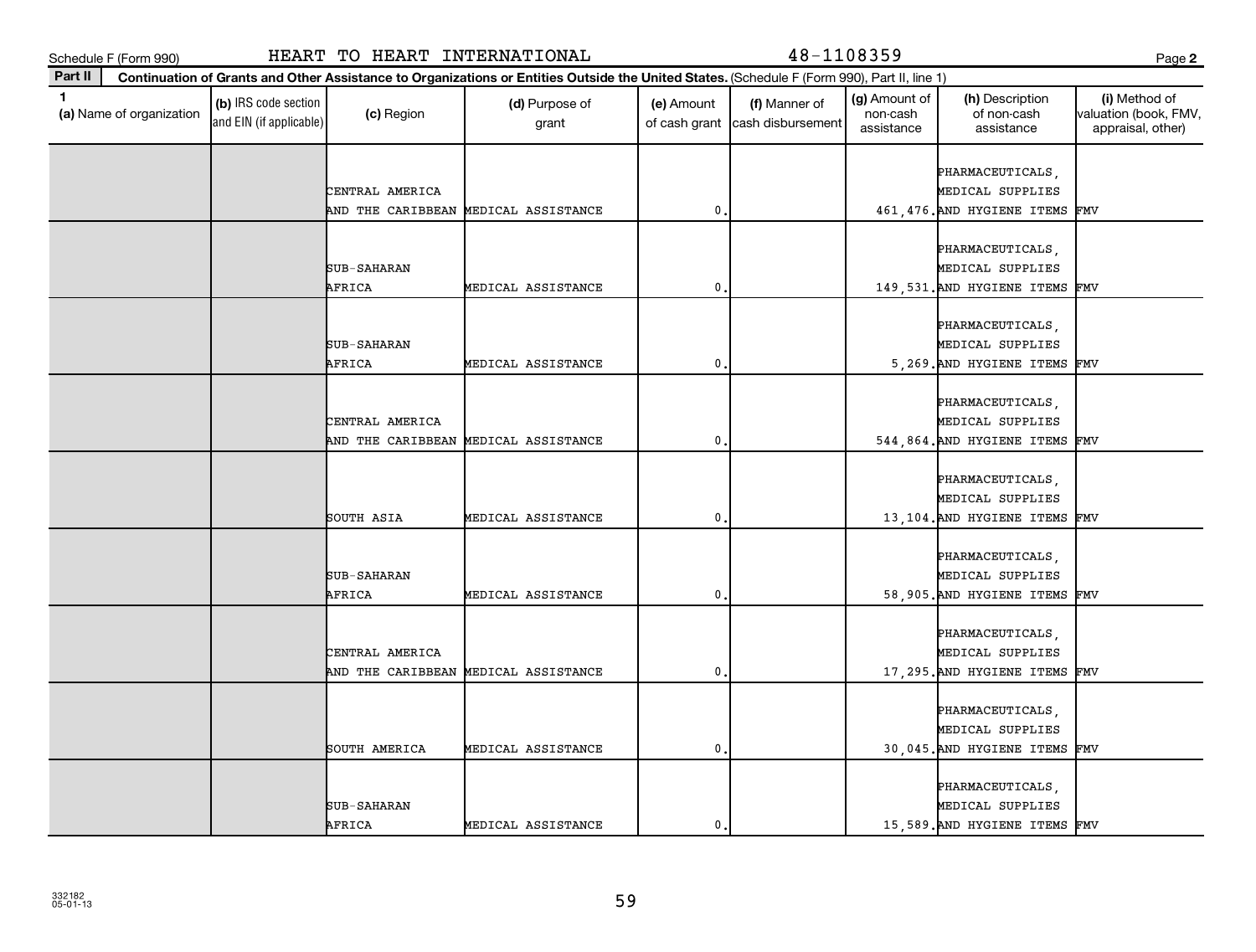**Part II**

| v<br>۰. | ×<br>۰. |
|---------|---------|

| and EIN (if applicable) | (c) Region        | (d) Purpose of<br>grant              | (e) Amount<br>of cash grant | (f) Manner of<br>cash disbursement | (g) Amount of<br>non-cash<br>assistance | (h) Description<br>of non-cash<br>assistance | (i) Method of<br>valuation (book, FMV<br>appraisal, other) |
|-------------------------|-------------------|--------------------------------------|-----------------------------|------------------------------------|-----------------------------------------|----------------------------------------------|------------------------------------------------------------|
|                         |                   |                                      |                             |                                    |                                         | PHARMACEUTICALS                              |                                                            |
|                         | CENTRAL AMERICA   |                                      |                             |                                    |                                         | MEDICAL SUPPLIES                             |                                                            |
|                         |                   | AND THE CARIBBEAN MEDICAL ASSISTANCE | $\mathbf{0}$                |                                    |                                         | 56,979. AND HYGIENE ITEMS                    | FMV                                                        |
|                         |                   |                                      |                             |                                    |                                         |                                              |                                                            |
|                         |                   |                                      |                             |                                    |                                         | PHARMACEUTICALS                              |                                                            |
|                         | SUB-SAHARAN       |                                      |                             |                                    |                                         | MEDICAL SUPPLIES                             |                                                            |
|                         | AFRICA            | MEDICAL ASSISTANCE                   | $\mathbf 0$                 |                                    |                                         | 196,785. AND HYGIENE ITEMS                   | FMV                                                        |
|                         |                   |                                      |                             |                                    |                                         |                                              |                                                            |
|                         | EAST ASIA AND THE |                                      |                             |                                    |                                         | PHARMACEUTICALS,<br>MEDICAL SUPPLIES         |                                                            |
|                         | PACIFIC           | MEDICAL ASSISTANCE                   | 0                           |                                    |                                         | 6,016. AND HYGIENE ITEMS                     | FMV                                                        |
|                         |                   |                                      |                             |                                    |                                         |                                              |                                                            |
|                         |                   |                                      |                             |                                    |                                         | PHARMACEUTICALS,                             |                                                            |
|                         | EAST ASIA AND THE |                                      |                             |                                    |                                         | MEDICAL SUPPLIES                             |                                                            |
|                         | PACIFIC           | MEDICAL ASSISTANCE                   | $\pmb{0}$                   |                                    |                                         | 302, 612. AND HYGIENE ITEMS                  | FMV                                                        |
|                         |                   |                                      |                             |                                    |                                         |                                              |                                                            |
|                         |                   |                                      |                             |                                    |                                         | PHARMACEUTICALS,                             |                                                            |
|                         | CENTRAL AMERICA   |                                      |                             |                                    |                                         | MEDICAL SUPPLIES                             |                                                            |
|                         |                   | AND THE CARIBBEAN MEDICAL ASSISTANCE | $\mathbf 0$                 |                                    |                                         | 152,083. AND HYGIENE ITEMS                   | FMV                                                        |
|                         |                   |                                      |                             |                                    |                                         |                                              |                                                            |
|                         |                   |                                      |                             |                                    |                                         | PHARMACEUTICALS,                             |                                                            |
|                         | EAST ASIA AND THE |                                      |                             |                                    |                                         | MEDICAL SUPPLIES                             |                                                            |
|                         | PACIFIC           | MEDICAL ASSISTANCE                   | 0                           |                                    |                                         | 9,491. AND HYGIENE ITEMS                     | FMV                                                        |
|                         |                   |                                      |                             |                                    |                                         |                                              |                                                            |
|                         |                   |                                      |                             |                                    |                                         | PHARMACEUTICALS<br>MEDICAL SUPPLIES          |                                                            |
|                         | SOUTH AMERICA     | MEDICAL ASSISTANCE                   | $\pmb{0}$                   |                                    |                                         | 5,097. AND HYGIENE ITEMS                     | FMV                                                        |
|                         |                   |                                      |                             |                                    |                                         |                                              |                                                            |
|                         |                   |                                      |                             |                                    |                                         | PHARMACEUTICALS,                             |                                                            |
|                         | CENTRAL AMERICA   |                                      |                             |                                    |                                         | MEDICAL SUPPLIES                             |                                                            |
|                         | AND THE CARIBBEAN | MEDICAL ASSISTANCE                   | $\mathbf 0$                 |                                    |                                         | 14, 238. AND HYGIENE ITEMS                   | FMV                                                        |
|                         |                   |                                      |                             |                                    |                                         |                                              |                                                            |
|                         |                   |                                      |                             |                                    |                                         | PHARMACEUTICALS                              |                                                            |
|                         |                   |                                      |                             |                                    |                                         | MEDICAL SUPPLIES                             |                                                            |
|                         | SOUTH AMERICA     | MEDICAL ASSISTANCE                   | $\mathbf 0$                 |                                    |                                         | 38,061. AND HYGIENE ITEMS FMV                |                                                            |

Schedule F (Form 990) HEART TO HEART INTERNATIONAL 48-1108359 Page

**Continuation of Grants and Other Assistance to Organizations or Entities Outside the United States.**  (Schedule F (Form 990), Part II, line 1)

(g) Amount of

(h) Description

**2**

(i) Method of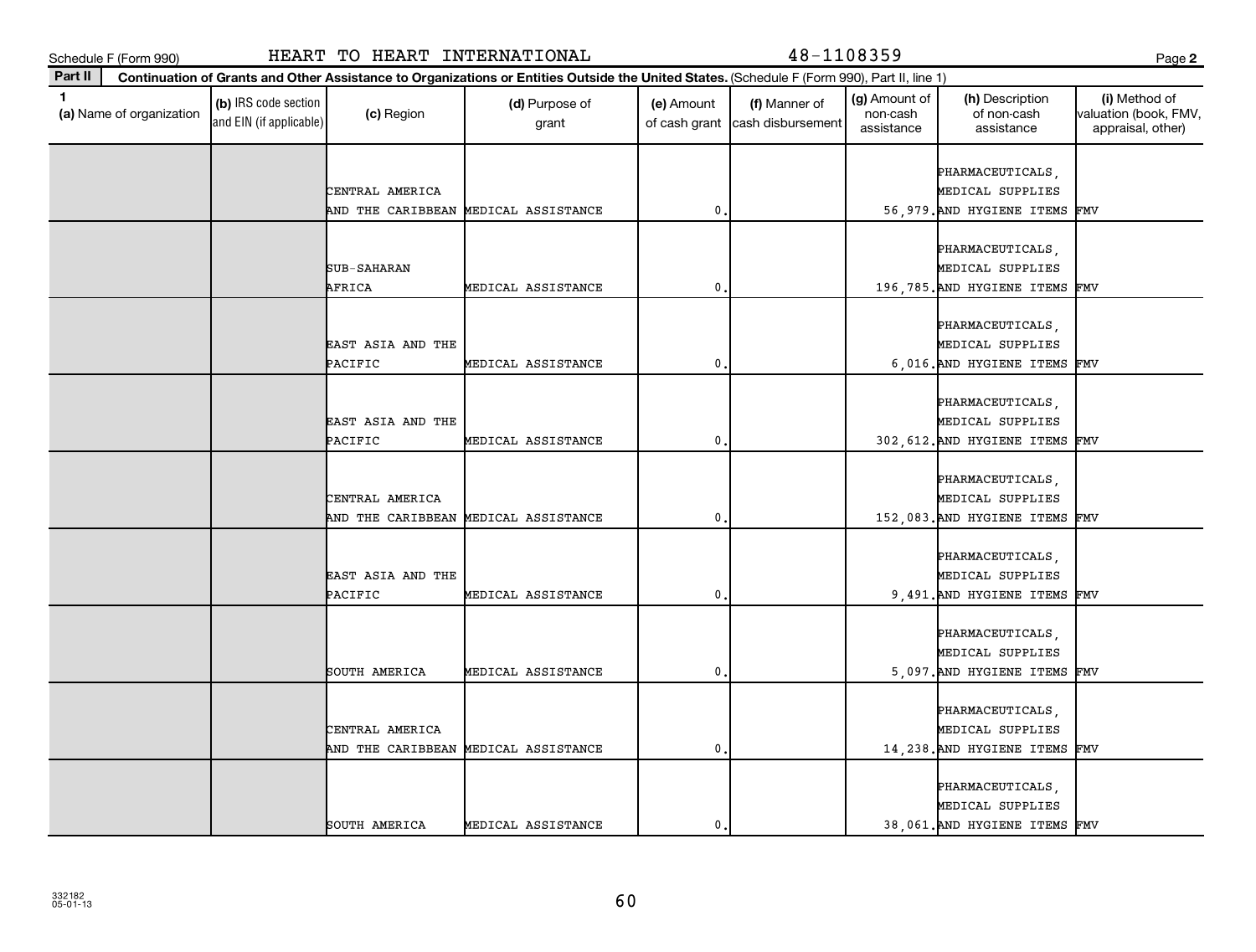|         | ٠ |
|---------|---|
| ×<br>۰. |   |

| Schedule F (Form 990)                            |                                                 | HEART TO HEART INTERNATIONAL         |                                                                                                                                              |              | 48-1108359                                       |                                         |                                                                        | Page 2                                                      |
|--------------------------------------------------|-------------------------------------------------|--------------------------------------|----------------------------------------------------------------------------------------------------------------------------------------------|--------------|--------------------------------------------------|-----------------------------------------|------------------------------------------------------------------------|-------------------------------------------------------------|
| Part II                                          |                                                 |                                      | Continuation of Grants and Other Assistance to Organizations or Entities Outside the United States. (Schedule F (Form 990), Part II, line 1) |              |                                                  |                                         |                                                                        |                                                             |
| $\blacktriangleleft$<br>(a) Name of organization | (b) IRS code section<br>and EIN (if applicable) | (c) Region                           | (d) Purpose of<br>grant                                                                                                                      | (e) Amount   | (f) Manner of<br>of cash grant cash disbursement | (g) Amount of<br>non-cash<br>assistance | (h) Description<br>of non-cash<br>assistance                           | (i) Method of<br>valuation (book, FMV,<br>appraisal, other) |
|                                                  |                                                 | CENTRAL AMERICA<br>AND THE CARIBBEAN | MEDICAL ASSISTANCE                                                                                                                           | $\mathbf{0}$ |                                                  |                                         | PHARMACEUTICALS,<br>MEDICAL SUPPLIES<br>15, 223. AND HYGIENE ITEMS     | FMV                                                         |
|                                                  |                                                 | SUB-SAHARAN<br>AFRICA                | MEDICAL ASSISTANCE                                                                                                                           | $\mathbf 0$  |                                                  |                                         | PHARMACEUTICALS,<br>MEDICAL SUPPLIES<br>1,724. AND HYGIENE ITEMS       | FMV                                                         |
|                                                  |                                                 | NORTH AMERICA                        | MEDICAL ASSISTANCE                                                                                                                           | $\mathbf 0$  |                                                  |                                         | PHARMACEUTICALS,<br>MEDICAL SUPPLIES<br>917. AND HYGIENE ITEMS FMV     |                                                             |
|                                                  |                                                 | SUB-SAHARAN<br>AFRICA                | MEDICAL ASSISTANCE                                                                                                                           | $\mathbf{0}$ |                                                  |                                         | PHARMACEUTICALS,<br>MEDICAL SUPPLIES<br>276,820. AND HYGIENE ITEMS FMV |                                                             |
|                                                  |                                                 | CENTRAL AMERICA<br>AND THE CARIBBEAN | MEDICAL ASSISTANCE                                                                                                                           | $\mathbf 0$  |                                                  |                                         | PHARMACEUTICALS,<br>MEDICAL SUPPLIES<br>15,052. AND HYGIENE ITEMS      | FMV                                                         |
|                                                  |                                                 | CENTRAL AMERICA<br>AND THE CARIBBEAN | MEDICAL ASSISTANCE                                                                                                                           | $\mathbf 0$  |                                                  |                                         | PHARMACEUTICALS,<br>MEDICAL SUPPLIES<br>21, 229. AND HYGIENE ITEMS FMV |                                                             |
|                                                  |                                                 | SUB-SAHARAN<br>AFRICA                | MEDICAL ASSISTANCE                                                                                                                           | $\mathbf{0}$ |                                                  |                                         | PHARMACEUTICALS,<br>MEDICAL SUPPLIES<br>36, 735. AND HYGIENE ITEMS FMV |                                                             |
|                                                  |                                                 | SUB-SAHARAN<br>AFRICA                | MEDICAL ASSISTANCE                                                                                                                           | $\mathbf 0$  |                                                  |                                         | PHARMACEUTICALS,<br>MEDICAL SUPPLIES<br>148,079. AND HYGIENE ITEMS     | FMV                                                         |
|                                                  |                                                 |                                      |                                                                                                                                              |              |                                                  |                                         |                                                                        |                                                             |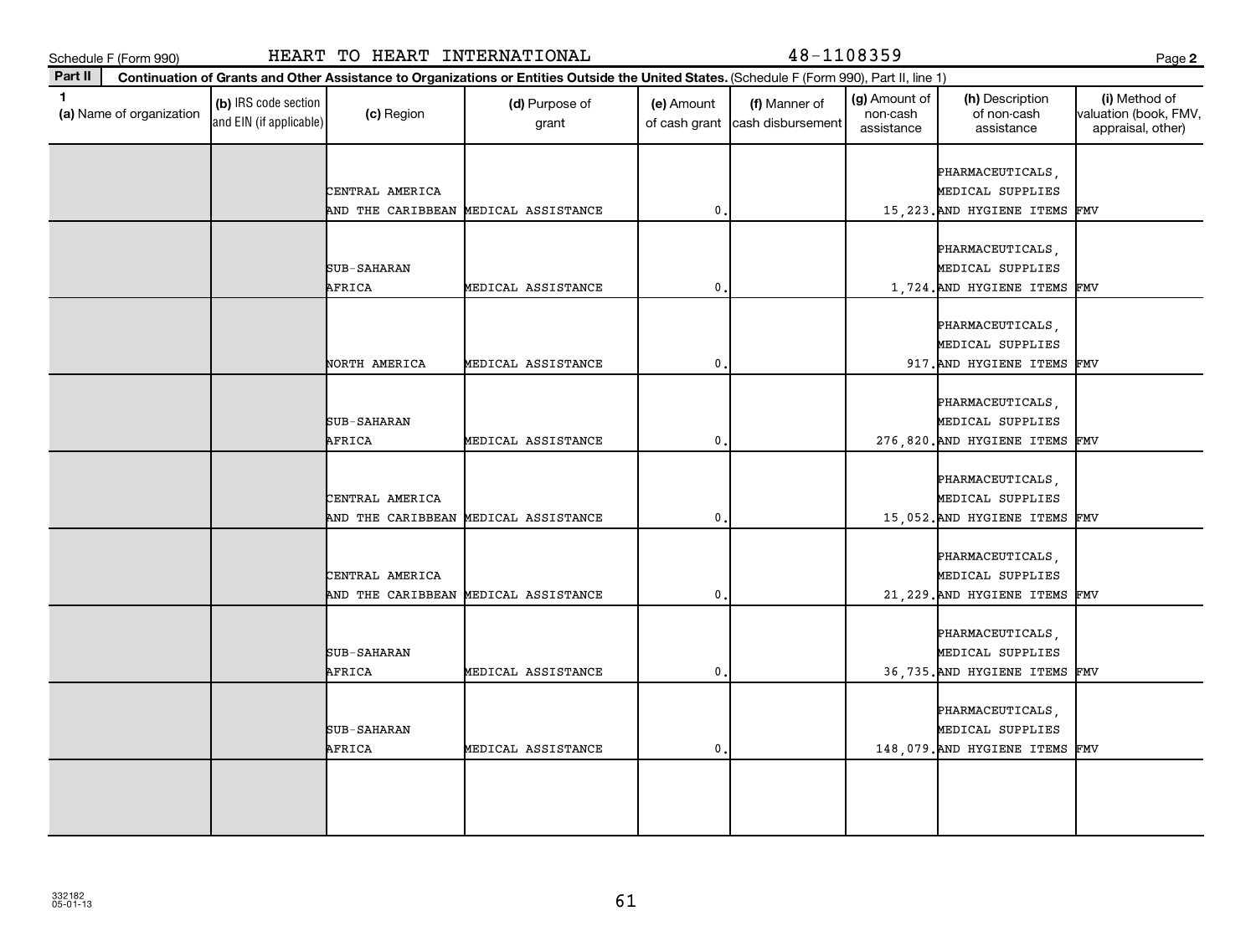**Schedule F (Form 990) 2013**

# Schedule F (Form 990) 2013 Page HEART TO HEART INTERNATIONAL 48-1108359

## Part III Grants and Other Assistance to Individuals Outside the United States. Complete if the organization answered "Yes" on Form 990, Part IV, line 16.

Part III can be duplicated if additional space is needed.

| Part in carr be duplicated if additional space is needed.<br>(a) Type of grant or assistance | (b) Region | (c) Number of (d) Amount of<br>recipients cash grant | (e) Manner of<br>cash disbursement | (f) Amount of<br>non-cash<br>assistance | (g) Description of<br>non-cash assistance | (h) Method of<br>valuation<br>(book, FMV,<br>appraisal, other) |
|----------------------------------------------------------------------------------------------|------------|------------------------------------------------------|------------------------------------|-----------------------------------------|-------------------------------------------|----------------------------------------------------------------|
|                                                                                              |            |                                                      |                                    |                                         |                                           |                                                                |
|                                                                                              |            |                                                      |                                    |                                         |                                           |                                                                |
|                                                                                              |            |                                                      |                                    |                                         |                                           |                                                                |
|                                                                                              |            |                                                      |                                    |                                         |                                           |                                                                |
|                                                                                              |            |                                                      |                                    |                                         |                                           |                                                                |
|                                                                                              |            |                                                      |                                    |                                         |                                           |                                                                |
|                                                                                              |            |                                                      |                                    |                                         |                                           |                                                                |
|                                                                                              |            |                                                      |                                    |                                         |                                           |                                                                |
|                                                                                              |            |                                                      |                                    |                                         |                                           |                                                                |
|                                                                                              |            |                                                      |                                    |                                         |                                           |                                                                |

62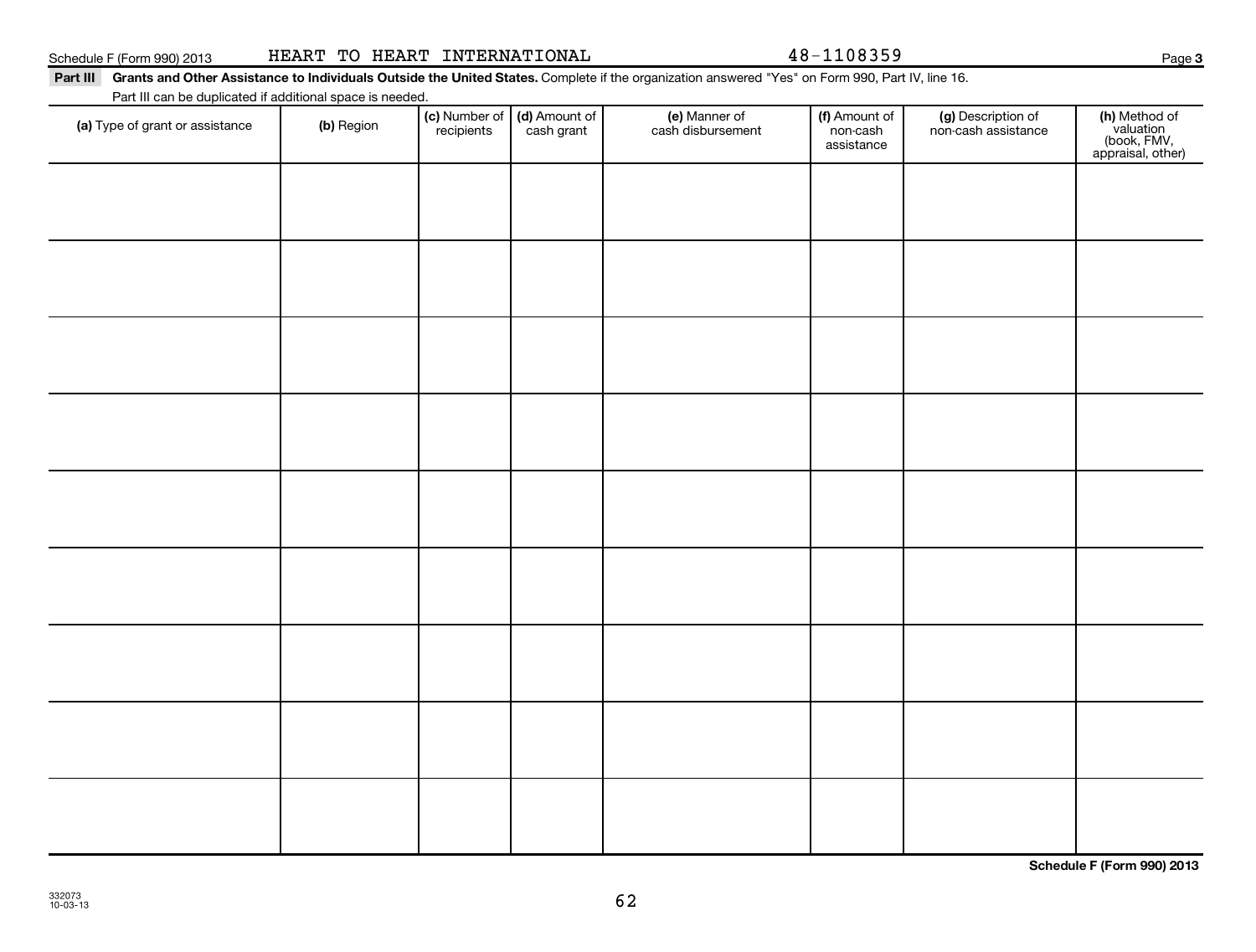| 1              | Was the organization a U.S. transferor of property to a foreign corporation during the tax year? If "Yes," the<br>organization may be required to file Form 926, Return by a U.S. Transferor of Property to a Foreign<br>Corporation (see Instructions for Form 926) [11] matter continuum matter of the Instruction (see Instructions for Form 926)            | $\lfloor \texttt{X} \rfloor$ Yes | No                |
|----------------|-----------------------------------------------------------------------------------------------------------------------------------------------------------------------------------------------------------------------------------------------------------------------------------------------------------------------------------------------------------------|----------------------------------|-------------------|
| $\overline{2}$ | Did the organization have an interest in a foreign trust during the tax year? If "Yes," the organization<br>may be required to file Form 3520, Annual Return to Report Transactions with Foreign Trusts and<br>Receipt of Certain Foreign Gifts, and/or Form 3520-A, Annual Information Return of Foreign Trust With                                            | Yes                              | $\overline{X}$ No |
| 3              | Did the organization have an ownership interest in a foreign corporation during the tax year? If "Yes,"<br>the organization may be required to file Form 5471, Information Return of U.S. Persons With Respect To                                                                                                                                               | Yes                              | $X _{NQ}$         |
| 4              | Was the organization a direct or indirect shareholder of a passive foreign investment company or a<br>qualified electing fund during the tax year? If "Yes," the organization may be required to file Form 8621,<br>Information Return by a Shareholder of a Passive Foreign Investment Company or Qualified Electing Fund.<br>(see Instructions for Form 8621) | Yes                              | $X _{\text{No}}$  |
| 5              | Did the organization have an ownership interest in a foreign partnership during the tax year? If "Yes,"<br>the organization may be required to file Form 8865, Return of U.S. Persons With Respect To Certain                                                                                                                                                   | Yes                              | $\overline{X}$ No |
| 6              | Did the organization have any operations in or related to any boycotting countries during the tax year? If<br>"Yes," the organization may be required to file Form 5713, International Boycott Report. (see Instructions<br>for Form 5713)                                                                                                                      | $X \mid$ Yes                     |                   |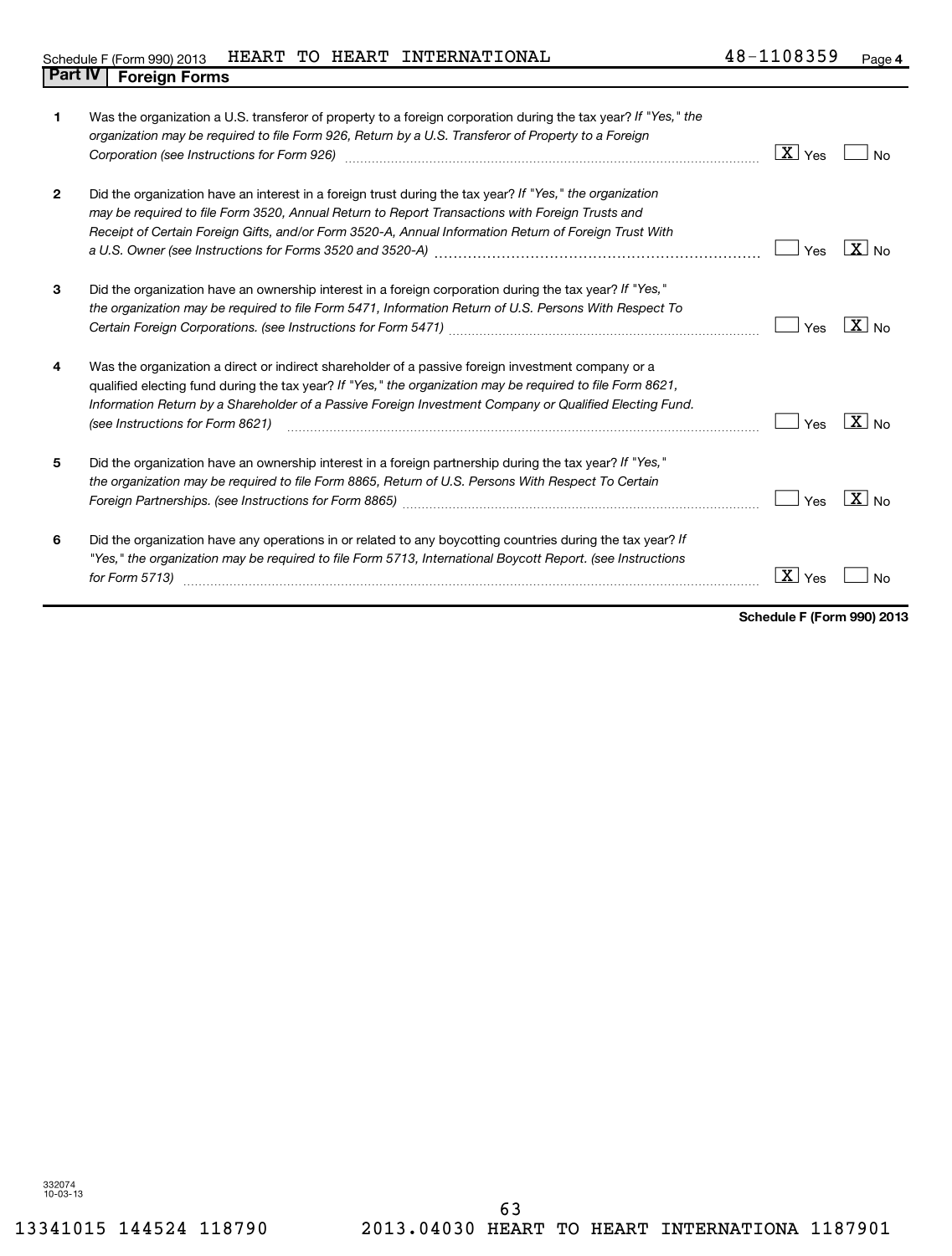| Schedule F (Form 990) 2013 | HEART ' |  |  | ' TO HEART INTERNATIONAL | .08359<br>$48 -$ | Page |  |
|----------------------------|---------|--|--|--------------------------|------------------|------|--|
|----------------------------|---------|--|--|--------------------------|------------------|------|--|

Provide the information required by Part I, line 2 (monitoring of funds); Part I, line 3, column (f) (accounting method; amounts of investments vs. expenditures per region); Part II, line 1 (accounting method); Part III (accounting method); and Part III, column (c) (estimated number of recipients), as applicable. Also complete this part to provide any additional information.

PART I, LINE 2:

**Part V Supplemental Information**

RECIPIENT ORGANIZATIONS ARE REQUIRED TO PROVIDE HEART TO

HEART WITH DISTRIBUTION REPORTS AND OTHER DOCUMENTATION SUCH AS

PHOTOGRAPHS DETAILING THE HUMANITARIAN IMPACT OF THE DONATION. HEART TO

HEART AND/OR DISTRIBUTION PARTNER ORGANIZATION STAFF PERSONALLY CONDUCT

SITE VISITS AND FIELD INVESTIGATIONS FOR SPECIFIED RECIPIENTS EACH YEAR.

PART I, LINE 3:

FAIR MARKET VALUE OF NONCASH ITEMS DISTRIBUTED.

SCHEDULE F, PART IV, LINE 1

THE TRANSFERS REFERENCED IN THIS LINE RELATE TO THE GRANTS

TO CHARITABLE ORGANIZATIONS NOTED IN PART II OF SCHEDULE F. FORM 926

IS NOT REQUIRED FOR THIS TYPE OF TRANSACTION.

332075 10-03-13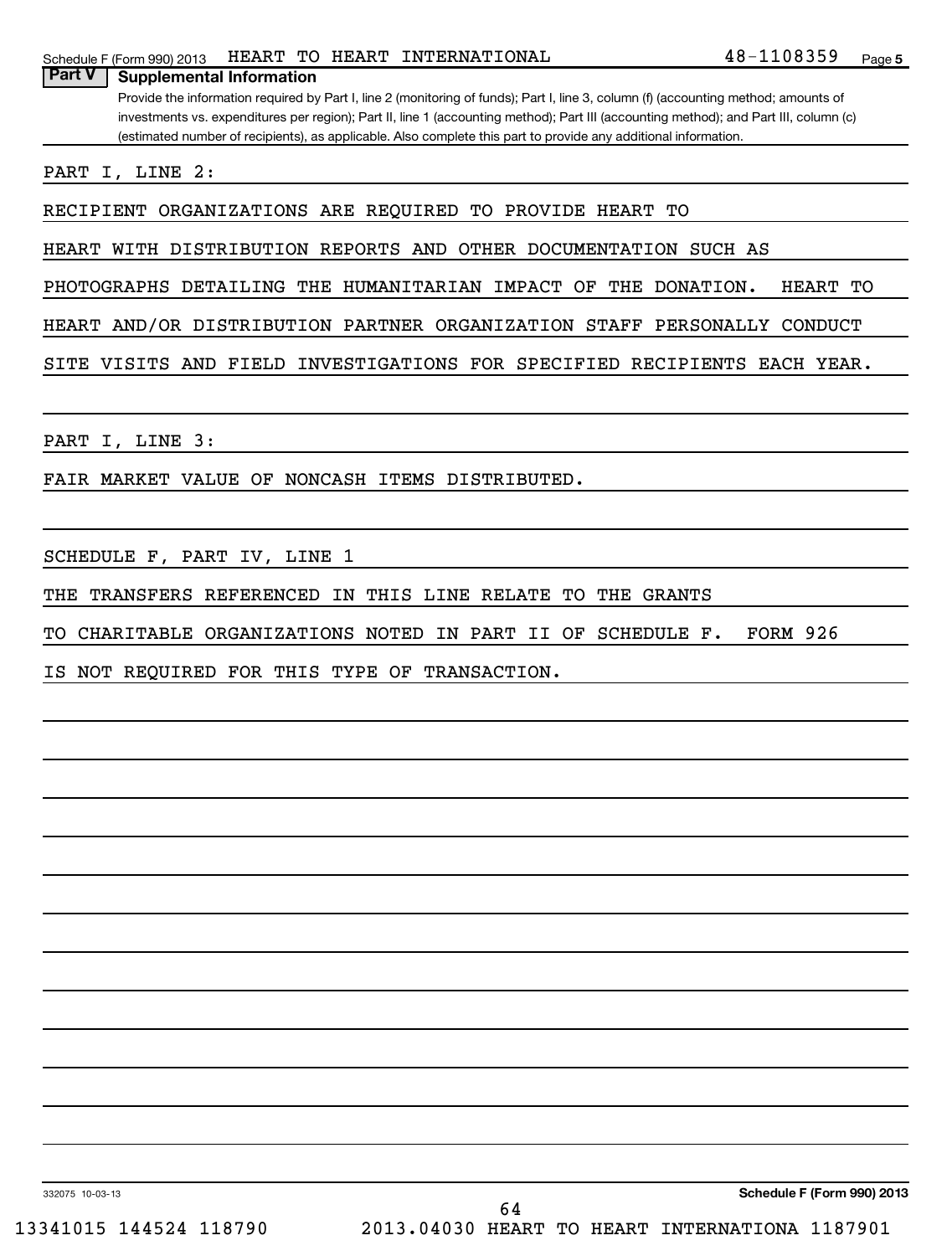| <b>SCHEDULE I</b><br>(Form 990)                                                                                                                                                  | <b>Grants and Other Assistance to Organizations,</b><br>Governments, and Individuals in the United States<br>Complete if the organization answered "Yes" to Form 990, Part IV, line 21 or 22. |                                  |                             |                                         |                                               |                                           |                                                     |      |  |
|----------------------------------------------------------------------------------------------------------------------------------------------------------------------------------|-----------------------------------------------------------------------------------------------------------------------------------------------------------------------------------------------|----------------------------------|-----------------------------|-----------------------------------------|-----------------------------------------------|-------------------------------------------|-----------------------------------------------------|------|--|
| Department of the Treasury<br>Internal Revenue Service                                                                                                                           | Attach to Form 990.<br>Information about Schedule I (Form 990) and its instructions is at www irs gov/form990                                                                                 |                                  |                             |                                         |                                               |                                           |                                                     |      |  |
| Name of the organization                                                                                                                                                         |                                                                                                                                                                                               | HEART TO HEART INTERNATIONAL     |                             |                                         |                                               |                                           | <b>Employer identification number</b><br>48-1108359 |      |  |
| Part I<br><b>General Information on Grants and Assistance</b>                                                                                                                    |                                                                                                                                                                                               |                                  |                             |                                         |                                               |                                           |                                                     |      |  |
| Does the organization maintain records to substantiate the amount of the grants or assistance, the grantees' eligibility for the grants or assistance, and the selection<br>1.   |                                                                                                                                                                                               |                                  |                             |                                         |                                               |                                           | $ \overline{X} $ Yes                                | l No |  |
| 2 Describe in Part IV the organization's procedures for monitoring the use of grant funds in the United States.                                                                  |                                                                                                                                                                                               |                                  |                             |                                         |                                               |                                           |                                                     |      |  |
| Part II<br>Grants and Other Assistance to Governments and Organizations in the United States. Complete if the organization answered "Yes" to Form 990, Part IV, line 21, for any |                                                                                                                                                                                               |                                  |                             |                                         |                                               |                                           |                                                     |      |  |
| recipient that received more than \$5,000. Part II can be duplicated if additional space is needed.                                                                              |                                                                                                                                                                                               |                                  |                             |                                         | (f) Method of                                 |                                           |                                                     |      |  |
| 1 (a) Name and address of organization<br>or government                                                                                                                          | $(b)$ EIN                                                                                                                                                                                     | (c) IRC section<br>if applicable | (d) Amount of<br>cash grant | (e) Amount of<br>non-cash<br>assistance | valuation (book,<br>FMV, appraisal,<br>other) | (g) Description of<br>non-cash assistance | (h) Purpose of grant<br>or assistance               |      |  |
|                                                                                                                                                                                  |                                                                                                                                                                                               |                                  |                             |                                         |                                               | PHARMACEUTICALS                           |                                                     |      |  |
| AMERICARES                                                                                                                                                                       |                                                                                                                                                                                               |                                  |                             |                                         |                                               | MEDICAL SUPPLIES                          |                                                     |      |  |
| <b>88 HAMILTON AVENUE</b>                                                                                                                                                        |                                                                                                                                                                                               |                                  |                             |                                         |                                               | AND HYGIENE                               |                                                     |      |  |
| STAMFORD, CT 06902                                                                                                                                                               | 06-1008595                                                                                                                                                                                    | 501(C)(3)                        | $\mathbf{0}$ .              | 225,670.FMV                             |                                               | <b>ITEMS</b>                              | MEDICAL ASSISTANCE                                  |      |  |
|                                                                                                                                                                                  |                                                                                                                                                                                               |                                  |                             |                                         |                                               | PHARMACEUTICALS                           |                                                     |      |  |
| CABOT WESTSIDE HEALTH CENTER                                                                                                                                                     |                                                                                                                                                                                               |                                  |                             |                                         |                                               | MEDICAL SUPPLIES                          |                                                     |      |  |
| 2121 SUMMIT ST                                                                                                                                                                   |                                                                                                                                                                                               |                                  |                             |                                         |                                               | AND HYGIENE                               |                                                     |      |  |
| KANSAS CITY, MO 64108                                                                                                                                                            | 44-0546280                                                                                                                                                                                    | 501(C)(3)                        | 0.                          | 20,737.FMV                              |                                               | ITEMS                                     | MEDICAL ASSISTANCE                                  |      |  |
| CAMBODIAN HEALTH PROFESSIONALS                                                                                                                                                   |                                                                                                                                                                                               |                                  |                             |                                         |                                               | PHARMACEUTICALS                           |                                                     |      |  |
| ASSOCIATION AMERICA - 1025                                                                                                                                                       |                                                                                                                                                                                               |                                  |                             |                                         |                                               | MEDICAL SUPPLIES                          |                                                     |      |  |
| ATLANTIC AVENUE - LONG BEACH, CA                                                                                                                                                 |                                                                                                                                                                                               |                                  |                             |                                         |                                               | AND HYGIENE                               |                                                     |      |  |
| 90813                                                                                                                                                                            | 90-0546021                                                                                                                                                                                    | 501(C)(3)                        | $\mathbf{0}$ .              | 7,721.FMV                               |                                               | <b>ITEMS</b>                              | MEDICAL ASSISTANCE                                  |      |  |
|                                                                                                                                                                                  |                                                                                                                                                                                               |                                  |                             |                                         |                                               | PHARMACEUTICALS                           |                                                     |      |  |
| CHARITABLE PHARMACY OF CENTRAL                                                                                                                                                   |                                                                                                                                                                                               |                                  |                             |                                         |                                               | MEDICAL SUPPLIES                          |                                                     |      |  |
| OHIO, INC - 200 EAST LIVINGSTON                                                                                                                                                  |                                                                                                                                                                                               |                                  |                             |                                         |                                               | AND HYGIENE                               |                                                     |      |  |
| AVENUE - COLUMBUS, OH 43215                                                                                                                                                      | $27 - 0147099$                                                                                                                                                                                | 501(C)(3)                        | $\mathbf{0}$ .              | 10,013.FMV                              |                                               | <b>ITEMS</b>                              | MEDICAL ASSISTANCE                                  |      |  |
|                                                                                                                                                                                  |                                                                                                                                                                                               |                                  |                             |                                         |                                               | PHARMACEUTICALS                           |                                                     |      |  |
| CITY RESCUE MISSION                                                                                                                                                              |                                                                                                                                                                                               |                                  |                             |                                         |                                               | MEDICAL SUPPLIES                          |                                                     |      |  |
| 800 WEST CALIFORNIA AVENUE                                                                                                                                                       |                                                                                                                                                                                               |                                  |                             |                                         |                                               | AND HYGIENE                               |                                                     |      |  |
| OKLAHOMA CITY, OK 73106                                                                                                                                                          | 73-0713883                                                                                                                                                                                    | 501(C)(3)                        | 0.                          | 18,000.FMV                              |                                               | <b>ITEMS</b>                              | MEDICAL ASSISTANCE                                  |      |  |
|                                                                                                                                                                                  |                                                                                                                                                                                               |                                  |                             |                                         |                                               | PHARMACEUTICALS                           |                                                     |      |  |
| COMMON GROUND HEALTH CLINIC                                                                                                                                                      |                                                                                                                                                                                               |                                  |                             |                                         |                                               | MEDICAL SUPPLIES                          |                                                     |      |  |
| 1400 TECHE STREET                                                                                                                                                                |                                                                                                                                                                                               |                                  |                             |                                         |                                               | AND HYGIENE                               |                                                     |      |  |
| NEW ORLEANS, LA 70114                                                                                                                                                            | 20-3723007                                                                                                                                                                                    | 501(C)(3)                        | 0.                          | 7.438.FMV                               |                                               | ITEMS                                     | MEDICAL ASSISTANCE                                  |      |  |
| Enter total number of section 501(c)(3) and government organizations listed in the line 1 table<br>$\mathbf{2}$                                                                  |                                                                                                                                                                                               |                                  |                             |                                         |                                               |                                           |                                                     | 58.  |  |
| Enter total number of other organizations listed in the line 1 table<br>3                                                                                                        |                                                                                                                                                                                               |                                  |                             |                                         |                                               |                                           |                                                     | 0.   |  |
| For Paperwork Reduction Act Notice, see the Instructions for Form 990.<br>LHA                                                                                                    |                                                                                                                                                                                               |                                  |                             |                                         |                                               |                                           | Schedule I (Form 990) (2013)                        |      |  |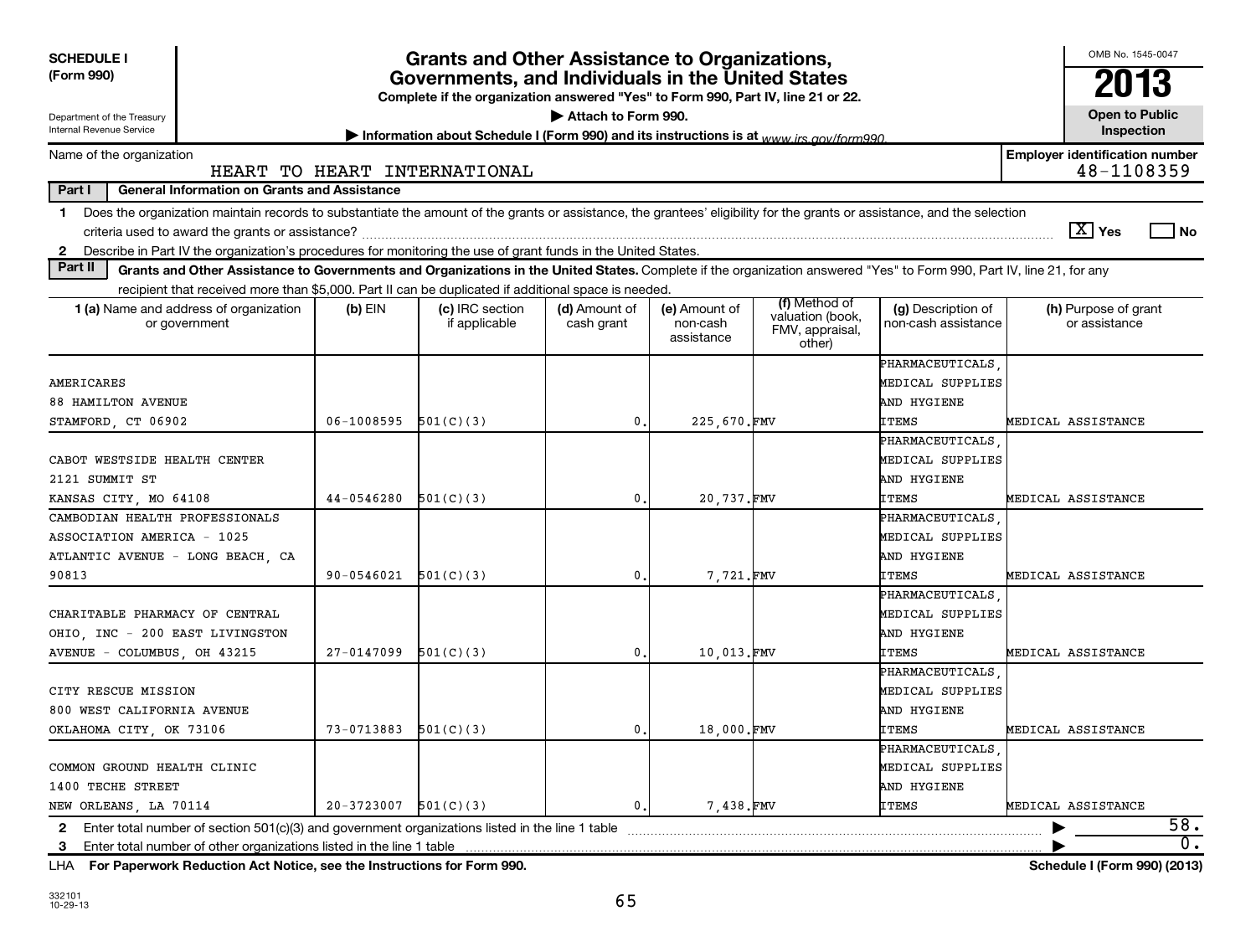#### **Part II Continuation of Grants and Other Assistance to Governments and Organizations in the United States**  (Schedule I (Form 990), Part II.)

| (a) Name and address of<br>organization or government | $(b)$ EIN                | (c) IRC section<br>if applicable | (d) Amount of<br>cash grant | (e) Amount of<br>non-cash | (f) Method of<br>valuation       | (g) Description of<br>non-cash assistance | (h) Purpose of grant<br>or assistance |
|-------------------------------------------------------|--------------------------|----------------------------------|-----------------------------|---------------------------|----------------------------------|-------------------------------------------|---------------------------------------|
|                                                       |                          |                                  |                             | assistance                | (book, FMV,<br>appraisal, other) |                                           |                                       |
|                                                       |                          |                                  |                             |                           |                                  | PHARMACEUTICALS                           |                                       |
| COMMUNITY HEALTH CENTER OF                            |                          |                                  |                             |                           |                                  | MEDICAL SUPPLIES                          |                                       |
| SOUTHEAST KANSAS - 3011 NORTH                         |                          |                                  |                             |                           |                                  | AND HYGIENE                               |                                       |
| MICHIGAN - PITTSBURG, KS 66762                        | 75-3002264               | 501(C)(3)                        | 0.                          | 85,100.FMV                |                                  | ITEMS                                     | MEDICAL ASSISTANCE                    |
|                                                       |                          |                                  |                             |                           |                                  | PHARMACEUTICALS                           |                                       |
| COMMUNITY OF HOPE                                     |                          |                                  |                             |                           |                                  | MEDICAL SUPPLIES                          |                                       |
| 1717 MASSSACHUSETTS AVE NW                            |                          |                                  |                             |                           |                                  | AND HYGIENE                               |                                       |
| WASHINGTON, DC 20036                                  | $52-1184749$ $501(C)(3)$ |                                  | 0.                          | 9.605.FMV                 |                                  | <b>ITEMS</b>                              | MEDICAL ASSISTANCE                    |
|                                                       |                          |                                  |                             |                           |                                  | PHARMACEUTICALS                           |                                       |
| CONVOY OF HOPE                                        |                          |                                  |                             |                           |                                  | MEDICAL SUPPLIES                          |                                       |
| 330 SOUTH PATTERSON                                   |                          |                                  |                             |                           |                                  | AND HYGIENE                               |                                       |
| SPRINGFIELD, MO 65802                                 | 68-0051386 $501(C)(3)$   |                                  | 0.                          | 13,836.FMV                |                                  | <b>ITEMS</b>                              | MEDICAL ASSISTANCE                    |
|                                                       |                          |                                  |                             |                           |                                  | PHARMACEUTICALS                           |                                       |
| CROSSINGS COMMUNITY CLINIC                            |                          |                                  |                             |                           |                                  | MEDICAL SUPPLIES                          |                                       |
| 3601 N. MAY SUITE A                                   |                          |                                  |                             |                           |                                  | AND HYGIENE                               |                                       |
| OKLAHOMA CITY, OK 73112                               | 86-1115863               | 501(C)(3)                        | 0.                          | 7,449.FMV                 |                                  | <b>ITEMS</b>                              | MEDICAL ASSISTANCE                    |
|                                                       |                          |                                  |                             |                           |                                  | PHARMACEUTICALS                           |                                       |
| DIOCESAN COUNCIL, SOCIETY OF ST.                      |                          |                                  |                             |                           |                                  | MEDICAL SUPPLIES                          |                                       |
| VINCENT DE PAUL - 420 WEST WATKINS                    |                          |                                  |                             |                           |                                  | AND HYGIENE                               |                                       |
| - PHOENIX, AZ 85003                                   | 86-0096789               | 501(C)(3)                        | 0.                          | 6,841.FMV                 |                                  | <b>ITEMS</b>                              | MEDICAL ASSISTANCE                    |
|                                                       |                          |                                  |                             |                           |                                  | PHARMACEUTICALS                           |                                       |
| DIRECT RELIEF                                         |                          |                                  |                             |                           |                                  | MEDICAL SUPPLIES                          |                                       |
| 27 S. LA PATERA LANE                                  |                          |                                  |                             |                           |                                  | AND HYGIENE                               |                                       |
| SANTA BARBARA, CA 93117                               | $95-1831116$ $501(C)(3)$ |                                  | 0.                          | 173, 277. FMV             |                                  | ITEMS                                     | MEDICAL ASSISTANCE                    |
|                                                       |                          |                                  |                             |                           |                                  | PHARMACEUTICALS                           |                                       |
| ECHO COMMUNITY HEALTH CENTER                          |                          |                                  |                             |                           |                                  | MEDICAL SUPPLIES                          |                                       |
| 315 MULBERRY STREET                                   |                          |                                  |                             |                           |                                  | AND HYGIENE                               |                                       |
| EVANSVILLE, IN 47713                                  | $35-1791786$ $501(C)(3)$ |                                  | 0.                          | 6,080.FMV                 |                                  | <b>ITEMS</b>                              | MEDICAL ASSISTANCE                    |
|                                                       |                          |                                  |                             |                           |                                  | PHARMACEUTICALS                           |                                       |
| FREE CLINICS OF IOWA                                  |                          |                                  |                             |                           |                                  | MEDICAL SUPPLIES                          |                                       |
| PO BOX 12099                                          |                          |                                  |                             |                           |                                  | AND HYGIENE                               |                                       |
| DES MOINES, IA 50312                                  | 42-1428706               | 501(C)(3)                        | 0.                          | 73,014.FMV                |                                  | <b>ITEMS</b>                              | MEDICAL ASSISTANCE                    |
|                                                       |                          |                                  |                             |                           |                                  | PHARMACEUTICALS                           |                                       |
| GENESIS COMMUNITY HEALTH                              |                          |                                  |                             |                           |                                  | MEDICAL SUPPLIES                          |                                       |
| 564 E. WOOLBRIGHT ROAD                                |                          |                                  |                             |                           |                                  | AND HYGIENE                               |                                       |
| BOYNTON BEACH, FL 33435                               | $80-0374741$ $501(C)(3)$ |                                  | 0.                          | 55,524.FMV                |                                  | ITEMS                                     | MEDICAL ASSISTANCE                    |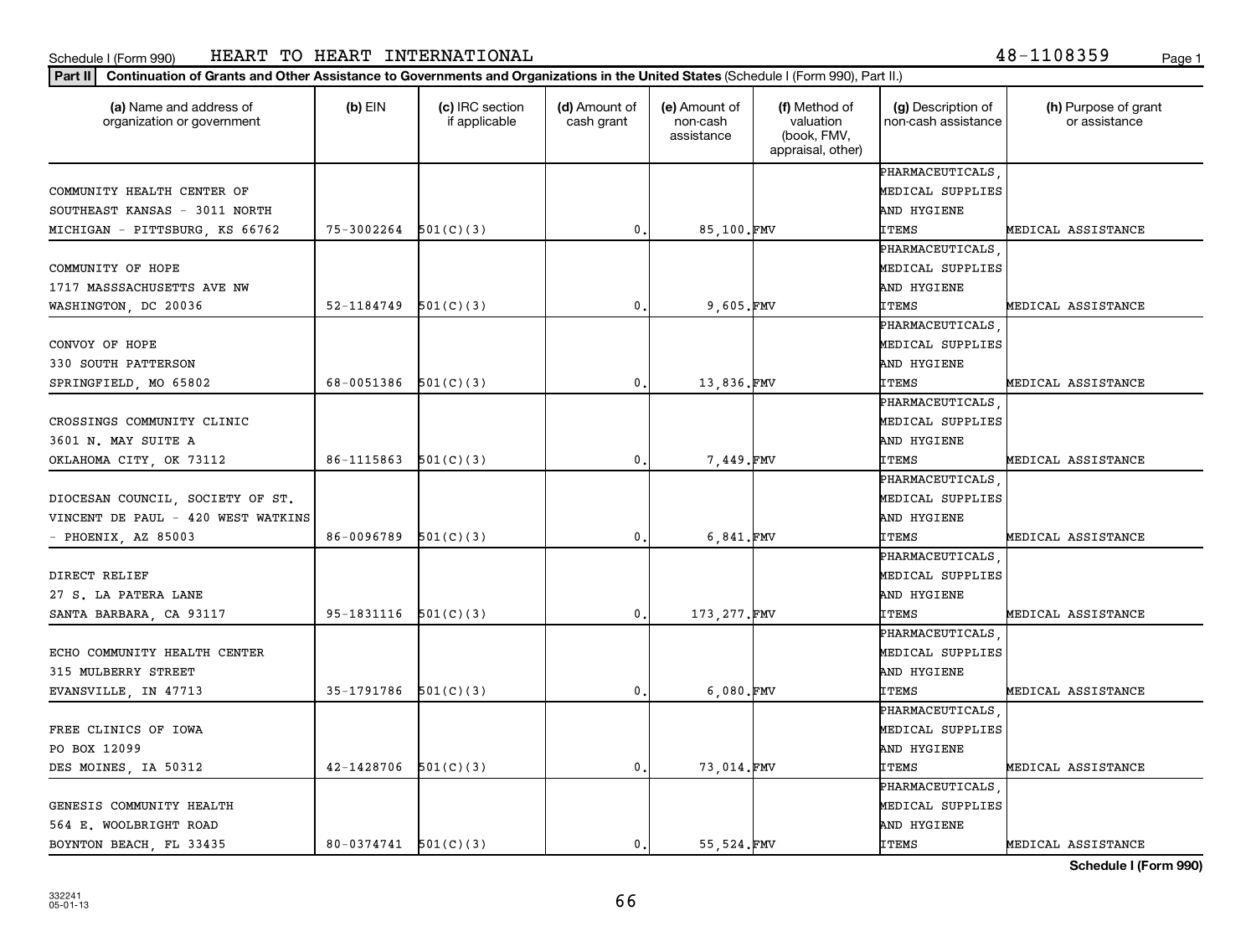#### **Part II Continuation of Grants and Other Assistance to Governments and Organizations in the United States**  (Schedule I (Form 990), Part II.)

| (a) Name and address of<br>organization or government | $(b)$ EIN                  | (c) IRC section<br>if applicable | (d) Amount of<br>cash grant | (e) Amount of<br>non-cash<br>assistance | (f) Method of<br>valuation<br>(book, FMV,<br>appraisal, other) | (g) Description of<br>non-cash assistance | (h) Purpose of grant<br>or assistance |
|-------------------------------------------------------|----------------------------|----------------------------------|-----------------------------|-----------------------------------------|----------------------------------------------------------------|-------------------------------------------|---------------------------------------|
|                                                       |                            |                                  |                             |                                         |                                                                | PHARMACEUTICALS                           |                                       |
| GOOD NEIGHBOR HEALTHCARE CLINIC                       |                            |                                  |                             |                                         |                                                                | MEDICAL SUPPLIES                          |                                       |
| 190 HEIGHTS BLVD                                      |                            |                                  |                             |                                         |                                                                | AND HYGIENE                               |                                       |
| HOUSTON, TX 77007                                     | 74-1746576                 | 501(C)(3)                        | $\mathfrak{o}$ .            | 23,062.FMV                              |                                                                | <b>ITEMS</b>                              | MEDICAL ASSISTANCE                    |
|                                                       |                            |                                  |                             |                                         |                                                                | PHARMACEUTICALS                           |                                       |
| HEAD START OF SHAWNEE MISSION, INC                    |                            |                                  |                             |                                         |                                                                | MEDICAL SUPPLIES                          |                                       |
| 8155 SANTA FE DRIVE                                   |                            |                                  |                             |                                         |                                                                | AND HYGIENE                               |                                       |
| OVERLAND PARK, KS 66204                               | $48-0723044$ $501(C)(3)$   |                                  | 0.                          | 9,195.FMV                               |                                                                | <b>ITEMS</b>                              | MEDICAL ASSISTANCE                    |
| HEALTH PARTNERSHIP OF JOHNSON                         |                            |                                  |                             |                                         |                                                                | PHARMACEUTICALS                           |                                       |
| COUNTY - 7171 WEST 95TH STREET,                       |                            |                                  |                             |                                         |                                                                | MEDICAL SUPPLIES                          |                                       |
| SUITE 100 - OVERLAND PARK, KS                         |                            |                                  |                             |                                         |                                                                | AND HYGIENE                               |                                       |
| 66212                                                 | 48-1115529                 | 501(C)(3)                        | 0.                          | 9,785.FMV                               |                                                                | <b>ITEMS</b>                              | MEDICAL ASSISTANCE                    |
|                                                       |                            |                                  |                             |                                         |                                                                | PHARMACEUTICALS                           |                                       |
| HEALTHFINDERS COLLABORATIVE                           |                            |                                  |                             |                                         |                                                                | MEDICAL SUPPLIES                          |                                       |
| 710 DIVISION STREET                                   |                            |                                  |                             |                                         |                                                                | AND HYGIENE                               |                                       |
| NORTHFIELD, MN 55057                                  | 20-1805262                 | 501(C)(3)                        | 0.                          | 13,530.FMV                              |                                                                | <b>ITEMS</b>                              | MEDICAL ASSISTANCE                    |
|                                                       |                            |                                  |                             |                                         |                                                                | PHARMACEUTICALS                           |                                       |
| HEART OF AMERICA STAND DOWN                           |                            |                                  |                             |                                         |                                                                | MEDICAL SUPPLIES                          |                                       |
| FOUNDATION - PO BOX 413162 -                          |                            |                                  |                             |                                         |                                                                | AND HYGIENE                               |                                       |
| KANSAS CITY, MO 64141                                 | $43 - 1634614$ $501(C)(3)$ |                                  | $\mathfrak{o}$ .            | 13,028.FMV                              |                                                                | <b>ITEMS</b>                              | MEDICAL ASSISTANCE                    |
|                                                       |                            |                                  |                             |                                         |                                                                | PHARMACEUTICALS                           |                                       |
| HEART TO HEART INTERNATIONAL                          |                            |                                  |                             |                                         |                                                                | MEDICAL SUPPLIES                          |                                       |
| 401 S. CLAIRBORNE, SUITE 302                          |                            |                                  |                             |                                         |                                                                | AND HYGIENE                               |                                       |
| OLATHE, KS 66062                                      | 48-1108359                 | 501(C)(3)                        | 0.                          | 110,035.FMV                             |                                                                | <b>ITEMS</b>                              | MEDICAL ASSISTANCE                    |
|                                                       |                            |                                  |                             |                                         |                                                                | PHARMACEUTICALS                           |                                       |
| HOPE FAMILY CARE CENTER                               |                            |                                  |                             |                                         |                                                                | MEDICAL SUPPLIES                          |                                       |
| 3027 PROSPECT AVENUE                                  |                            |                                  |                             |                                         |                                                                | AND HYGIENE                               |                                       |
| KANSAS CITY, MO 64128                                 | 26-4021005                 | 501(C)(3)                        | 0.                          | 11,458.FMV                              |                                                                | <b>ITEMS</b>                              | MEDICAL ASSISTANCE                    |
|                                                       |                            |                                  |                             |                                         |                                                                | PHARMACEUTICALS                           |                                       |
| HOPE NETWORK OF RAYTOWN                               |                            |                                  |                             |                                         |                                                                | MEDICAL SUPPLIES                          |                                       |
| 10500 E 350 HWY                                       |                            |                                  |                             |                                         |                                                                | AND HYGIENE                               |                                       |
| RAYTOWN, MO 64138                                     | 26-0240331                 | 501(C)(3)                        | $\mathbf 0$ .               | 13,462.FMV                              |                                                                | ITEMS                                     | MEDICAL ASSISTANCE                    |
|                                                       |                            |                                  |                             |                                         |                                                                | PHARMACEUTICALS                           |                                       |
| HOPE WORLDWIDE INC                                    |                            |                                  |                             |                                         |                                                                | MEDICAL SUPPLIES                          |                                       |
| 15 KINGS BEACH ROAD                                   |                            |                                  |                             |                                         |                                                                | AND HYGIENE                               |                                       |
| LYNN, MA 01902                                        | $04-3129839$ $501(C)(3)$   |                                  | $\mathbf{0}$ .              | 12,960.FMV                              |                                                                | <b>ITEMS</b>                              | MEDICAL ASSISTANCE                    |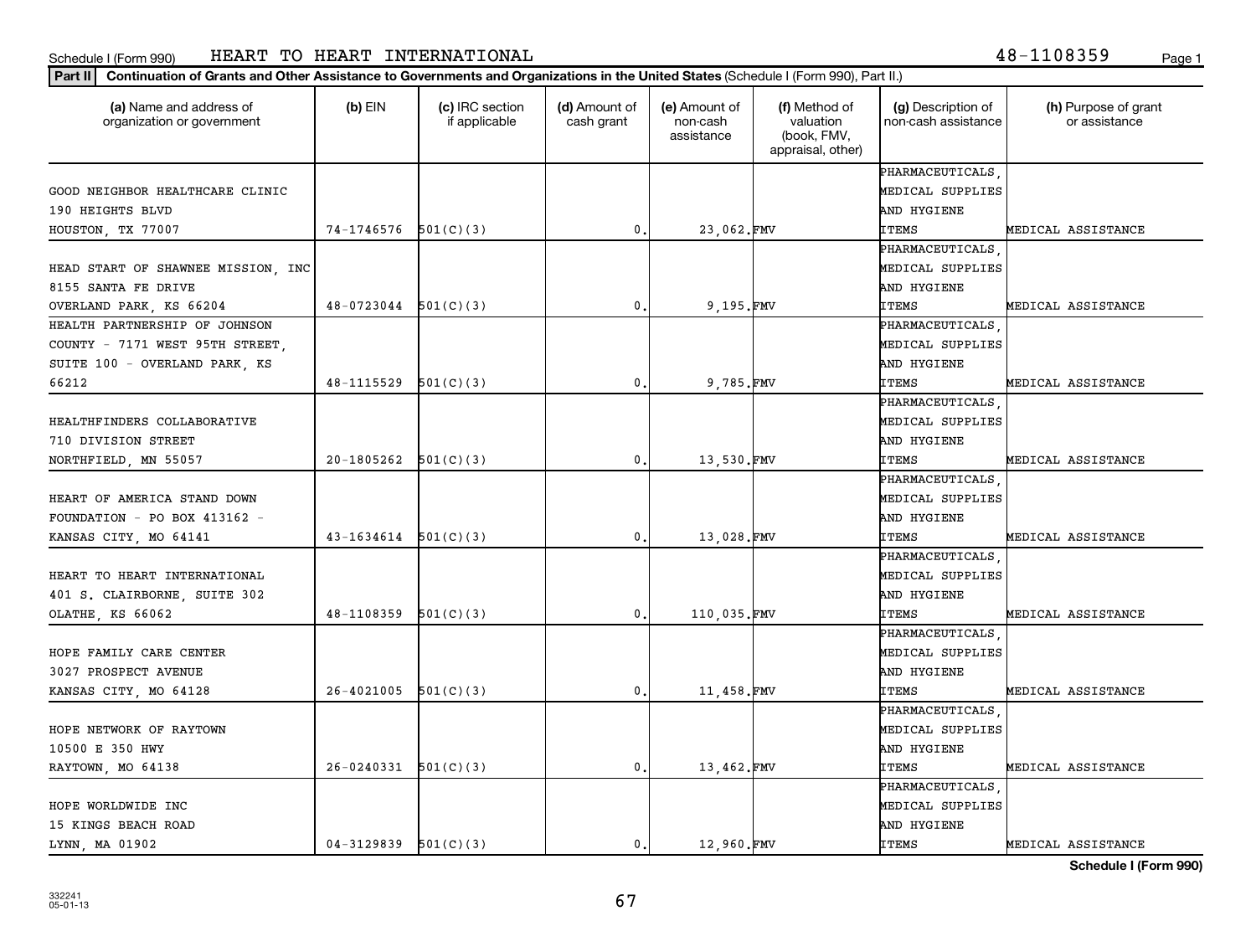#### **Part II Continuation of Grants and Other Assistance to Governments and Organizations in the United States**  (Schedule I (Form 990), Part II.)

| (a) Name and address of<br>organization or government | $(b)$ EIN                | (c) IRC section<br>if applicable | (d) Amount of<br>cash grant | (e) Amount of<br>non-cash<br>assistance | (f) Method of<br>valuation<br>(book, FMV,<br>appraisal, other) | (g) Description of<br>non-cash assistance | (h) Purpose of grant<br>or assistance |
|-------------------------------------------------------|--------------------------|----------------------------------|-----------------------------|-----------------------------------------|----------------------------------------------------------------|-------------------------------------------|---------------------------------------|
|                                                       |                          |                                  |                             |                                         |                                                                | PHARMACEUTICALS                           |                                       |
| INLAND BEHAVIORAL AND HEALTH                          |                          |                                  |                             |                                         |                                                                | MEDICAL SUPPLIES                          |                                       |
| SERVICES, INC. - 1963 NORTH E                         |                          |                                  |                             |                                         |                                                                | AND HYGIENE                               |                                       |
| STREET - SAN BERNARDINO, CA 92405                     | 95-3246624               | 501(C)(3)                        | 0.                          | 14,146.FMV                              |                                                                | ITEMS                                     | MEDICAL ASSISTANCE                    |
|                                                       |                          |                                  |                             |                                         |                                                                | PHARMACEUTICALS                           |                                       |
| JAYDOC FREE CLINIC (KU ENDOWMENT                      |                          |                                  |                             |                                         |                                                                | MEDICAL SUPPLIES                          |                                       |
| ASSOCIATION) - 300 SOUTHWEST BLVD                     |                          |                                  |                             |                                         |                                                                | AND HYGIENE                               |                                       |
| - KANSAS CITY, KS 66103                               | $48-0547734$ $501(C)(3)$ |                                  | 0.                          | 26,564.FMV                              |                                                                | ITEMS                                     | MEDICAL ASSISTANCE                    |
|                                                       |                          |                                  |                             |                                         |                                                                | PHARMACEUTICALS                           |                                       |
| JOPLIN COMMUNITY CLINIC                               |                          |                                  |                             |                                         |                                                                | MEDICAL SUPPLIES                          |                                       |
| 701 SOUTH JOPLIN AVENUE                               |                          |                                  |                             |                                         |                                                                | AND HYGIENE                               |                                       |
| JOPLIN, MO 64801                                      | $43-1643962$ $501(C)(3)$ |                                  | $\mathbf{0}$ .              | 36,458.FMV                              |                                                                | <b>ITEMS</b>                              | MEDICAL ASSISTANCE                    |
|                                                       |                          |                                  |                             |                                         |                                                                | PHARMACEUTICALS                           |                                       |
| KANSAS CITY CARE CLINIC                               |                          |                                  |                             |                                         |                                                                | MEDICAL SUPPLIES                          |                                       |
| 3515 BROADWAY                                         |                          |                                  |                             |                                         |                                                                | AND HYGIENE                               |                                       |
| KANSAS CITY, MO 64111                                 | $43-0967292$ $501(C)(3)$ |                                  | 0.                          | 154,918.FMV                             |                                                                | ITEMS                                     | MEDICAL ASSISTANCE                    |
|                                                       |                          |                                  |                             |                                         |                                                                | PHARMACEUTICALS                           |                                       |
| MACEDONIA NEW LIFE CHURCH                             |                          |                                  |                             |                                         |                                                                | MEDICAL SUPPLIES                          |                                       |
| 2004 ROCK QUARRY RD                                   |                          |                                  |                             |                                         |                                                                | AND HYGIENE                               |                                       |
| RALEIGH, NC 27610                                     | $56 - 1650283$           | 501(C)(3)                        | $\mathfrak{o}$ .            | 9,967.FMV                               |                                                                | ITEMS                                     | MEDICAL ASSISTANCE                    |
|                                                       |                          |                                  |                             |                                         |                                                                | PHARMACEUTICALS                           |                                       |
| MARTIN LUTHER KING HEALTH CENTER                      |                          |                                  |                             |                                         |                                                                | MEDICAL SUPPLIES                          |                                       |
| 827 MARGARET PLACE, SUITE 102                         |                          |                                  |                             |                                         |                                                                | AND HYGIENE                               |                                       |
| SHREVEPORT, LA 71101                                  | $72-1079721$ $501(C)(3)$ |                                  | 0.                          | 5,253.FMV                               |                                                                | <b>ITEMS</b>                              | MEDICAL ASSISTANCE                    |
|                                                       |                          |                                  |                             |                                         |                                                                | PHARMACEUTICALS                           |                                       |
| MATAGORDA EPISCOPAL HEALTH                            |                          |                                  |                             |                                         |                                                                | MEDICAL SUPPLIES                          |                                       |
| OUTREACH - 101 AVE F NORTH - BAY                      |                          |                                  |                             |                                         |                                                                | AND HYGIENE                               |                                       |
| CITY, TX 77414                                        | $20-0537948$ $501(C)(3)$ |                                  | 0.                          | 17,028.FMV                              |                                                                | <b>ITEMS</b>                              | MEDICAL ASSISTANCE                    |
|                                                       |                          |                                  |                             |                                         |                                                                | PHARMACEUTICALS                           |                                       |
| MATTHEWS FREE MEDICAL CLINIC                          |                          |                                  |                             |                                         |                                                                | MEDICAL SUPPLIES                          |                                       |
| 113 NORTH AMES STREET                                 |                          |                                  |                             |                                         |                                                                | AND HYGIENE                               |                                       |
| MATTHEWS, NC 28105                                    | $51 - 0468874$           | 501(C)(3)                        | 0.                          | 7,463.FMV                               |                                                                | ITEMS                                     | MEDICAL ASSISTANCE                    |
|                                                       |                          |                                  |                             |                                         |                                                                | PHARMACEUTICALS                           |                                       |
| MAUI MEMORIAL MEDICAL CENTER                          |                          |                                  |                             |                                         |                                                                | MEDICAL SUPPLIES                          |                                       |
| 221 MAHALANI STREET                                   |                          |                                  |                             |                                         |                                                                | AND HYGIENE                               |                                       |
| WAILUKU, HI 96793                                     | $99-0330698$ $501(C)(3)$ |                                  | 0.                          | 22,439.FMV                              |                                                                | ITEMS                                     | MEDICAL ASSISTANCE                    |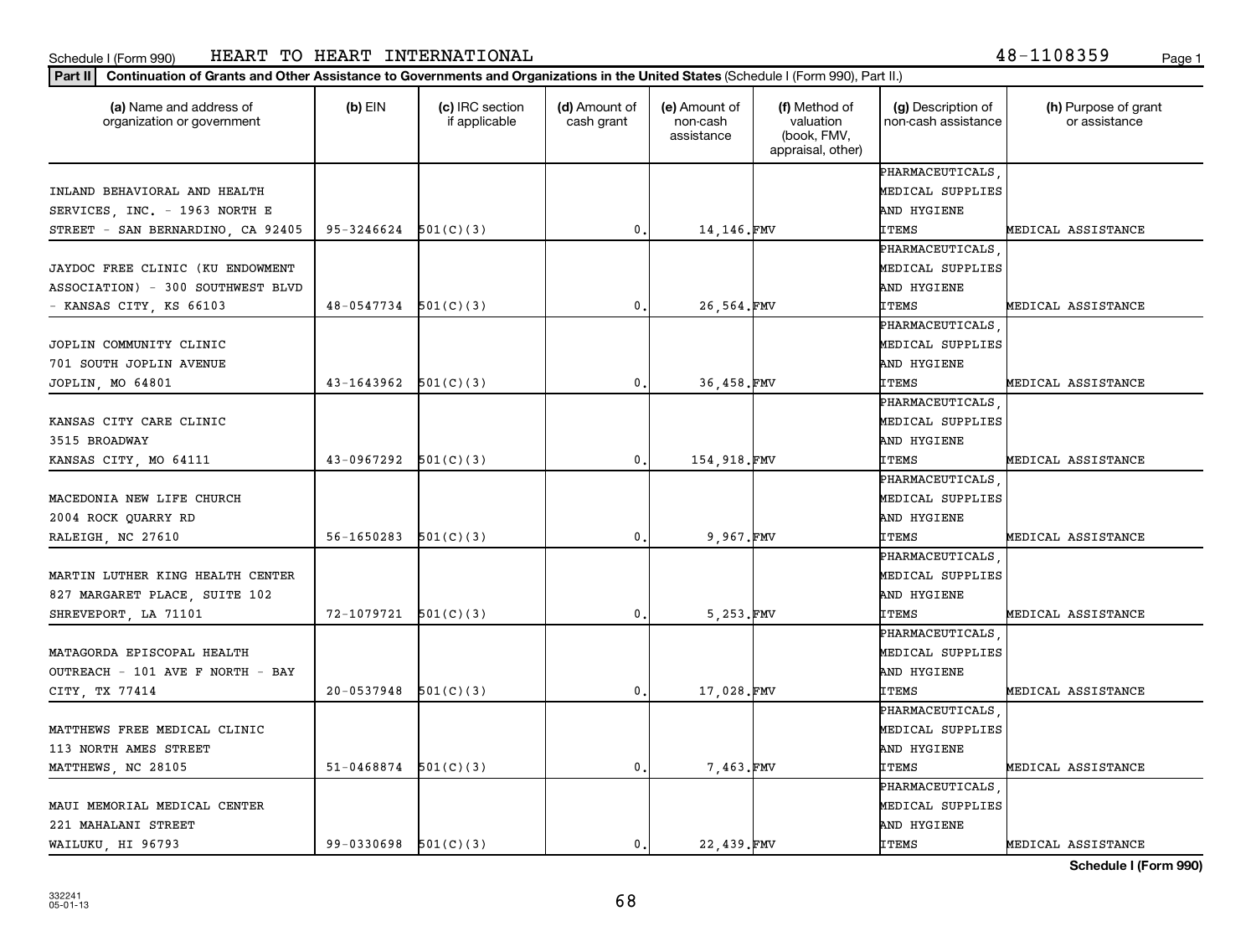**Part II Continuation of Grants and Other Assistance to Governments and Organizations in the United States**  (Schedule I (Form 990), Part II.)

| (a) Name and address of<br>organization or government | $(b)$ EIN                | (c) IRC section<br>if applicable | (d) Amount of<br>cash grant | (e) Amount of<br>non-cash<br>assistance | (f) Method of<br>valuation<br>(book, FMV,<br>appraisal, other) | (g) Description of<br>non-cash assistance | (h) Purpose of grant<br>or assistance |
|-------------------------------------------------------|--------------------------|----------------------------------|-----------------------------|-----------------------------------------|----------------------------------------------------------------|-------------------------------------------|---------------------------------------|
|                                                       |                          |                                  |                             |                                         |                                                                | PHARMACEUTICALS                           |                                       |
| MINISTRIES OF JESUS                                   |                          |                                  |                             |                                         |                                                                | MEDICAL SUPPLIES                          |                                       |
| 3456 S. BOULEVARD                                     |                          |                                  |                             |                                         |                                                                | AND HYGIENE                               |                                       |
| EDMOND, OK 73103                                      | 73-1622804               | 501(C)(3)                        | $^{\rm 0}$ .                | 220,360.FMV                             |                                                                | <b>ITEMS</b>                              | MEDICAL ASSISTANCE                    |
|                                                       |                          |                                  |                             |                                         |                                                                | PHARMACEUTICALS                           |                                       |
| MONTGOMERY AIDS OUTREACH, INC.                        |                          |                                  |                             |                                         |                                                                | MEDICAL SUPPLIES                          |                                       |
| 820 WEST SOUTH BOULEVARD                              |                          |                                  |                             |                                         |                                                                | AND HYGIENE                               |                                       |
| MONTGOMERY, AL 36105                                  | 63-0959628               | 501(C)(3)                        | 0.                          | 7,523.FMV                               |                                                                | <b>ITEMS</b>                              | MEDICAL ASSISTANCE                    |
|                                                       |                          |                                  |                             |                                         |                                                                | PHARMACEUTICALS                           |                                       |
| MOSAIC MEDICAL                                        |                          |                                  |                             |                                         |                                                                | MEDICAL SUPPLIES                          |                                       |
| 375 NW BEAVER STREET, SUITE 101                       |                          |                                  |                             |                                         |                                                                | AND HYGIENE                               |                                       |
| PRINEVILLE, OR 97701                                  | 93-1329158 $501(C)(3)$   |                                  | 0.                          | 10,313.FMV                              |                                                                | <b>ITEMS</b>                              | MEDICAL ASSISTANCE                    |
|                                                       |                          |                                  |                             |                                         |                                                                | PHARMACEUTICALS                           |                                       |
| NORMAN REGIONAL HEALTH FOUNDATION                     |                          |                                  |                             |                                         |                                                                | MEDICAL SUPPLIES                          |                                       |
| P.O. BOX 1665                                         |                          |                                  |                             |                                         |                                                                | AND HYGIENE                               |                                       |
| NORMAN, OK 73070                                      | $73-1203942$ $501(C)(3)$ |                                  | 0.                          | 53,040.FMV                              |                                                                | <b>ITEMS</b>                              | MEDICAL ASSISTANCE                    |
|                                                       |                          |                                  |                             |                                         |                                                                | PHARMACEUTICALS                           |                                       |
| NORTHLAND COMMUNITY HEALTH CENTER                     |                          |                                  |                             |                                         |                                                                | MEDICAL SUPPLIES                          |                                       |
| 104 N MAIN STREET, PO BOX 535                         |                          |                                  |                             |                                         |                                                                | AND HYGIENE                               |                                       |
| TURTLE LAKE, ND 58575                                 | 33-1029318               | 501(C)(3)                        | 0.                          | 8,945.FMV                               |                                                                | <b>ITEMS</b>                              | MEDICAL ASSISTANCE                    |
|                                                       |                          |                                  |                             |                                         |                                                                | PHARMACEUTICALS                           |                                       |
| OPERATION BLESSING INTERNATIONAL                      |                          |                                  |                             |                                         |                                                                | MEDICAL SUPPLIES                          |                                       |
| 977 CENTERVILLE TURNPIKE                              |                          |                                  |                             |                                         |                                                                | AND HYGIENE                               |                                       |
| VIRGINIA BEACH, VA 23463                              | 54-1382657               | 501(C)(3)                        | 0.                          | 702,953.FMV                             |                                                                | <b>ITEMS</b>                              | MEDICAL ASSISTANCE                    |
|                                                       |                          |                                  |                             |                                         |                                                                | PHARMACEUTICALS                           |                                       |
| OUR LADY OF THE ANGELS                                |                          |                                  |                             |                                         |                                                                | MEDICAL SUPPLIES                          |                                       |
| 4232 MERCIER                                          |                          |                                  |                             |                                         |                                                                | AND HYGIENE                               |                                       |
| KANSAS CITY, MO 64111                                 | $44-0546494$ $501(C)(3)$ |                                  | $\mathbf{0}$ .              | 117,492.FMV                             |                                                                | <b>ITEMS</b>                              | MEDICAL ASSISTANCE                    |
|                                                       |                          |                                  |                             |                                         |                                                                | PHARMACEUTICALS                           |                                       |
| PENOBSCOT COMMUNITY HEALTH CENTER                     |                          |                                  |                             |                                         |                                                                | MEDICAL SUPPLIES                          |                                       |
| 103 MAINE AVE                                         |                          |                                  |                             |                                         |                                                                | AND HYGIENE                               |                                       |
| BANGOR, ME 04401                                      | 01-0514750               | 501(C)(3)                        | 0.                          | 24,945.FMV                              |                                                                | <b>ITEMS</b>                              | MEDICAL ASSISTANCE                    |
|                                                       |                          |                                  |                             |                                         |                                                                | PHARMACEUTICALS                           |                                       |
| REMOTE AREA MEDICAL                                   |                          |                                  |                             |                                         |                                                                | MEDICAL SUPPLIES                          |                                       |
| 1834 BEECH STREET                                     |                          |                                  |                             |                                         |                                                                | AND HYGIENE                               |                                       |
| KNOWVILLE, TN 37920                                   | $62-1650446$ $501(C)(3)$ |                                  | $\mathbf{0}$ .              | 10,476.FMV                              |                                                                | <b>ITEMS</b>                              | MEDICAL ASSISTANCE                    |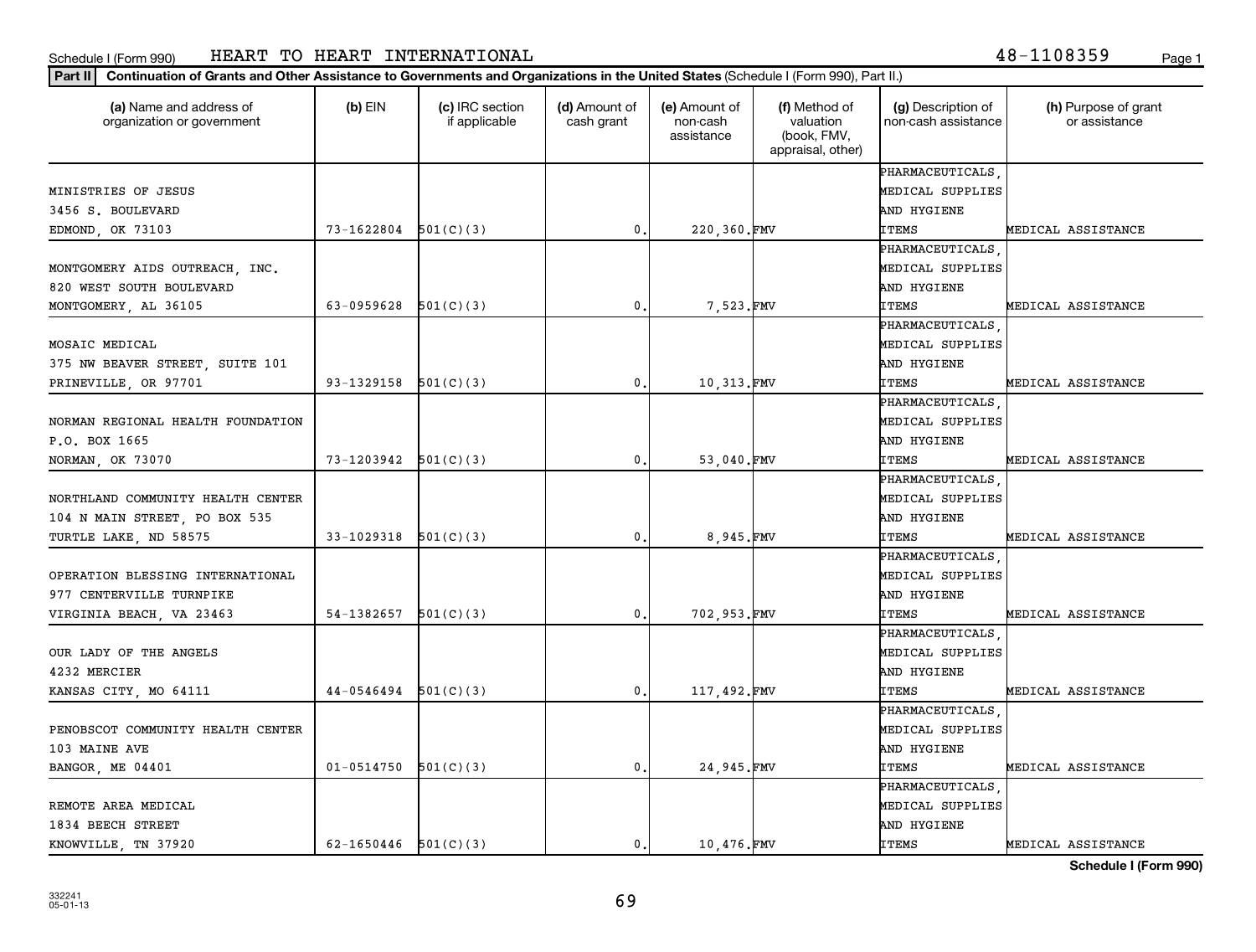**Part II Continuation of Grants and Other Assistance to Governments and Organizations in the United States**  (Schedule I (Form 990), Part II.)

| (a) Name and address of<br>organization or government | $(b)$ EIN                | (c) IRC section<br>if applicable | (d) Amount of<br>cash grant | (e) Amount of<br>non-cash<br>assistance | (f) Method of<br>valuation<br>(book, FMV,<br>appraisal, other) | (g) Description of<br>non-cash assistance | (h) Purpose of grant<br>or assistance |
|-------------------------------------------------------|--------------------------|----------------------------------|-----------------------------|-----------------------------------------|----------------------------------------------------------------|-------------------------------------------|---------------------------------------|
|                                                       |                          |                                  |                             |                                         |                                                                | PHARMACEUTICALS                           |                                       |
| RIVERVIEW HEALTH SERVICES, INC.                       |                          |                                  |                             |                                         |                                                                | MEDICAL SUPPLIES                          |                                       |
| 722 REYNOLDS AVENUE                                   |                          |                                  |                             |                                         |                                                                | AND HYGIENE                               |                                       |
| KANSAS CITY, KS 66101                                 | $48-1072716$ $501(C)(3)$ |                                  | $\mathfrak{o}$ .            | 45,485.FMV                              |                                                                | ITEMS                                     | MEDICAL ASSISTANCE                    |
|                                                       |                          |                                  |                             |                                         |                                                                | PHARMACEUTICALS                           |                                       |
| SALVATION ARMY                                        |                          |                                  |                             |                                         |                                                                | MEDICAL SUPPLIES                          |                                       |
| 3637 BROADWAY STREET                                  |                          |                                  |                             |                                         |                                                                | AND HYGIENE                               |                                       |
| KANSAS CITY, MO 64111                                 | $44-0545998$ $501(C)(3)$ |                                  | 0.                          | 33,729.FMV                              |                                                                | ITEMS                                     | MEDICAL ASSISTANCE                    |
|                                                       |                          |                                  |                             |                                         |                                                                | PHARMACEUTICALS                           |                                       |
| SERVE THE PEOPLE                                      |                          |                                  |                             |                                         |                                                                | MEDICAL SUPPLIES                          |                                       |
| 1206 EAST 17TH STREET, SUITE 101                      |                          |                                  |                             |                                         |                                                                | AND HYGIENE                               |                                       |
| SANTA ANA, CA 92701                                   | $27-0421556$ $501(C)(3)$ |                                  | 0.                          | 24,993.FMV                              |                                                                | <b>ITEMS</b>                              | MEDICAL ASSISTANCE                    |
|                                                       |                          |                                  |                             |                                         |                                                                | PHARMACEUTICALS                           |                                       |
| SIEDA-COMMUNITY ACTION                                |                          |                                  |                             |                                         |                                                                | MEDICAL SUPPLIES                          |                                       |
| 226 WEST MAIN STREET                                  |                          |                                  |                             |                                         |                                                                | AND HYGIENE                               |                                       |
| OTTUMWA, IA 52501                                     | 42-0923813               | 501(C)(3)                        | 0.                          | 32,821.FMV                              |                                                                | <b>ITEMS</b>                              | MEDICAL ASSISTANCE                    |
|                                                       |                          |                                  |                             |                                         |                                                                | PHARMACEUTICALS                           |                                       |
| SLU HEALTH RESOURCE CENTER                            |                          |                                  |                             |                                         |                                                                | MEDICAL SUPPLIES                          |                                       |
| 1402 GRAND BLVD                                       |                          |                                  |                             |                                         |                                                                | AND HYGIENE                               |                                       |
| ST. LOUIS, MO 63104                                   | $43-0654872$ $501(C)(3)$ |                                  | $\mathbf 0$ .               | 7,220.FMV                               |                                                                | <b>ITEMS</b>                              | MEDICAL ASSISTANCE                    |
|                                                       |                          |                                  |                             |                                         |                                                                | PHARMACEUTICALS                           |                                       |
| SOJOURNER HEALTH CLINIC                               |                          |                                  |                             |                                         |                                                                | MEDICAL SUPPLIES                          |                                       |
| 205 EAST 9TH STREET                                   |                          |                                  |                             |                                         |                                                                | AND HYGIENE                               |                                       |
| KANSAS CITY, MO 64106                                 | 26-3143007               | 501(C)(3)                        | 0.                          | 6,335.FMV                               |                                                                | <b>ITEMS</b>                              | MEDICAL ASSISTANCE                    |
|                                                       |                          |                                  |                             |                                         |                                                                | PHARMACEUTICALS                           |                                       |
| SOUTH MIDDLESEX OPPORTUNITY                           |                          |                                  |                             |                                         |                                                                | MEDICAL SUPPLIES                          |                                       |
| COUNCIL - 300 HOWARD STREET -                         |                          |                                  |                             |                                         |                                                                | AND HYGIENE                               |                                       |
| FRAMINGHAM, MA 01701                                  | 04-2389659               | 501(C)(3)                        | 0.                          | 8,715.FMV                               |                                                                | <b>ITEMS</b>                              | MEDICAL ASSISTANCE                    |
|                                                       |                          |                                  |                             |                                         |                                                                | PHARMACEUTICALS                           |                                       |
| ST. LUKE'S FAMILY PRACTICE                            |                          |                                  |                             |                                         |                                                                | MEDICAL SUPPLIES                          |                                       |
| 1700 MCHENRY VILLAGE WAY, SUITE 2                     |                          |                                  |                             |                                         |                                                                | AND HYGIENE                               |                                       |
| MODESTO, CA 95350                                     | 38-3681072               | 501(C)(3)                        | 0.                          | 14,431.FMV                              |                                                                | ITEMS                                     | MEDICAL ASSISTANCE                    |
|                                                       |                          |                                  |                             |                                         |                                                                | PHARMACEUTICALS                           |                                       |
| TURNER HOUSE CLINIC                                   |                          |                                  |                             |                                         |                                                                | MEDICAL SUPPLIES                          |                                       |
| 21 NORTH 12TH STREET, SUITE 300                       |                          |                                  |                             |                                         |                                                                | AND HYGIENE                               |                                       |
| KANSAS CITY, KS 66102                                 | $48-1151382$ $501(C)(3)$ |                                  | $\mathbf{0}$ .              | 7 525.FMV                               |                                                                | <b>ITEMS</b>                              | MEDICAL ASSISTANCE                    |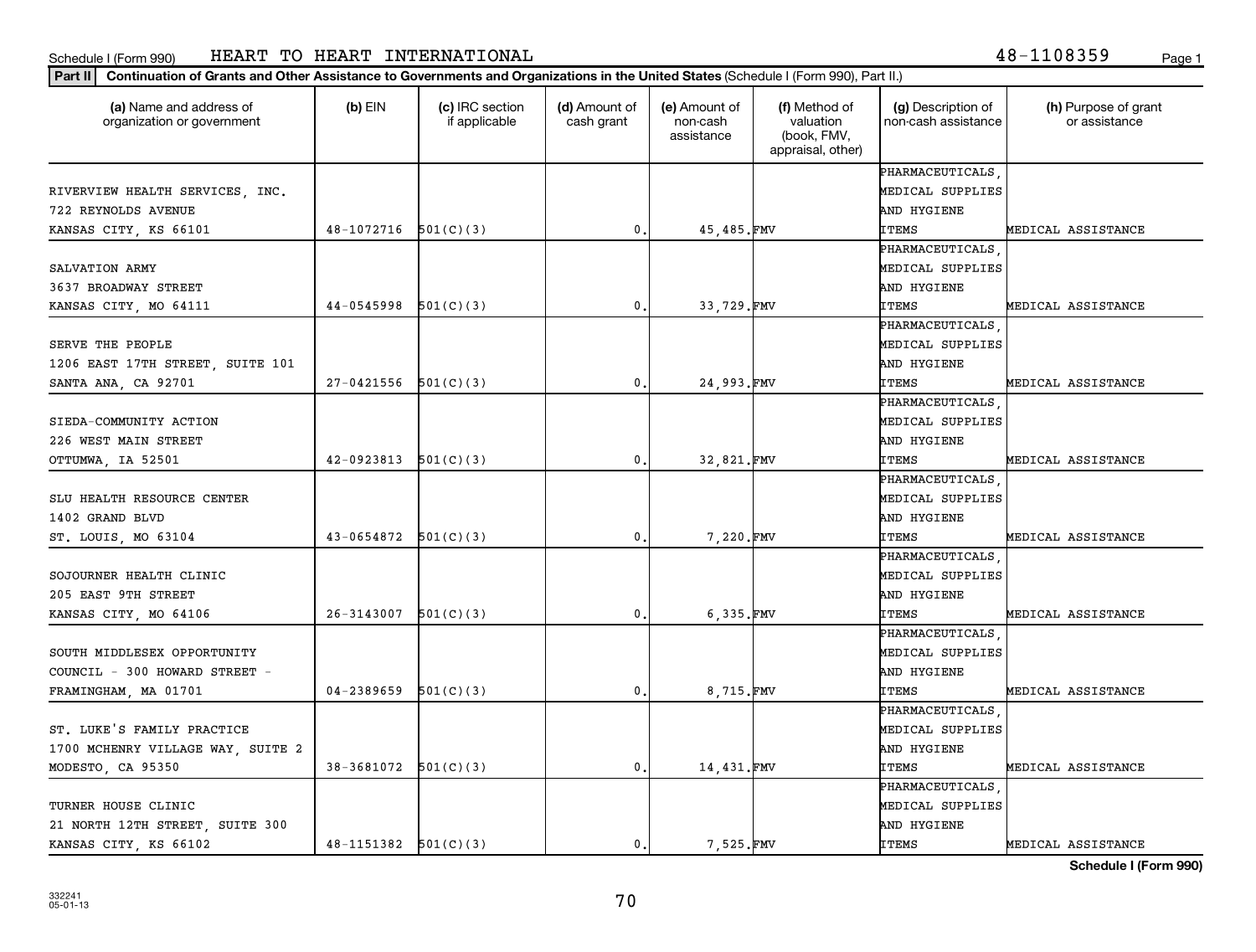#### **Part II Continuation of Grants and Other Assistance to Governments and Organizations in the United States**  (Schedule I (Form 990), Part II.)

| (a) Name and address of<br>organization or government | $(b)$ EIN  | (c) IRC section<br>if applicable | (d) Amount of<br>cash grant | (e) Amount of<br>non-cash<br>assistance | (f) Method of<br>valuation<br>(book, FMV,<br>appraisal, other) | (g) Description of<br>non-cash assistance | (h) Purpose of grant<br>or assistance |
|-------------------------------------------------------|------------|----------------------------------|-----------------------------|-----------------------------------------|----------------------------------------------------------------|-------------------------------------------|---------------------------------------|
|                                                       |            |                                  |                             |                                         |                                                                | PHARMACEUTICALS                           |                                       |
| UNIVERSITY OF KANSAS MEDICAL                          |            |                                  |                             |                                         |                                                                | MEDICAL SUPPLIES                          |                                       |
| CENTER - 3901 RAINBOW BLVD. -                         |            |                                  |                             |                                         |                                                                | AND HYGIENE                               |                                       |
| KANSAS CITY, KS 66160                                 | 48-1108830 | 501(C)(3)                        | $\mathbf{0}$ .              | 31,421.FMV                              |                                                                | <b>ITEMS</b>                              | MEDICAL ASSISTANCE                    |
|                                                       |            |                                  |                             |                                         |                                                                | PHARMACEUTICALS                           |                                       |
| WHEELING HEALTH RIGHT, INC.                           |            |                                  |                             |                                         |                                                                | MEDICAL SUPPLIES                          |                                       |
| $61 - 29TH ST$ .                                      |            |                                  |                             |                                         |                                                                | AND HYGIENE                               |                                       |
| WHEELING, WV 26003                                    | 31-1149085 | 501(C)(3)                        | 0.                          | 21,333.FMV                              |                                                                | ITEMS                                     | MEDICAL ASSISTANCE                    |
|                                                       |            |                                  |                             |                                         |                                                                | PHARMACEUTICALS                           |                                       |
| WOMEN OF WORTH, INC.                                  |            |                                  |                             |                                         |                                                                | MEDICAL SUPPLIES                          |                                       |
| 1513 DEAN STREET                                      |            |                                  |                             |                                         |                                                                | AND HYGIENE                               |                                       |
| ROME, GA 30161                                        | 80-0306378 | 501(C)(3)                        | 0.                          | 63,673.FMV                              |                                                                | ITEMS                                     | MEDICAL ASSISTANCE                    |
|                                                       |            |                                  |                             |                                         |                                                                | PHARMACEUTICALS                           |                                       |
| WYANDOTTE COUNTY JUVENILE                             |            |                                  |                             |                                         |                                                                | MEDICAL SUPPLIES                          |                                       |
| DETENTION - 710 NORTH 7TH STREET                      |            |                                  |                             |                                         |                                                                | AND HYGIENE                               |                                       |
| SUITE 20 - KANSAS CITY, KS 66101                      | 48-1194075 | 501(C)(3)                        | 0.                          | 23,896.FMV                              |                                                                | ITEMS                                     | MEDICAL ASSISTANCE                    |
|                                                       |            |                                  |                             |                                         |                                                                | PHARMACEUTICALS                           |                                       |
| JUNTOS CENTER FOR ADVANCING LATINO                    |            |                                  |                             |                                         |                                                                | MEDICAL SUPPLIES                          |                                       |
| HEALTH - 4125 RAINBOW BOULEVARD -                     |            |                                  |                             |                                         |                                                                | AND HYGIENE                               |                                       |
| KANSAS CITY, KS 66160                                 | 48-1124839 | <b>GOVERNMENT</b>                | $\mathbf{0}$ .              | 26,493.FMV                              |                                                                | <b>ITEMS</b>                              | MEDICAL ASSISTANCE                    |
|                                                       |            |                                  |                             |                                         |                                                                | PHARMACEUTICALS                           |                                       |
| MIDDLESEX-COUNTY-OEM-COMMUNICATION\$                  |            |                                  |                             |                                         |                                                                | MEDICAL SUPPLIES                          |                                       |
| 1001 FIRE ACADEMY DRIVE                               |            |                                  |                             |                                         |                                                                | AND HYGIENE                               |                                       |
| SAYREVILLE, NJ 08872                                  | 07-3133100 | GOVERNMENT                       | 0.                          | 54,455.FMV                              |                                                                | <b>ITEMS</b>                              | MEDICAL ASSISTANCE                    |
|                                                       |            |                                  |                             |                                         |                                                                | PHARMACEUTICALS                           |                                       |
| TRINITY CHURCH OF THE NAZARENE                        |            |                                  |                             |                                         |                                                                | MEDICAL SUPPLIES                          |                                       |
| 7301 SOUTH WALKER AVENUE                              |            |                                  |                             |                                         |                                                                | AND HYGIENE                               |                                       |
| OKLAHOMA CITY, OK 73139                               | 73-0776200 | 501(C)(3)                        | $\mathbf{0}$ .              | 10,800.FMV                              |                                                                | <b>ITEMS</b>                              | MEDICAL ASSISTANCE                    |
|                                                       |            |                                  |                             |                                         |                                                                |                                           |                                       |
|                                                       |            |                                  |                             |                                         |                                                                |                                           |                                       |
|                                                       |            |                                  |                             |                                         |                                                                |                                           |                                       |
|                                                       |            |                                  |                             |                                         |                                                                |                                           |                                       |
|                                                       |            |                                  |                             |                                         |                                                                |                                           |                                       |
|                                                       |            |                                  |                             |                                         |                                                                |                                           |                                       |
|                                                       |            |                                  |                             |                                         |                                                                |                                           |                                       |
|                                                       |            |                                  |                             |                                         |                                                                |                                           |                                       |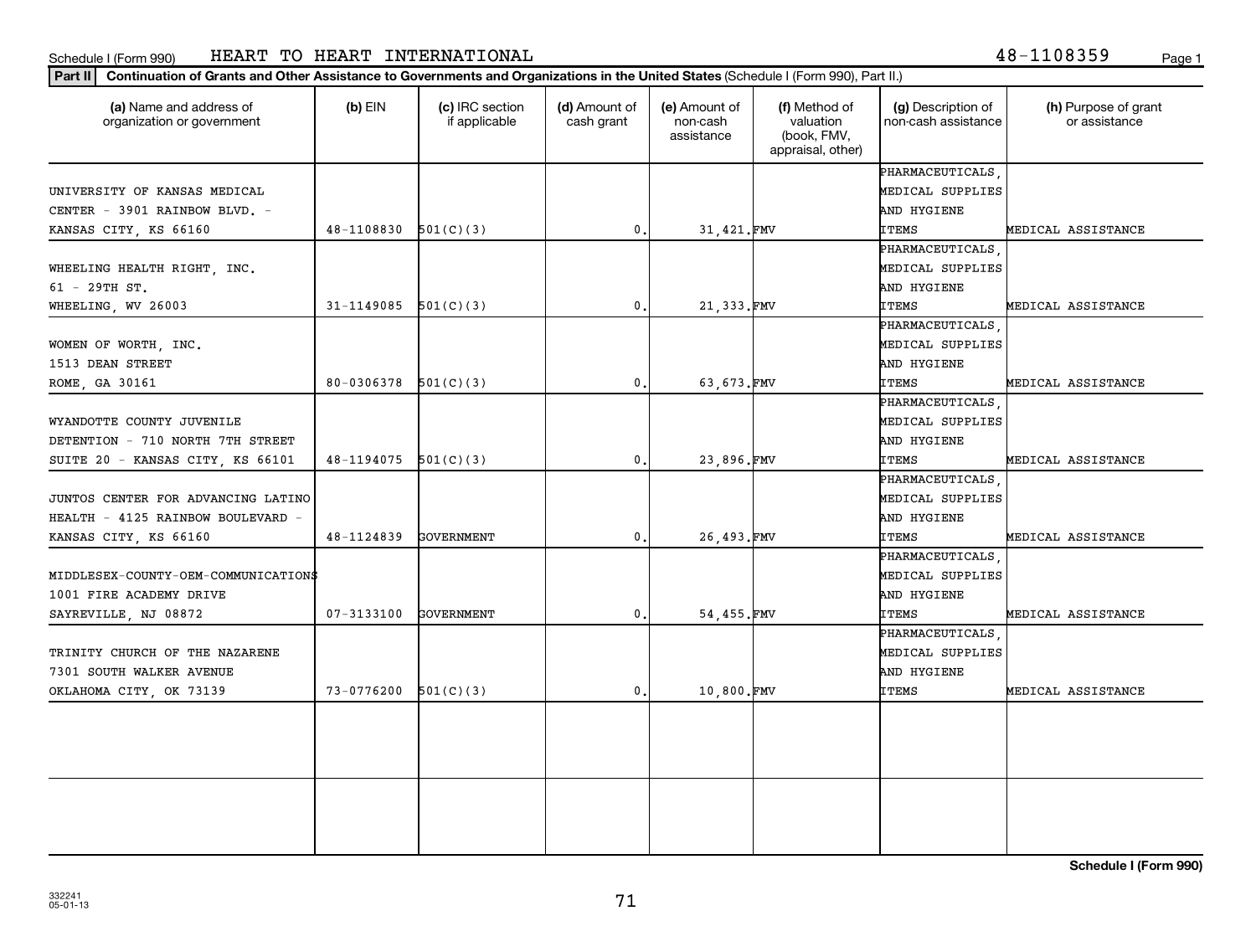Schedule I (Form 990) (2013) HEART TO HEART INTERNATIONAL Page

**2**

Part III | Grants and Other Assistance to Individuals in the United States. Complete if the organization answered "Yes" to Form 990, Part IV, line 22. Part III can be duplicated if additional space is needed.

| (a) Type of grant or assistance | (b) Number of<br>recipients | (c) Amount of<br>cash grant | (d) Amount of non-<br>cash assistance | (e) Method of valuation<br>(book, FMV, appraisal, other) | (f) Description of non-cash assistance |
|---------------------------------|-----------------------------|-----------------------------|---------------------------------------|----------------------------------------------------------|----------------------------------------|
|                                 |                             |                             |                                       |                                                          |                                        |
|                                 |                             |                             |                                       |                                                          |                                        |
|                                 |                             |                             |                                       |                                                          |                                        |
|                                 |                             |                             |                                       |                                                          |                                        |
|                                 |                             |                             |                                       |                                                          |                                        |
|                                 |                             |                             |                                       |                                                          |                                        |
|                                 |                             |                             |                                       |                                                          |                                        |
|                                 |                             |                             |                                       |                                                          |                                        |
|                                 |                             |                             |                                       |                                                          |                                        |
|                                 |                             |                             |                                       |                                                          |                                        |

Part IV | Supplemental Information. Provide the information required in Part I, line 2, Part III, column (b), and any other additional information.

PART I, LINE 2:

RECIPIENT ORGANIZATIONS ARE REQUIRED TO PROVIDE HEART TO HEART

WITH DISTRIBUTION REPORTS AND OTHER DOCUMENTATION SUCH AS PHOTOGRAPHS

DETAILING THE HUMANITARIAN IMPACT OF THE DONATION. HEART TO HEART AND/OR

DISTRIBUTION PARTNER ORGANIZATION STAFF PERSONALLY CONDUCT SITE VISITS AND

FIELD INVESTIGATIONS FOR SPECIFIED RECIPIENTS EACH YEAR.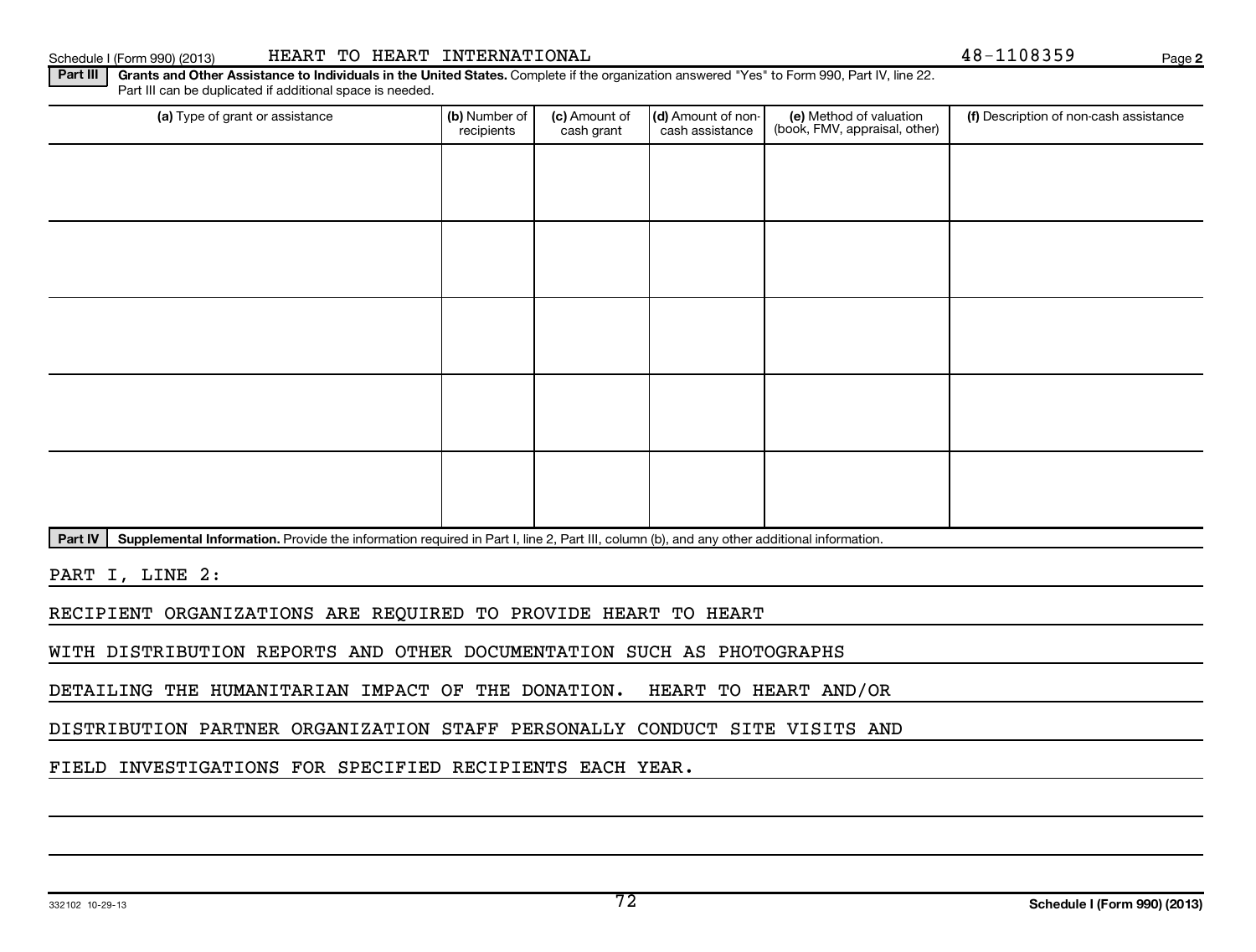## **SCHEDULE M (Form 990)**

# ◆ Complete if the organizations answered "Yes" on Form 990, Part IV, lines 29 or 30.<br>▶ Complete if the organizations answered "Yes" on Form 990, Part IV, lines 29 or 30. **Noncash Contributions**

OMB No. 1545-0047

| Open to Public    |  |
|-------------------|--|
| <b>Inspection</b> |  |

**Employer identification number**

Department of the Treasury Internal Revenue Service

**Attach to Form 990.** J

**Information about Schedule M (Form 990) and its instructions is at www irs gov/form990.** 

Name of the organization

# HEART TO HEART INTERNATIONAL **18-1108359**

| Part I | <b>Types of Property</b>                                                                                                               |                               |                                      |                                                                                                       |                                                              |            |     |    |
|--------|----------------------------------------------------------------------------------------------------------------------------------------|-------------------------------|--------------------------------------|-------------------------------------------------------------------------------------------------------|--------------------------------------------------------------|------------|-----|----|
|        |                                                                                                                                        | (a)<br>Check if<br>applicable | (b)<br>Number of<br>contributions or | (c)<br>Noncash contribution<br>amounts reported on<br>litems contributed Form 990, Part VIII, line 1g | (d)<br>Method of determining<br>noncash contribution amounts |            |     |    |
| 1.     |                                                                                                                                        |                               |                                      |                                                                                                       |                                                              |            |     |    |
| 2      |                                                                                                                                        |                               |                                      |                                                                                                       |                                                              |            |     |    |
| З      | Art - Fractional interests                                                                                                             |                               |                                      |                                                                                                       |                                                              |            |     |    |
| 4      |                                                                                                                                        |                               |                                      |                                                                                                       |                                                              |            |     |    |
| 5      | Clothing and household goods                                                                                                           | $\overline{\textbf{x}}$       |                                      |                                                                                                       | 3,620,824. AVERAGE WHOLESALE                                 |            |     |    |
| 6      |                                                                                                                                        |                               |                                      |                                                                                                       |                                                              |            |     |    |
| 7      |                                                                                                                                        |                               |                                      |                                                                                                       |                                                              |            |     |    |
| 8      |                                                                                                                                        |                               |                                      |                                                                                                       |                                                              |            |     |    |
| 9      | Securities - Publicly traded                                                                                                           |                               |                                      |                                                                                                       |                                                              |            |     |    |
| 10     | Securities - Closely held stock                                                                                                        |                               |                                      |                                                                                                       |                                                              |            |     |    |
| 11     | Securities - Partnership, LLC, or                                                                                                      |                               |                                      |                                                                                                       |                                                              |            |     |    |
|        |                                                                                                                                        |                               |                                      |                                                                                                       |                                                              |            |     |    |
| 12     |                                                                                                                                        |                               |                                      |                                                                                                       |                                                              |            |     |    |
| 13     | Qualified conservation contribution -                                                                                                  |                               |                                      |                                                                                                       |                                                              |            |     |    |
|        |                                                                                                                                        |                               |                                      |                                                                                                       |                                                              |            |     |    |
| 14     | Qualified conservation contribution - Other                                                                                            |                               |                                      |                                                                                                       |                                                              |            |     |    |
| 15     |                                                                                                                                        |                               |                                      |                                                                                                       |                                                              |            |     |    |
| 16     | Real estate - Commercial                                                                                                               |                               |                                      |                                                                                                       |                                                              |            |     |    |
| 17     |                                                                                                                                        |                               |                                      |                                                                                                       |                                                              |            |     |    |
| 18     |                                                                                                                                        |                               |                                      |                                                                                                       |                                                              |            |     |    |
| 19     |                                                                                                                                        |                               |                                      |                                                                                                       |                                                              |            |     |    |
| 20     | Drugs and medical supplies                                                                                                             | $\overline{\texttt{x}}$       | $\overline{27}$                      | 84,617,688.                                                                                           | <b>AVERAGE WHOLESALE</b>                                     |            |     |    |
| 21     |                                                                                                                                        |                               |                                      |                                                                                                       |                                                              |            |     |    |
| 22     |                                                                                                                                        |                               |                                      |                                                                                                       |                                                              |            |     |    |
| 23     |                                                                                                                                        |                               |                                      |                                                                                                       |                                                              |            |     |    |
| 24     |                                                                                                                                        |                               |                                      |                                                                                                       |                                                              |            |     |    |
| 25     | Other $\blacktriangleright$                                                                                                            |                               |                                      |                                                                                                       |                                                              |            |     |    |
| 26     | Other                                                                                                                                  |                               |                                      |                                                                                                       |                                                              |            |     |    |
| 27     | Other                                                                                                                                  |                               |                                      |                                                                                                       |                                                              |            |     |    |
| 28     | Other $\blacktriangleright$                                                                                                            |                               |                                      |                                                                                                       |                                                              |            |     |    |
| 29     | Number of Forms 8283 received by the organization during the tax year for contributions                                                |                               |                                      |                                                                                                       |                                                              |            |     |    |
|        | for which the organization completed Form 8283, Part IV, Donee Acknowledgement                                                         |                               |                                      | 29                                                                                                    |                                                              |            |     |    |
|        |                                                                                                                                        |                               |                                      |                                                                                                       |                                                              |            | Yes | No |
|        | 30a During the year, did the organization receive by contribution any property reported in Part I, lines 1 - 28, that it must hold for |                               |                                      |                                                                                                       |                                                              |            |     |    |
|        | at least three years from the date of the initial contribution, and which is not required to be used for exempt purposes for           |                               |                                      |                                                                                                       |                                                              |            |     |    |
|        |                                                                                                                                        |                               |                                      |                                                                                                       |                                                              | <b>30a</b> |     | x  |
|        | <b>b</b> If "Yes," describe the arrangement in Part II.                                                                                |                               |                                      |                                                                                                       |                                                              |            |     |    |
| 31     | Does the organization have a gift acceptance policy that requires the review of any non-standard contributions?                        |                               |                                      |                                                                                                       |                                                              | 31         | х   |    |
|        | 32a Does the organization hire or use third parties or related organizations to solicit, process, or sell noncash                      |                               |                                      |                                                                                                       |                                                              |            |     |    |
|        | contributions?                                                                                                                         |                               |                                      |                                                                                                       |                                                              | 32a        |     | x  |
|        | <b>b</b> If "Yes," describe in Part II.                                                                                                |                               |                                      |                                                                                                       |                                                              |            |     |    |
| 33     | If the organization did not report an amount in column (c) for a type of property for which column (a) is checked,                     |                               |                                      |                                                                                                       |                                                              |            |     |    |
|        | describe in Part II.                                                                                                                   |                               |                                      |                                                                                                       |                                                              |            |     |    |

**For Paperwork Reduction Act Notice, see the Instructions for Form 990. Schedule M (Form 990) (2013)** LHA

332141 09-03-13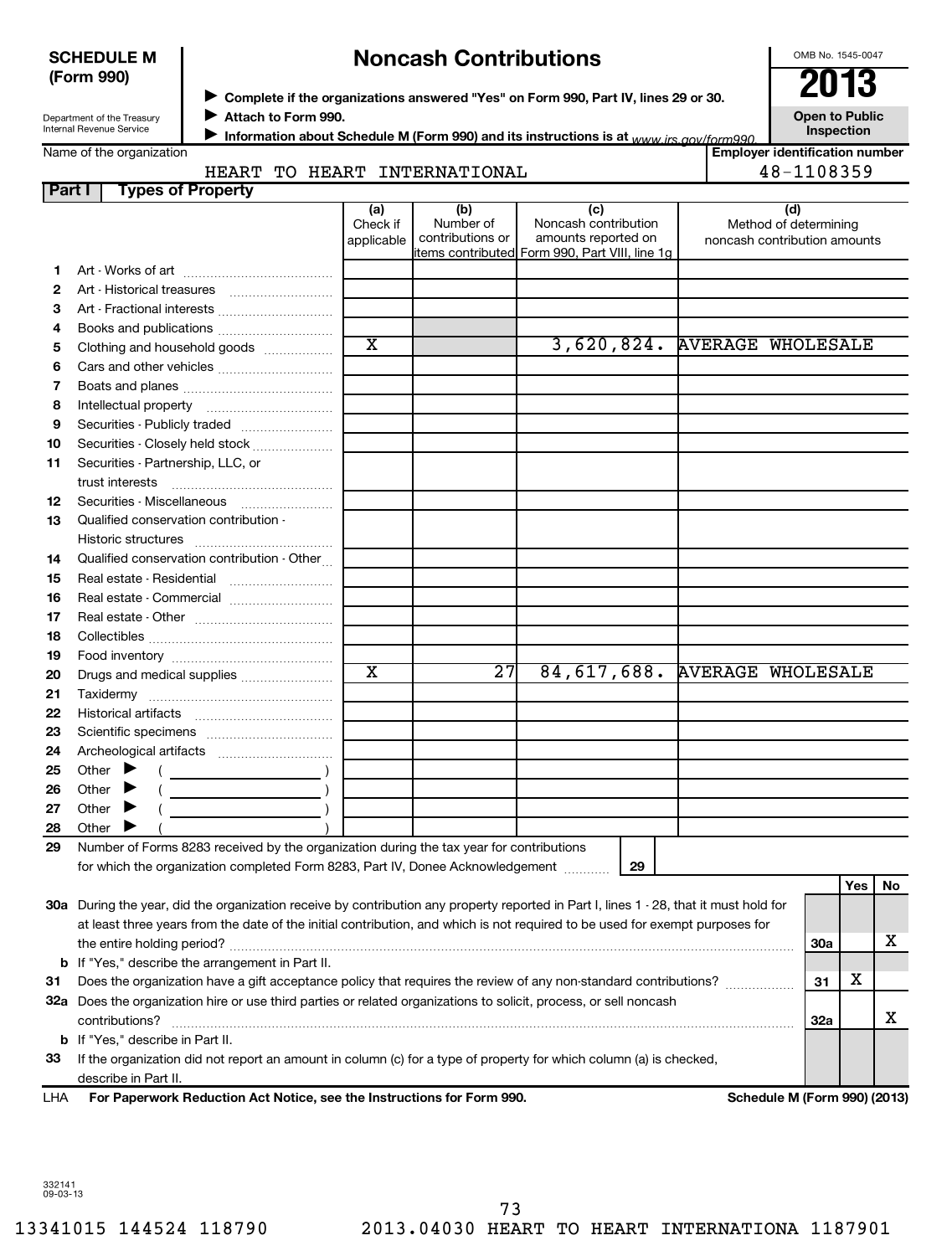|                 | Schedule M (Form 990) (2013) HEART TO HEART INTERNATIONAL                                                                                                                                                                                                                        | 48-1108359<br>Page 2         |
|-----------------|----------------------------------------------------------------------------------------------------------------------------------------------------------------------------------------------------------------------------------------------------------------------------------|------------------------------|
| Part II         | <b>Supplemental Information.</b> Provide the information required by Part I, lines 30b, 32b, and 33, and whether the organization is reporting in Part I, column (b), the number of contributions, the number of items received, or<br>this part for any additional information. |                              |
|                 |                                                                                                                                                                                                                                                                                  |                              |
|                 |                                                                                                                                                                                                                                                                                  |                              |
|                 |                                                                                                                                                                                                                                                                                  |                              |
|                 |                                                                                                                                                                                                                                                                                  |                              |
|                 |                                                                                                                                                                                                                                                                                  |                              |
|                 |                                                                                                                                                                                                                                                                                  |                              |
|                 |                                                                                                                                                                                                                                                                                  |                              |
|                 |                                                                                                                                                                                                                                                                                  |                              |
|                 |                                                                                                                                                                                                                                                                                  |                              |
|                 |                                                                                                                                                                                                                                                                                  |                              |
|                 |                                                                                                                                                                                                                                                                                  |                              |
|                 |                                                                                                                                                                                                                                                                                  |                              |
|                 |                                                                                                                                                                                                                                                                                  |                              |
|                 |                                                                                                                                                                                                                                                                                  |                              |
|                 |                                                                                                                                                                                                                                                                                  |                              |
|                 |                                                                                                                                                                                                                                                                                  |                              |
|                 |                                                                                                                                                                                                                                                                                  |                              |
|                 |                                                                                                                                                                                                                                                                                  |                              |
|                 |                                                                                                                                                                                                                                                                                  |                              |
|                 |                                                                                                                                                                                                                                                                                  |                              |
|                 |                                                                                                                                                                                                                                                                                  |                              |
|                 |                                                                                                                                                                                                                                                                                  |                              |
|                 |                                                                                                                                                                                                                                                                                  |                              |
|                 |                                                                                                                                                                                                                                                                                  |                              |
|                 |                                                                                                                                                                                                                                                                                  |                              |
|                 |                                                                                                                                                                                                                                                                                  |                              |
|                 |                                                                                                                                                                                                                                                                                  |                              |
|                 |                                                                                                                                                                                                                                                                                  |                              |
|                 |                                                                                                                                                                                                                                                                                  |                              |
|                 |                                                                                                                                                                                                                                                                                  |                              |
| 332142 09-03-13 |                                                                                                                                                                                                                                                                                  | Schedule M (Form 990) (2013) |
|                 | 74                                                                                                                                                                                                                                                                               |                              |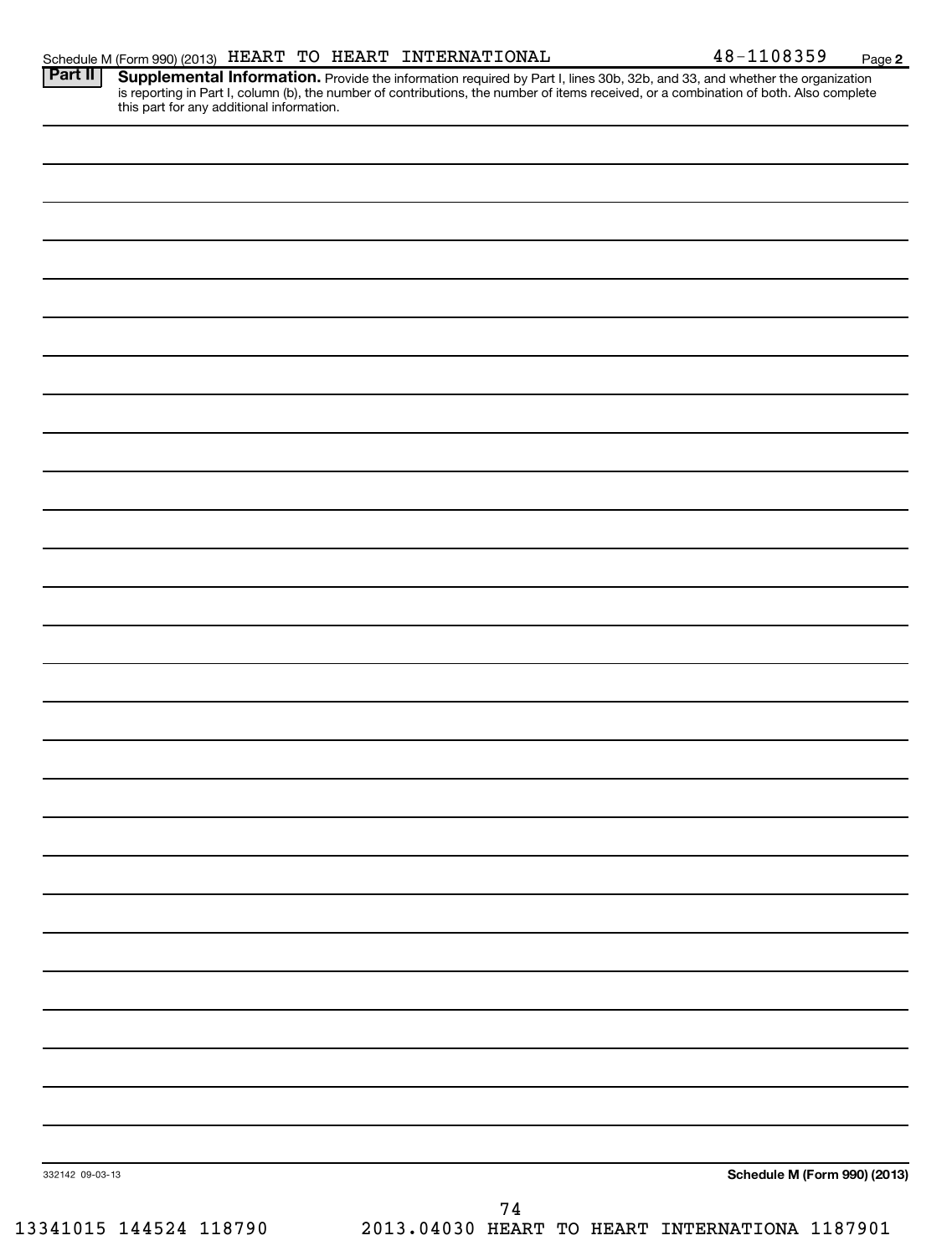**(Form 990 or 990-EZ)**

#### **Complete to provide information for responses to specific questions on SCHEDULE O Supplemental Information to Form 990 or 990-EZ 2013**

**Form 990 or 990-EZ or to provide any additional information. Open to Public**

**Information about Schedule O (Form 990 or 990-EZ) and its instructions is at www.irs.gov/form990. | Attach to Form 990 or 990-EZ.**

Department of the Treasury Internal Revenue Service Name of the organization

HEART TO HEART INTERNATIONAL **18-1108359** 

**Employer identification number**

OMB No. 1545-0047

**Inspection**

FORM 990, PART VI, SECTION B, LINE 11:

THE FORM 990 WILL BE REVIEWED AND APPROVED BY THE CEO AND CFO.

THE BOARD OF DIRECTORS WILL RECEIVE A COPY OF THE TAX RETURN.

FORM 990, PART VI, SECTION B, LINE 12C:

THE ORGANIZATION REQUIRES THAT DIRECTORS AND OFFICERS ANNUALLY

DISCLOSE INTERESTS THAT COULD GIVE RISE TO CONFLICTS. IF A DIRECTOR HAS AN

INTEREST THAT COULD GIVE RISE TO CONFLICT, THAT DIRECTOR RECUSES HIMSELF

FROM ANY DISCUSSION AND VOTING THAT AFFECTS HIS INTEREST.

FORM 990, PART VI, SECTION B, LINE 15A:

THE EXECUTIVE COMMITTEE OF THE BOARD REVIEWS AND APPROVES THE

COMPENSATION FOR THE CEO AND USES THE SALARY AND BENEFITS SURVEY OF GREATER KANSAS CITY AREA NONPROFIT ORGANIZATIONS COMPILED BY THE MIDWEST CENTER FOR NONPROFIT ORGANIZATIONS WHICH PROVIDE THE SAME TYPES OF SERVICES THAT WE PROVIDE.

FORM 990, PART VI, LINE 17, LIST OF STATES RECEIVING COPY OF FORM 990: AL,AK,AR,CA,CT,DC,FL,GA,HI,IL,KS,KY,LA,ME,MD,MA,MI,MN,MS,NH,NJ,NM,NY,NC,OH

OK,OR,PA,RI,SC,TN,UT,VA,WV,WI,CO,MO,ND,WA,NV

FORM 990, PART VI, SECTION C, LINE 19:

THE ORGANIZATION MAKES IT ANNUAL REPORT AND FINANCIAL

STATEMENTS AVAILABLE ON ITS WEBSITE. THE GOVERNING DOCUMENTS, FINANCIAL

STATEMENTS AND CONFLICT OF INTEREST POLICY ARE ALL AVAILABLE UPON REQUEST.

332211 09-04-13 LHA For Paperwork Reduction Act Notice, see the Instructions for Form 990 or 990-EZ. Schedule O (Form 990 or 990-EZ) (2013) 75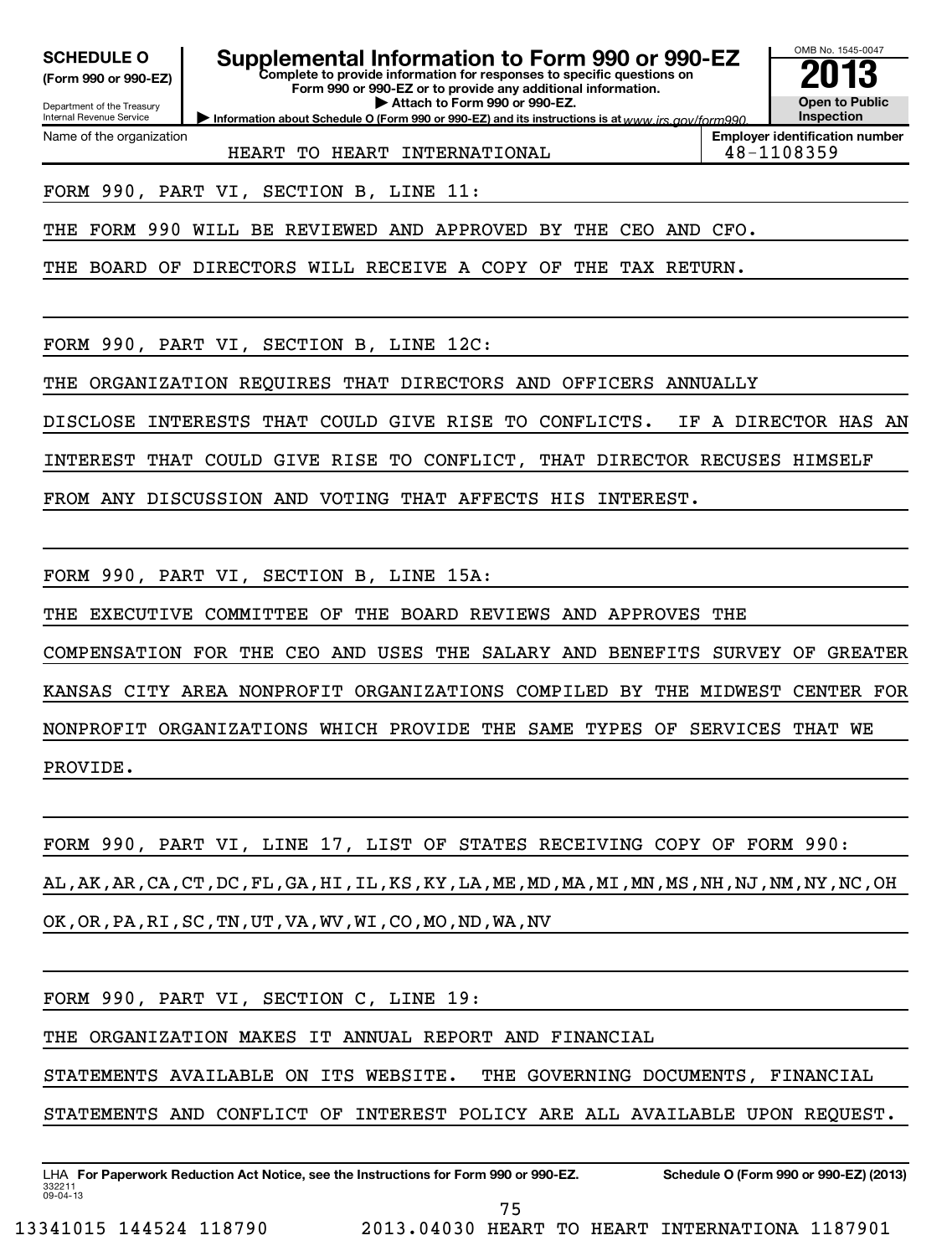| Schedule O (Form 990 or 990-EZ) (2013)                       | Page 2                                              |
|--------------------------------------------------------------|-----------------------------------------------------|
| Name of the organization<br>HEART TO HEART INTERNATIONAL     | <b>Employer identification number</b><br>48-1108359 |
|                                                              |                                                     |
| FORM 990, PART XI, LINE 9, CHANGES IN NET ASSETS:            |                                                     |
| DISTRIBUTED<br>ADJUSTMENT TO<br>SUPPLIES                     | 26,320.                                             |
|                                                              |                                                     |
| SCHEDULE F, PART IV, LINE 6:                                 |                                                     |
| THE ORGANIZATION GAVE MEDICAL AND PHARMACEUTICAL SUPPLIES    |                                                     |
| VALUED AT \$28,440 TO CONVOY OF HOPE TO BE DISTRIBUTED<br>IN | THE<br>LEBANON.                                     |

CONVOY OF HOPE.

FORM 990, PART XI, LINE 8:

THE NET ASSETS AS OF DECEMBER 31, 2012 HAVE BEEN RESTATED

FROM THE AMOUNT PREVIOUSLY REPORTED. DONATED INVENTORY THAT WAS

RECEIVED AS GIFT IN-KIND REVENUE PRIOR TO DECEMBER 31, 2012 WAS

INADVERTENTLY RECORDED AS RECEIVED IN 2013 AND NOT RECORDED IN THE 2012

FINANCIAL STATEMENTS. THE PRIOR PERIOD ADJUSTMENT CORRECTS THE

INVENTORY AS BEING RECORDED IN 2012.

FORM 990, PART V, LINE 2A

HEART TO HEART EMPLOYED A STAFF OF 24 INDIVIDUALS IN 2013.

PAYROLL AND PAYROLL TAXES FOR 23 OF THOSE EMPLOYED WERE PROCESSED AND

PAID BY INSPERITY AND REPORTED UNDER THEIR EIN UNDER A PROFESSIONAL

EMPLOYER ORGANIZATION RELATIONSHIP MAINTAINED WITH HEART TO HEART

INTERNATIONAL. PAYROLL AND PAYROLL TAXESE FOR ONE EMPLOYEE, NOT

ELIGIBLE UNDER THE INSPERITY ARRANGEMENT, WAS PAID BY HEART TO HEART

76

INTERNATIONAL UNDER ITS EIN

**Schedule O (Form 990 or 990-EZ) (2013)**

332212 09-04-13

13341015 144524 118790 2013.04030 HEART TO HEART INTERNATIONA 1187901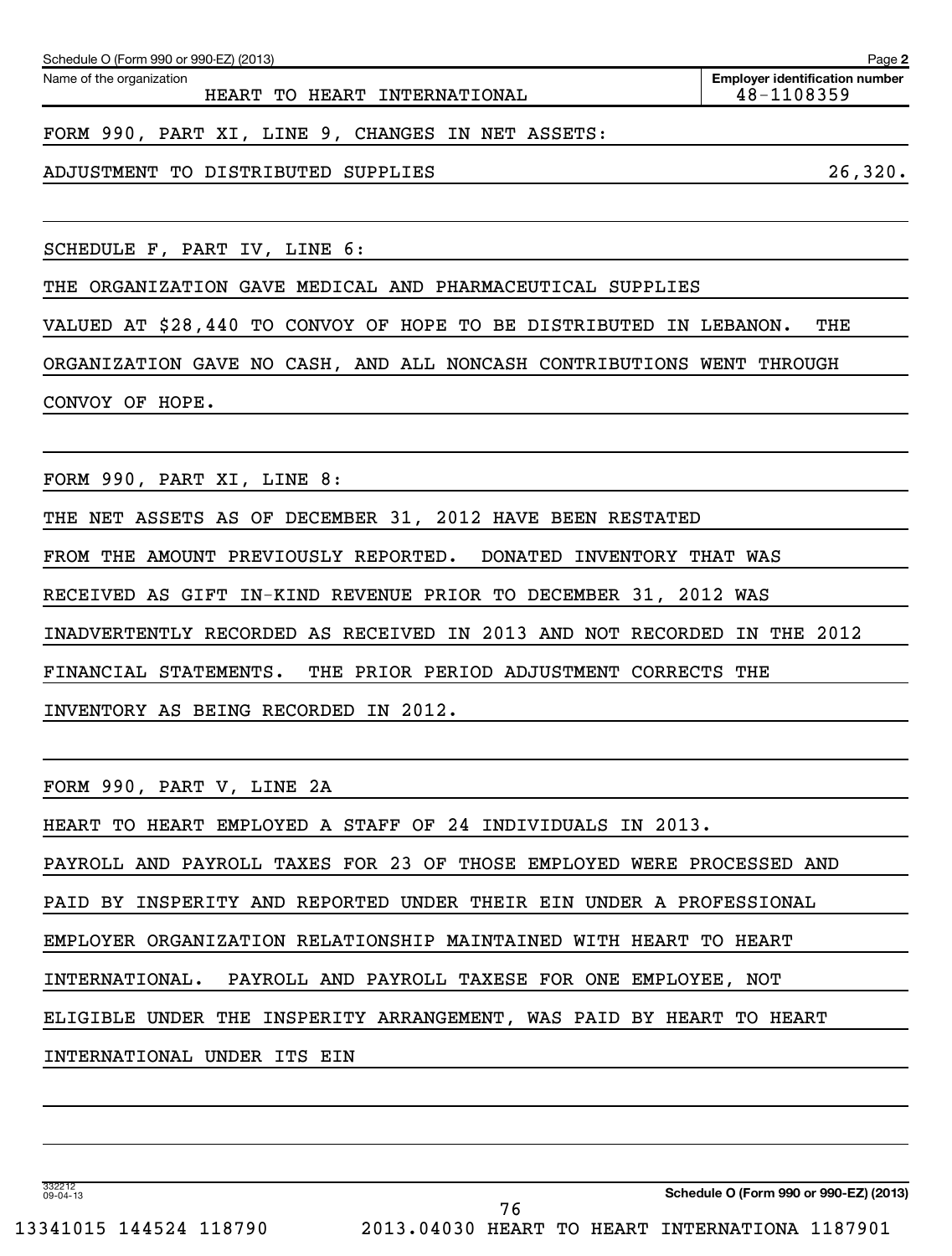### **2013 DEPRECIATION AND AMORTIZATION REPORT**

|              | FORM 990 PAGE 10 |                  |             |  |                                                         |                             | 990              |                        |                       |                           |                                          |                               |                                  |                                       |
|--------------|------------------|------------------|-------------|--|---------------------------------------------------------|-----------------------------|------------------|------------------------|-----------------------|---------------------------|------------------------------------------|-------------------------------|----------------------------------|---------------------------------------|
| Asset<br>No. | Description      | Date<br>Acquired | Method Life |  | $\begin{array}{c} C \\ O \\ \eta \\ V \end{array}$ Line | Unadjusted<br>Cost Or Basis | Bus<br>%<br>Excl | Section 179<br>Expense | Reduction In<br>Basis | Basis For<br>Depreciation | Beginning<br>Accumulated<br>Depreciation | Current<br>Sec 179<br>Expense | <b>Current Year</b><br>Deduction | Ending<br>Accumulated<br>Depreciation |
|              |                  |                  |             |  |                                                         |                             |                  |                        |                       |                           |                                          |                               |                                  |                                       |
|              |                  |                  |             |  |                                                         |                             |                  |                        |                       |                           |                                          |                               |                                  |                                       |
|              |                  |                  |             |  |                                                         |                             |                  |                        |                       |                           |                                          |                               |                                  |                                       |
|              |                  |                  |             |  |                                                         |                             |                  |                        |                       |                           |                                          |                               |                                  |                                       |
|              |                  |                  |             |  |                                                         |                             |                  |                        |                       |                           |                                          |                               |                                  |                                       |
|              |                  |                  |             |  |                                                         |                             |                  |                        |                       |                           |                                          |                               |                                  |                                       |
|              |                  |                  |             |  |                                                         |                             |                  |                        |                       |                           |                                          |                               |                                  |                                       |
|              |                  |                  |             |  |                                                         |                             |                  |                        |                       |                           |                                          |                               |                                  |                                       |
|              |                  |                  |             |  |                                                         |                             |                  |                        |                       |                           |                                          |                               |                                  |                                       |
|              |                  |                  |             |  |                                                         |                             |                  |                        |                       |                           |                                          |                               |                                  |                                       |
|              |                  |                  |             |  |                                                         |                             |                  |                        |                       |                           |                                          |                               |                                  |                                       |
|              |                  |                  |             |  |                                                         |                             |                  |                        |                       |                           |                                          |                               |                                  |                                       |
|              |                  |                  |             |  |                                                         |                             |                  |                        |                       |                           |                                          |                               |                                  |                                       |
|              |                  |                  |             |  |                                                         |                             |                  |                        |                       |                           |                                          |                               |                                  |                                       |
|              |                  |                  |             |  |                                                         |                             |                  |                        |                       |                           |                                          |                               |                                  |                                       |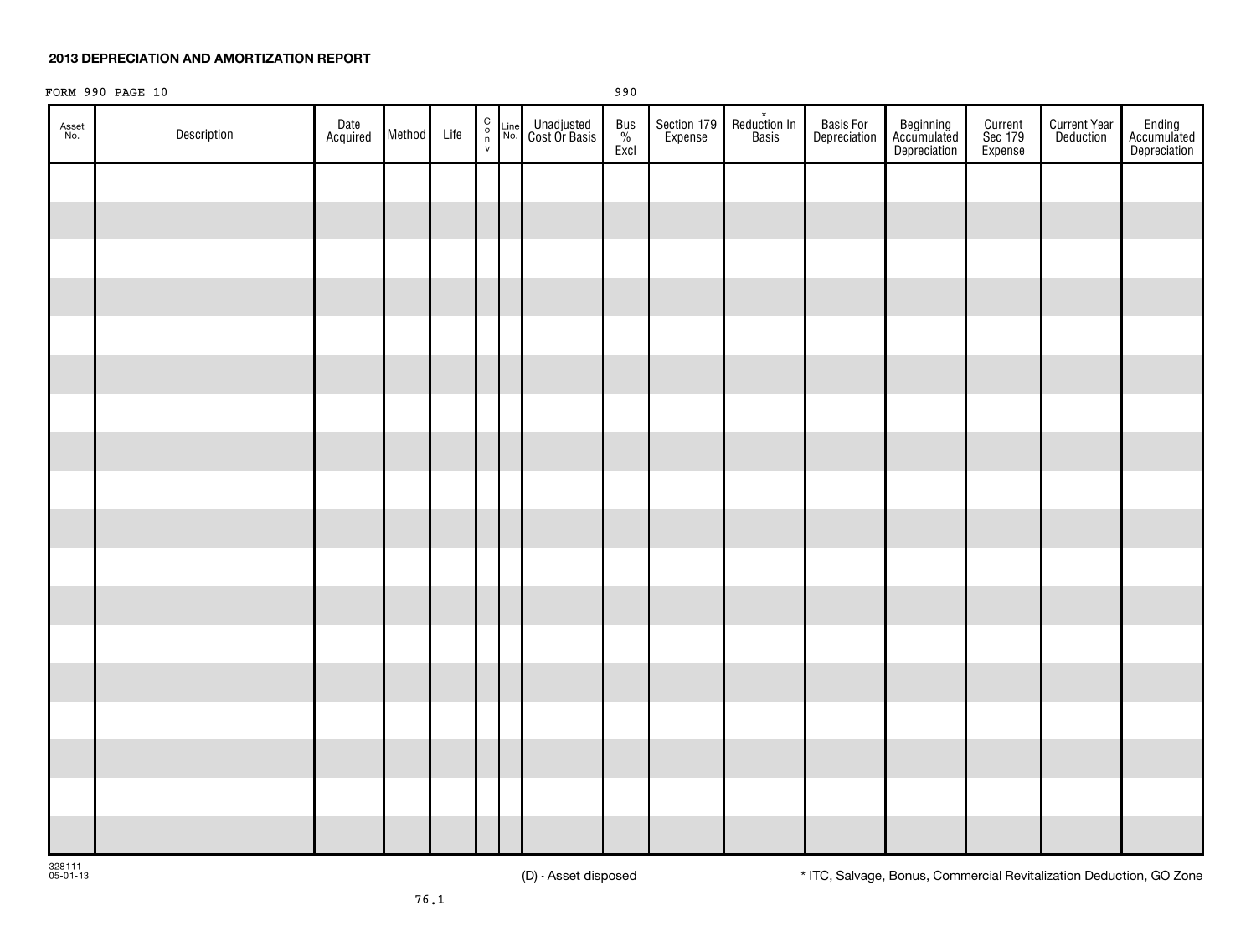|               |                                                        |                                                                              |                                                                        | <b>International Boycott Report</b>                                                                                                                                                                                            |       |              |              | OMB No. 1545-0216                                                                                                                                                                                                                                                                                                                                                                                            |
|---------------|--------------------------------------------------------|------------------------------------------------------------------------------|------------------------------------------------------------------------|--------------------------------------------------------------------------------------------------------------------------------------------------------------------------------------------------------------------------------|-------|--------------|--------------|--------------------------------------------------------------------------------------------------------------------------------------------------------------------------------------------------------------------------------------------------------------------------------------------------------------------------------------------------------------------------------------------------------------|
|               | Form 5713                                              |                                                                              |                                                                        |                                                                                                                                                                                                                                |       |              |              | <b>Attachment</b><br>Sequence No. 123                                                                                                                                                                                                                                                                                                                                                                        |
|               | (Rev. December 2010)                                   |                                                                              | For tax year beginning                                                 | JANUARY 1                                                                                                                                                                                                                      |       | , 2013       |              | Paper filers must file in                                                                                                                                                                                                                                                                                                                                                                                    |
|               | Department of the Treasury<br>Internal Revenue Service |                                                                              | and ending                                                             | DECEMBER 31<br>Controlled groups, see instructions.                                                                                                                                                                            |       | $, 20 \; 13$ |              | duplicate (see When and Where<br>to File in the instructions)                                                                                                                                                                                                                                                                                                                                                |
| Name          |                                                        |                                                                              |                                                                        |                                                                                                                                                                                                                                |       |              |              | Identifying number                                                                                                                                                                                                                                                                                                                                                                                           |
|               |                                                        | HEART TO HEART INTERNATIONAL, INC.                                           |                                                                        |                                                                                                                                                                                                                                |       |              | 48-1108359   |                                                                                                                                                                                                                                                                                                                                                                                                              |
|               |                                                        |                                                                              | Number, street, and room or suite no. If a P.O. box, see instructions. |                                                                                                                                                                                                                                |       |              |              |                                                                                                                                                                                                                                                                                                                                                                                                              |
|               |                                                        | 401 S CLAIRBORNE RD SUITE 302                                                |                                                                        |                                                                                                                                                                                                                                |       |              |              |                                                                                                                                                                                                                                                                                                                                                                                                              |
|               |                                                        | City or town, state, and ZIP code                                            |                                                                        |                                                                                                                                                                                                                                |       |              |              |                                                                                                                                                                                                                                                                                                                                                                                                              |
|               |                                                        | OLATHE, KS 66062<br>Address of service center where your tax return is filed |                                                                        |                                                                                                                                                                                                                                |       |              |              |                                                                                                                                                                                                                                                                                                                                                                                                              |
| $E-FILE$      |                                                        |                                                                              |                                                                        |                                                                                                                                                                                                                                |       |              |              |                                                                                                                                                                                                                                                                                                                                                                                                              |
|               |                                                        | Type of filer (check one):                                                   |                                                                        |                                                                                                                                                                                                                                |       |              |              |                                                                                                                                                                                                                                                                                                                                                                                                              |
|               | Individual                                             |                                                                              | Partnership                                                            | Corporation                                                                                                                                                                                                                    | Trust |              | Estate       | <b>x</b> Other                                                                                                                                                                                                                                                                                                                                                                                               |
| 1             |                                                        |                                                                              |                                                                        | Individuals-Enter adjusted gross income from your tax return (see instructions)                                                                                                                                                |       |              |              |                                                                                                                                                                                                                                                                                                                                                                                                              |
| $\mathbf{2}$  |                                                        | Partnerships and corporations:                                               |                                                                        |                                                                                                                                                                                                                                |       |              |              |                                                                                                                                                                                                                                                                                                                                                                                                              |
| a             |                                                        |                                                                              | Partnerships-Enter each partner's name and identifying number.         |                                                                                                                                                                                                                                |       |              |              |                                                                                                                                                                                                                                                                                                                                                                                                              |
| b             |                                                        |                                                                              | Name                                                                   | members of the controlled group not included in the consolidated return.<br>the name and employer identification number of the corporation whose tax year is designated.                                                       |       |              |              | Corporations—Enter the name and employer identification number of each member of the controlled group (as defined in<br>section 993(a)(3)). Do not list members included in the consolidated return; instead, attach a copy of Form 851. List all other<br>If you list any corporations below or if you attach Form 851, you must designate a common tax year. Enter on line 4b<br><b>Identifying number</b> |
|               |                                                        |                                                                              |                                                                        |                                                                                                                                                                                                                                |       |              |              |                                                                                                                                                                                                                                                                                                                                                                                                              |
|               |                                                        |                                                                              |                                                                        |                                                                                                                                                                                                                                |       |              |              |                                                                                                                                                                                                                                                                                                                                                                                                              |
|               |                                                        |                                                                              |                                                                        |                                                                                                                                                                                                                                |       |              |              |                                                                                                                                                                                                                                                                                                                                                                                                              |
|               |                                                        |                                                                              |                                                                        |                                                                                                                                                                                                                                |       |              |              |                                                                                                                                                                                                                                                                                                                                                                                                              |
|               |                                                        |                                                                              |                                                                        |                                                                                                                                                                                                                                |       |              |              |                                                                                                                                                                                                                                                                                                                                                                                                              |
|               |                                                        |                                                                              |                                                                        |                                                                                                                                                                                                                                |       |              |              |                                                                                                                                                                                                                                                                                                                                                                                                              |
|               |                                                        |                                                                              |                                                                        | If more space is needed, attach additional sheets and check this box                                                                                                                                                           |       |              |              |                                                                                                                                                                                                                                                                                                                                                                                                              |
|               |                                                        |                                                                              |                                                                        |                                                                                                                                                                                                                                |       | Code         |              | <b>Description</b>                                                                                                                                                                                                                                                                                                                                                                                           |
| c             |                                                        |                                                                              |                                                                        | Enter principal business activity code and description (see instructions)                                                                                                                                                      |       | 621498       |              | NONCASH MEDICAL AID                                                                                                                                                                                                                                                                                                                                                                                          |
| d             |                                                        |                                                                              |                                                                        | IC-DISCs-Enter principal product or service code and description (see instructions)                                                                                                                                            |       |              |              |                                                                                                                                                                                                                                                                                                                                                                                                              |
| 3             |                                                        |                                                                              |                                                                        | Partnerships—Each partnership filing Form 5713 must give the following information:                                                                                                                                            |       |              |              |                                                                                                                                                                                                                                                                                                                                                                                                              |
| а<br>b        |                                                        | Partnership's total assets (see instructions).                               |                                                                        | the contract of the contract of<br>Partnership's ordinary income (see instructions)                                                                                                                                            |       |              |              |                                                                                                                                                                                                                                                                                                                                                                                                              |
| 4             |                                                        |                                                                              |                                                                        | Corporations-Each corporation filing Form 5713 must give the following information:                                                                                                                                            |       |              |              |                                                                                                                                                                                                                                                                                                                                                                                                              |
| а             |                                                        |                                                                              |                                                                        | Type of form filed (Form 1120, 1120-FSC, 1120-IC-DISC, 1120-L, 1120-PC, etc.)                                                                                                                                                  |       |              | FORM 990     |                                                                                                                                                                                                                                                                                                                                                                                                              |
| b             |                                                        | Common tax year election (see instructions)                                  |                                                                        |                                                                                                                                                                                                                                |       |              |              |                                                                                                                                                                                                                                                                                                                                                                                                              |
|               |                                                        | (1) Name of corporation $\blacktriangleright$                                |                                                                        |                                                                                                                                                                                                                                |       |              |              |                                                                                                                                                                                                                                                                                                                                                                                                              |
|               |                                                        |                                                                              |                                                                        | (2) Employer identification number entertainment of the state of the state of the state of the state of the state of the state of the state of the state of the state of the state of the state of the state of the state of t |       |              |              |                                                                                                                                                                                                                                                                                                                                                                                                              |
|               |                                                        |                                                                              |                                                                        |                                                                                                                                                                                                                                |       |              |              |                                                                                                                                                                                                                                                                                                                                                                                                              |
| c             |                                                        | Corporations filing this form enter:                                         |                                                                        |                                                                                                                                                                                                                                |       |              |              |                                                                                                                                                                                                                                                                                                                                                                                                              |
|               |                                                        |                                                                              |                                                                        | (2) Taxable income before net operating loss and special deductions (see instructions)                                                                                                                                         |       |              |              | 14,127,599<br>$\Omega$                                                                                                                                                                                                                                                                                                                                                                                       |
|               |                                                        |                                                                              |                                                                        |                                                                                                                                                                                                                                |       |              |              |                                                                                                                                                                                                                                                                                                                                                                                                              |
| 5             |                                                        |                                                                              |                                                                        | Estates or trusts-Enter total income (Form 1041, page 1)                                                                                                                                                                       |       |              |              |                                                                                                                                                                                                                                                                                                                                                                                                              |
| 6             |                                                        |                                                                              |                                                                        |                                                                                                                                                                                                                                |       |              |              | Enter the total amount (before reduction for boycott participation or cooperation) of the following tax benefits (see instructions):                                                                                                                                                                                                                                                                         |
| а             |                                                        | Foreign tax credit                                                           |                                                                        | and the companion of the companion of the companion of the companion of the companion of the companion of the companion of the companion of the companion of the companion of the companion of the companion of the companion  |       |              |              | 0                                                                                                                                                                                                                                                                                                                                                                                                            |
| b             |                                                        |                                                                              |                                                                        | Deferral of earnings of controlled foreign corporations                                                                                                                                                                        |       |              |              | $\Omega$                                                                                                                                                                                                                                                                                                                                                                                                     |
| c             |                                                        |                                                                              |                                                                        |                                                                                                                                                                                                                                |       |              |              | $\Omega$                                                                                                                                                                                                                                                                                                                                                                                                     |
| d             |                                                        |                                                                              |                                                                        |                                                                                                                                                                                                                                |       |              |              | $\mathbf 0$<br>$\Omega$                                                                                                                                                                                                                                                                                                                                                                                      |
| е             |                                                        |                                                                              |                                                                        | Foreign trade income qualifying for the extraterritorial income exclusion                                                                                                                                                      |       |              |              | Under penalties of perjury, I declare that I have examined this report, including accompanying schedules and statements, and to the best of my                                                                                                                                                                                                                                                               |
| <b>Please</b> |                                                        |                                                                              | knowledge and belief, it is true, correct, and complete.               |                                                                                                                                                                                                                                |       |              |              |                                                                                                                                                                                                                                                                                                                                                                                                              |
| Sign          |                                                        |                                                                              |                                                                        |                                                                                                                                                                                                                                |       |              |              |                                                                                                                                                                                                                                                                                                                                                                                                              |
| <b>Here</b>   |                                                        | <b>Signature</b>                                                             |                                                                        |                                                                                                                                                                                                                                | Date  |              | <b>Title</b> |                                                                                                                                                                                                                                                                                                                                                                                                              |

**For Paperwork Reduction Act Notice, see separate instructions. <br>
Form 5713** (Rev. 12-2010)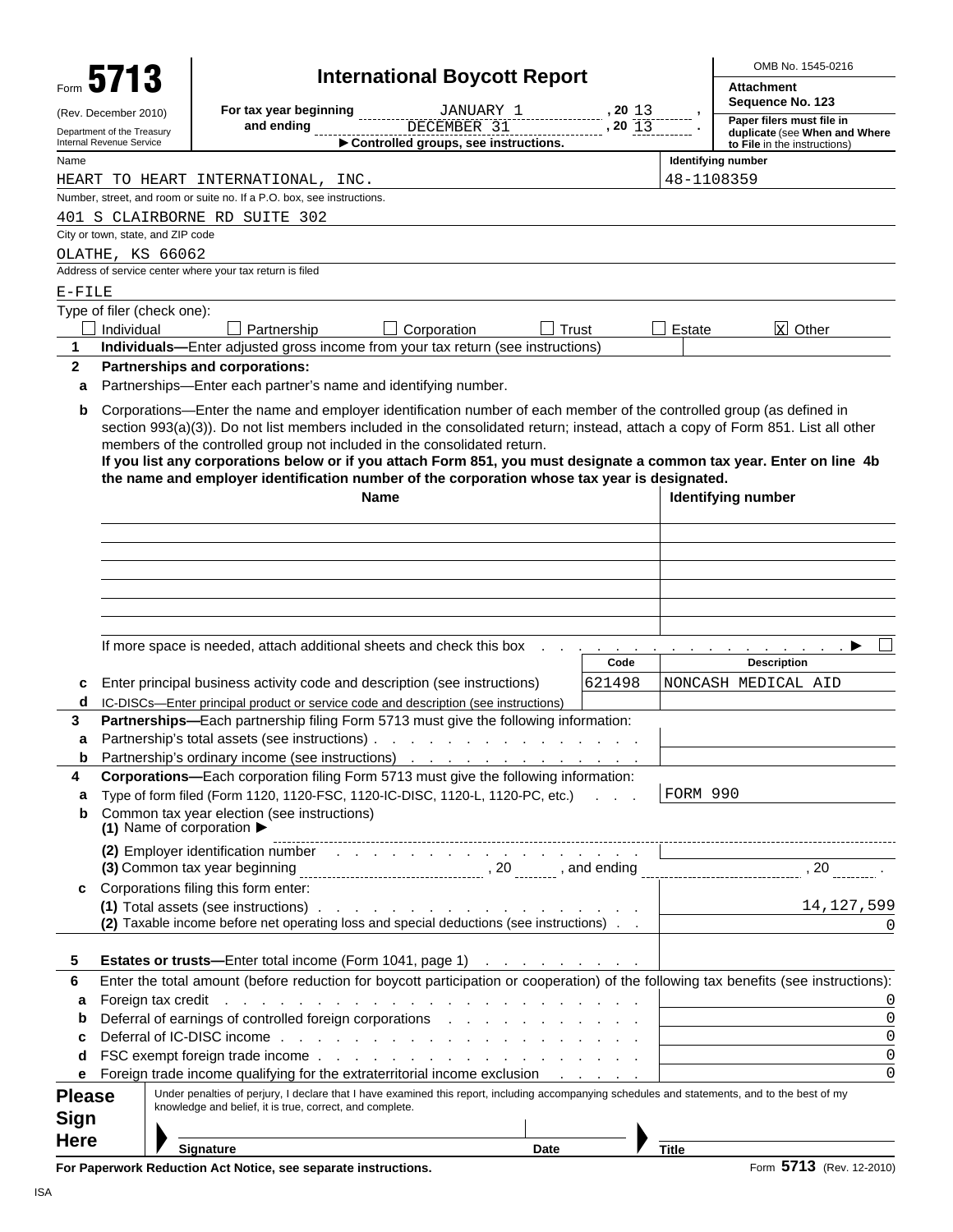|        |                                              |                                                                                                            |                                | 7a Are you a U.S. shareholder (as defined in section 951(b)) of any foreign corporation (including a FSC that does not                                                                                                                   | Yes                        | No |
|--------|----------------------------------------------|------------------------------------------------------------------------------------------------------------|--------------------------------|------------------------------------------------------------------------------------------------------------------------------------------------------------------------------------------------------------------------------------------|----------------------------|----|
|        |                                              | use the administrative pricing rules) that had operations reportable under section 999(a)?                 |                                |                                                                                                                                                                                                                                          |                            | Χ  |
| b      |                                              |                                                                                                            |                                | If the answer to question 7a is "Yes," is any foreign corporation a controlled foreign corporation (as defined in                                                                                                                        |                            | Χ  |
| с      |                                              |                                                                                                            |                                |                                                                                                                                                                                                                                          |                            | Χ  |
| d      |                                              |                                                                                                            |                                |                                                                                                                                                                                                                                          |                            | X  |
| е      |                                              |                                                                                                            |                                | Do you control (within the meaning of section 304(c)) any corporation (other than a corporation included in this                                                                                                                         |                            |    |
|        |                                              |                                                                                                            |                                |                                                                                                                                                                                                                                          |                            | X  |
|        |                                              |                                                                                                            |                                | If "Yes," did that corporation participate in or cooperate with an international boycott at any time during its tax                                                                                                                      |                            |    |
|        | year that ends with or within your tax year? |                                                                                                            |                                | and the contract of the contract of the contract of the contract of                                                                                                                                                                      |                            | X  |
| f      |                                              |                                                                                                            |                                | Are you controlled (within the meaning of section 304(c)) by any person (other than a person included in this                                                                                                                            |                            |    |
|        |                                              |                                                                                                            |                                |                                                                                                                                                                                                                                          |                            | X  |
|        |                                              |                                                                                                            |                                | If "Yes," did that person participate in or cooperate with an international boycott at any time during its tax year                                                                                                                      |                            |    |
|        | that ends with or within your tax year?      |                                                                                                            |                                |                                                                                                                                                                                                                                          |                            | X  |
| g      |                                              |                                                                                                            |                                | Are you treated under section 671 as the owner of a trust that has reportable operations under section 999(a)?                                                                                                                           |                            | Χ  |
| h      |                                              |                                                                                                            |                                | Are you a partner in a partnership that has reportable operations under section 999(a)?                                                                                                                                                  |                            | Χ  |
|        |                                              | Are you excluding extraterritorial income (defined in section 114(e), as in effect before its repeal) from |                                | Are you a foreign sales corporation (FSC) (as defined in section 922(a), as in effect before its repeal)?                                                                                                                                |                            | X  |
|        | gross income?                                |                                                                                                            |                                | فالقائد والمنافي والمتناقل والمتناقل والمنافي والمنافي والمنافي والمنافي والمنافي والمنافي والمنافي والمنافي                                                                                                                             |                            | X  |
| Part I |                                              | Operations in or Related to a Boycotting Country (see instructions)                                        |                                |                                                                                                                                                                                                                                          |                            |    |
|        |                                              |                                                                                                            |                                |                                                                                                                                                                                                                                          | Yes                        | No |
| 8      |                                              |                                                                                                            |                                | Boycott of Israel—Did you have any operations in or related to any country (or with the government, a company,<br>or a national of that country) associated in carrying out the boycott of Israel which is on the list maintained by the |                            |    |
|        |                                              |                                                                                                            |                                | Secretary of the Treasury under section $999(a)(3)$ ? (See <b>Boycotting Countries</b> in the instructions.)                                                                                                                             | Χ                          |    |
|        |                                              |                                                                                                            |                                | If "Yes," complete the following table. If more space is needed, attach additional sheets using the exact format and check                                                                                                               |                            |    |
|        | this box                                     | the company of the company of                                                                              | and a straightful contract and |                                                                                                                                                                                                                                          |                            |    |
|        | Name of country                              | Identifying number of                                                                                      |                                | <b>Principal business activity</b>                                                                                                                                                                                                       | <b>IC-DISCs</b>            |    |
|        |                                              | person having operations                                                                                   | Code                           | <b>Description</b>                                                                                                                                                                                                                       | only-Enter<br>product code |    |
|        | (1)                                          | (2)                                                                                                        | (3)                            | (4)                                                                                                                                                                                                                                      | (5)                        |    |
|        |                                              |                                                                                                            |                                |                                                                                                                                                                                                                                          |                            |    |
|        | a LEBANON                                    | 48-1108359                                                                                                 | 621498                         | NONCASH MEDICAL AID                                                                                                                                                                                                                      |                            |    |
|        |                                              |                                                                                                            |                                |                                                                                                                                                                                                                                          |                            |    |
|        |                                              |                                                                                                            |                                |                                                                                                                                                                                                                                          |                            |    |
| b      |                                              |                                                                                                            |                                |                                                                                                                                                                                                                                          |                            |    |
|        |                                              |                                                                                                            |                                |                                                                                                                                                                                                                                          |                            |    |
| с      |                                              |                                                                                                            |                                |                                                                                                                                                                                                                                          |                            |    |
|        |                                              |                                                                                                            |                                |                                                                                                                                                                                                                                          |                            |    |
| d      |                                              |                                                                                                            |                                |                                                                                                                                                                                                                                          |                            |    |
|        |                                              |                                                                                                            |                                |                                                                                                                                                                                                                                          |                            |    |
| е      |                                              |                                                                                                            |                                |                                                                                                                                                                                                                                          |                            |    |
|        |                                              |                                                                                                            |                                |                                                                                                                                                                                                                                          |                            |    |
| f      |                                              |                                                                                                            |                                |                                                                                                                                                                                                                                          |                            |    |
|        |                                              |                                                                                                            |                                |                                                                                                                                                                                                                                          |                            |    |
| g      |                                              |                                                                                                            |                                |                                                                                                                                                                                                                                          |                            |    |
|        |                                              |                                                                                                            |                                |                                                                                                                                                                                                                                          |                            |    |
| h.     |                                              |                                                                                                            |                                |                                                                                                                                                                                                                                          |                            |    |
|        |                                              |                                                                                                            |                                |                                                                                                                                                                                                                                          |                            |    |
|        |                                              |                                                                                                            |                                |                                                                                                                                                                                                                                          |                            |    |
|        |                                              |                                                                                                            |                                |                                                                                                                                                                                                                                          |                            |    |
|        |                                              |                                                                                                            |                                |                                                                                                                                                                                                                                          |                            |    |
|        |                                              |                                                                                                            |                                |                                                                                                                                                                                                                                          |                            |    |
| k.     |                                              |                                                                                                            |                                |                                                                                                                                                                                                                                          |                            |    |
|        |                                              |                                                                                                            |                                |                                                                                                                                                                                                                                          |                            |    |
|        |                                              |                                                                                                            |                                |                                                                                                                                                                                                                                          |                            |    |
|        |                                              |                                                                                                            |                                |                                                                                                                                                                                                                                          |                            |    |
| m      |                                              |                                                                                                            |                                |                                                                                                                                                                                                                                          |                            |    |

**o**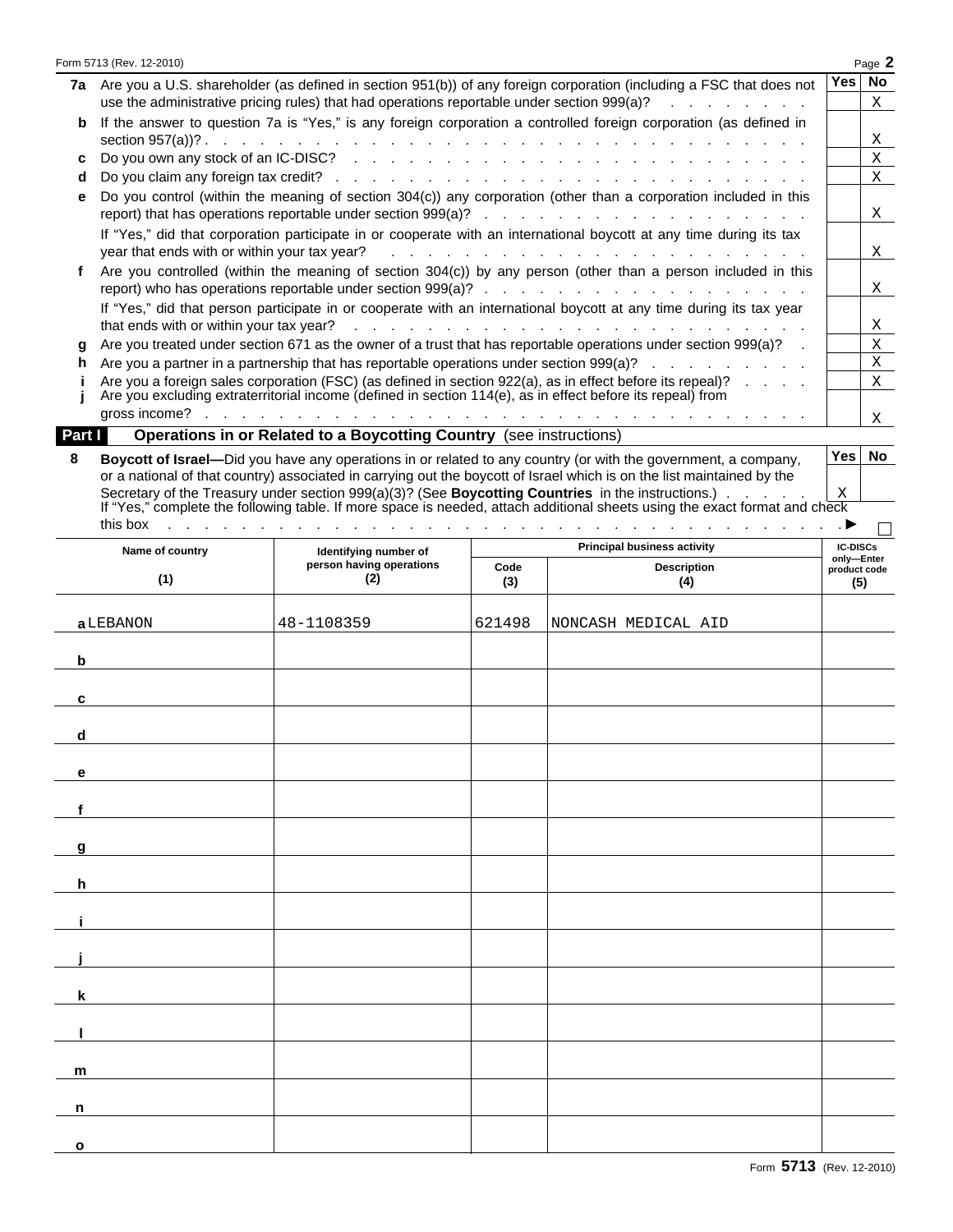| 9      | this box                                     |                                                                                  |             | <b>Nonlisted countries boycotting Israel—</b> Did you have operations in any nonlisted country which you know or<br>have reason to know requires participation in or cooperation with an international boycott directed against Israel?<br>If "Yes," complete the following table. If more space is needed, attach additional sheets using the exact format and check<br>and the second contract of the contract of the contract of the contract of the contract of the contract of the           | Χ                                 |
|--------|----------------------------------------------|----------------------------------------------------------------------------------|-------------|---------------------------------------------------------------------------------------------------------------------------------------------------------------------------------------------------------------------------------------------------------------------------------------------------------------------------------------------------------------------------------------------------------------------------------------------------------------------------------------------------|-----------------------------------|
|        | Name of country                              | Identifying number of                                                            |             | <b>Principal business activity</b>                                                                                                                                                                                                                                                                                                                                                                                                                                                                | <b>IC-DISCs</b>                   |
|        | (1)                                          | person having operations<br>(2)                                                  | Code<br>(3) | <b>Description</b><br>(4)                                                                                                                                                                                                                                                                                                                                                                                                                                                                         | only-Enter<br>product code<br>(5) |
| a      |                                              |                                                                                  |             |                                                                                                                                                                                                                                                                                                                                                                                                                                                                                                   |                                   |
| b      |                                              |                                                                                  |             |                                                                                                                                                                                                                                                                                                                                                                                                                                                                                                   |                                   |
| c      |                                              |                                                                                  |             |                                                                                                                                                                                                                                                                                                                                                                                                                                                                                                   |                                   |
| d      |                                              |                                                                                  |             |                                                                                                                                                                                                                                                                                                                                                                                                                                                                                                   |                                   |
| е      |                                              |                                                                                  |             |                                                                                                                                                                                                                                                                                                                                                                                                                                                                                                   |                                   |
|        |                                              |                                                                                  |             |                                                                                                                                                                                                                                                                                                                                                                                                                                                                                                   |                                   |
| g      |                                              |                                                                                  |             |                                                                                                                                                                                                                                                                                                                                                                                                                                                                                                   |                                   |
| h      |                                              |                                                                                  |             |                                                                                                                                                                                                                                                                                                                                                                                                                                                                                                   |                                   |
| 10     |                                              |                                                                                  |             | Boycotts other than the boycott of Israel-Did you have operations in any other country which you know or have<br>reason to know requires participation in or cooperation with an international boycott other than the boycott of Israel?<br>If "Yes," complete the following table. If more space is needed, attach additional sheets using the exact format and check                                                                                                                            | No<br>Yes⊺<br>Χ                   |
|        | this box                                     |                                                                                  |             | المناصر والمناور والمناور والمناور والمناور والمناور والمناور والمناور والمناور والمناور والمناور والمناور والمناور                                                                                                                                                                                                                                                                                                                                                                               |                                   |
|        | Name of country                              | Identifying number of                                                            |             | <b>Principal business activity</b>                                                                                                                                                                                                                                                                                                                                                                                                                                                                | <b>IC-DISCs</b>                   |
|        | (1)                                          | person having operations<br>(2)                                                  | Code<br>(3) | <b>Description</b><br>(4)                                                                                                                                                                                                                                                                                                                                                                                                                                                                         | only-Enter<br>product code<br>(5) |
|        |                                              |                                                                                  |             |                                                                                                                                                                                                                                                                                                                                                                                                                                                                                                   |                                   |
| a<br>b |                                              |                                                                                  |             |                                                                                                                                                                                                                                                                                                                                                                                                                                                                                                   |                                   |
|        |                                              |                                                                                  |             |                                                                                                                                                                                                                                                                                                                                                                                                                                                                                                   |                                   |
| c<br>d |                                              |                                                                                  |             |                                                                                                                                                                                                                                                                                                                                                                                                                                                                                                   |                                   |
| е      |                                              |                                                                                  |             |                                                                                                                                                                                                                                                                                                                                                                                                                                                                                                   |                                   |
| f      |                                              |                                                                                  |             |                                                                                                                                                                                                                                                                                                                                                                                                                                                                                                   |                                   |
| g      |                                              |                                                                                  |             |                                                                                                                                                                                                                                                                                                                                                                                                                                                                                                   |                                   |
| h      |                                              |                                                                                  |             |                                                                                                                                                                                                                                                                                                                                                                                                                                                                                                   |                                   |
|        |                                              |                                                                                  |             |                                                                                                                                                                                                                                                                                                                                                                                                                                                                                                   | Yes<br>No                         |
| 11     | requests. (See instructions.)                | Were you requested to participate in or cooperate with an international boycott? |             | .<br>If "Yes," attach a copy (in English) of any and all such requests received during your tax year. If the request was in<br>a form other than a written request, attach a separate sheet explaining the nature and form of any and all such                                                                                                                                                                                                                                                    | X                                 |
| 12     | and all such agreements. (See instructions.) | Did you participate in or cooperate with an international boycott?               |             | and the contract of the contract of the contract of the contract of the contract of the contract of the contract of the contract of the contract of the contract of the contract of the contract of the contract of the contra<br>If "Yes," attach a copy (in English) of any and all boycott clauses agreed to, and attach a general statement of the agreement.<br>If the agreement was in a form other than a written agreement, attach a separate sheet explaining the nature and form of any | Χ                                 |
|        |                                              | 12, you must complete Schedules A and C or B and C (Form 5713).                  |             | Note: If the answer to either question 11 or 12 is "Yes," you must complete the rest of Form 5713. If you answered "Yes" to question                                                                                                                                                                                                                                                                                                                                                              |                                   |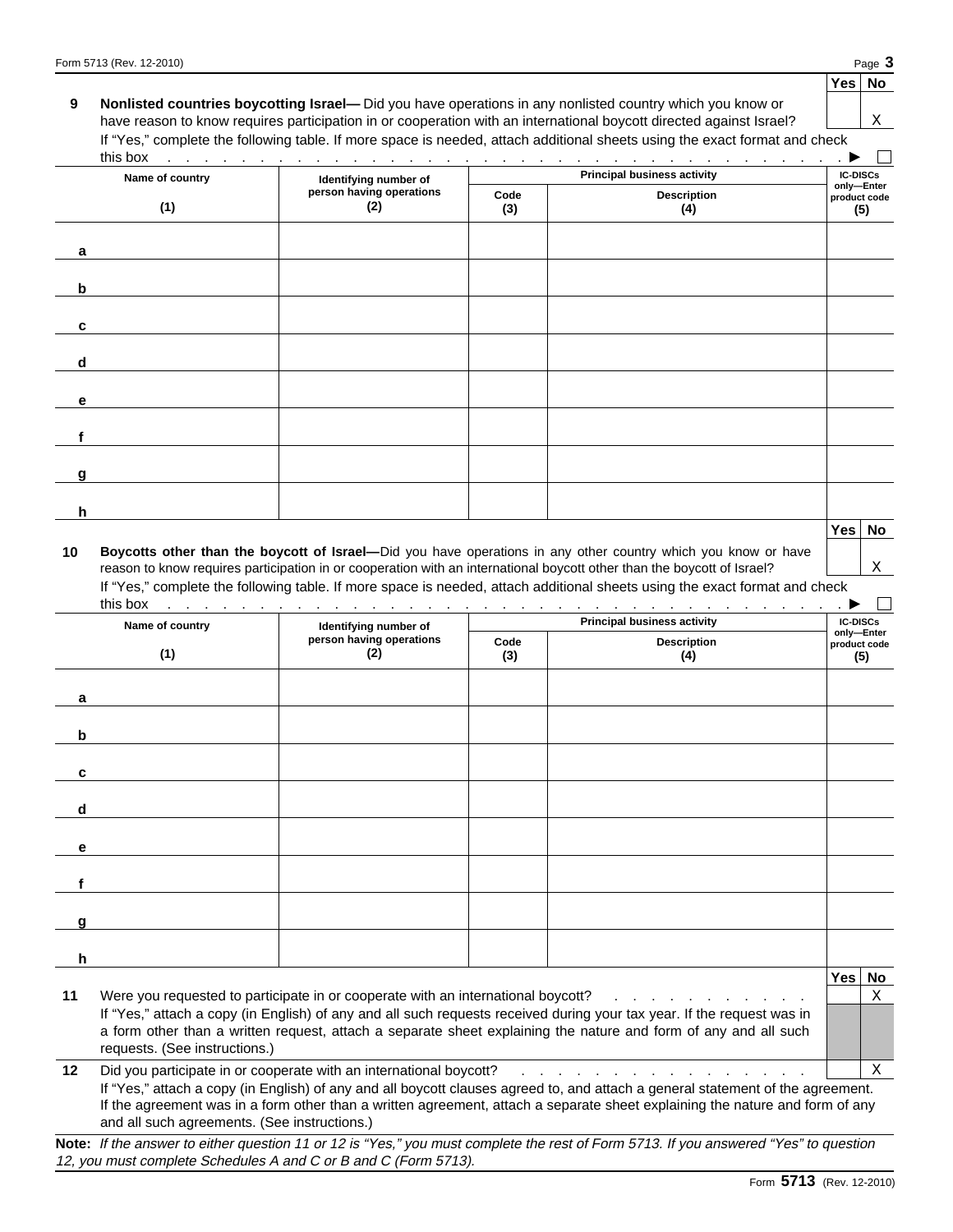| Form 5713 (Rev. 12-2010) |     |     |                                                                                                                                                                                                                                                                                                                                                                                                                                         |      |          |            | Page 4 |
|--------------------------|-----|-----|-----------------------------------------------------------------------------------------------------------------------------------------------------------------------------------------------------------------------------------------------------------------------------------------------------------------------------------------------------------------------------------------------------------------------------------------|------|----------|------------|--------|
| Part II                  |     |     | Requests for and Acts of Participation in or Cooperation With an International                                                                                                                                                                                                                                                                                                                                                          |      | Requests | Agreements |        |
|                          |     |     | <b>Boycott</b>                                                                                                                                                                                                                                                                                                                                                                                                                          | Yes⊺ | No       | Yes   No   |        |
| 13а                      |     |     | Did you receive requests to enter into, or did you enter into, any agreement (see instructions):                                                                                                                                                                                                                                                                                                                                        |      |          |            |        |
|                          | (1) |     | As a condition of doing business directly or indirectly within a country or with the government, a<br>company, or a national of a country to-                                                                                                                                                                                                                                                                                           |      |          |            |        |
|                          |     | (a) | Refrain from doing business with or in a country which is the object of an international<br>boycott or with the government, companies, or nationals of that country?                                                                                                                                                                                                                                                                    |      |          |            |        |
|                          |     | (b) | Refrain from doing business with any U.S. person engaged in trade in a country which is the<br>object of an international boycott or with the government, companies, or nationals of that<br>country?<br>and the contract of the contract of the contract of the contract of the contract of the contract of the contract of the contract of the contract of the contract of the contract of the contract of the contract of the contra |      |          |            |        |
|                          |     | (c) | Refrain from doing business with any company whose ownership or management is made up, in<br>whole or in part, of individuals of a particular nationality, race, or religion, or to remove (or refrain<br>from selecting) corporate directors who are individuals of a particular nationality, race, or religion?                                                                                                                       |      |          |            |        |
|                          |     | (d) | Refrain from employing individuals of a particular nationality, race, or religion?                                                                                                                                                                                                                                                                                                                                                      |      |          |            |        |
|                          | (2) |     | As a condition of the sale of a product to the government, a company, or a national of a country,<br>to refrain from shipping or insuring products on a carrier owned, leased, or operated by a person<br>who does not participate in or cooperate with an international boycott?                                                                                                                                                       |      |          |            |        |

**b Requests and agreements—**if the answer to any part of 13a is "Yes," complete the following table. If more space is

| Name of country | Identifying number of                         |             | <b>Principal business activity</b> | <b>IC-DISCs</b>     | Type of cooperation or participation |             |                      |                        |  |  |
|-----------------|-----------------------------------------------|-------------|------------------------------------|---------------------|--------------------------------------|-------------|----------------------|------------------------|--|--|
|                 | person receiving the<br>request or having the |             |                                    | only-<br>Enter      | Number of requests                   |             | Number of agreements |                        |  |  |
| (1)             | agreement<br>(2)                              | Code<br>(3) | <b>Description</b><br>(4)          | product<br>code (5) | <b>Total</b><br>(6)                  | Code<br>(7) | Total<br>(8)         | $\mathsf{Code}$<br>(9) |  |  |
| a               |                                               |             |                                    |                     |                                      |             |                      |                        |  |  |
| $\mathbf b$     |                                               |             |                                    |                     |                                      |             |                      |                        |  |  |
| C               |                                               |             |                                    |                     |                                      |             |                      |                        |  |  |
| d               |                                               |             |                                    |                     |                                      |             |                      |                        |  |  |
| е               |                                               |             |                                    |                     |                                      |             |                      |                        |  |  |
| f               |                                               |             |                                    |                     |                                      |             |                      |                        |  |  |
| g               |                                               |             |                                    |                     |                                      |             |                      |                        |  |  |
| h               |                                               |             |                                    |                     |                                      |             |                      |                        |  |  |
|                 |                                               |             |                                    |                     |                                      |             |                      |                        |  |  |
|                 |                                               |             |                                    |                     |                                      |             |                      |                        |  |  |
| k               |                                               |             |                                    |                     |                                      |             |                      |                        |  |  |
|                 |                                               |             |                                    |                     |                                      |             |                      |                        |  |  |
| m               |                                               |             |                                    |                     |                                      |             |                      |                        |  |  |
| n               |                                               |             |                                    |                     |                                      |             |                      |                        |  |  |
| $\mathbf{o}$    |                                               |             |                                    |                     |                                      |             |                      |                        |  |  |
| p               |                                               |             |                                    |                     |                                      |             |                      |                        |  |  |

Form **5713** (Rev. 12-2010)